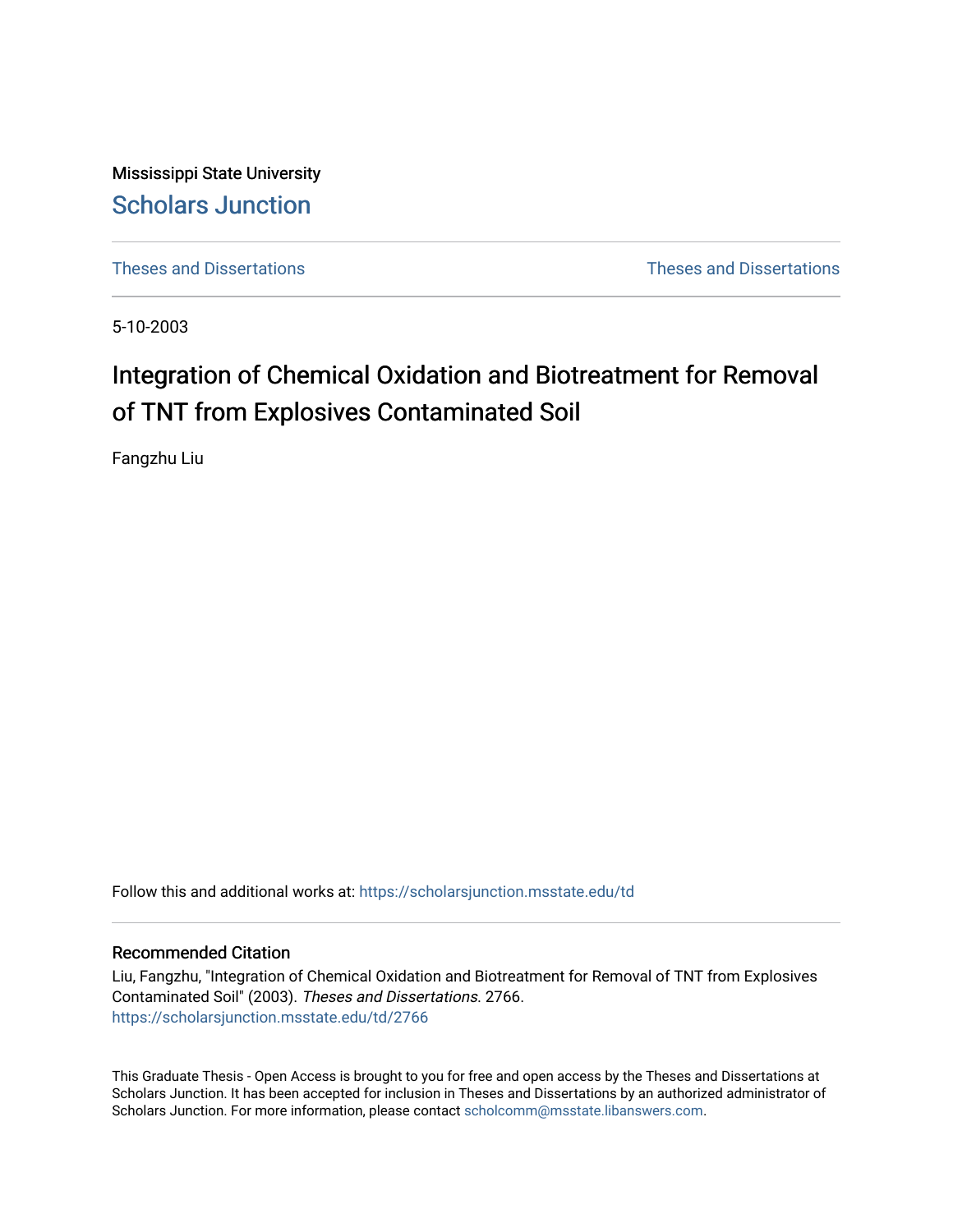# INTEGRATION OF CHEMICAL OXIDATION AND BIOTREATMENT FOR REMOVAL OF TNT FROM EXPLOSIVES CONTAMINATED SOIL

By

Fangzhu Liu

A thesis submitted to the Faculty of Mississippi State University in Partial Fulfillment of the Requirements for the Degree of Master of Science in Chemical Engineering in the Department of Chemical Engineering

Mississippi State, Mississippi

May 2003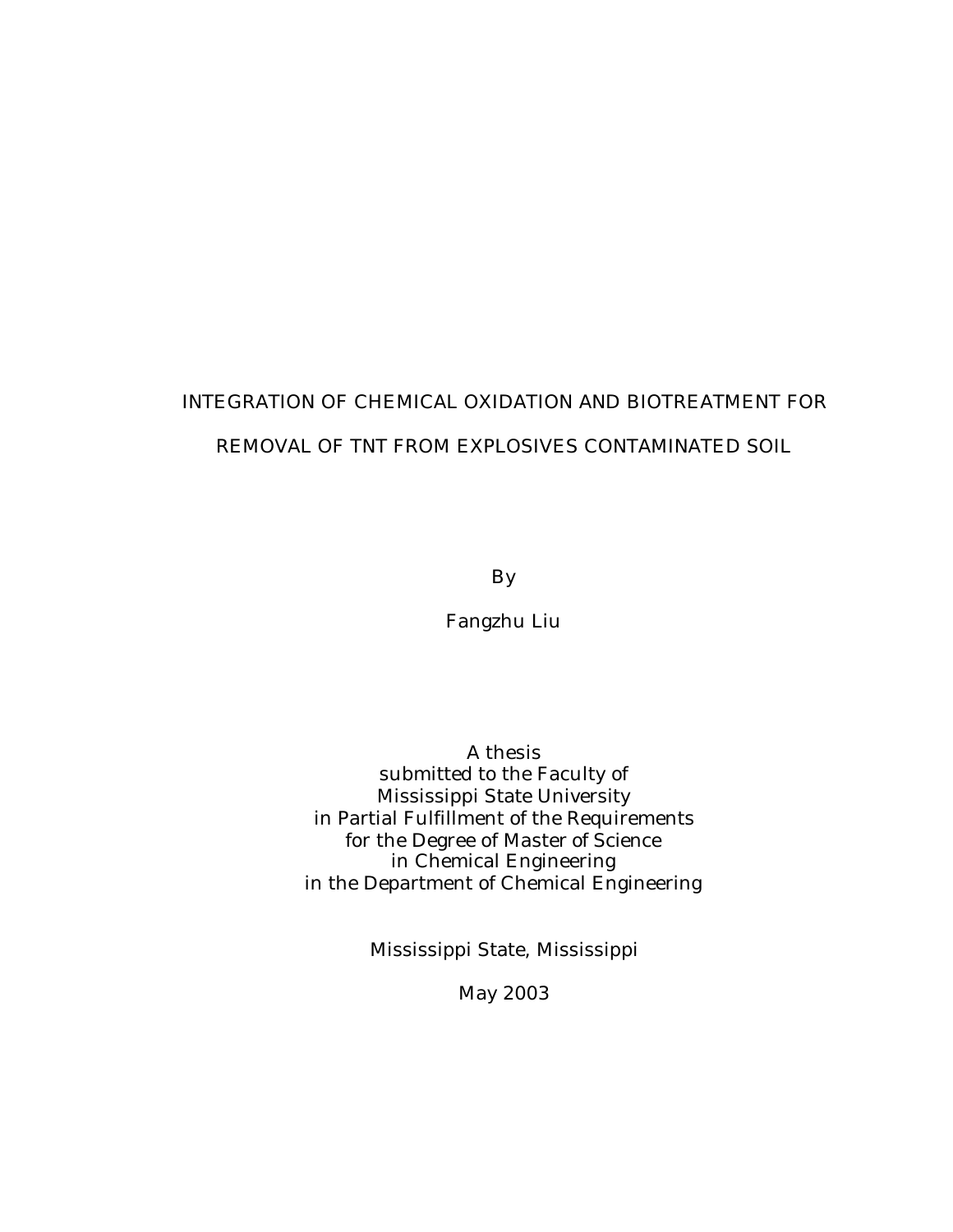Copyright by Fangzhu LIU 2003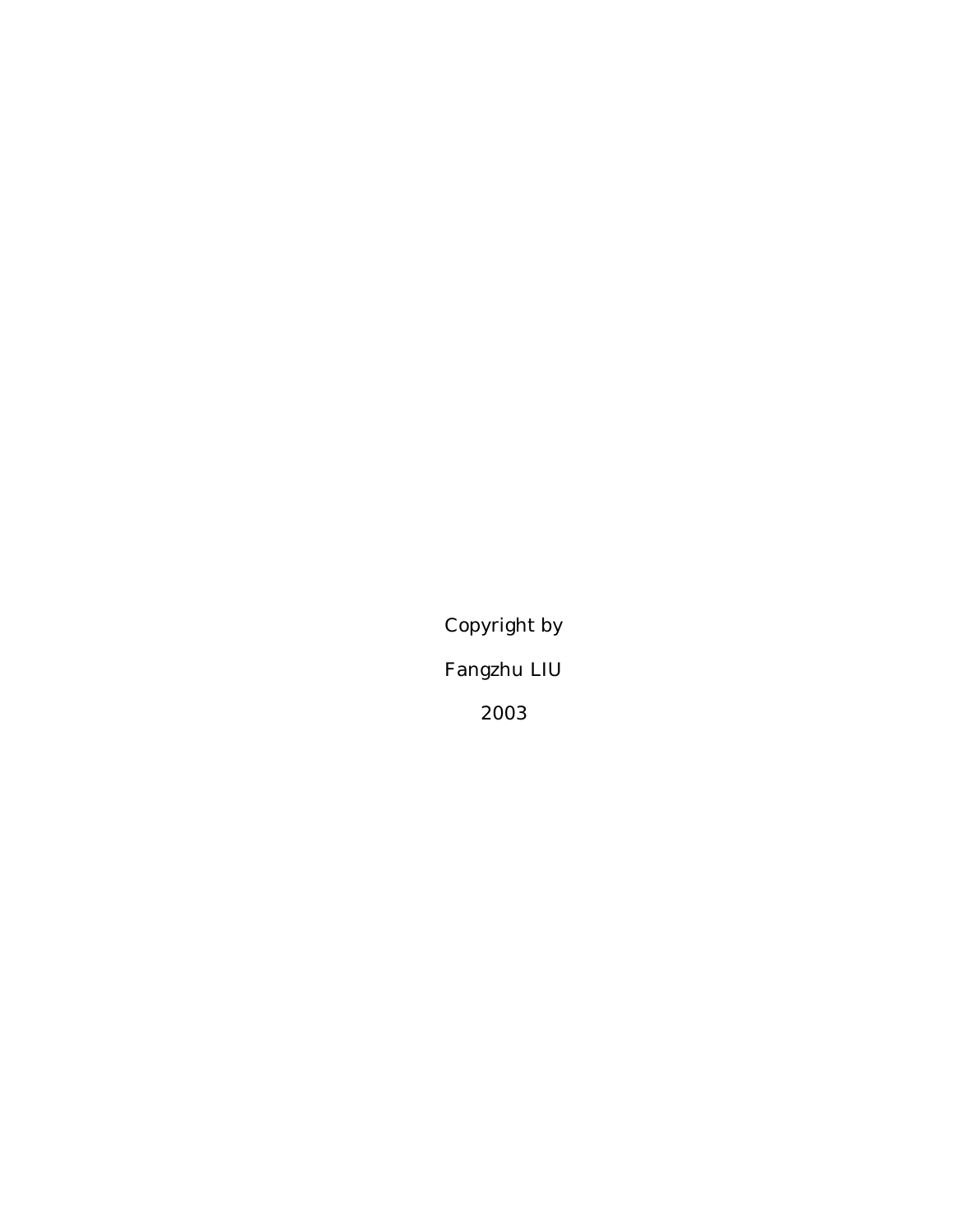## INTEGRATION OF CHEMICAL OXIDATION AND BIOTREATMENT FOR

## REMOVAL OF TNT FROM EXPLOSIVE CONTAMINATED SOIL

By

## Fangzhu LIU

\_\_\_\_\_\_\_\_\_\_\_\_\_\_\_\_\_\_\_\_\_\_\_\_\_ \_\_\_\_\_\_\_\_\_\_\_\_\_\_\_\_\_\_\_\_\_\_\_\_\_\_\_\_\_

Approved:

\_\_\_\_\_\_\_\_\_\_\_\_\_\_\_\_\_\_\_\_\_\_\_\_ \_\_\_\_\_\_\_\_\_\_\_\_\_\_\_\_\_\_\_\_\_\_\_\_\_\_\_\_ Mark E. Zappi R. Mark Bricka Professor of Chemical Engineering Associate Professor of (Major Professor) Chemical Engineering

\_\_\_\_\_\_\_\_\_\_\_\_\_\_\_\_\_\_\_\_\_\_\_\_ \_\_\_\_\_\_\_\_\_\_\_\_\_\_\_\_\_\_\_\_\_\_\_\_\_\_\_\_ Chiang H. Kuo W. Todd French Professor Emeritus of **Assistant Professor of** Chemical Engineering Chemical Engineering (Committee Member) (Committee Member)

Rebecca K. Toghiani A. Wayne Bennett Associate Professor of Chemical Engineering Engineering Graduate Coordinator of Chemical Engineering

Chemical Engineering (Committee Member)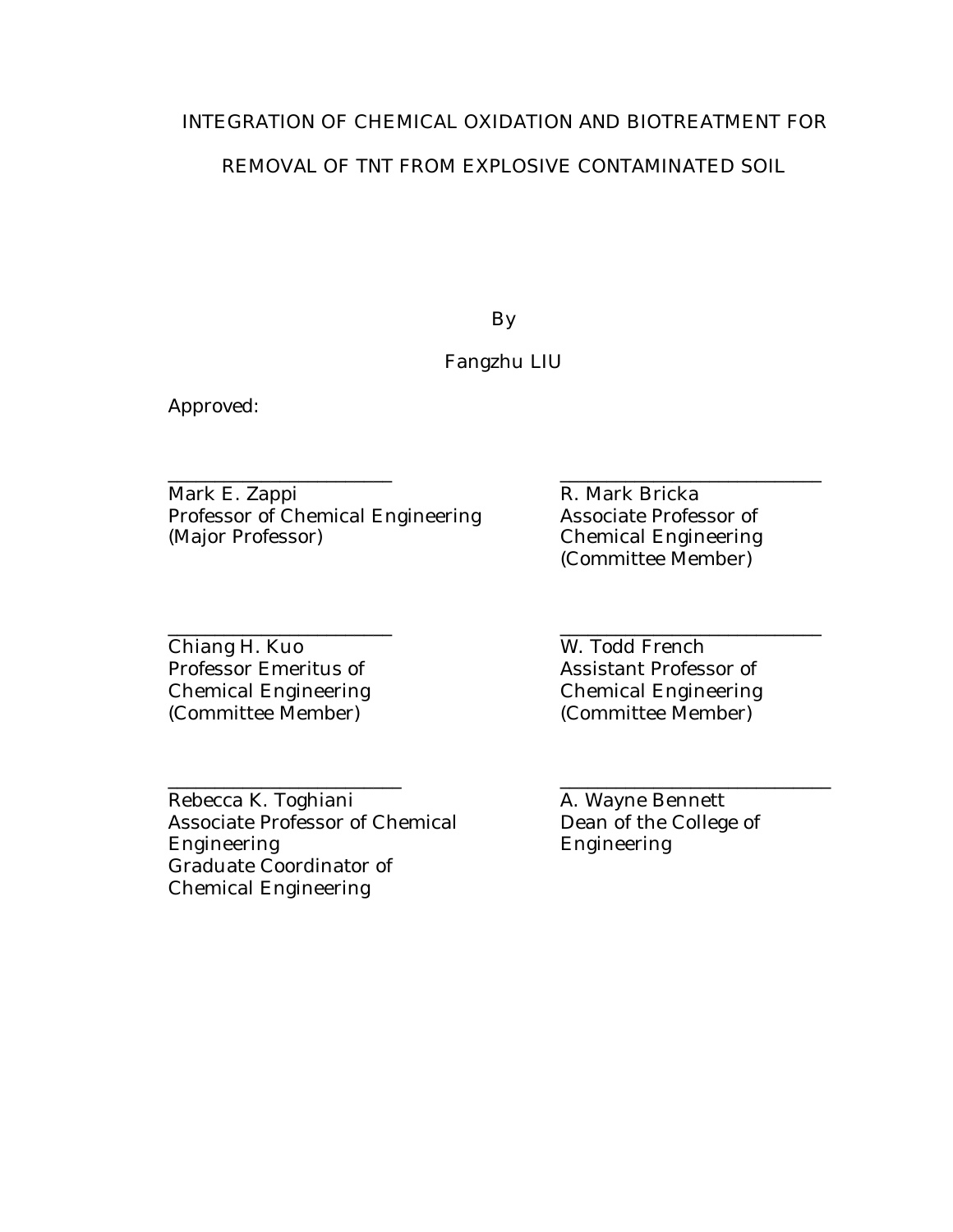Name: Fangzhu LIU

Date of Degree: May 10, 2003

Institution: Mississippi State University

Major Field: Chemical Engineering

Major Professor: Dr. Mark E. Zappi

## Title of Study: INTEGRATION OF CHEMICAL OXIDATION AND BIOTREATMENT FOR REMOVAL OF TNT FROM EXPLOSIVE CONTAMINATED SOIL

Pages in Study: 162

Candidate for Degree of Master of Science

2,4,6-trinitrotoluene (TNT) is of environmental concern because it's a possible human carcinogen and it also remains potentially explosive. The Department of the Army (DA) estimates that there are 540,000 cubic meters (700,000 cubic yards) of explosives-contaminated soil at over 2,000 sites that require remediation. Biological treatment of TNT results in the production of the reduced intermediates (such as aminonitrotoluenes). When using chemical oxidation processes to treat TNT, 1,3,5-trinitrobenzene (TNB) is produced. The by-products of both biological and oxidation treatment processes are resistant to further treatment thus they require extensive treatment times. This study evaluated the use of biotic mechanisms that can be used to reduce TNT into aminodinitrotoluenes, which then are oxidized using Fenton's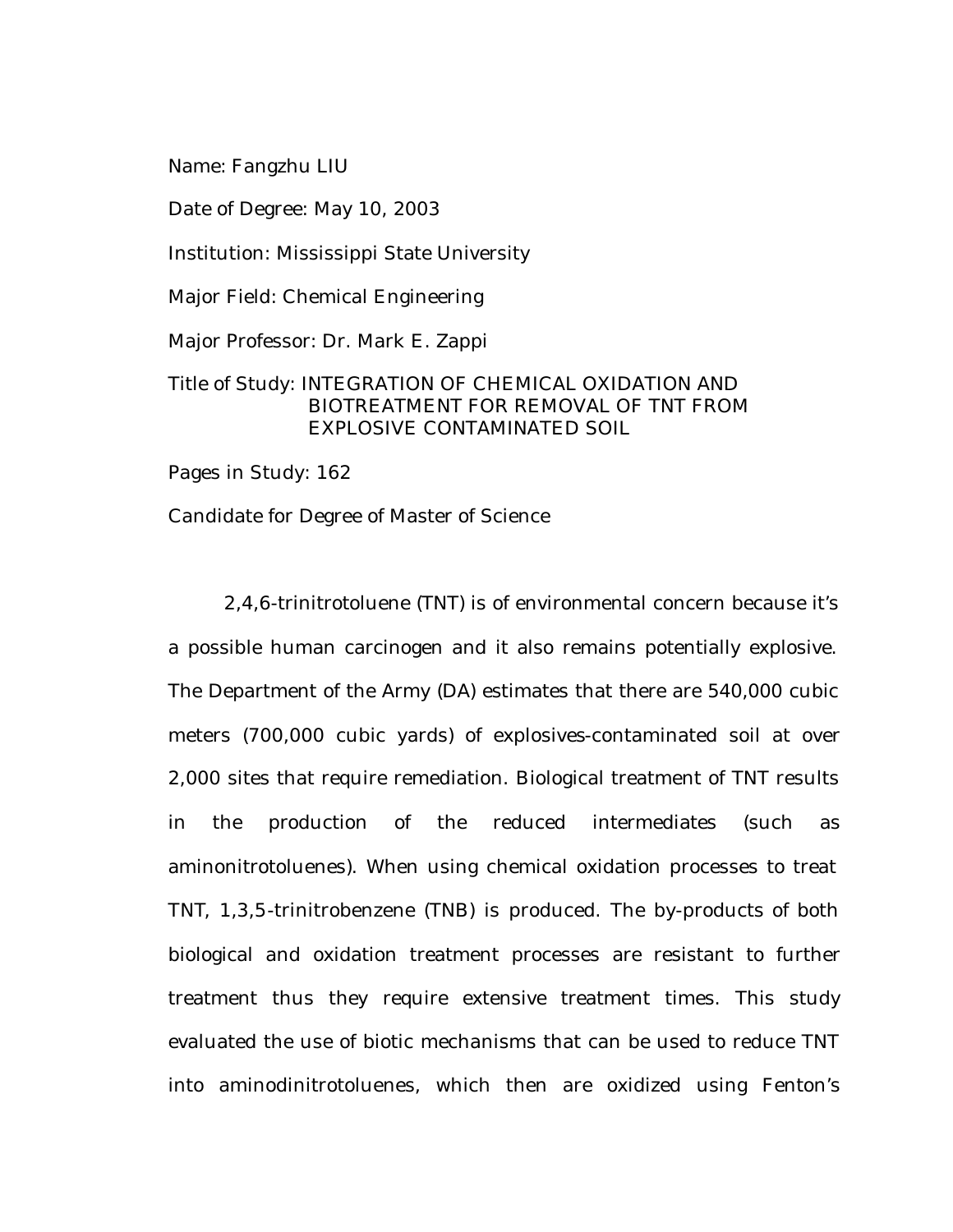Reagent oxidation process. Integration experimental results showed that Fenton's Reagent was capable of degrading TNT, though not as fast as ADNTs. The optimal  $Fe^{2+}/H_2O_2$  ratio appears to be less than 10:1. The TNT biodegradation rate was higher than the TNT oxidation rate and was biodegraded at a faster rate compared to the ADNTs. It was concluded that the integrated technology showed promise as an effective and innovative technology for treating TNT contaminated soil.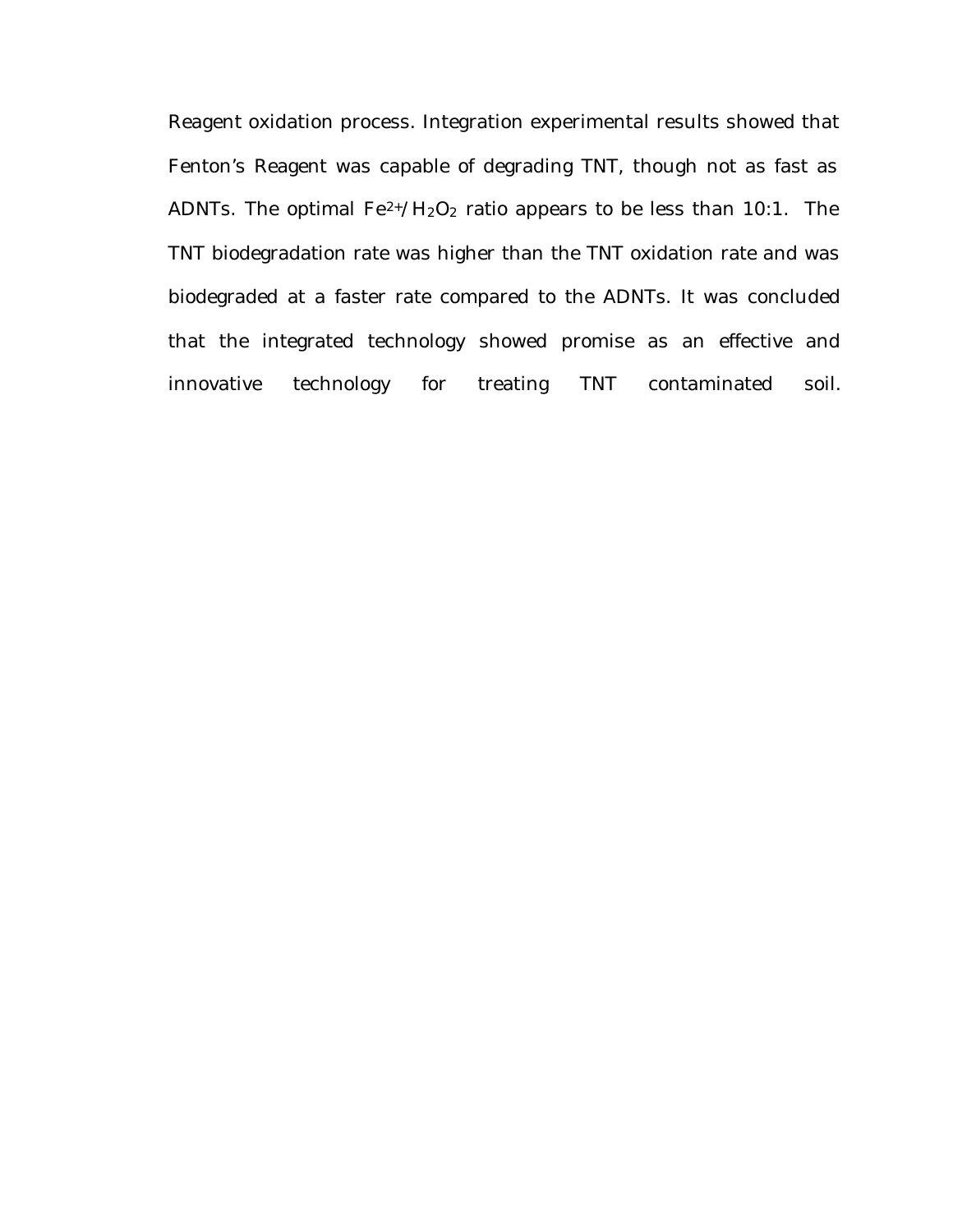# DEDICATION

I would like to dedicate this thesis to my parents, Jianmin LIU and Yiyun Hu, and my Aunt BinXU. Without their enormous support and guidance throughout this whole process, I would never have come this far.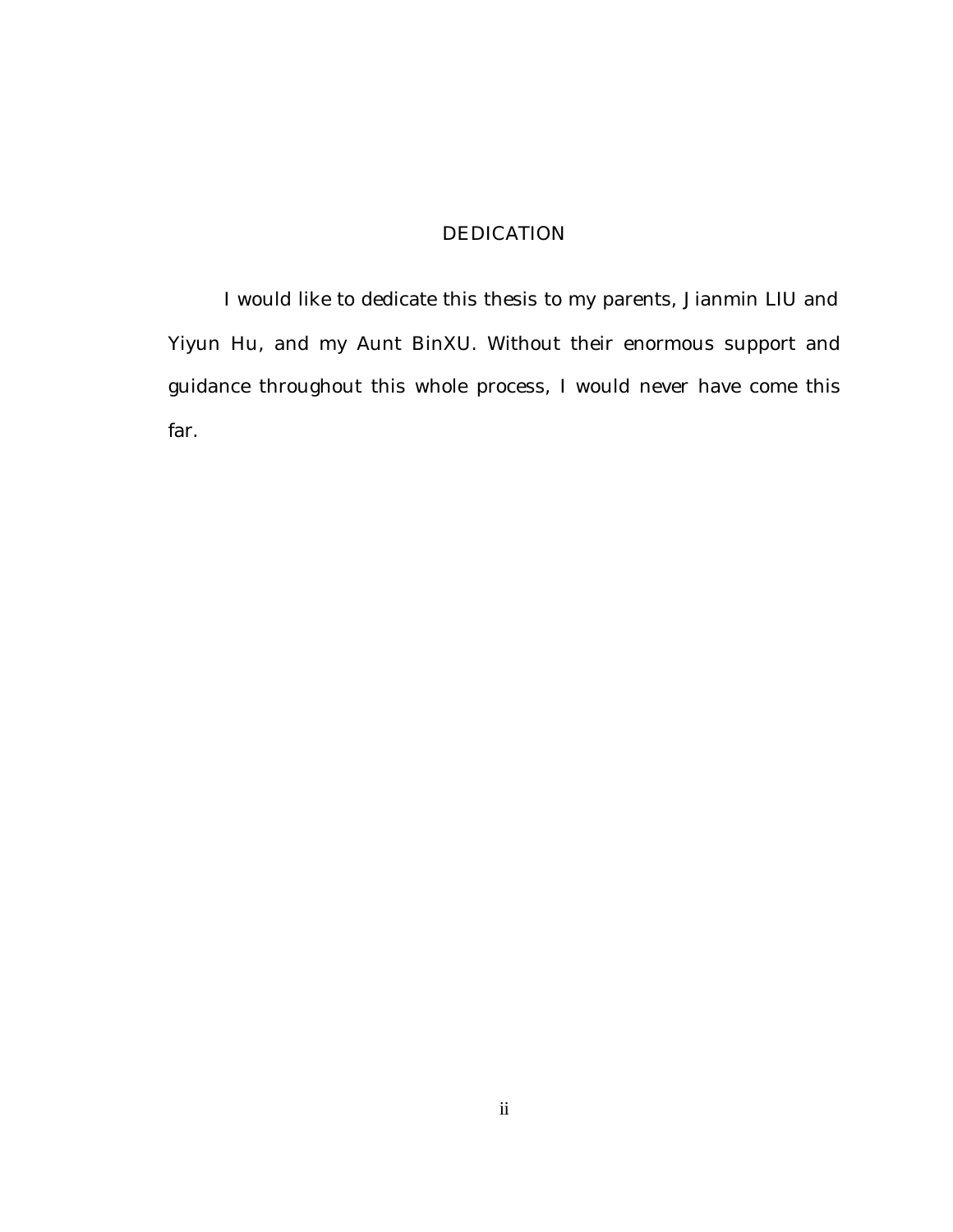#### ACKNOWLEDGMENTS

First of all, I would like to thank Dr. Mark E. Zappi, my major professor, for the enormous time and effort he spent guiding and assisting me through the graduate program and thesis process. Expressed appreciation is also due to the other members of my thesis committee, Dr. Mark R. Bricka, Dr. Chiang H. Kuo, Dr. Todd French, and to Dr. Rebecca Toghiani, graduate program coordinator for the Dave C. Swalm School of Chemical Engineering. Sincere thanks are due to Mr. Rafael Hernandez for his valuable help in instrumental analysis. Last but not the least, I would like to thank Ian Tiang for his unparalleled help in the lab and through the thesis process.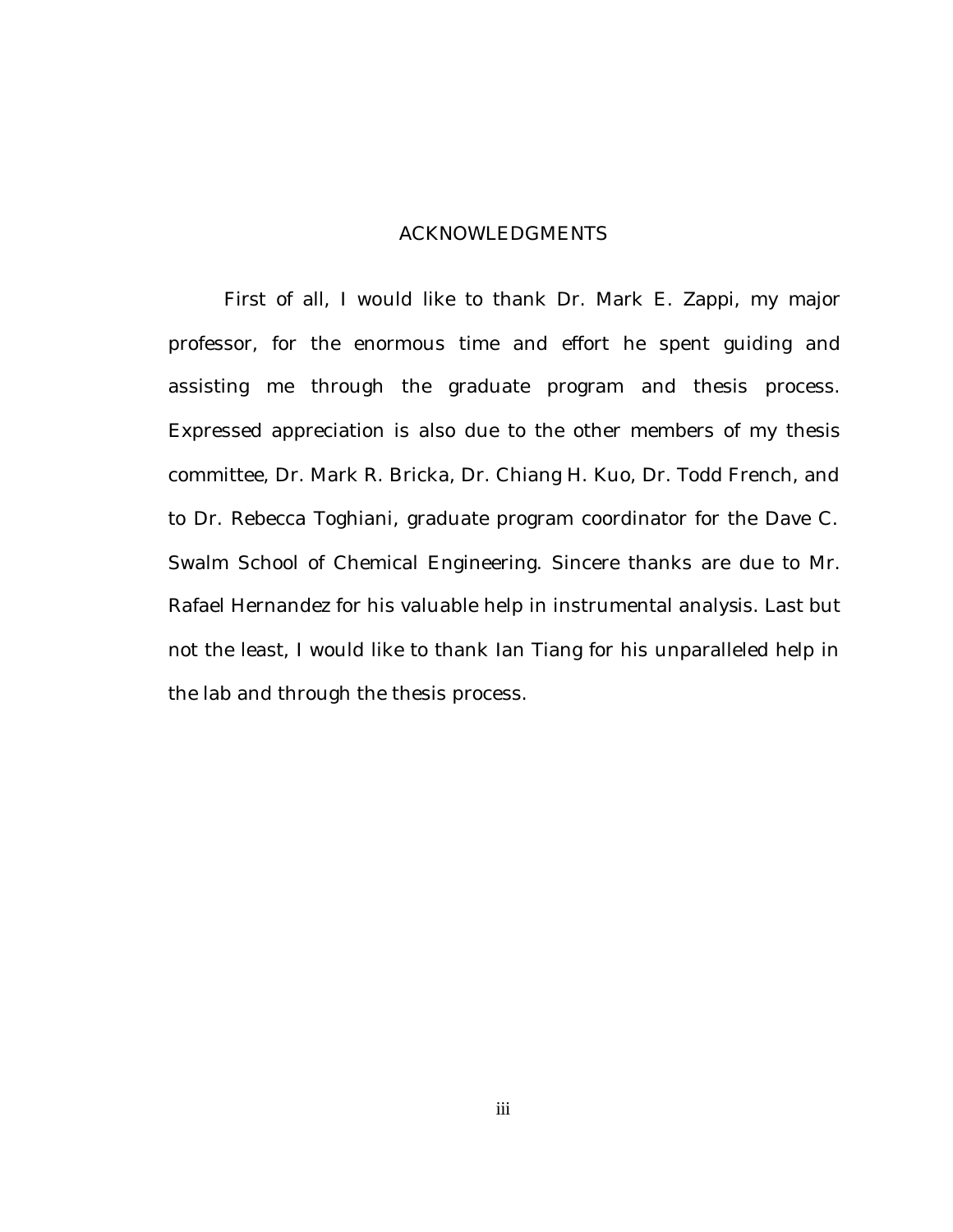# TABLE OF CONTENTS

|                                                | Page             |
|------------------------------------------------|------------------|
|                                                | <i>ii</i>        |
|                                                | 111              |
|                                                | <b>V11</b>       |
|                                                | 1X               |
| <b>CHAPTER</b>                                 |                  |
|                                                | 1                |
| Overview of Current Treatment Technologies for | 1<br>3<br>5<br>6 |
| Overview of Current Treatment Technologies for | 7<br>7<br>8      |
|                                                | 9<br>9<br>10     |
|                                                | 16               |
|                                                | 17               |
|                                                | 18<br>19         |
| Bioavailability of TNT in Soil Environments    | 19<br>21<br>22   |
|                                                | 23<br>23         |
|                                                | 24<br>26         |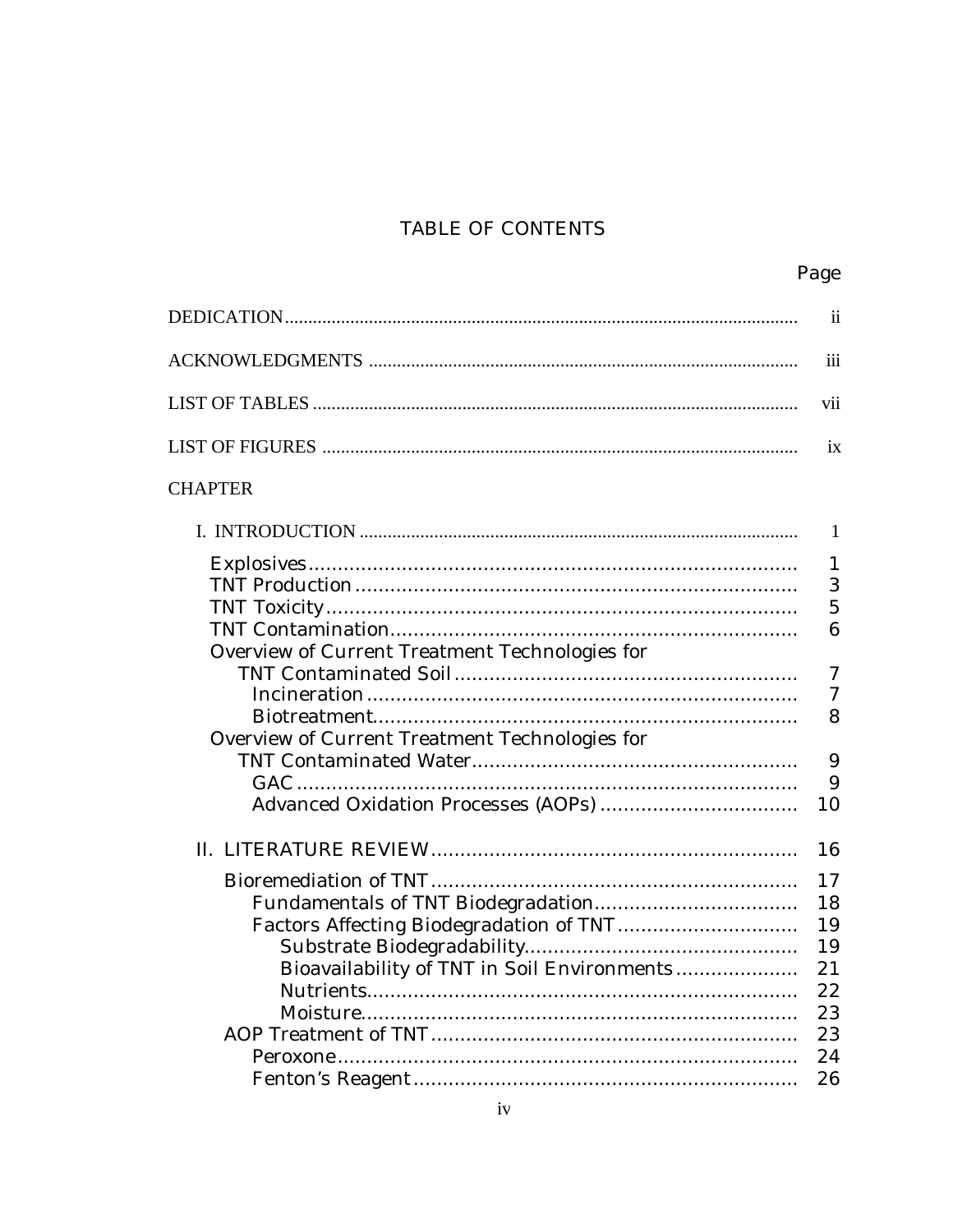# **CHAPTER**

| Integration of the Biotreatment Technology and<br>Chemical Technology in Treating Chemical Pollutants | 28       |
|-------------------------------------------------------------------------------------------------------|----------|
|                                                                                                       | 34       |
|                                                                                                       | 34<br>35 |
|                                                                                                       | 38       |
|                                                                                                       | 38       |
|                                                                                                       | 38       |
|                                                                                                       | 39       |
|                                                                                                       | 39       |
|                                                                                                       | 39       |
|                                                                                                       | 39       |
|                                                                                                       | 40       |
|                                                                                                       | 40       |
|                                                                                                       | 40       |
|                                                                                                       | 41<br>41 |
|                                                                                                       | 43       |
|                                                                                                       | 43       |
|                                                                                                       | 45       |
|                                                                                                       | 46       |
|                                                                                                       | 48       |
|                                                                                                       | 49       |
|                                                                                                       | 49       |
|                                                                                                       | 50       |
|                                                                                                       | 50       |
|                                                                                                       | 50       |
|                                                                                                       |          |
| V. SOIL HYDRAULIC CONDUCTIVITY EXPERIMENTS RESULTS                                                    | 55       |
| VI. OXIDATION EVALUATION EXPERIMENTAL RESULTS                                                         | 60       |
| Liquid Phase Oxidation Evaluation Experiments                                                         | 60       |
| Soil Phase Oxidation Evaluation Experiments                                                           | 64       |
|                                                                                                       | 68       |
| VII.RESULTS OF INTEGRATION EXPERIMENTS                                                                | 77       |
|                                                                                                       | 77       |
|                                                                                                       | 77       |
|                                                                                                       |          |

Page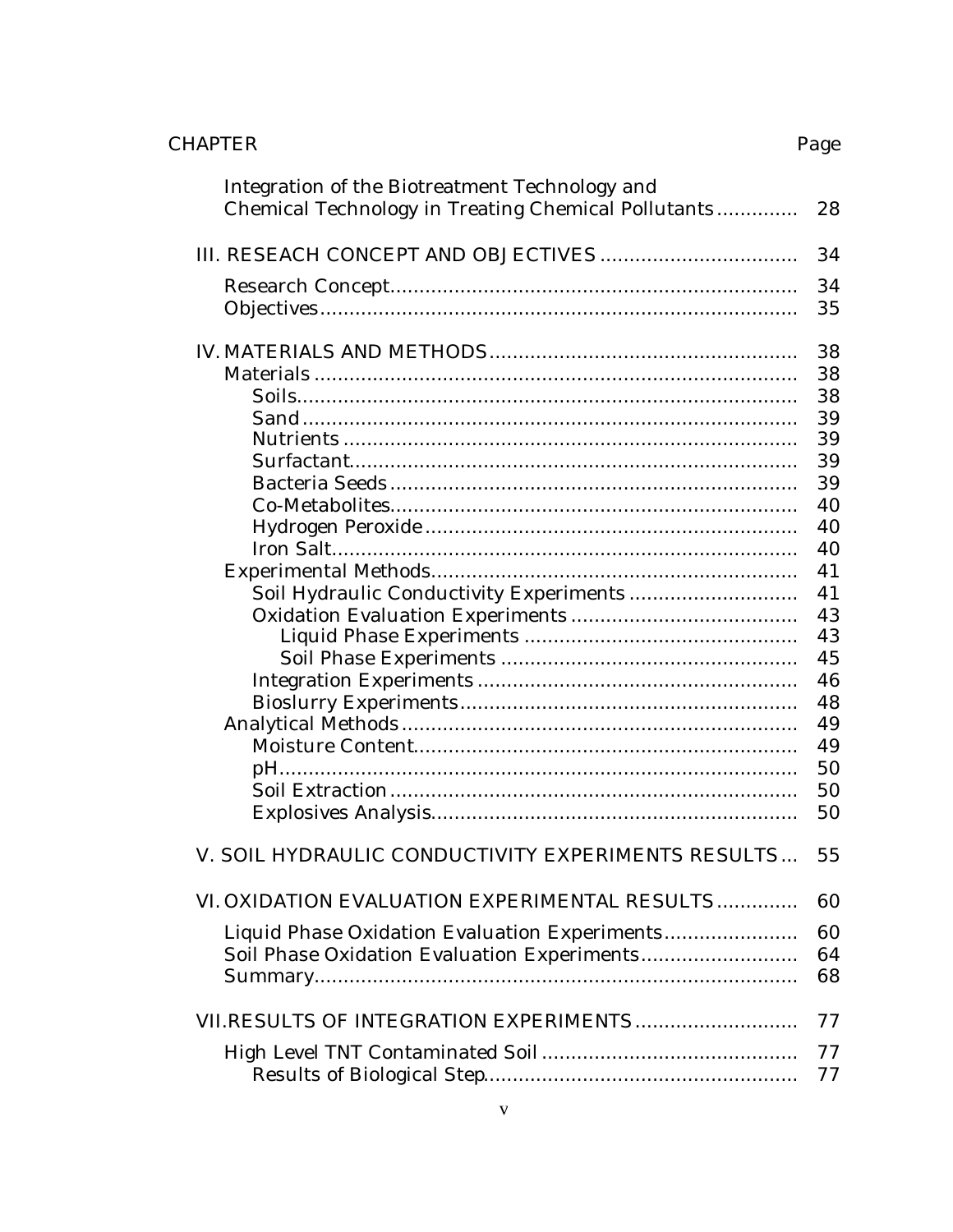# **CHAPTER**

|                                                       | 82 |
|-------------------------------------------------------|----|
|                                                       | 84 |
| Low Level TNT Contaminated Soil Screening Experiments | 85 |
|                                                       | 85 |
|                                                       | 87 |
|                                                       | 87 |
|                                                       |    |
|                                                       |    |
|                                                       |    |
|                                                       |    |
|                                                       |    |
|                                                       |    |
| IX. CONCLUSTIONS AND ENGINEERING SIGNIFICANCE 115     |    |
|                                                       |    |
|                                                       |    |
|                                                       |    |
|                                                       |    |
|                                                       |    |
|                                                       |    |

Page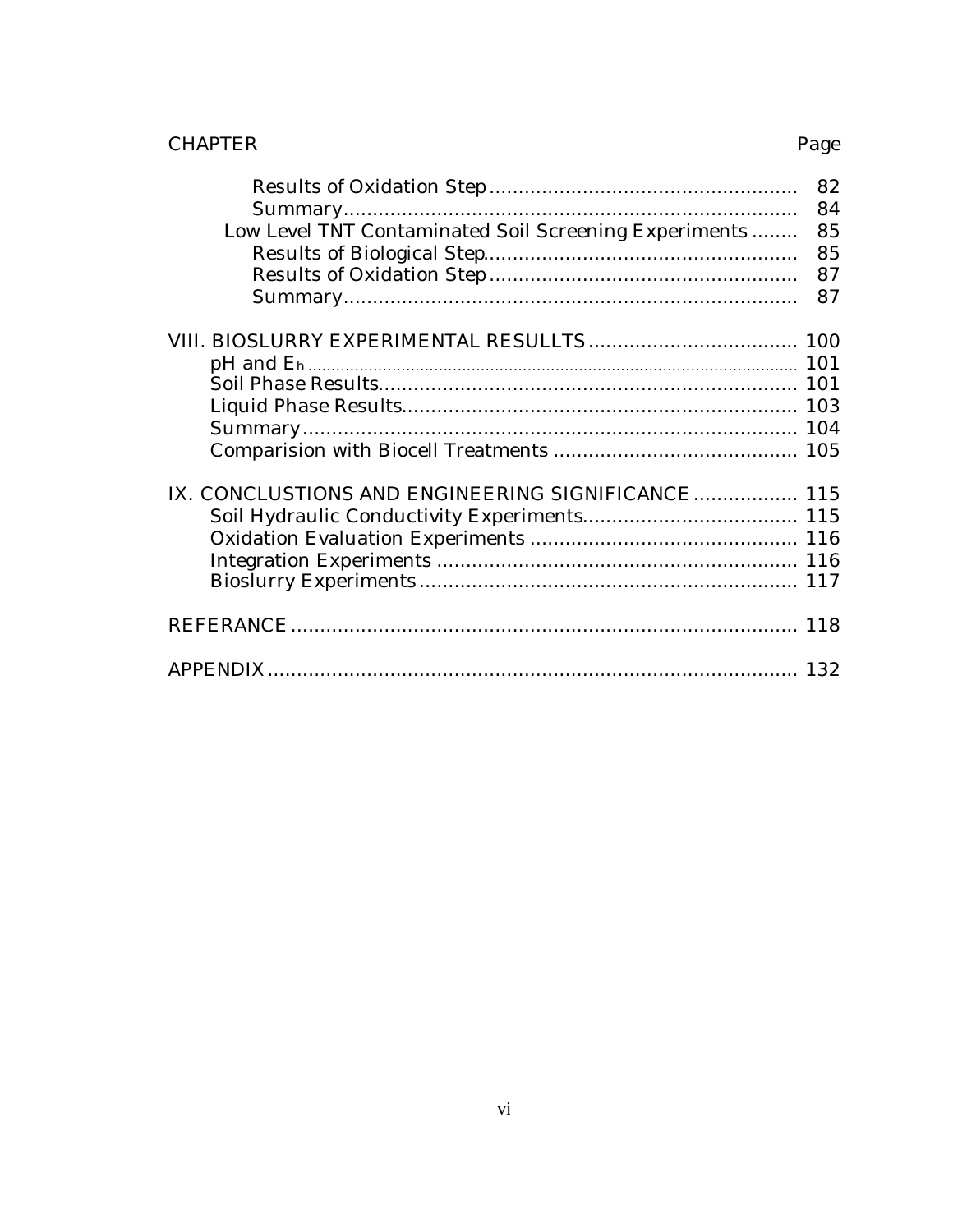# LIST OF TABLES

| Page |                                                                                            | TABLE |
|------|--------------------------------------------------------------------------------------------|-------|
| 12   | Physical and Chemical Properties of 2,4,6-Trinitrotoluene                                  | 1.1   |
| 31   | General Classification of Microorganisms by                                                | 2.1.  |
| 52   | TNT Liquid Phase Oxidation Experimental Conditions                                         | 4.1.  |
| 52   | ADNT Liquid Phase Oxidation Experimental Condition                                         | 4.2.  |
| 52   | Soil Phase Oxidation Evaluation Experimental Condition                                     | 4.3.  |
| 53   |                                                                                            | 4.4.  |
| 69   | TNT Removals under Different Testing Conditions                                            | 6.1.  |
| 69   | TNT and ADNT Removals under Different Testing Conditions                                   | 6.2.  |
| 88   | Rates of TNT Biodegradation Within Biocell Reactors                                        | 7.1.  |
| 88   | Net Rates of Change of Total ADNT Within Biocell Reactors                                  | 7.2.  |
| 88   | Comparison of TNT and Total ADNT Oxidation Rate                                            | 7.3.  |
| 88   | Total ADNT Oxidation Rate under different<br>Fenton's Reagent Doses for Oxidation System I | 7.4.  |
|      | Rates Comparison between TNT and ADNT                                                      | 8.1.  |
|      |                                                                                            | 8.2.  |
|      | Results of Soil Hydraulic Conductivity Tests 133                                           | A.1.  |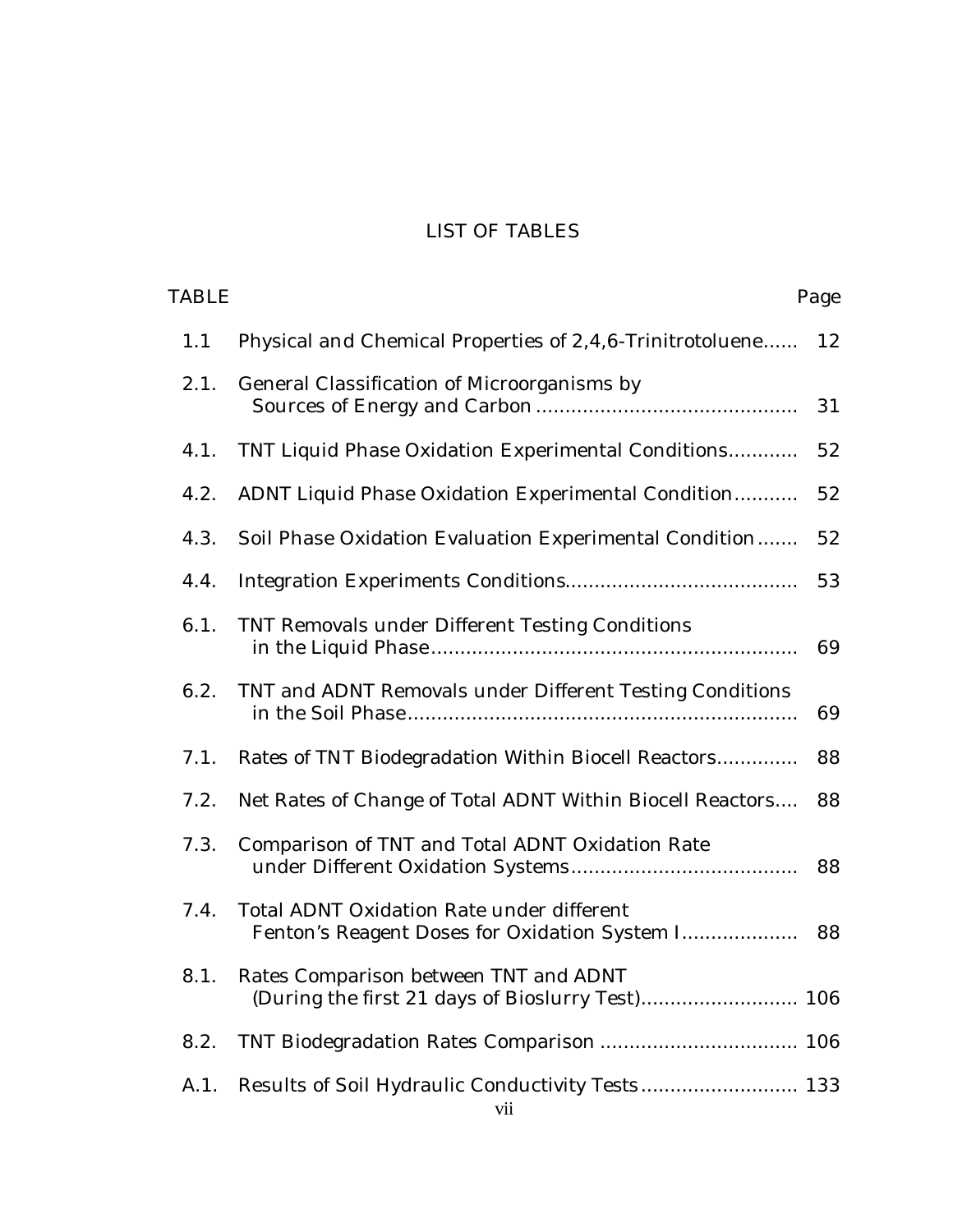#### TABLE Page

|      | A.2. Liquid Phase Oxidation of TNT Using a H <sub>2</sub> O <sub>2</sub> : Fe <sup>2+</sup> |  |
|------|---------------------------------------------------------------------------------------------|--|
|      | A.3. Liquid Phase Oxidation of TNT Using a H <sub>2</sub> O <sub>2</sub> : Fe <sup>2+</sup> |  |
| A.4. | Liquid Phase Oxidation of TNT Using a $H_2O_2$ : Fe <sup>2+</sup>                           |  |
|      | A.5. Liquid Phase Oxidation of TNT Using a H <sub>2</sub> O <sub>2</sub> : Fe <sup>2+</sup> |  |
| A.6. | Liquid Phase Oxidation of ADNT without pH Adjustment                                        |  |
|      | A.7. Liquid Phase Oxidation of ADNT with pH Adjustment                                      |  |
| A.8. |                                                                                             |  |
| A.9. | Biological Step Results from Integration Experiment I 141                                   |  |
|      | A.10. Biological Step Results from Integration Experiment II 142                            |  |
|      | A.11. Oxidation Step Results from Integration Experiment I 143                              |  |
|      | A.12. Oxidation Step Results from Integration Experiment II 144                             |  |
|      | A.13. Biological Step plus Oxidation Step Results 145                                       |  |
|      | A.14. Integration Experiments Initial Soil Characterization 146                             |  |
|      |                                                                                             |  |
|      |                                                                                             |  |
|      |                                                                                             |  |
|      |                                                                                             |  |
|      |                                                                                             |  |
|      | A.20. Bioslurry Experiments Initial Soil Characterization 162<br>$\frac{1}{1111}$           |  |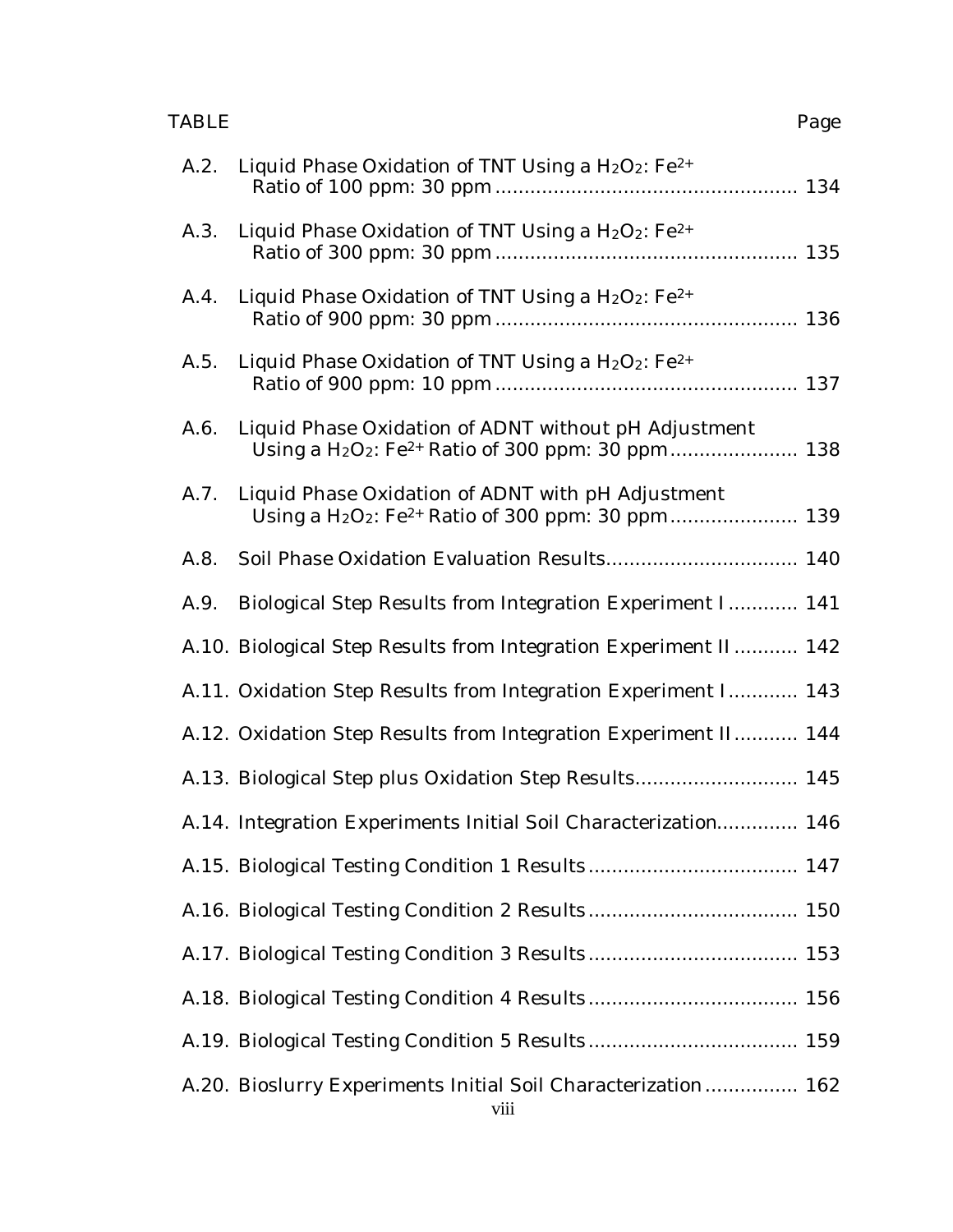# LIST OF FIGURES

| <b>FIGURE</b> |                                                                                                                            | Page |
|---------------|----------------------------------------------------------------------------------------------------------------------------|------|
| 1.1.          |                                                                                                                            | 13   |
| 1.2.          |                                                                                                                            | 14   |
| 1.3.          |                                                                                                                            | 14   |
| 1.4.          | Typical Mobile/Transportable Incineration Process                                                                          | 15   |
| 1.5.          | Typical Fixed-Bed Carbon Adsorption System                                                                                 | 15   |
| 2.1.          |                                                                                                                            | 32   |
| 2.2.          | Proposed oxidation pathway for TNT and TNB during<br>AOP treatment (reference: John wiley & Sons, Inc.)                    | 33   |
| 3.1.          | Proposed mechanism for the joint treatment of                                                                              | 37   |
| 4.1.          |                                                                                                                            | 54   |
| 5.1.          |                                                                                                                            | 58   |
| 5.2.          | Effect Of Fenton's Reagent On Permeability<br>(Note: H <sub>2</sub> O <sub>2</sub> concentration maintained at 1,000ppm)59 |      |
| 6.1.          | Oxidation of TNT using a $H_2O_2$ : Fe <sup>2+</sup>                                                                       | 70   |
| 6.2.          | Oxidation of TNT Using a $H_2O_2$ : Fe <sup>2+</sup>                                                                       | 71   |
| 6.3.          | Oxidation of TNT Using a $H_2O_2$ : Fe <sup>2+</sup>                                                                       | 72   |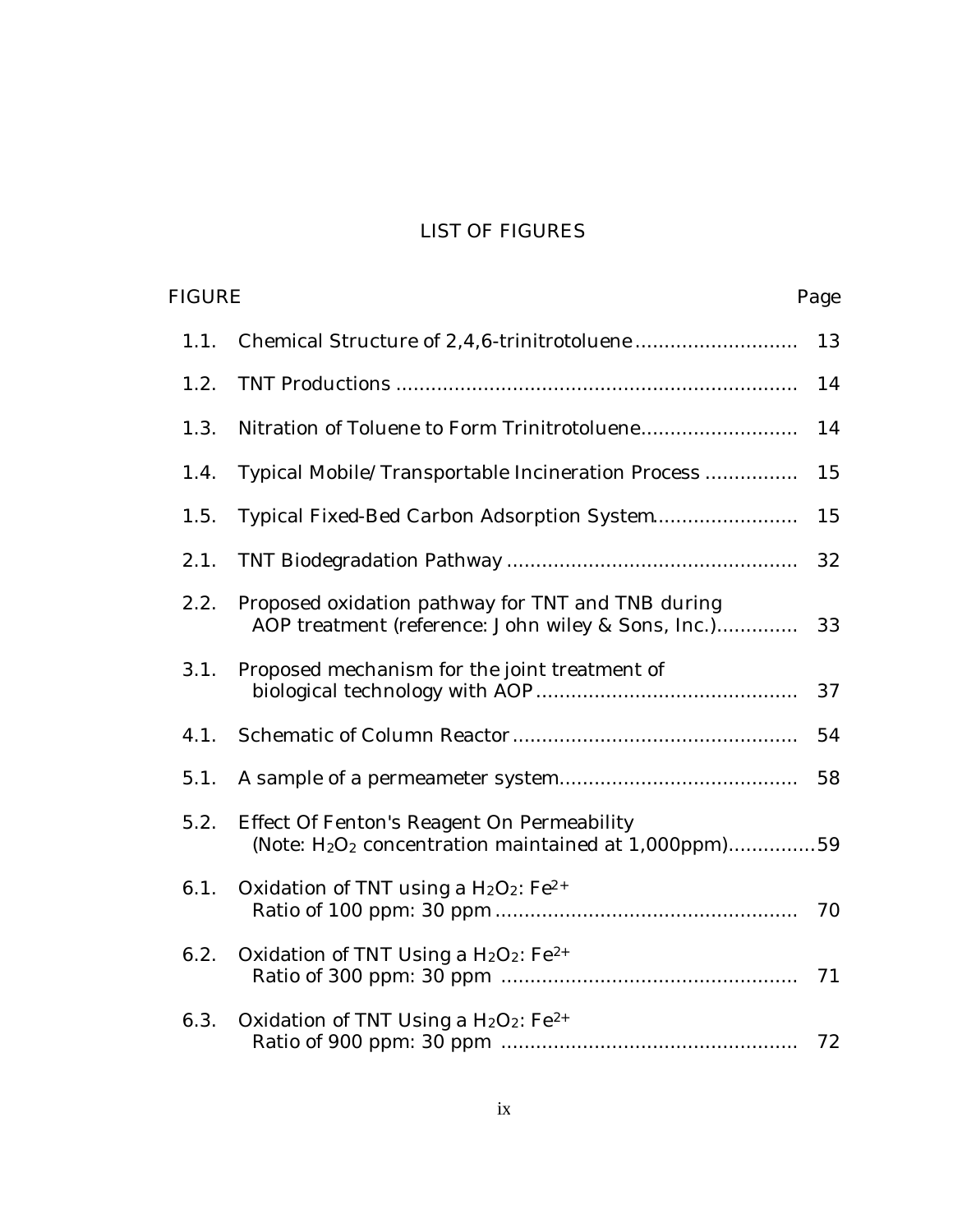# FIGURE Page

| 6.4. | Oxidation of TNT Using a $H_2O_2$ : Fe <sup>2+</sup>                                                                                                                  | 73 |
|------|-----------------------------------------------------------------------------------------------------------------------------------------------------------------------|----|
| 6.5. | Oxidation of ADNT Using a $H_2O_2$ : Fe <sup>2+</sup>                                                                                                                 | 74 |
| 6.6. | Oxidation of ADNT Using a $H_2O_2$ : Fe <sup>2+</sup>                                                                                                                 | 75 |
| 6.7. | Plots of TNT and Total ADNTs Concentration Versus Time for<br>the Soil Phase Oxidation Screening Experiments                                                          | 76 |
| 7.1. | E <sub>h</sub> Value in Biocell Reactors with Different Process<br>Amendments (Note: double amount of addition of                                                     | 89 |
| 7.2. | pH Value in Biocell Reactors with Different Process<br>Amendments (Note: double amount of addition of                                                                 | 90 |
| 7.3. | Disappearance of TNT in Biocell Reactors with Different<br>Process Amendments (Note: double amount of addition of                                                     | 91 |
| 7.4. | Formation and Disappearance of Total ADNTs in Biocell<br>Reactors with Different Process Amendments (Note: double<br>amount of addition of Mol/N/P started on Day 41) | 92 |
| 7.5. | Disappearance of TNT During the Oxidation Phase of the                                                                                                                | 93 |
| 7.6. | Disappearance of Total ADNTs During the Oxidation Phase<br>of the Integration Treatment Experiments (I and II)                                                        | 94 |
| 7.7. | Plots of TNT and Total ADNT Concentration Versus Time                                                                                                                 | 95 |
| 7.8. | E <sub>h</sub> Value during the Biological Step of the Low Level                                                                                                      | 96 |
| 7.9. | pH Value during the Biological Step of the Low Level                                                                                                                  | 97 |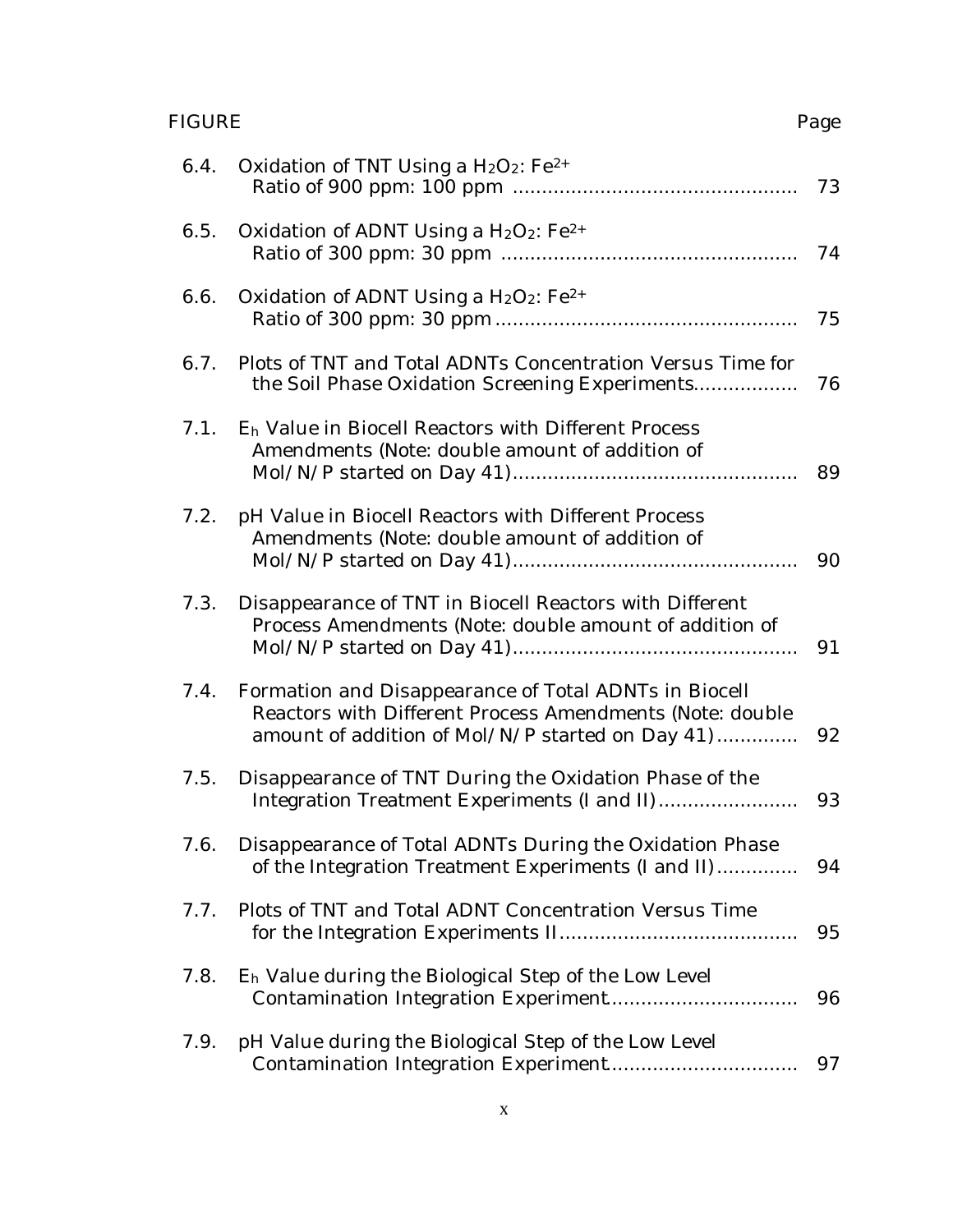# FIGURE Page

|      | 7.10. Low Level Contamination Experiments Bio-Phase Results 98 |  |
|------|----------------------------------------------------------------|--|
|      | 7.11. Low Level Contamination Experiments Oxidation-Phase      |  |
|      |                                                                |  |
| 8.2. |                                                                |  |
|      | 8.3. Soil Phase TNT Concentrations from                        |  |
|      | 8.4. Soil Phase TNB Concentrations from                        |  |
|      | 8.5. Soil Phase ADNT Concentrations from                       |  |
| 8.6. | Liquid Phase TNT Concentrations from                           |  |
|      | 8.7. Liquid Phase TNB Concentrations from                      |  |
|      | 8.8. Liquid Phase ADNT Concentrations from                     |  |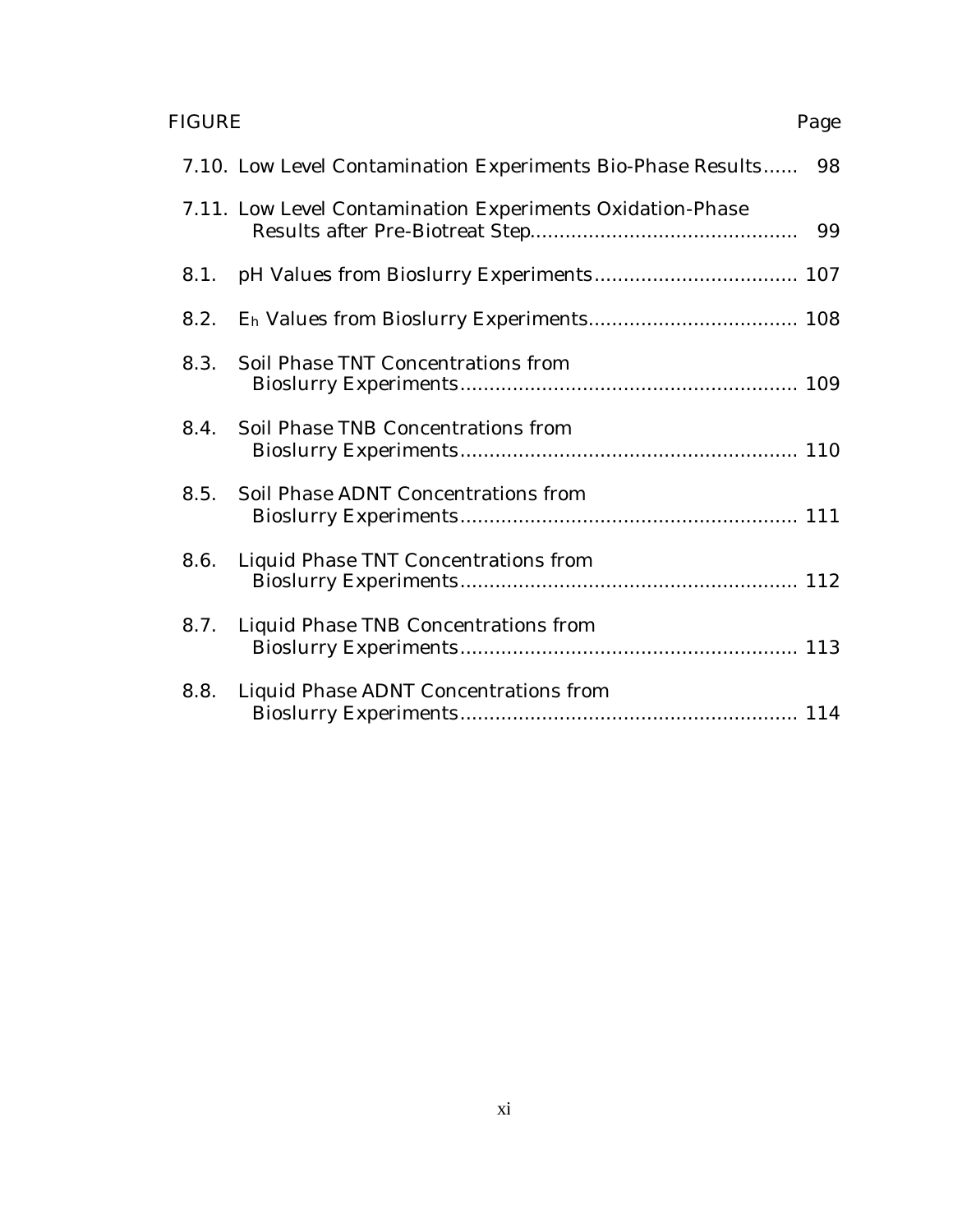### CHAPTER I

#### INTRODUCTION

#### **Explosives**

An explosive is a material that, under the influence of extreme thermal or mechanical shock, decomposes rapidly and spontaneously with the evolution of large amounts of heat and gas. Among explosives, there are two major categories: high explosives and low explosives (USEPA, 2002). High explosives can be further divided into initiating (or primary) high explosives and secondary high explosives. Under normal conditions, primary explosives will not burn, but they will detonate if ignited and can be extremely sensitive to mechanical shock. Their strength and brisance are inferior, but they are sufficient to detonate secondary high explosives. Because of their sensitivity, primary explosives are used in munitions for initiating and intensifying highorder explosions. Common primary explosives are lead azide, lead stiphnate, and mercury fulminate (Eveleth and Kollonitsch 1990).

1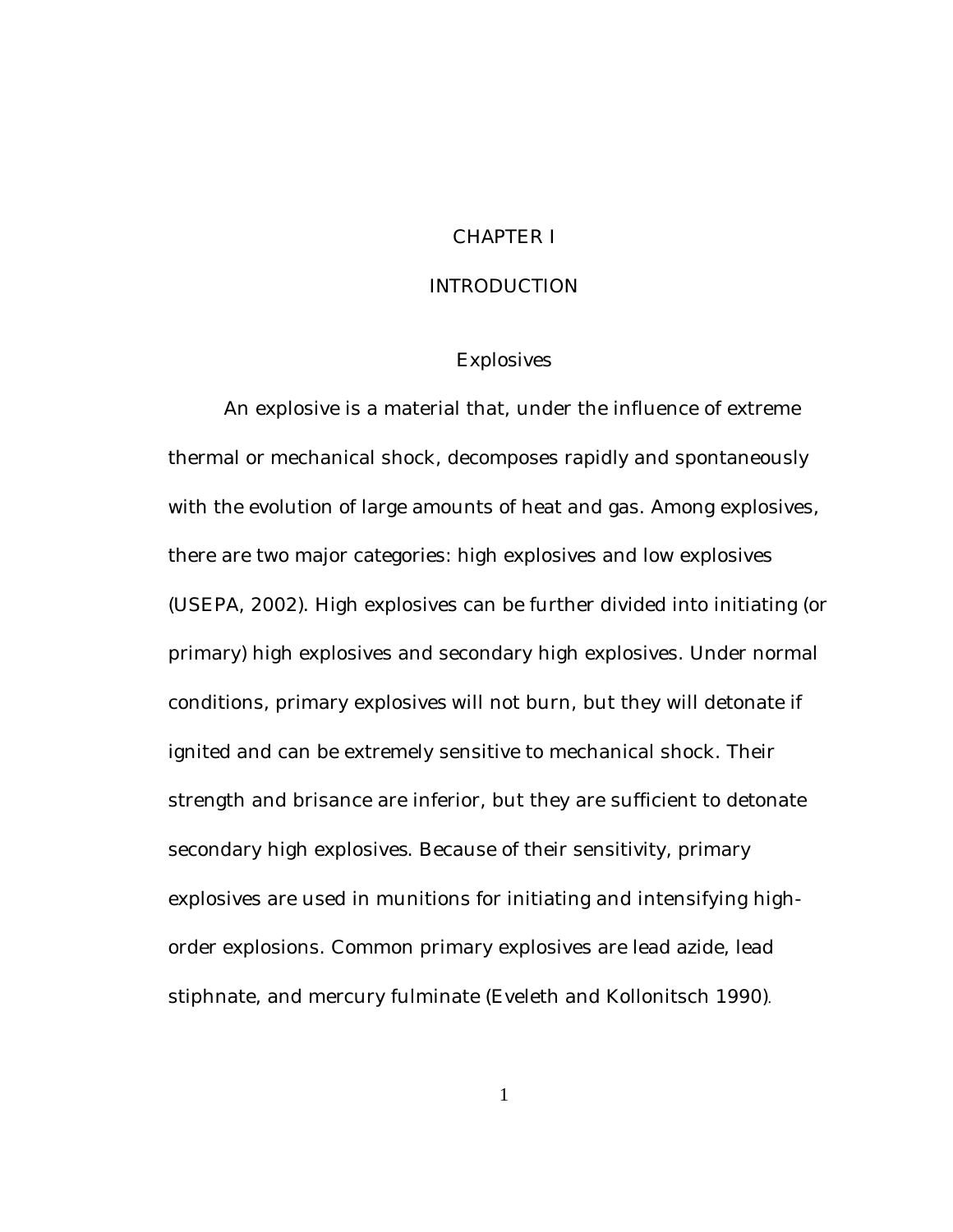Secondary high explosives are much less sensitive to mechanical or thermal shock than primary high explosives. When set off by an initiating explosive, they explode with great violence. Examples of secondary high explosives are TNT (2,4,6-trinitrotoluene), nitroglycerine, RDX (hexahydro-1,3,5-trinitro-1,3,5-triazine), HMX (octahydro-1,3,5,7 tetranitro-1,3,5,7-tetrazine) and PETN (pentaerythritol tetranitrate). The most common secondary high explosives manufactured for military use since the turn of the century is TNT (Chaudhry, 1994).

TNT is a yellow, odorless solid that is manufactured because it does not occur naturally in the environment. The chemical structure of TNT is shown in Figure 1-1. TNT is only produced in the United States at military arsenals. TNT is used in military shells, bombs, and grenades (Rittmann, 1994). The physical and chemical properties of 2,4,6-trinitrotoluene are listed in Table 1-1.

TNT has been used either as the pure explosive or in binary mixtures (Gibbs and Popolato 1980). The most common binary mixtures of TNT are cyclotols (mixtures with RDX), octols (mixtures with HMX), amatols (mixtures with ammonium nitrate), and tritonals (mixtures with aluminum) (Eveleth and Kollonitsch 1990: Gibbs and Popolato 1980). In addition to military use, small amounts of TNT maybe used for industrial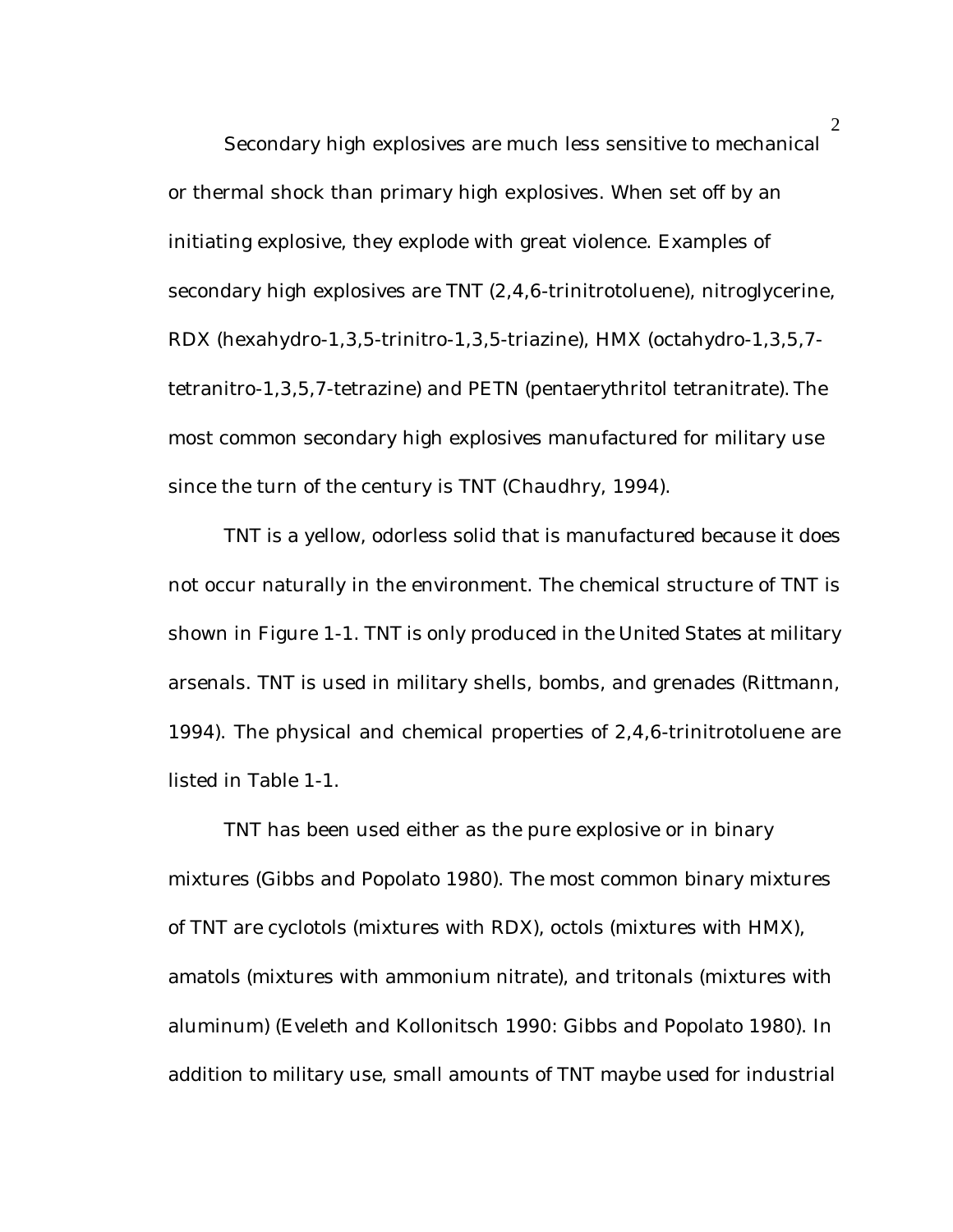explosive applications, such as deep well and underwater blasting (HSDB 1994).

## TNT Production

TNT was first produced on an industrial scale as early as 1891 by Germany. By 1901, it was adopted by basically all military powers as their key primary explosive (Kirk and Othmer, 1951). During World War I, the production of TNT was limited only by the amount of toluene available as a by-product of the coke industry (Kirk and Othmer, 1951). After 1940, toluene became readily available as a by-product of the petroleum industry, and thus, during World War ? , TNT was extensively manufactured (Kirk and Othmer, 1951).

Either a continuous or a batch process may be used to produce TNT, using toluene, nitric acid (HNO<sub>3</sub>), and sulfuric acid as raw materials (USEPA, 2002). The production of TNT follows the same chemical process, regardless whether the batch or continuous method is used. The process flow chart for TNT production is shown in Figure 1-2. The overall chemical reaction may be expressed as:

 $C_6H_5-CH_3 + 3HNO_3 + H_2SO_4 \longrightarrow TNT + 3H_2O + H_2SO_4$ 

The most common form of TNT production is a 3-stage process performed in a series of reactors, as shown in Figure 1-3. TNT is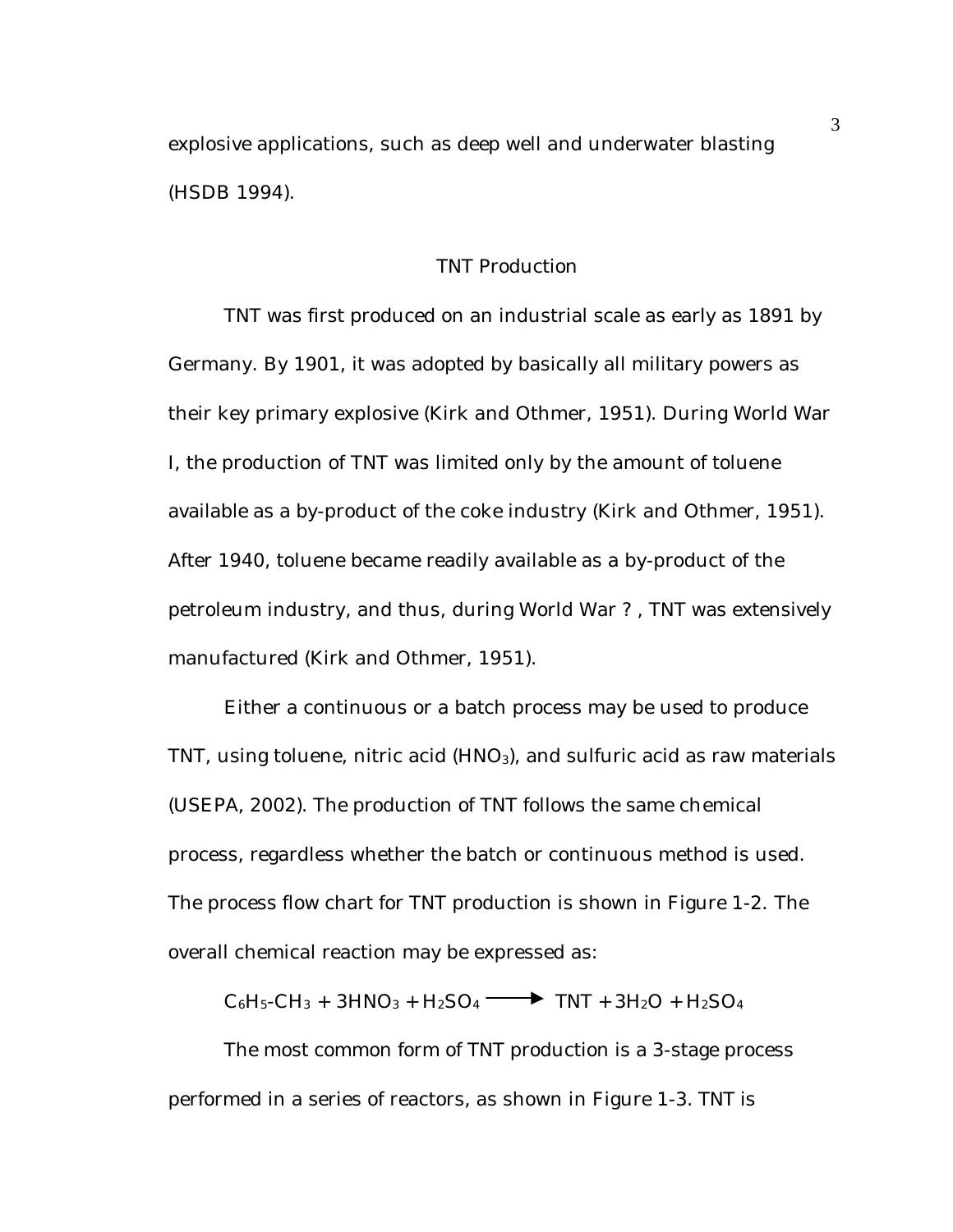prepared by the nitration of toluene with a mixture of nitric and sulfuric acid (Fisher and Taylor 1983). Toluene is nitrated by using increasing temperatures and mixed-acid concentrations to successively introduce nitro groups to sequentially form mononitrotoluene (MNT), dinitrotoluene (DNT), and trinitrotoluene (Mark et al. 1980). Nitration can be accomplished in three separate steps or via continuous flow (Budavari et al. 1989). The mixed acid stream flows countercurrent to the flow of the organic stream. Numerous other compounds are also formed during the nitration of toluene, including unsymmetrical isomers of 2,4,6-trinitrotoluene, oxidation products (such as tetranitromethane, nitrobenzoic acid, and nitrocresol), and partially nitrated toluenes (Hamilton and Hardy 1974: Mark et al. 1980).

TNT manufacturing is controlled by the U.S. Army Armament Material Command (Gibbs and Popolato 1980). Army ammunition plants that have been involved in the production and storage of TNT include Shreveport (Louisiana), Anniston (Alabama), Crane (Indiana), Fort Wingate (New Mexico), Hawthorne (Nevada), Letterkenny (Pennsylvania), Lexington (Kentucky), McAlester (Oklahoma), Navajo (Arizona), Pine Bluff (Arkansas), Pueblo (Colorado), Red River and Lone Star (Texas), Savanna and Joliet (Illinois), Seneca (New York), Sierra (California),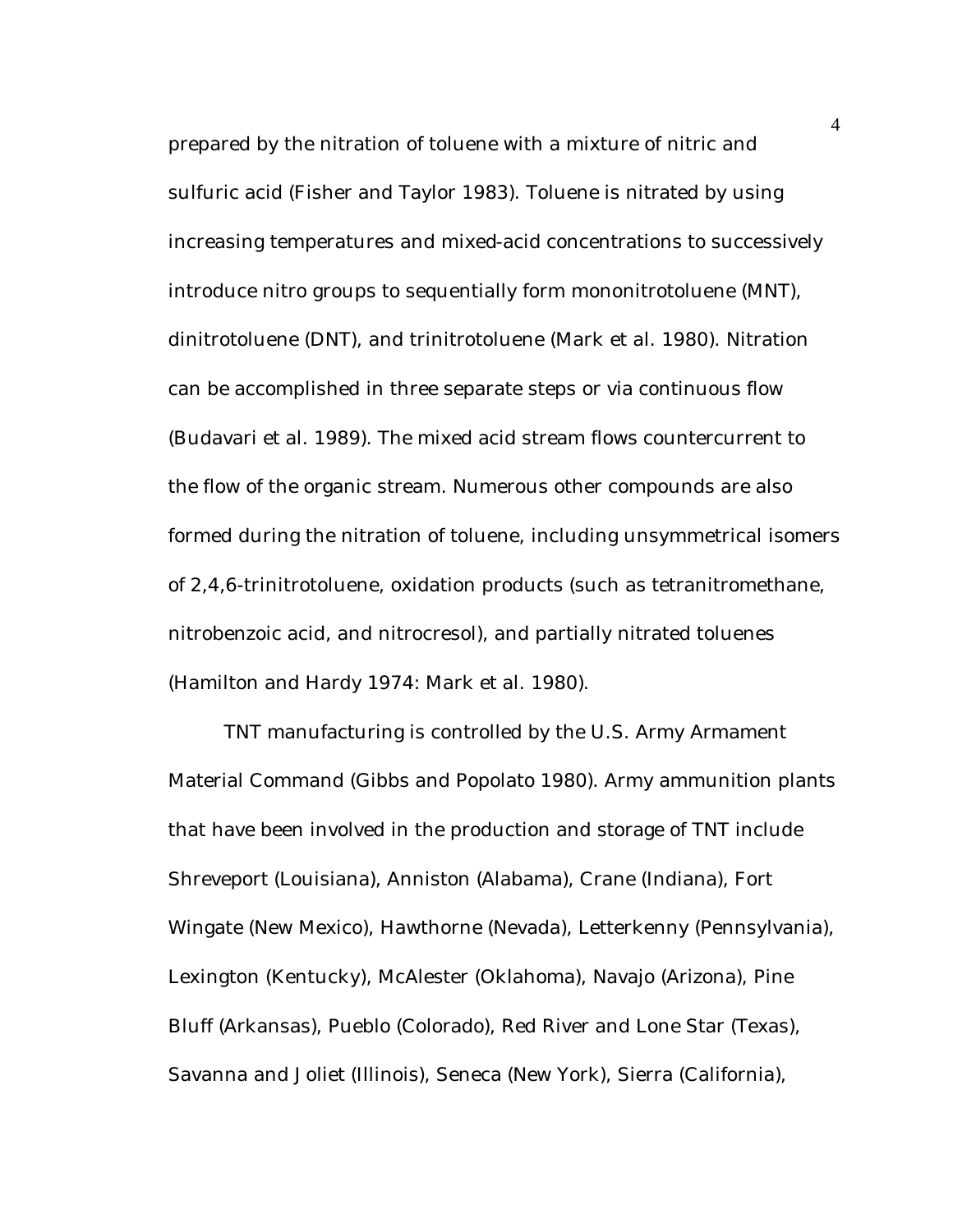Tooele (Utah), Umatilla (Oregon), Weldon Springs (Missouri), West Virginia Ordnance Works (West Virginia), Radford (Virginia), and Volunteer (Tennessee) (Kraus et al. 1985; Army 1986).

#### TNT Toxicity

TNT contamination is a major environmental concern due to its toxicity and mutagenicity. TNT is not only a source of environmental contamination, but it also remains potentially explosive for years after it is produced (Won et al., 1976; Yinon, 1990; Collie et al., 1995). Some of the nitroaromatics and nitramines that have been found in the vicinity of munitions plants are known to be mutagenic, carcinogenic, or otherwise toxic to aquatic and terrestrial organisms (Won et al., 1974 and 1976; McCormick et al., 1976; Kaplan and Kaplan, 1982a). Human health concerns regarding exposure to TNT primarily arise from evidence linking occupational contact with liver damage, dermatitis, ocular disorders and gastrointestinal distress (Sittig, 1985). Exposure to TNT is known to cause rashes, skin hemmorages, and blood disorders (Kirk et al., 1993; Chaudhry, 1994). TNT is classified as an EPA class C Possible Human Carcinogen and many of its environmental degradation products have carcinogenic, mutagenic, and toxic properties (Roberts and Hartley, 1992).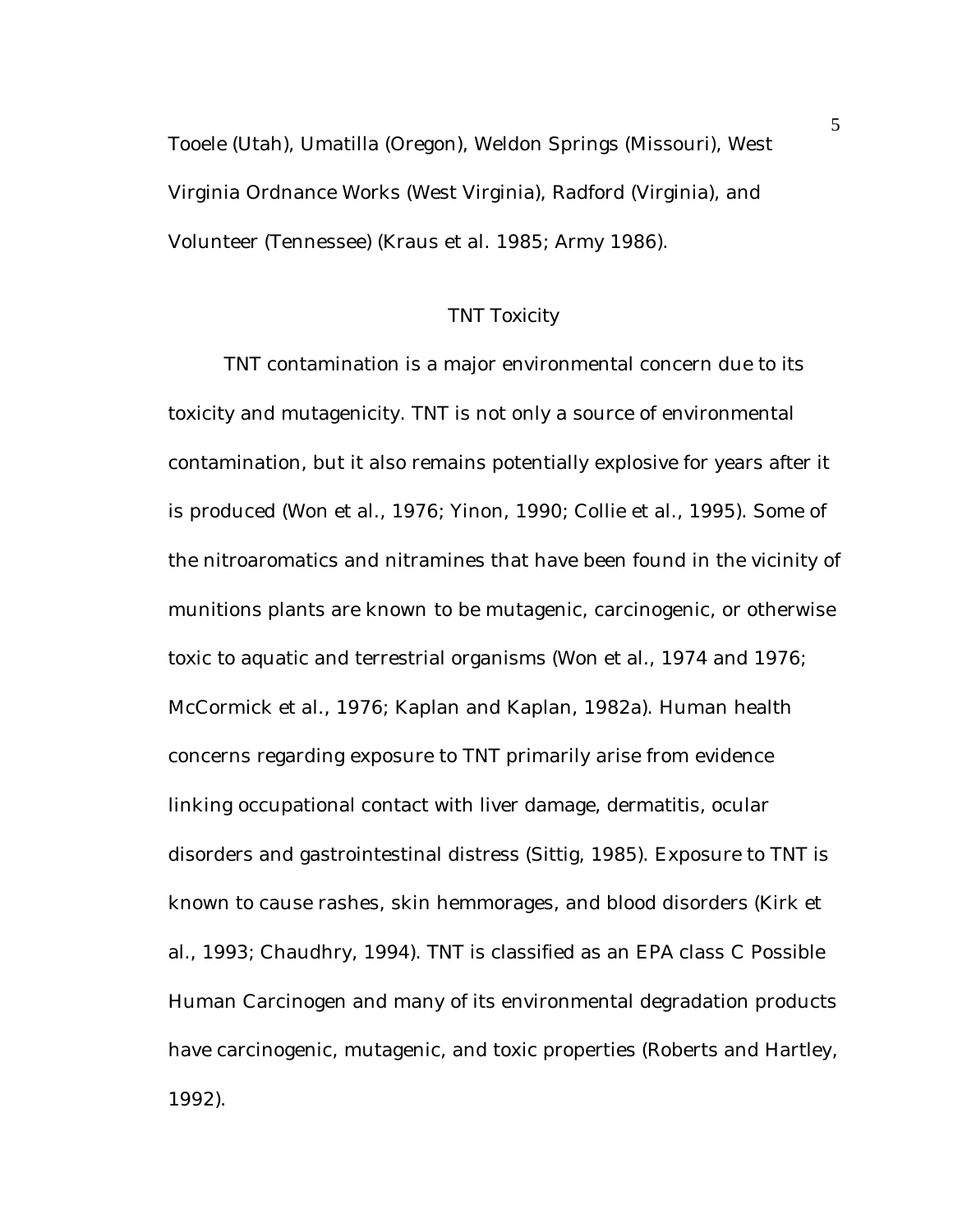#### TNT Contamination

The Department of Defense (DoD) has numerous sites that contain environmental media that have been contaminated with explosives due to past military activities (DoD 1994). The Department of the Army (DA) estimates that there are 540,000 cubic meters of explosivescontaminated soil at over 2,000 sites that require remediation (Labat-Anderson, 1993; Georgia Institute of Technology, 1995).

TNT contamination has resulted from past disposal of manufacturing and demilitarization waste streams in landfills, waste pits, washout lagoons, and open burning grounds. Poor disposal techniques have generated numerous acres of TNT contaminated soil. For example, past disposal practices conducted at the former Nebraska Ordnance Plant (Mead, NE) have resulted with approximately 6,400 m<sup>3</sup> of contaminated soil (Li and Shea, 1997). The average U.S. munitions plant generated approximately 80,000 gallons of explosives contaminated wastewater and 250,000 lbs of solid waste per day (Tsai, et al., 1991).

In addition to munition plants, explosive waste was produced from load and pack operations and disposal of outdated stock via open burning and detonation. During load and pack operations, TNT was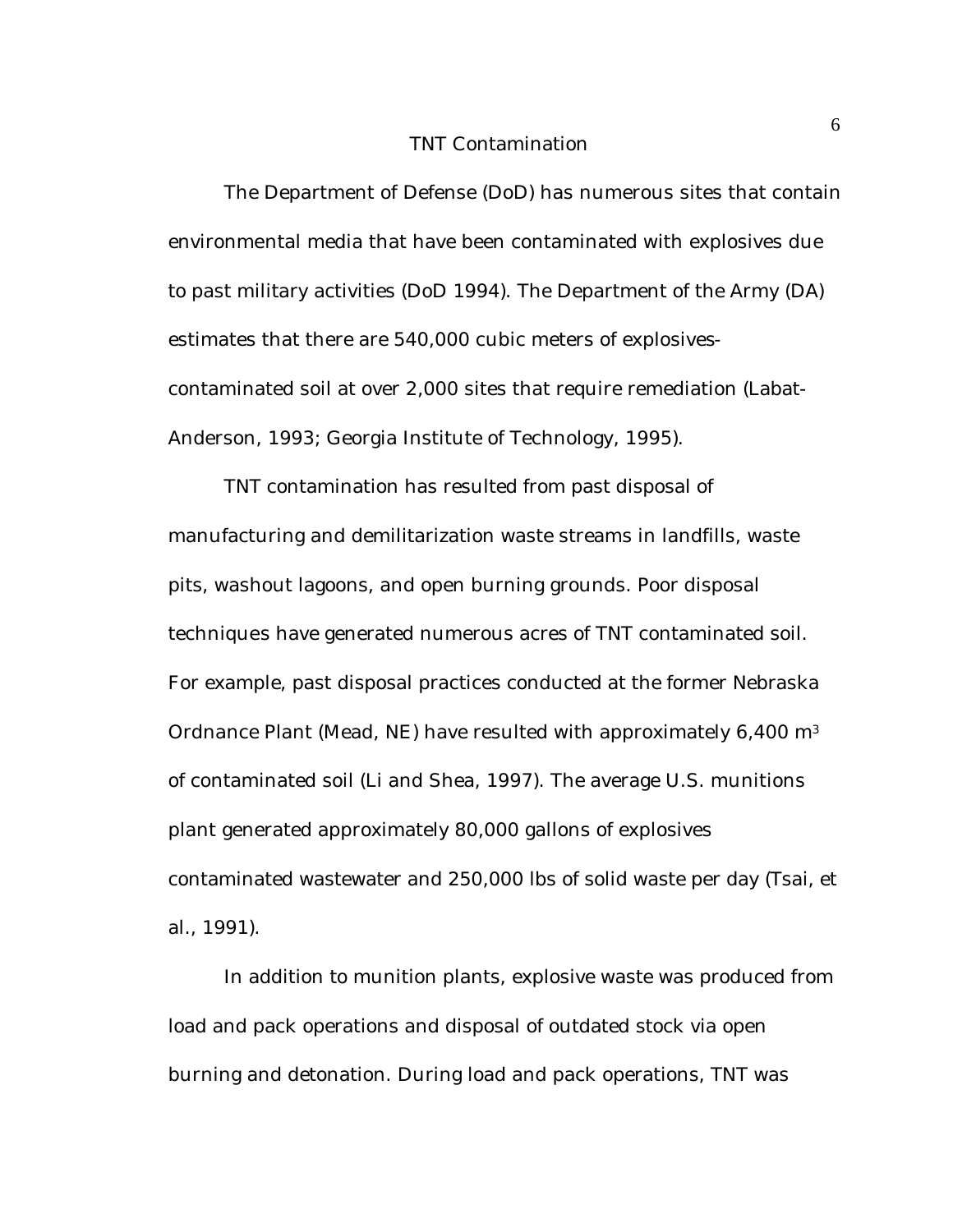typically received by rail car, off-loaded, and moved via conveyor belt to shell loading facilities. TNT spilled from the conveyor belts and work areas was hosed to reduce explosive dust and to wash shells. These TNT saturated washwaters were disposed of through drainage ditches that flowed into lagoons, marshes, or other areas, generally with little to no treatment (Higson, 1992).

Overview of Current Treatment Technologies for TNT Contaminated Soil

### **Incineration**

Incineration involves the supplying heat from fuel combustion or electrical input to cause the thermal decomposition of organic contaminants through cracking and oxidation reactions at high temperatures (usually between 1,400 - 3,000° F) (US Navy, 2002). It is a commercially available technology that has been selected or used as the remedial action at more than 150 Superfund sites (US CPEO, 2002). A typical incineration process is illustrated in Figure 1-4.

The current fully developed technology for treatment of explosivescontaminated soil is incineration. It is a well-developed technology (available from a wide range of vendors in many configurations) that can significantly reduce the volume of waste streams (US DOE, 2002). But,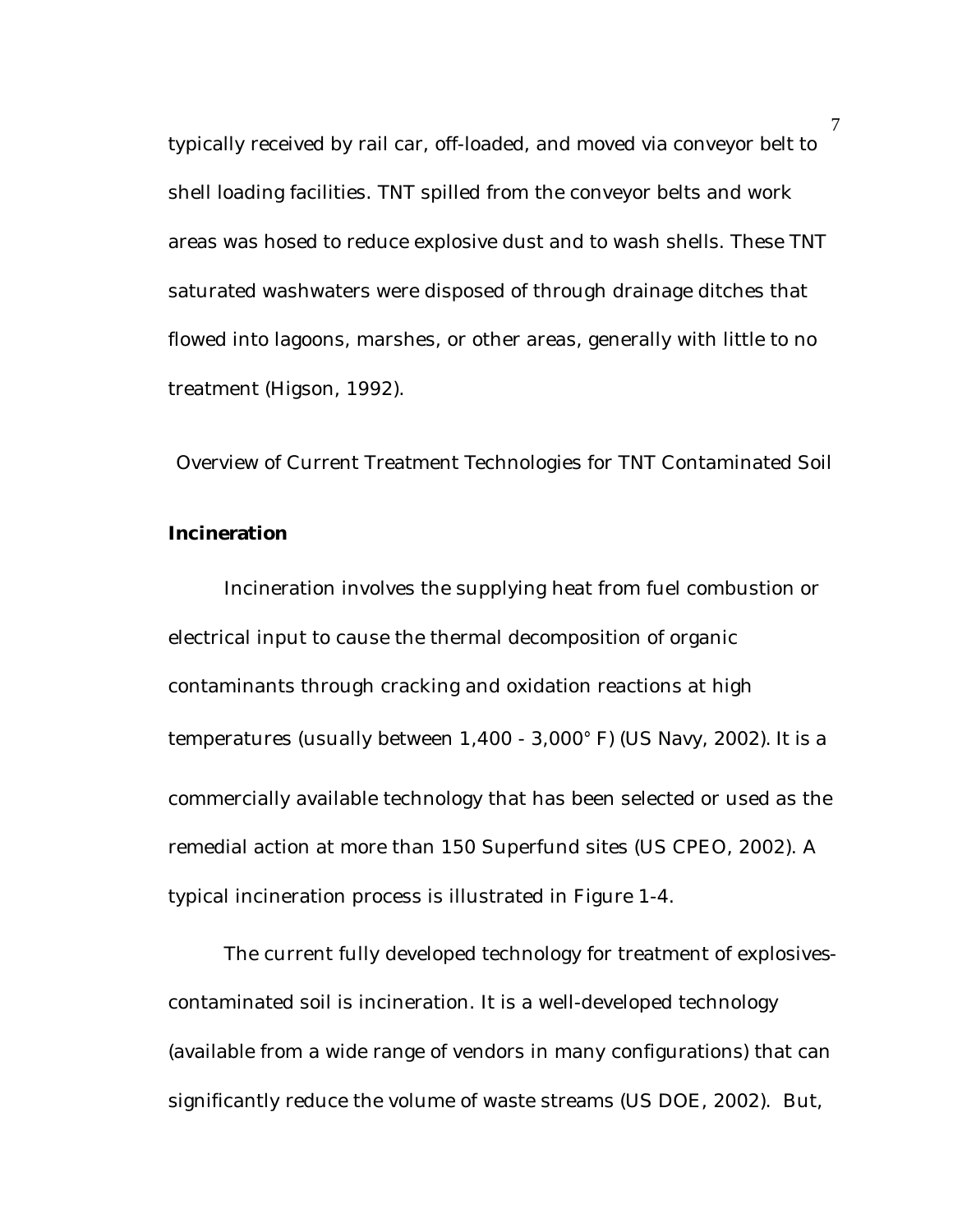it is expensive (\$350-\$1,200 per cubic yard) and is generally not favored by the public (Zappi et al., 1995a). Incomplete combustion can result in the production of polycyclic aromatic hydrocarbons, carbon monoxide (CO), and nitrogen oxides  $(NO_x)$ . Thus, the off-gas from the incinerator typically must be treated (Harvey, 1997). The problems with incineration have lead to the growth and further research on the bioremediation of TNT (Rittmann, 1994).

#### **Biotreatment**

Bioremediation uses microorganisms and plants to transform hazardous materials into more benign substances (Rittmann, 1994). Since the mid-1980s, bioremediation has been used at more than 100 locations to cost-effectively remediate hundreds of thousands of cubic yards of contaminated soil (Block, et al. 1993).

Removal of TNT using biological techniques has been reported by several research groups (Spain 1995). Both aerobic and anaerobic bacteria consortia and isolates are believed to utilize reductases that are responsible for TNT degradation (Bradley et al. 1994). The first fully-scale bioremediation project at a site containing explosives-contaminated soils became operational in 1995 (Craig et al., 1996).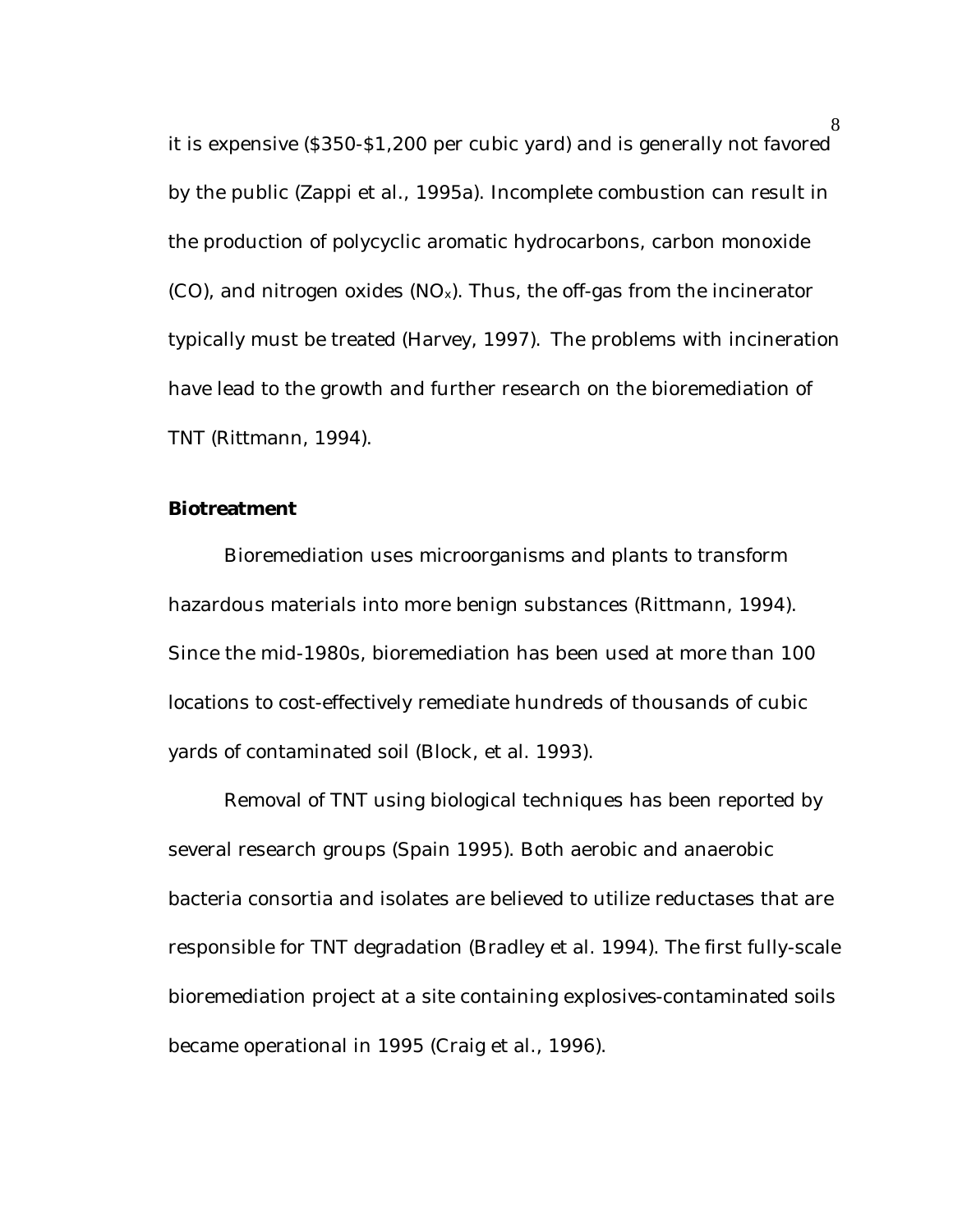The reductive path for the biologically based removal of TNT is generally believed to be the stepwise aminization of the nitro groups until the molecule is fully reduced to triaminotoluene (TAT). Some research groups have reported that TNT coupling may occur at the 2 carbon and 6-carbon amino groups of two TNT molecules to form azoxytoluene dimmers (Greene et al. 1985). The reductive pathway for TNT degradation has been observed within aerobic soil slurries (Zappi et al. 1995a), anaerobic soil slurries (Funk et al. 1993b), composting units (Pennington et al. 1995), and phytocells (Best et al. 1997).

#### Overview of Current Treatment Technologies for

#### TNT Contaminated Water

Explosives-contaminated process wastewaters can be subdivided into two categories: red water, which comes strictly from the manufacture of TNT, and pink water, which includes any wash water associated with load, assemble, and pack (LAP) operations or with the demilitarization of munitions involving contact with finished explosives. The United States stopped production of TNT in the mid-1980s, so no red water has been generated in this country since that date (Greene et al., 1985). However, the US still produces pink water because LAP activities continue as an integral part of military activities.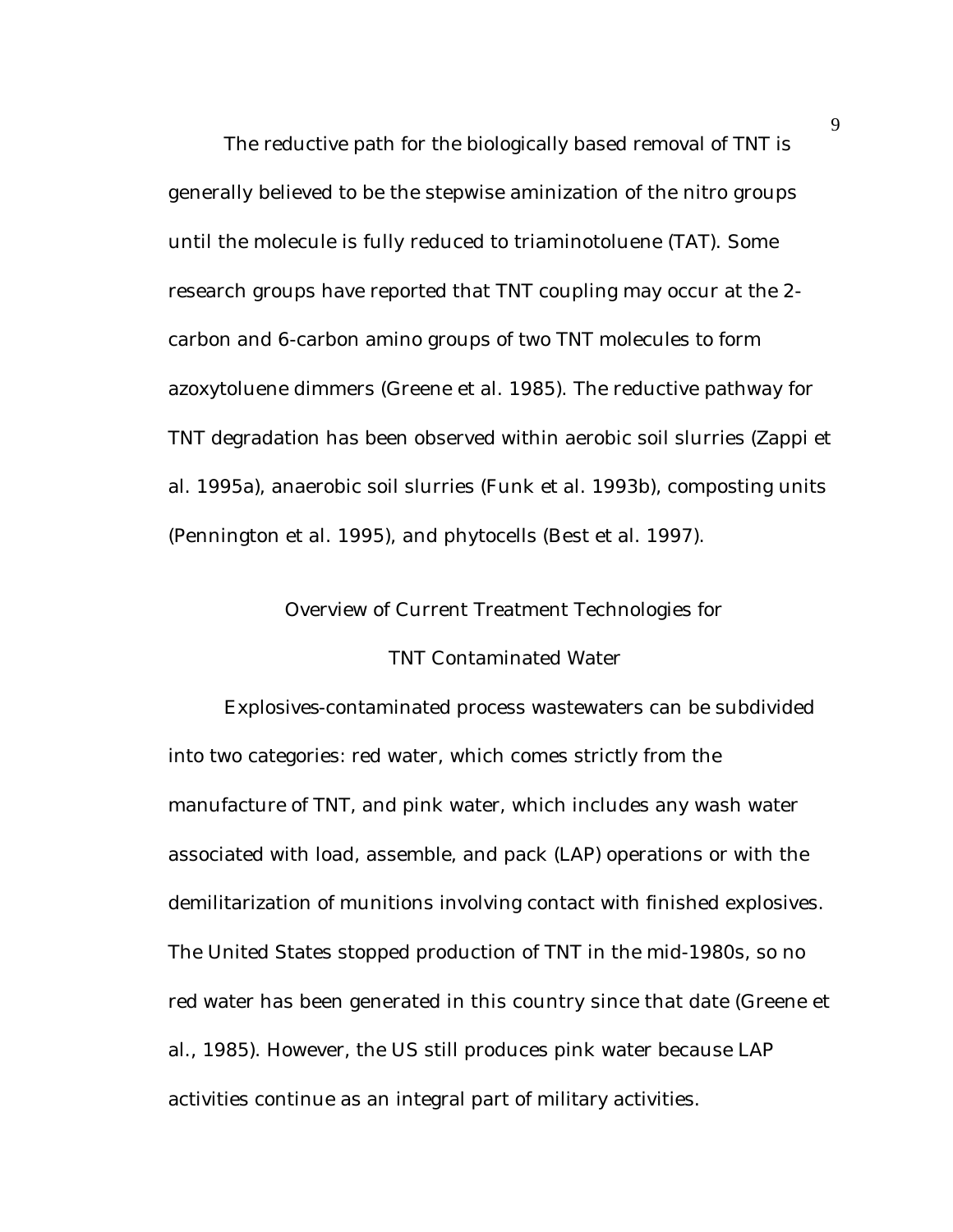Liquid-phase carbon adsorption is a fully developed technology in which wastewater is pumped through a series of vessels containing granular activated carbon upon which the dissolved contaminants adsorb onto the carbon. When the concentration of contaminants in the effluent from the bed exceeds a certain level, the carbon can be regenerated in place or removed and regenerated at an off-site facility, or removed and disposed (US DoD, 1994).

Granular-Activated Carbon (GAC) adsorption is commonly used for explosives-contaminated water treatment (Marvin and Harry, 2000). Most process waters found in the field are pink waters that were generated by LAP and demilitarization operations conducted during the 1970s (Maloney et al., 2002). GAC is effective, but the carbon columns are expensive and the explosive-laden GAC must periodically be transported off-site for regeneration or destruction by incineration (Mueller et al., 1993). Additionally, many GAC vendors are now refusing to accept spent GAC containing explosives due to safety concerns (personal communication with Dr. Mark Zappi, MSU, 2002).

#### **Advanced Oxidation Processes (AOPs)**

AOPs represent a group of chemical oxidation technologies that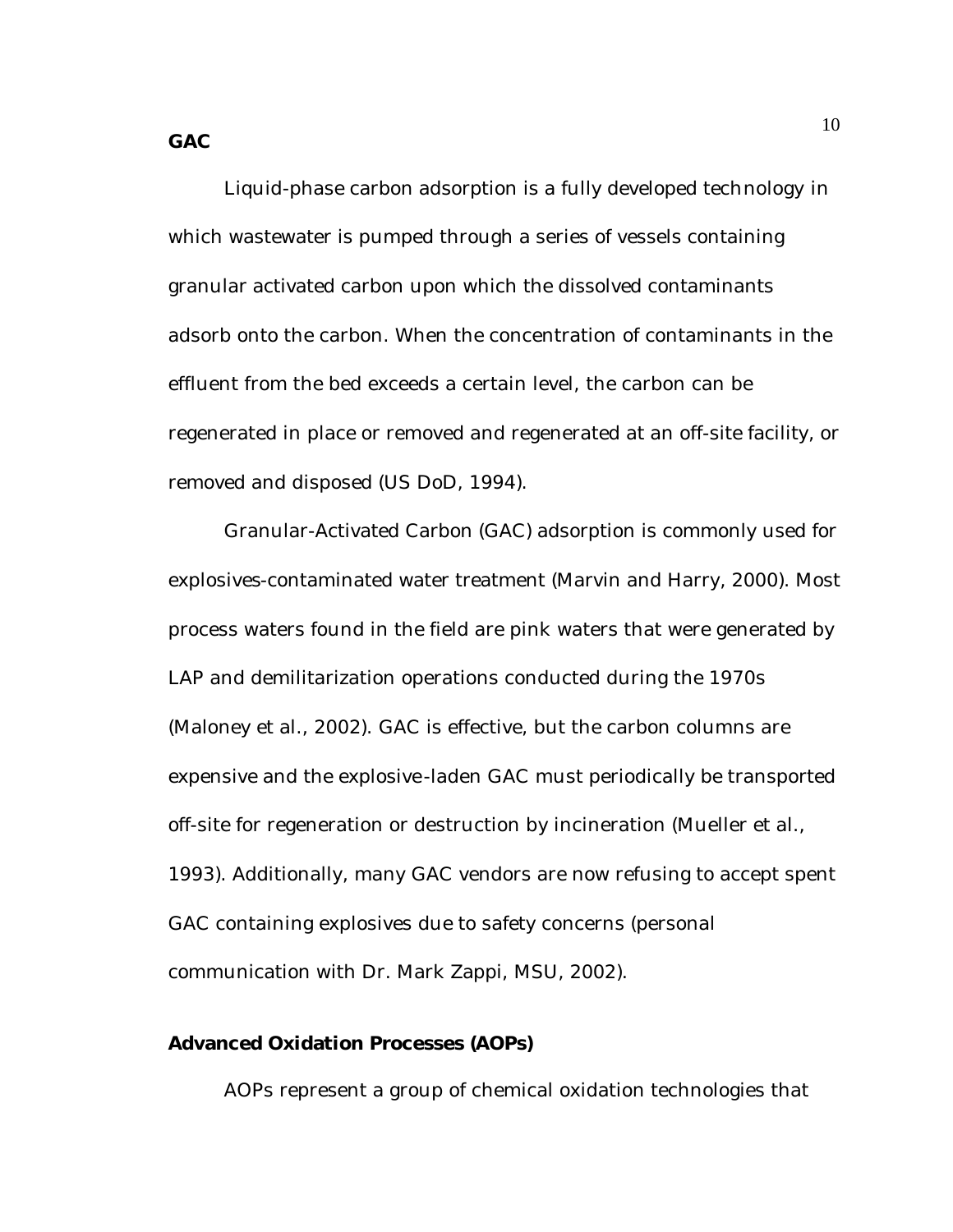utilize the hydroxyl radical (OH·) as the primary oxidizing species responsible for contaminant degradation (Huang et al., 1993). Advanced chemical oxidation processes (AOP) generally use a combination of oxidation agents (such as  $H_2O_2$  or  $O_3$ ), irradiation (such as UV or ultrasound), and catalysts (such as metal ions or photocatalysts) as a means to generate hydroxyl radicals (Venkatadri et al., 1993). The hydroxyl radical is one of the most powerful oxidants next to elemental fluorine (Huang et al., 1993).

AOPs have also been evaluated for treating explosives contaminated groundwaters (Zappi et al. 1993). These processes have the ability to rapidly oxidize recalcitrant compounds and convert them to potentially less toxic and more readily biodegradable intermediate products (Huang, et al., 1993). Examples of AOPs evaluated or under evaluation by DoD for TNT removal include photocatalytic oxidation (Selby 1996), UV/peroxidation (AEC 1995), UV/ozonation (Hong et al. 1994), and peroxone oxidation (Zappi 1995b). AOPs are very aggressive treatment process due to the high reactivity of the hydroxyl radical, but the cost involved may be high and their operation usually requires highly trained labor.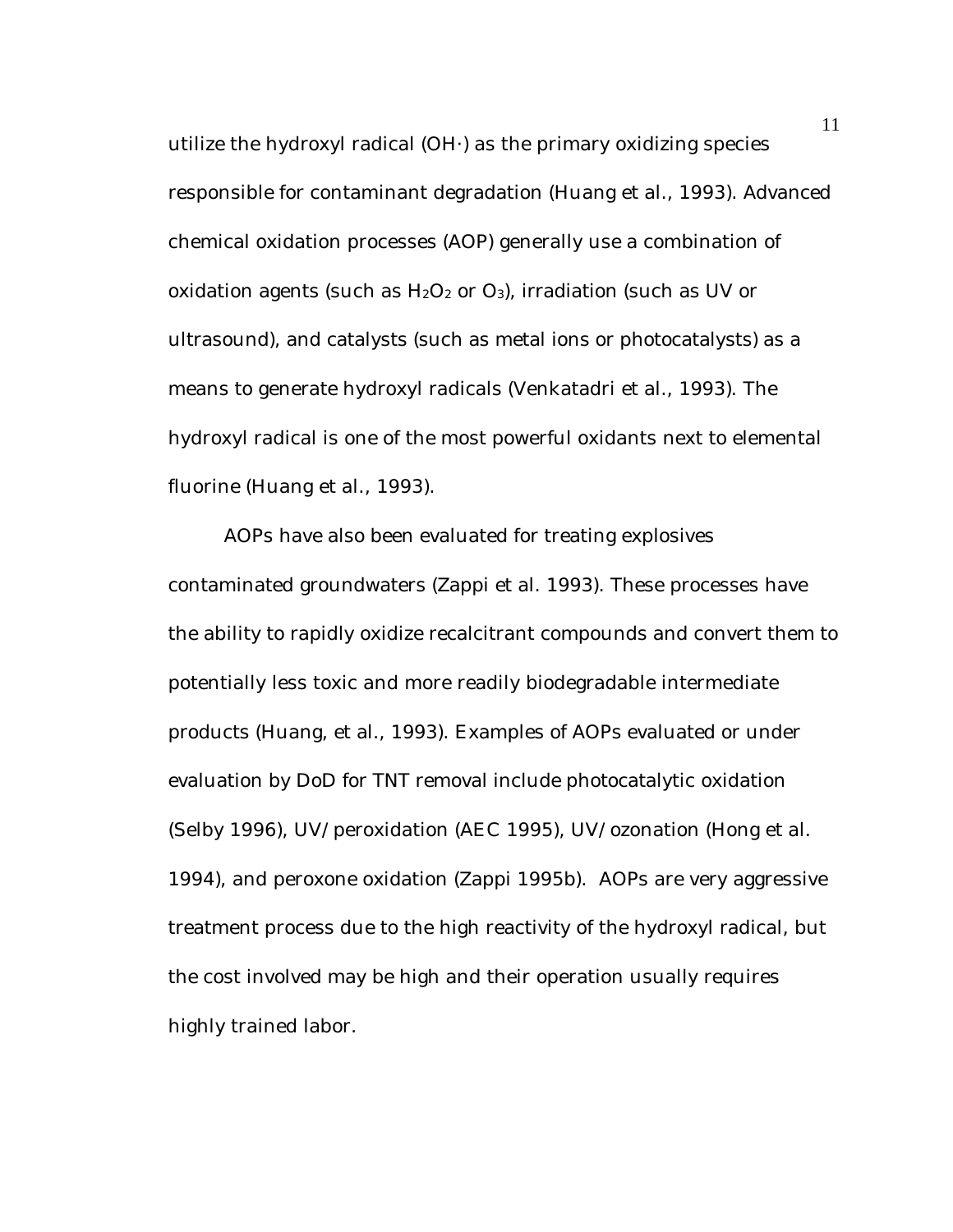| Table 1-1                                                 |
|-----------------------------------------------------------|
| Physical and Chemical Properties of 2,4,6-Trinitrotoluene |
| (Reference: Budavari et al., 1989)                        |

| Property                    | Information                            |
|-----------------------------|----------------------------------------|
|                             |                                        |
| Molecular weight            | 227.13                                 |
| Color                       | Yellow                                 |
| Physical state              | Monoclinic needles                     |
| Melting point               | 80.1°C                                 |
| Boiling point               | $240^{\circ}$ C (explode)              |
| Specific gravity            | 1.654                                  |
| Odor                        | Odorless                               |
| Solubility:                 |                                        |
| Water at 20°C               | $130 \text{ mg/L}$                     |
| Organic solvent(s)          | Soluble in acetone and benzene;        |
|                             | Soluble in alcohol and ether           |
| Partition coefficients:     |                                        |
| Log K <sub>ow</sub>         | 1.60 (measured)                        |
|                             | 2.7 (estimated)                        |
| $K_{oc}$                    | 300 (estimated)                        |
|                             | $1,100$ (measured)                     |
| Vapor pressure at 20°C      | $1.99 \times 10^{-4}$ mmHg             |
| Flashpoint                  | Explodes                               |
| Flammability and Reactivity | 4.4                                    |
| <b>Conversion factors</b>   | 1 ppm = $9.28$ mg/m <sup>3</sup>       |
|                             | $1 \text{ mg/m}^3 = 0.108 \text{ ppm}$ |
| Explosive temperature       | $464^{\circ}F$                         |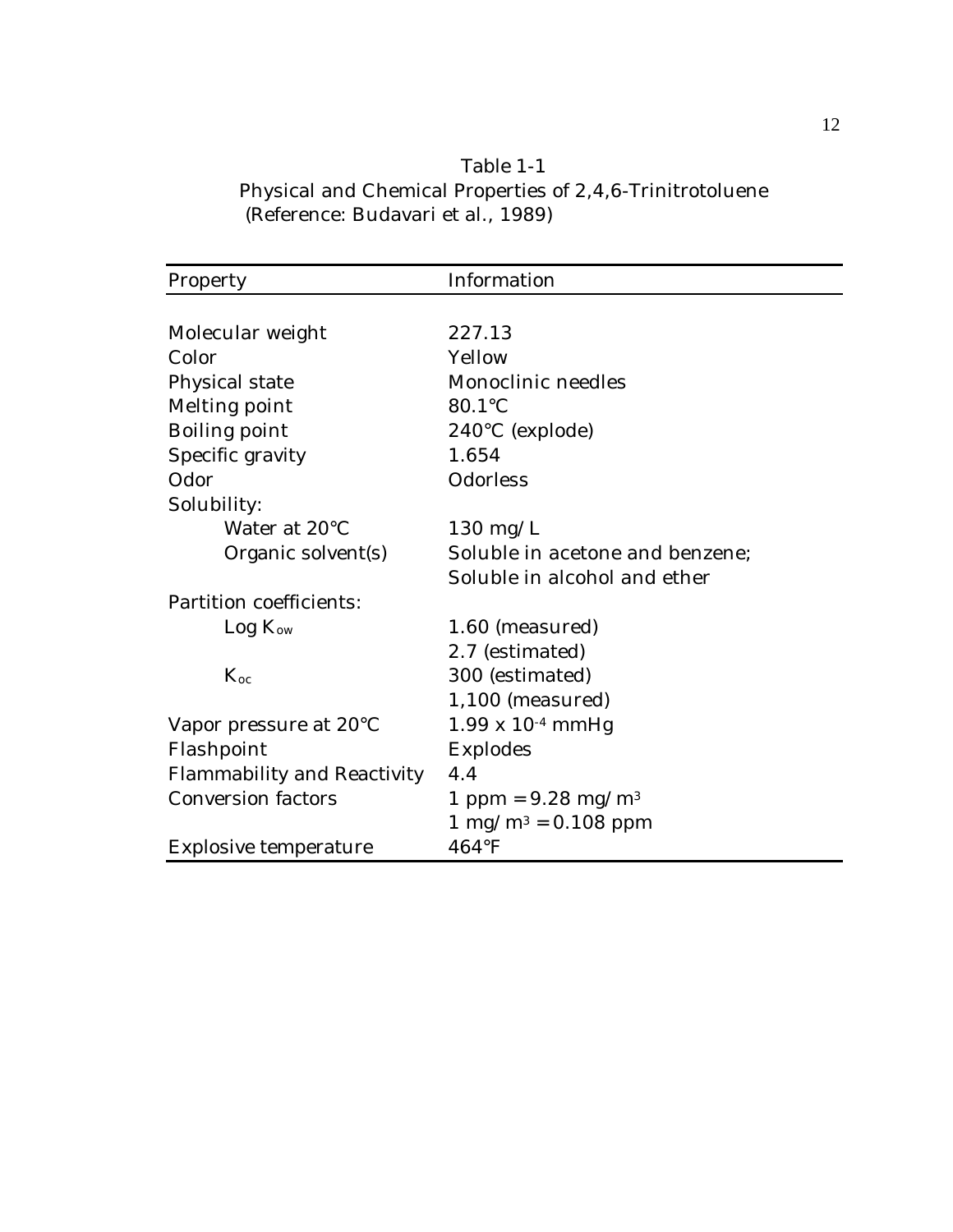

Figure 1.1. Chemical Structure of 2,4,6-Trinitrotoluene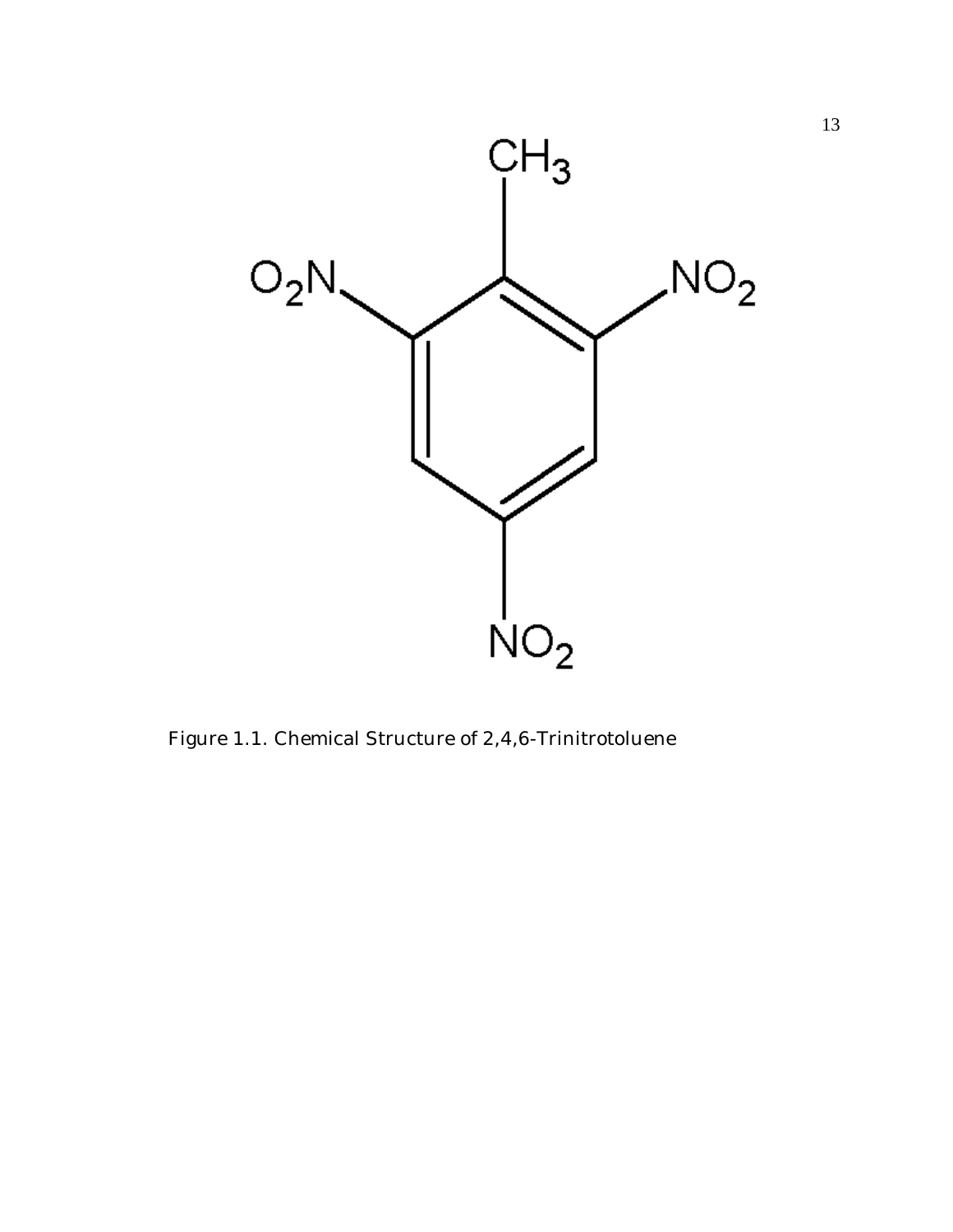

Figure 1.2. TNT Production



Figure 1.3. Nitration of Toluene to Form Trinitrotoluene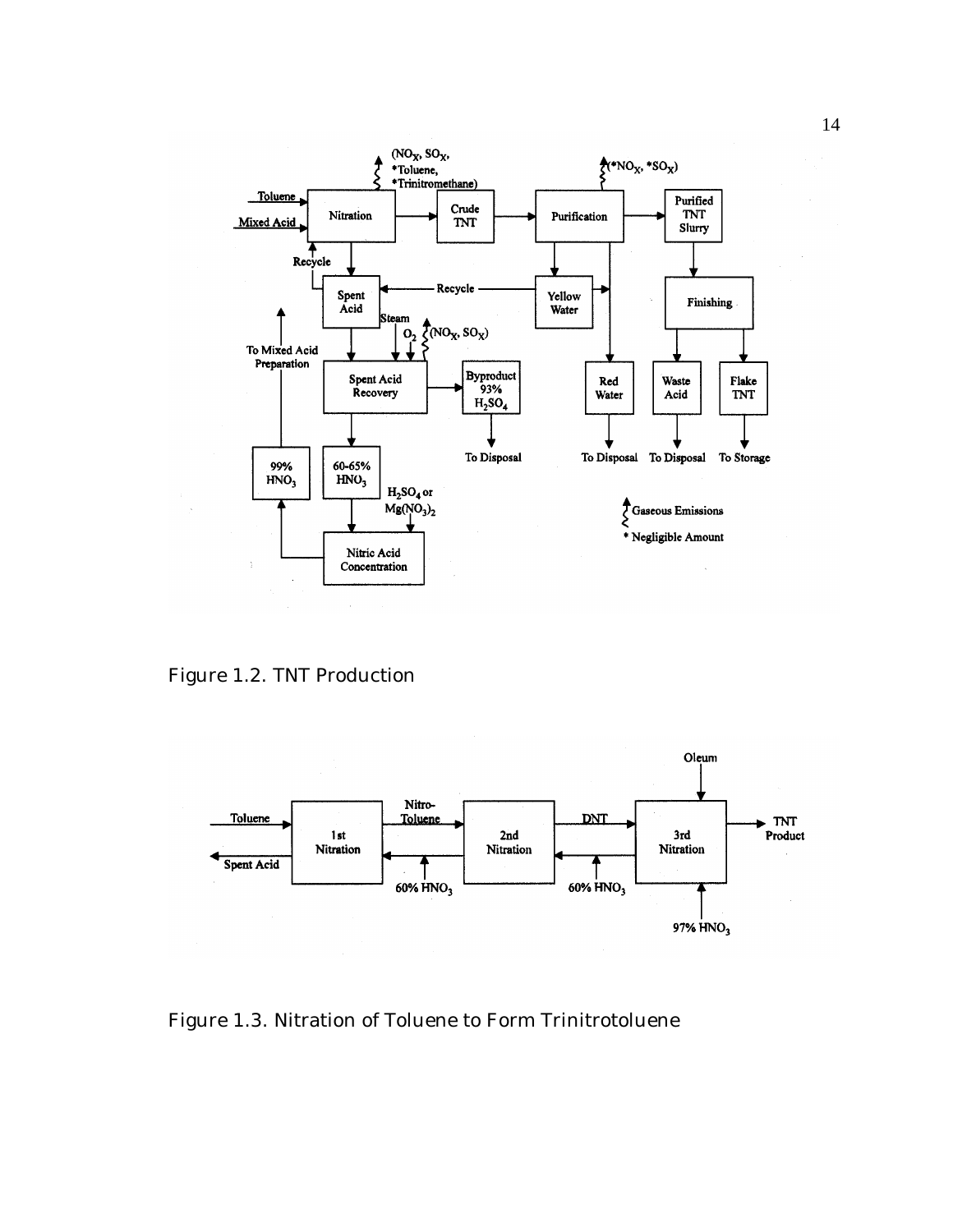

Figure 1.4. Typical Mobile/Transportable Incineration Process



Figure 1.5. Typical Fixed-Bed Carbon Adsorption System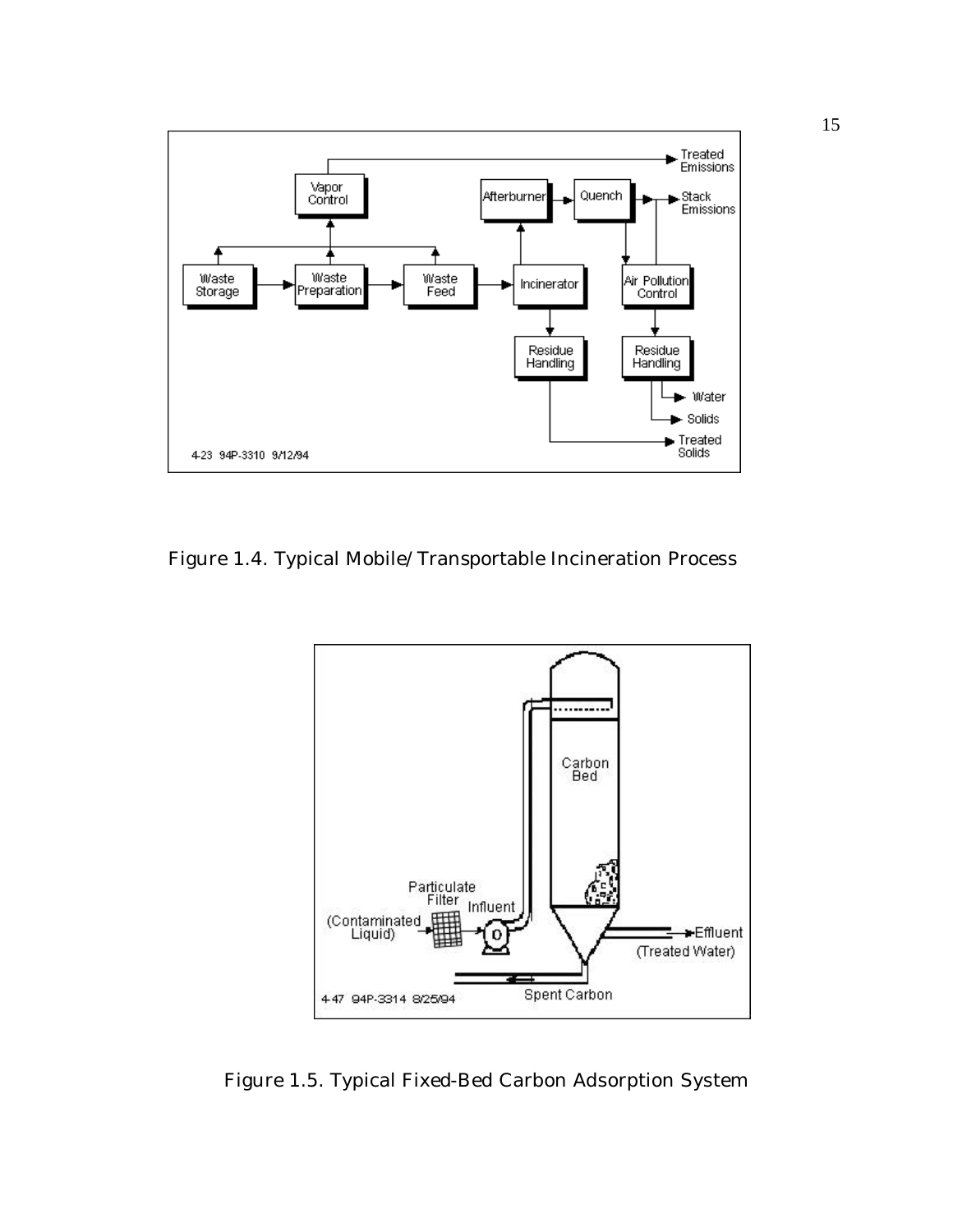#### CHAPTER II

#### LITERATURE REVIEW

Treatment of TNT contaminated soil has been a subject of many studies throughout the years (Spain 1995). Currently, the U.S. Army has deemed incineration to be the best means for remediating TNT contaminated soils (Major and Amos, 1993). Incineration is costly and the fact that most ash generated from incinerators must be treated as hazardous waste has led to a search for alternative treatment methods (Funk et al., 1996). The two current treatment alternatives are: bioremediation and advanced oxidation process (AOPs). Both biotreatment systems and AOPs have been or are being evaluated by DoD for treatment of explosives contaminated media (DoD 1994; ARO 1995). Unfortunately, neither process has been able to show high TNT mineralization yields. Both processes suffer from persistent by-products that hinder process acceptance by regulatory agencies (Hong et al., 1994; Weston Inc., 1988; Fleming, 2000). It is proposed that the integration of these two technologies has great potential to result in the development of a new and innovative technology that can effectively treat TNT in soils at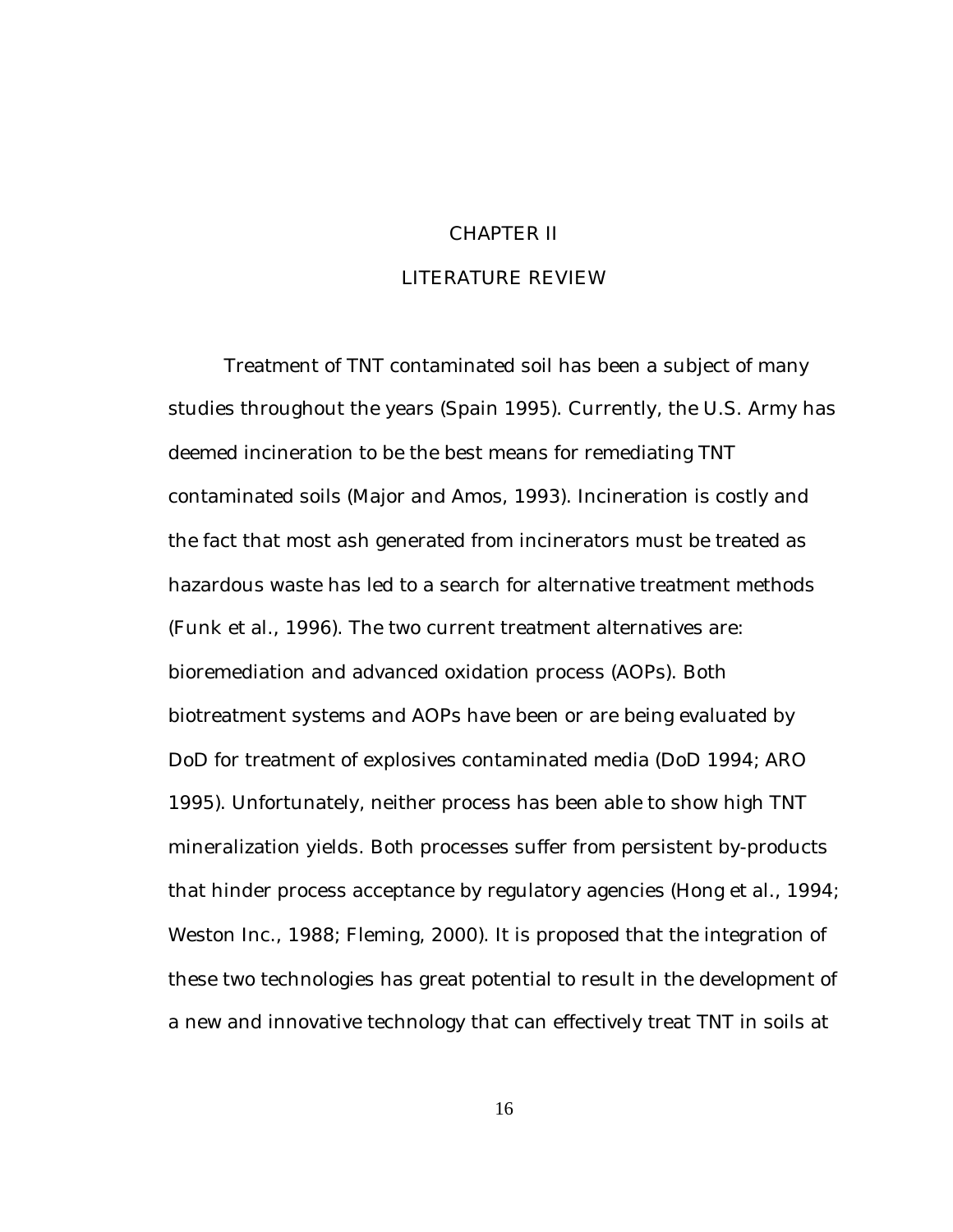greatly reduced costs. Presented in this chapter are discussions on some general aspects of both technologies toward treating TNT contamination alone, followed by examples of past studies that have evaluated the integration of these two technologies for treating various contaminants.

#### Bioremediation of TNT

Bioremediation has emerged as a potentially attractive, costeffective alternative for the treatment of TNT-contaminated soils (Lenke et al., 2000). Although biotreatment technologies are less developed for explosives than for petrochemical wastes, there is substantial literature documenting the promise of biodegradation for treating TNT and other explosives in soil and water matrices (Enzinger, 1971; McCormick et al., 1976; Carpenter et al., 1978; Kaplan and Kaplan, 1982a-c; Fernando et al., 1990; Funk et al., 1993a,b; Boopathy et al., 1994a-c; Zappi, 1995a; Gilcrease and Murphy, 1995; Harvey, 1997). Studies present clear evidence that TNT can be degraded under aerobic and anaerobic conditions (McCormick et al., 1976; Spiker et al., 1992; Funk et al., 1993a,b; Collie et al., 1995; Manning et al., 1995; Funk et al., 1995). To date, a microbial pathway responsible for complete mineralization of TNT using aerobic or anaerobic consortia has not been fully demonstrated (Zappi et al., 1995a). TNT degradation has been shown to be a cometabolic process (Osmon and Klaumeier, 1974; Traxler et al., 1974;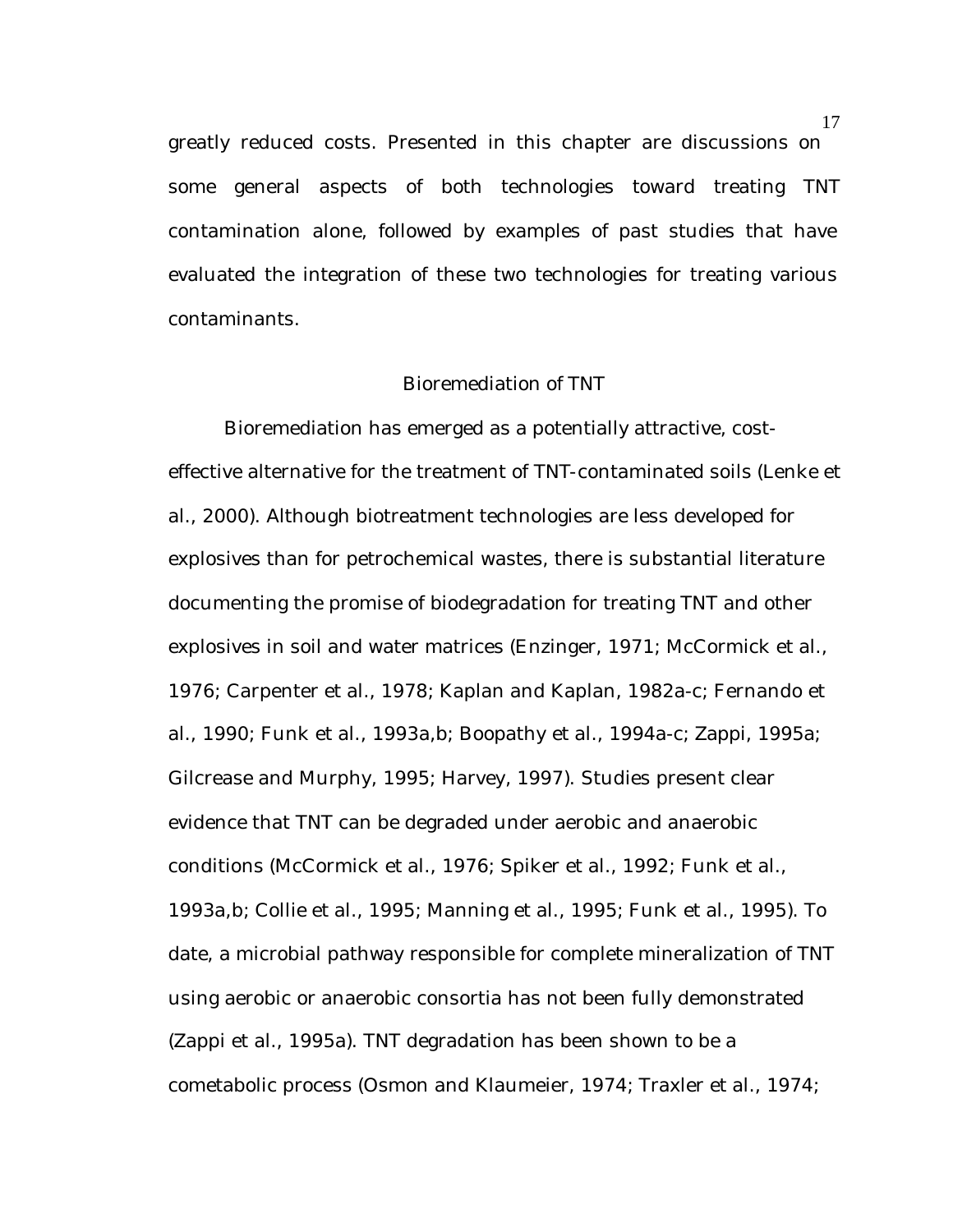Won et al., 1974; Boopathy et al., 1994b; Boopathy et al., 1994c). Only few researchers have claimed TNT mineralization (Traxler et al., 1974; Fernando and Aust, 1990; Spiker et al., 1992; Boopathy et al., 1994a,b; Bradley et al., 1994). During treatment of TNT within most biotreatment systems, reduced by-products such as diaminonitrotoluenes (2,6-DANT & 4,6-DANT), dominate the required incubation times needed to properly remediate the soil (Harvey, 1997).

#### **Fundamentals of TNT Biodegradation**

Bioremediation is an engineered process that utilizes natural biochemical mechanisms that often results in the production of harmless end products. However, this tends not to be the case with TNT (Zappi et al., 1995a; Harvey, 1996). Biodegradation alters the molecular structure of TNT, and the degree of alteration determines whether biotransformation or mineralization has occurred. Biotransformation refers to the structural transformation of TNT into daughter compounds (by-products). Mineralization is the complete breakdown of TNT into cellular mass, carbon dioxide, water, and inert inorganic residuals. That is, biotransformation is partial degradation and mineralization is complete degradation, although degradation occurring does not infer mineralization.

Any form of living matter requires energy and carbon for growth and maintenance. Microorganisms degrade compounds to derive energy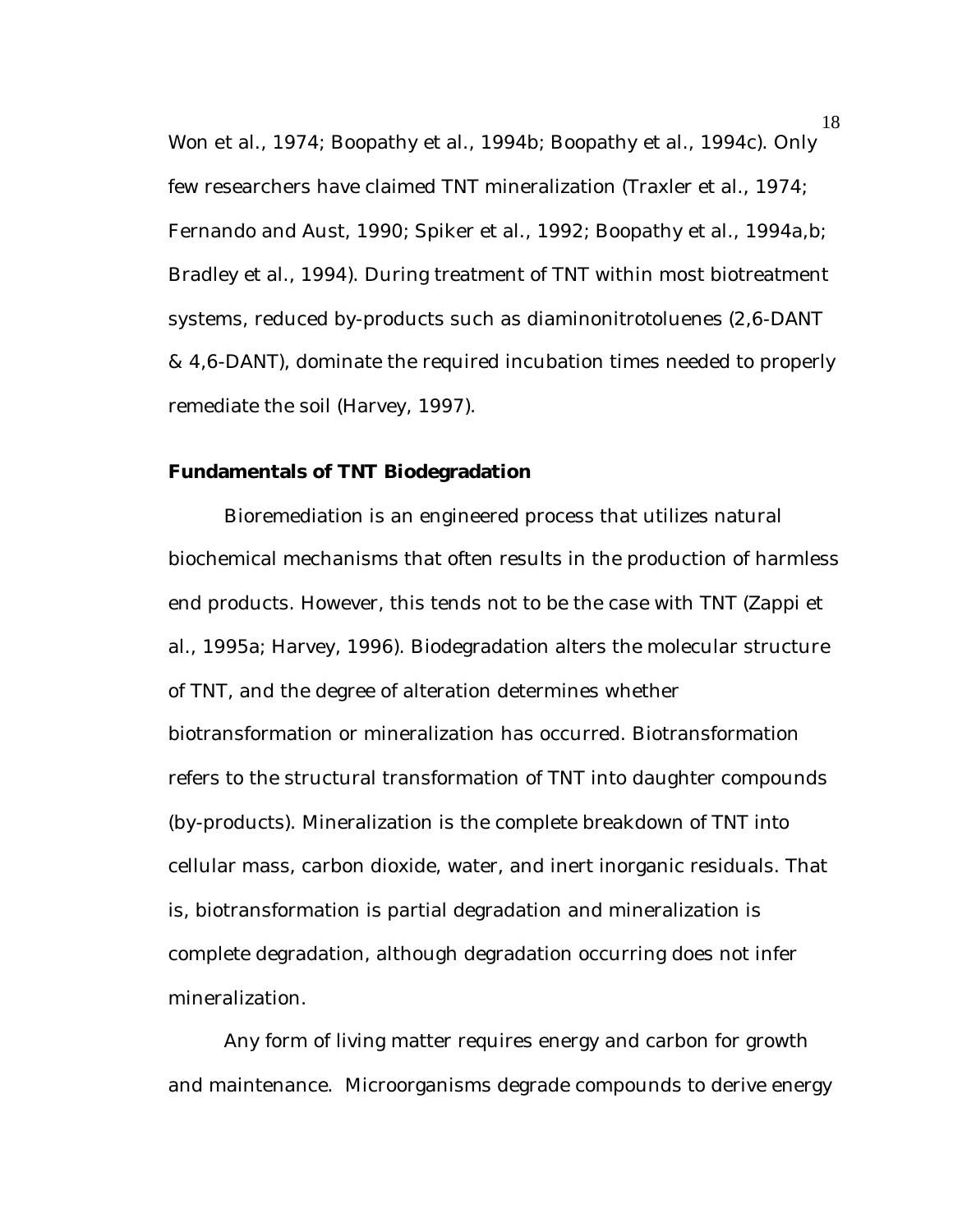for cell growth and maintenance (LaGrega et al., 1994). The particular sources from which microorganisms derive their energy and cellular carbon provide a basis for their classification as shown in Table 2-1. Biological treatment of TNT contamination is the result of heterotrophic metabolism. Microorganisms use organized sequences of enzymatically catalyzed degradation reactions to obtain chemical energy from organic substrates; although, the exact mechanisms associated with the whole series of reactions are not fully defined by science to date.

## **Factors Affecting Biodegradation of TNT**

For biodegradation of TNT to occur, several environmental factors must first be fulfilled. They are very crucial for the proper functioning of bioremediation. Sometimes, one of these factors can significantly affect or promote the activities of bioremediation in terms of rate and extent of pollutant removal.

#### Substrate Biodegradability:

From experience and research work, it has been shown that many synthetic organics are biodegradable, which makes biological treatment a technically plausible alternative. However, the literature is replete with cases where specific compounds have resisted biodegradation (LaGrega et al., 1994). Such compounds are termed recalcitrant or refractory. TNT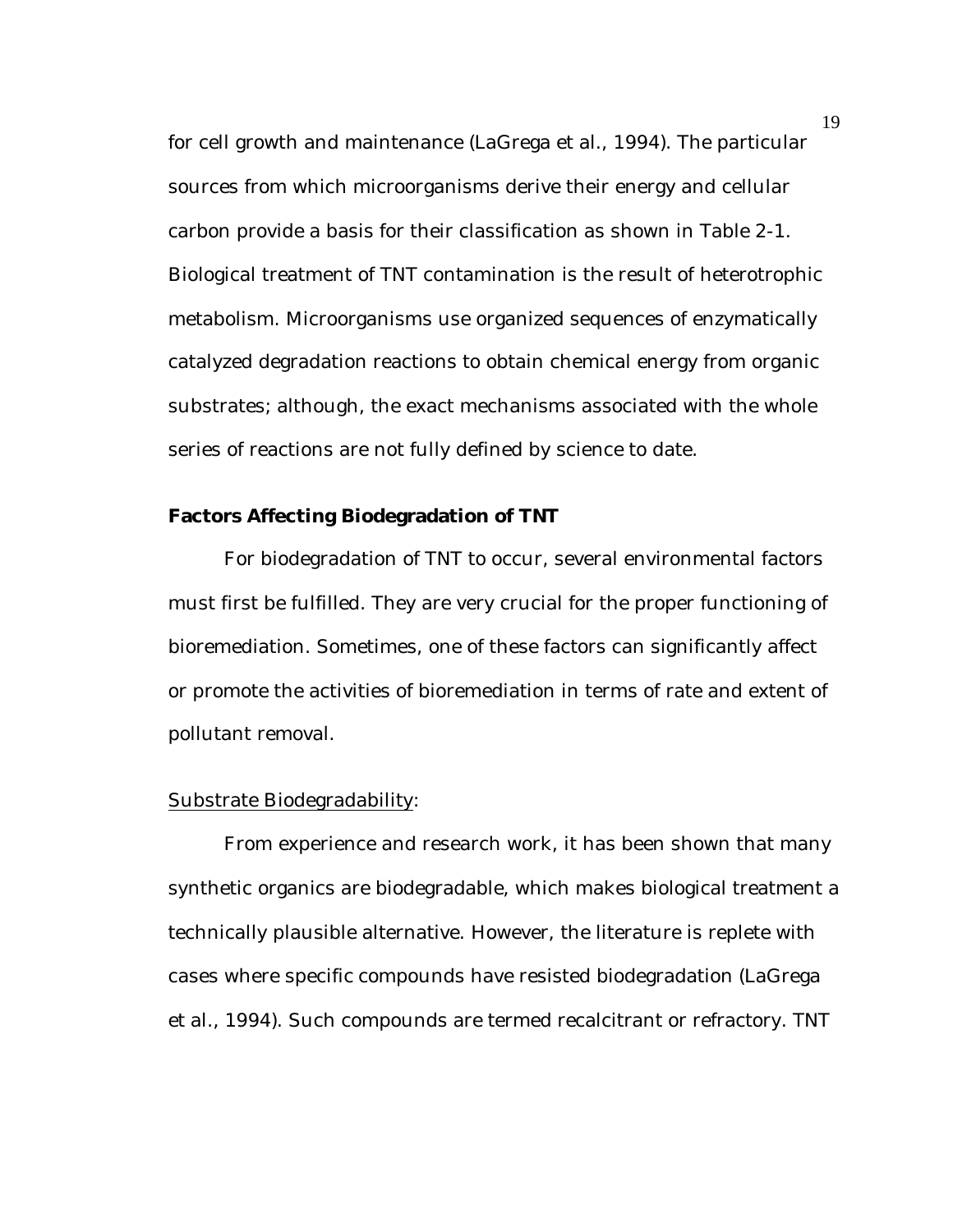falls into this category. TNT biodegradation rate is very slow, so biological treatment is generally considered inefficient if mineralization is the goal.

TNT has been proved amenable to biological treatment as summarized in recent reviews (Kaplan, 1992). The biodegradation pathways used always require co-metabolites and follow reductive, oxidative, or hydrolytic sequences.

Co-metabolism is an important example of a microbial community at work. It involves the transformation of one compound (the secondary substrate) by enzymes from microorganisms routinely degrading another compound (the primary substrate or co-metabolite). Molasses was found to be an effective carbon source that enhanced the TNT transformation rate significantly over other carbon sources studied (Boopathy et al., 1998). With this application, the secondary substrate was TNT. The microorganisms derive little carbon or energy from the secondary substrate (TNT); its degradation is serendipitous and fortuitous. The cometabolite (molasses) induces the enzymes needed for transformation of the secondary substrate (TNT). Although the secondary substrate (TNT) typically does not enter the catabolic and anabolic pathways of the microorganism degrading the cometabolite, other microorganisms may be able to use the transformation products for substrate (LaGrega et al., 1994). In the case of TNT, the reductive pathway leads to the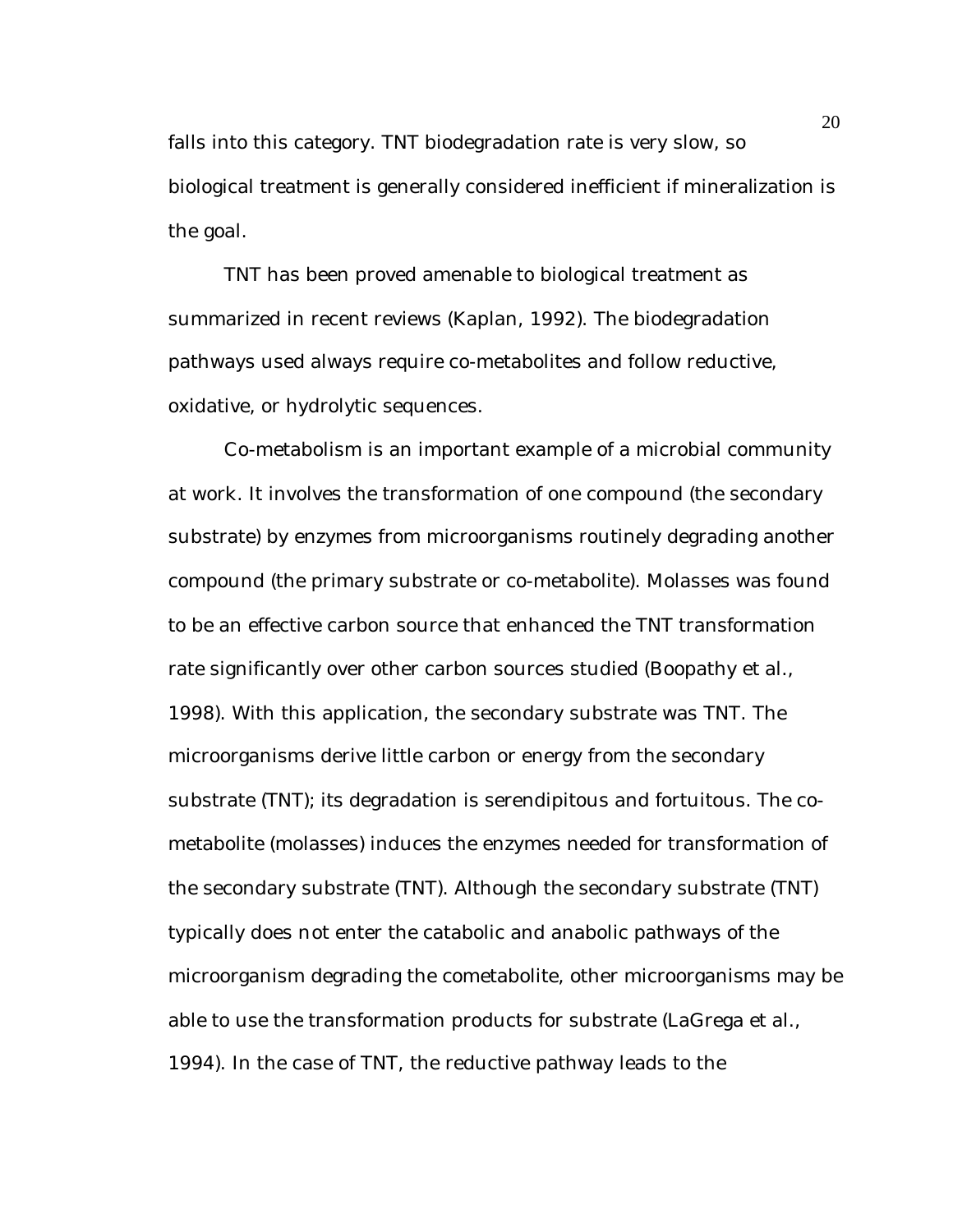accumulation of amino derivatives (ADNTs and DANTs) and polymerized or conjugated products. Most studies indicate little evidence of measurable TNT mineralization (Kaplan, 1992). A microbial pathway responsible for complete mineralization of TNT using aerobic or anaerobic consortia has not been convincingly demonstrated to date (Zappi et al., 1995a). It is generally accepted that TNT transformation proceeds through the step-wise reduction of the 2- or 4- nitro group to nitroso- and hydroxylamino to amino-dinitrotoluene and diaminonitrotoluene by a bacterial enzyme NADP-dependent PETN reductase under both aerobic and anaerobic conditions (Won et al., 1974; Kaplan and Kaplan, 1982c; Boopathy et al., 1994a). The proposed microbial TNT degradation pathway is shown in Figure 2.1. So far, only two authors have reported the complete reduction of TNT to triaminotoluene [TAT] (McCormick et al., 1976; Preuss et al., 1993).

#### Bioavailability of TNT in Soil Environments:

Bioavailability is defined as the ability of a compound to be freely transported across the cell membrane for intracellular metabolism and/or available for extracellular metabolism (Verschueren and Visschers, 1988). Contaminant interactions with soils are complex which influences their fate in biological systems. It is generally accepted that a contaminant must be in the aqueous phase to enter a microbial cell where it can be degraded (Mueller et al., 1993). Hence, the desorption of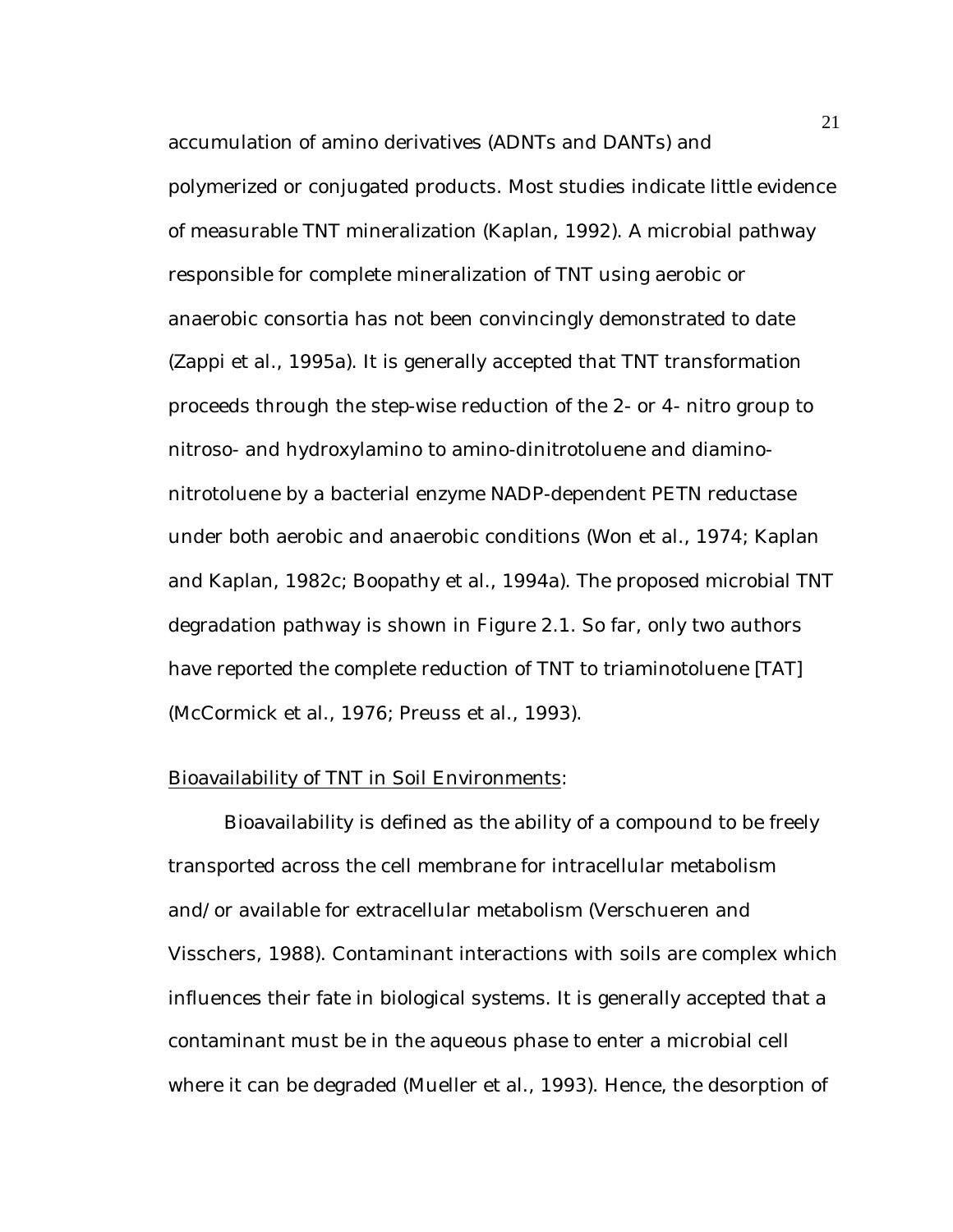the contaminant from the soil surface to the bulk aqueous phase is one of the most important factors during the remediation of contaminants in soil-water systems (Edwards et al., 1991; Pennington et al., 1995; Volkering et al., 1995). Adding surfactant to the biotreatment system can increase the bioavailability of a contaminant (Pennel et al., 1993; Bury and Miller, 1993; Edwards et al., 1994; Zappi et al., 1995a). Harvey (1997) added a surfactant (Tween 80) to both biocell and bioslurry reactors. Both applications showed great increases in the bioavailability of TNT and the rate and extent of TNT biodegradation.

## Nutrients:

Nutrients, rather than carbon or energy sources, may at times be the limiting chemicals for microbial cell synthesis and growth (LaGrega et al., 1994). The principle inorganic nutrients needed by microorganisms are N, S, P, K, Mg, Ca, Fe, Na, and Cl (LaGrega et al., 1994). Minor nutrients of importance include Zn, Mn, Mo, Se, Co, Cu, Ni, V, and W (Metcalf & Eddy, 1991). Phosphorus and nitrogen are referred to as macronutrients, because the synthesis of cellular tissue requires much more of these than the other nutrients (LaGrega et al., 1994). Theoretically, the optimum amount of nitrogen and phosphorus present in water should be based on a carbon: nitrogen: phosphorous (C: N: P) ratio similar to that stoichiometrically composing a typical bacterial cell. An approximate formula for the organic fraction of bacteria cell tissue is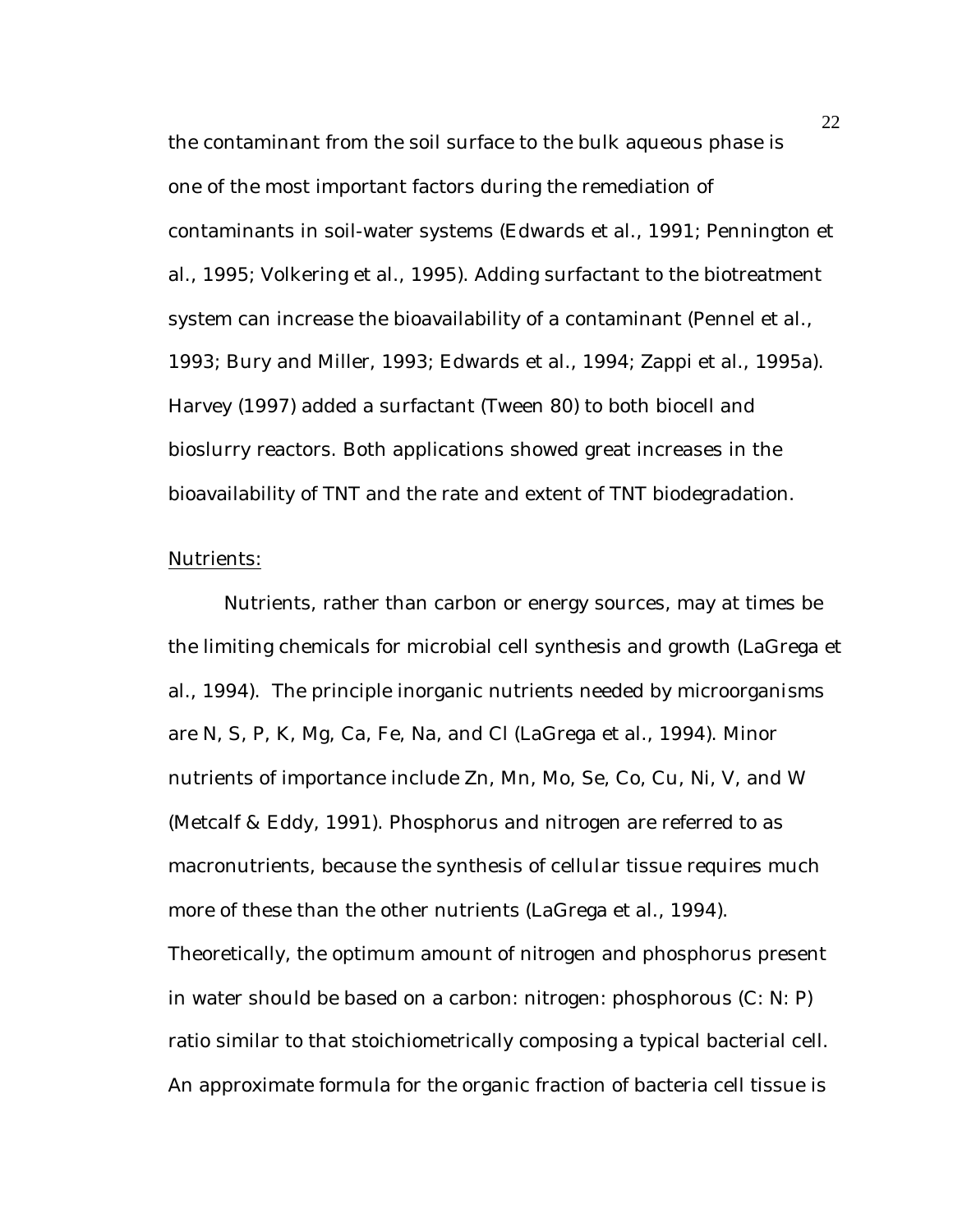$C_{60}H_{87}O_{23}N_{12}P$  (Metcalf & Eddy, 1991). Therefore a C: N: P ratio of 100: 20: 2 is generally considered optimal. This ratio is often used as a starting point for soil bioremediation.

## Moisture:

Biodegradation requires moisture for two reasons. One is that water is necessary for cellular growth (cellular tissue is 75%-80% moisture). The other is that water serves as a medium for the transport of the microorganisms to the substrate or vice versa. Biodegradation in soil systems can occur at moisture levels well below saturation. It is indicated that most bacteria fail to grow if the water content of the medium falls below 92% relative humidity (Singleton et al., 1978). However, it is generally accepted that the minimum moisture content necessary for treatment of wastes such as contaminated soil is 40% of saturation (LaGrega et al., 1994).

## AOP Treatment of TNT

Advanced Oxidation Processes (AOPs) are defined as chemical oxidation technologies, which use hydroxyl radicals as the primary mechanism of waste treatment (Glaze, 1987). Commercial application of AOPs for contaminated media treatment in the United States has traditionally involved UV irradiation of hydrogen peroxide, ozone, or a combination of both (Zappi 1995b). AOPs tend to be much more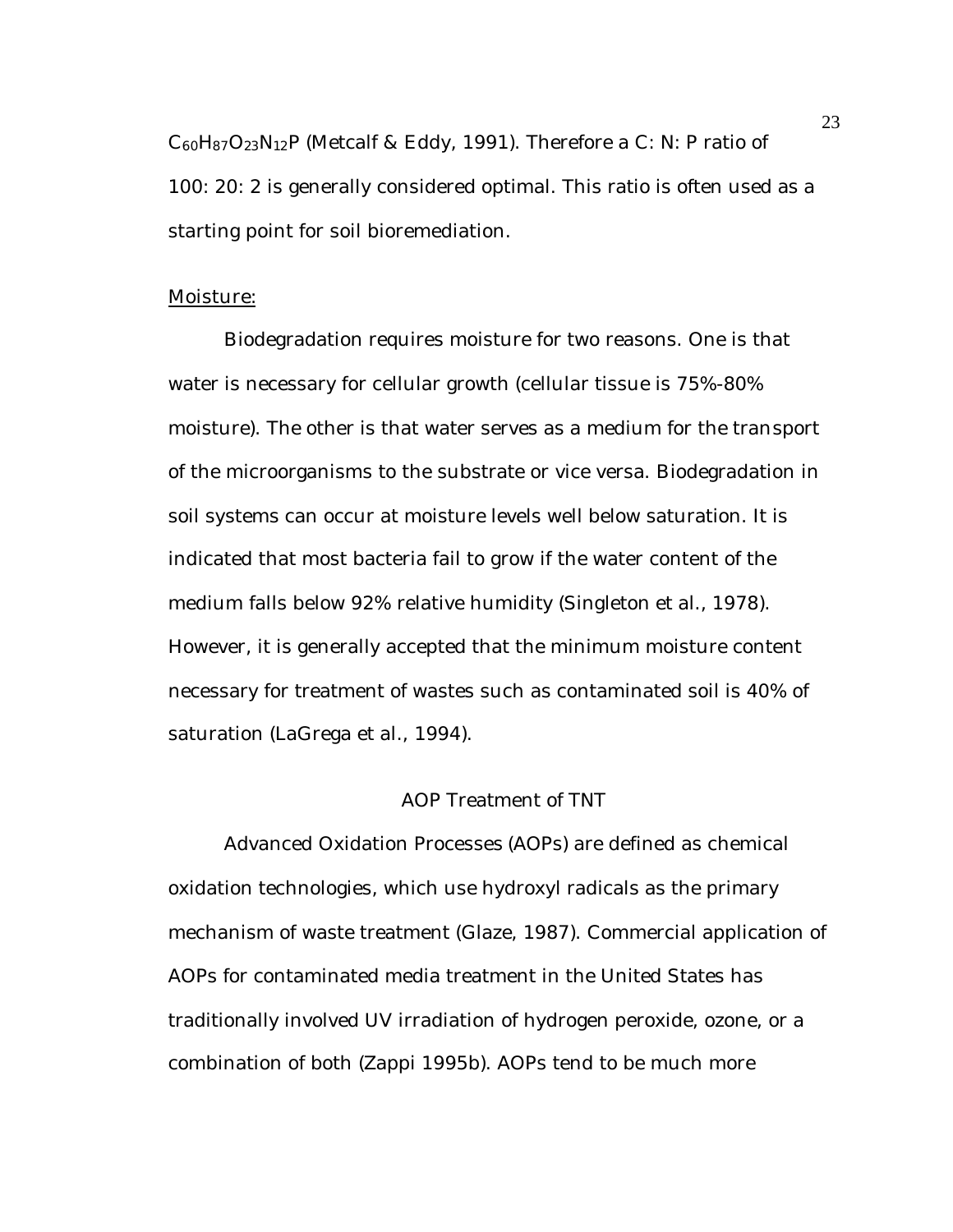aggressive in terms of destruction of organic species than ozonation alone due to the higher reactivity of the hydroxyl radical toward complex organics (Sundstrom et al., 1986). The hydroxyl radical is stable over a wide pH range, up to pH 10 (Huang, et al., 1993). The hydroxyl radical reacts with organic chemical by three major mechanisms: hydroxy addition, hydrogen abstraction, and electron transfer (Wang, 1999). TNT oxidation pathway is shown in Figure 2.2. During TNT oxidation, 1,3,5 trinitrotoluene (TNB) has been observed to be one of the primary byproducts of the incomplete oxidation of TNT (Burrow 1983; Himebaugh 1994; Peyton et al. 1994; Hong et al. 1994; Zappi 1995).

#### **Peroxone**

Peroxone technology involves using ozone in conjunction with hydrogen peroxide to produce hydroxyl radicals (Hong et al., 1994). It was developed for reducing the cost and increasing the aggressiveness of ozonation through the addition of small quantities of hydrogen peroxide (Langlais et al., 1991).

Langlais et al. (1991) presented the following mechanism for the formation of the hydroxyl radical during peroxone treatment:

> $H_2O_2 + H_2O$ ?  $HO_2$ <sup>-</sup> +  $H_3O$ +  $O_3$  + HO<sub>2</sub><sup>-</sup>? OH + O<sub>2</sub><sup>-</sup> + O<sub>2</sub>  $O_2$  + H +? HO<sub>2</sub>  $O_3 + O_2$ <sup>-</sup>?  $O_3$ <sup>-</sup> +  $O_2$  $O_3$  + H<sup>+</sup>? HO<sub>3</sub>  $HO_3$ ?  $OH + O_2$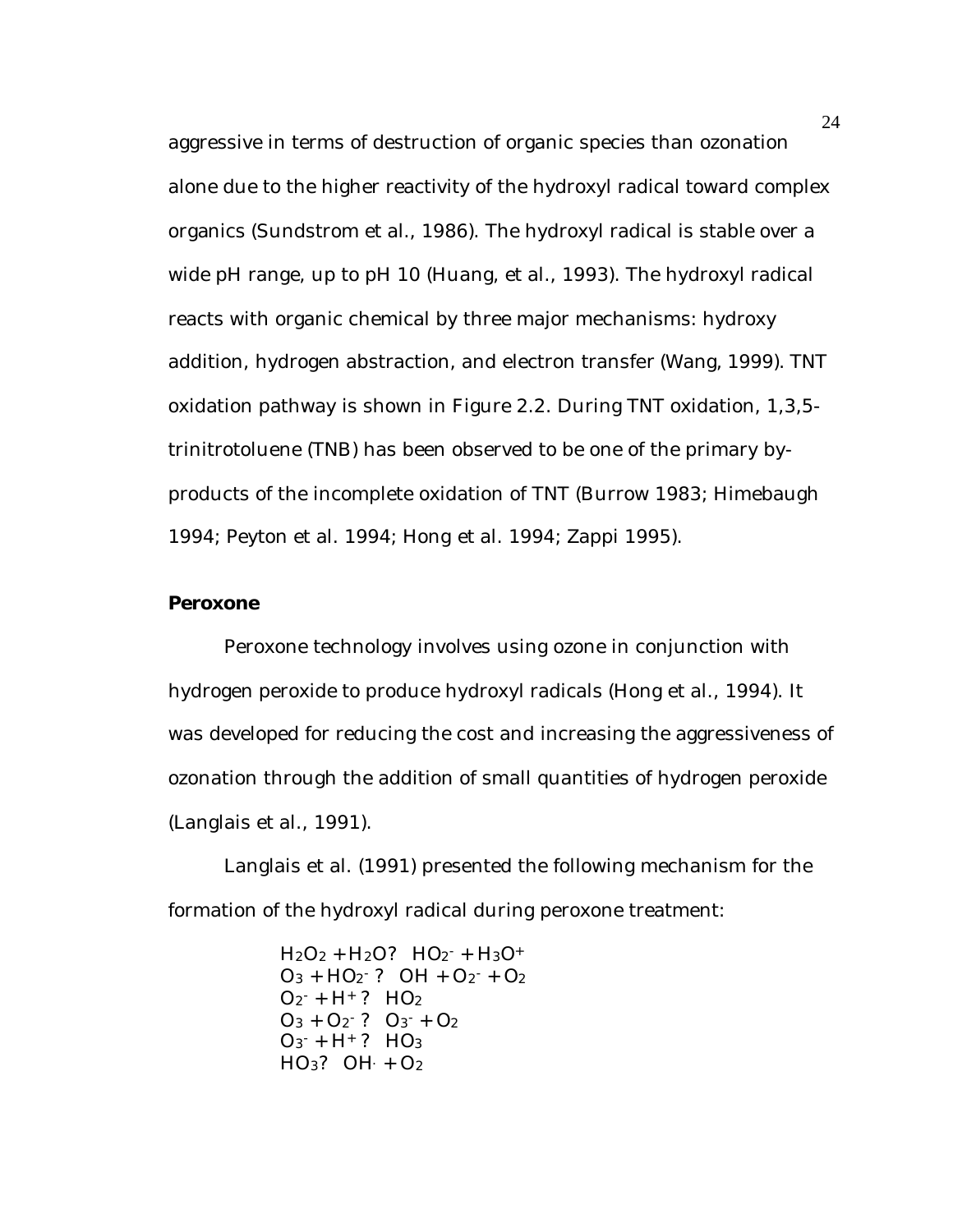Peroxone has been successfully used for treatment of low-level organic contamination within groundwater matrices. Contaminants treated by peroxone include chlorinated solvents (Aieta et al., 1988), pesticides (Zappi et al, 1994), and explosives (Zappi et al, 1995b).

The U.S. Army Environmental Center and WES evaluated the technical and economic applicability of this process for the destruction of explosives contamination in groundwater (Zappi et al., 1993). Their results indicated that peroxone did result in explosives removals in excess of 90 percent, yet it was not successful in meeting the 2 ug/l TNB standard after 60 minutes of batch treatment. TNB appeared to be resistant to perxone treatment. Spanggord et al., (1997) investigated the reaction of peroxone with aminodinitrotoluenes. Their findings were that laboratory oxidation of ADNTs by peroxone proceeds rapidly to primarily mineralized products. Ozone in the peroxone system appeared to dominate the ADNT removal mechanism.

## **Fenton's Reagent**

Fenton's Reagent is a term used for the reaction of hydrogen peroxide  $(H_2O_2)$  with ferrous iron (Fe<sup>2+</sup>) to produce OH radicals. The oxidizing properties of this mixture of  $H_2O_2$  and  $Fe^{2+}$  salts were first observed by Fenton at the end of the last century. But the identification of the hydroxyl radical as the oxidizing species didn't occur until forty

25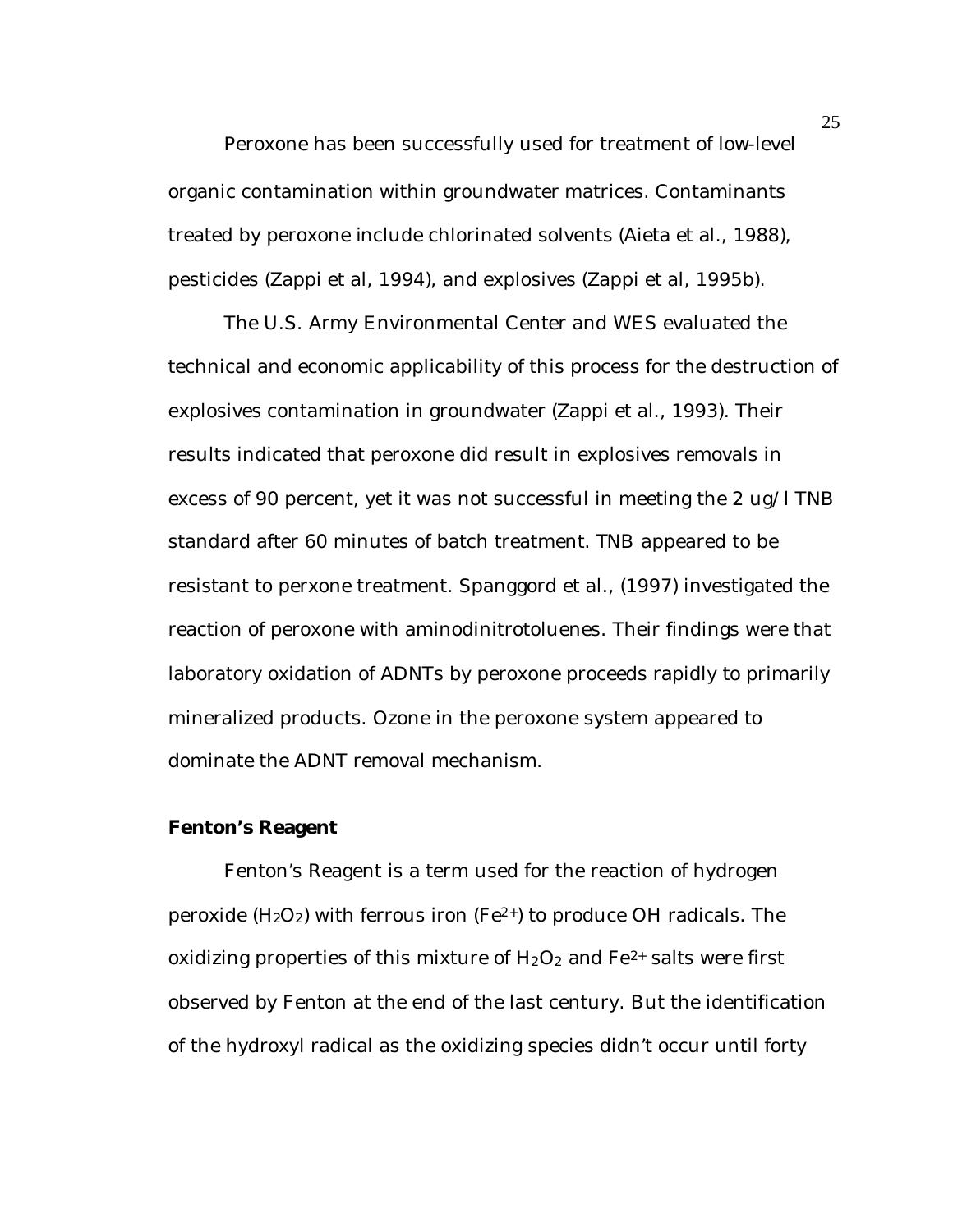years later (Walling, 1975). Fenton's Reagent is recognized as one of the oldest and most flexible oxidizing reactions available (Li and Shea, 1997). Recently, considerable attention in the field of environmental research has been focused on Fenton's Reagent due to its proven ability to oxidize recalcitrant organic compounds (Sedlak and Andren, 1997). Fenton's Reagent is an effective technology for the treatment of TNT contamination in water and soils (Li and Shea, 1997; Brian et al., 1998). However, the build-up of trinitrobenzene (TNB) is of concern. Fleming (2000) conducted experiments on AOPs treatment for remediation of explosives contaminated soil. The results show that Fenton's Reagent was effective at degrading TNT to TNB, but TNB remained resistant to further treatment. The hydroxyl radical is formed according to the following equations:

> $Fe^{2+} + H_2O_2$  ?  $Fe^{3+} + OH + OH$  $Fe^{3+} + H_2O_2$  ?  $Fe^{2+} + H^+ + HOO$  $2H_2O_2$  ?  $H_2O + OH \cdot + HOO \cdot$

The major advantages of Fenton's Reagent as a hazardous waste treatment technology are: (1) there are no chlorinated organic compounds formed during the oxidation processes as is the case with chlorination; (2) both iron and  $H_2O_2$  are cheap and nontoxic; (3) there is no mass transfer limitations associated with either reagent because of their homogeneous catalytic nature and high solubilities; and (4) there is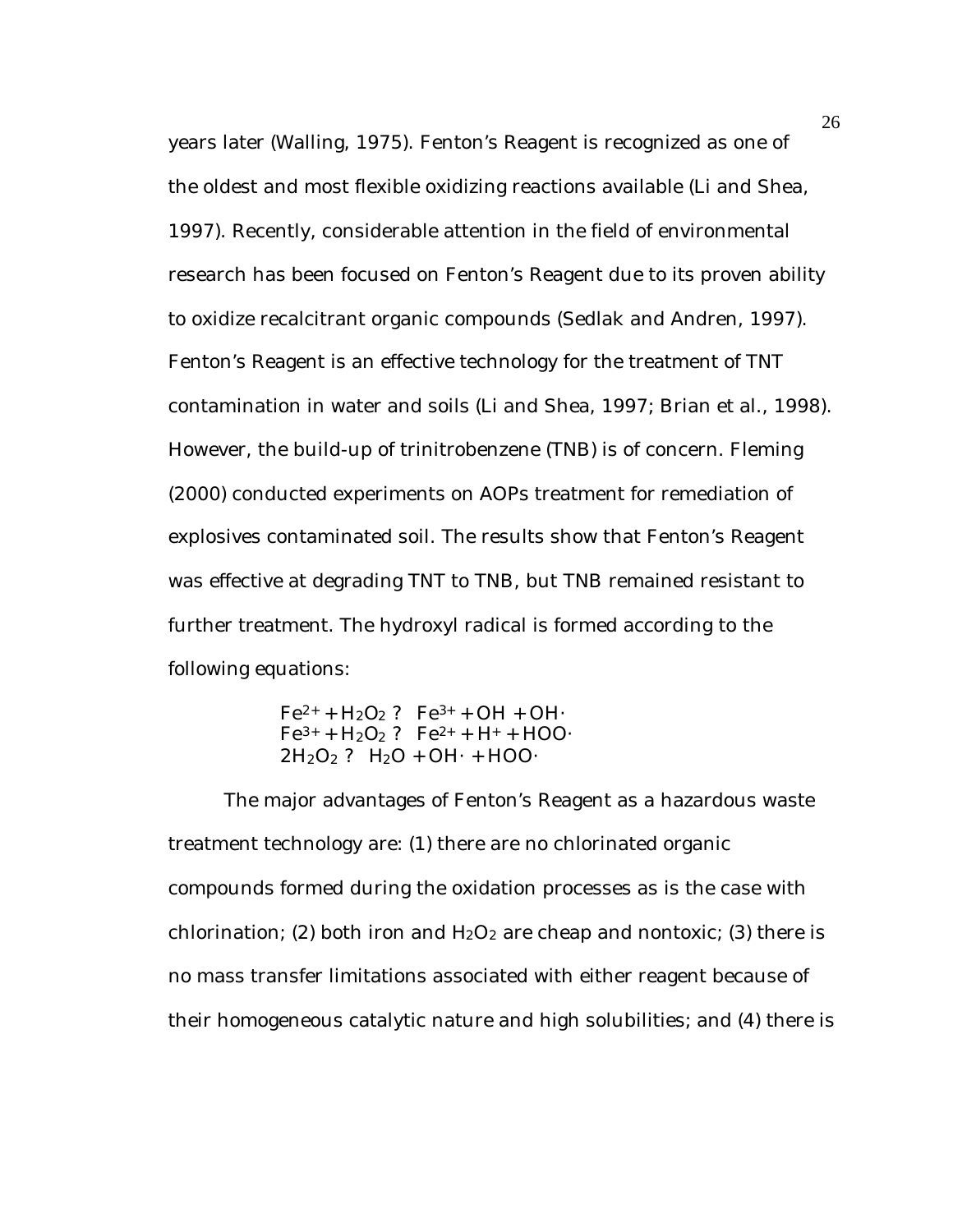no light involved as a catalyst, so reactor design is much simpler than those used with UV lighted systems (Huang et al., 1993).

The use of Fenton's Reagent recently has been shown to effectively oxidize a wide range of sorbed and biorefractory contaminants in soils and groundwater (Li and Shea, 1997). Under appropriate process conditions, adsorbed contaminants can be oxidized within hours, much faster than if they would desorb naturally and be removed via ground water advection. However, the mechanisms of this enhanced degradation of adsorbed contaminants have not been elucidated.

Li and Shea (1997) developed a study on the potential for remediating TNT-contaminated soil by direct Fenton's Reagent. Within 24 hours, the Fenton's Reagent oxidized TNT in a soil slurry (1:5 wt./vol. Soil: H<sub>2</sub>O ratio) from 500 ppm to below 17.2 ppm (often a USEPA remediation goal for TNT-contaminated soil). TNB was identified as the key by-product from TNT oxidation, and it appeared to be resistant to further oxidation. Sherman et al., (1998) evaluated the treatment of TNT in water and soils using Fenton's Reagent. In solution, TNT was rapidly degraded after three sequential additions of  $H_2O_2$  and Fe applied at a molar ratio of  $25:15:1$  (H<sub>2</sub>O<sub>2</sub>: Fe<sup>2+</sup>: TNT) and a pH range between 2.5 and 3. After the 120 minutes reaction, the concentration of TNT had decreased by 98% (from 200 ppm to 0.31 ppm). A soil slurry of 100,000 ppm  $H_2O_2$  and 1000 ppm Fe oxidized 95% of TNT in soils after 8 hours.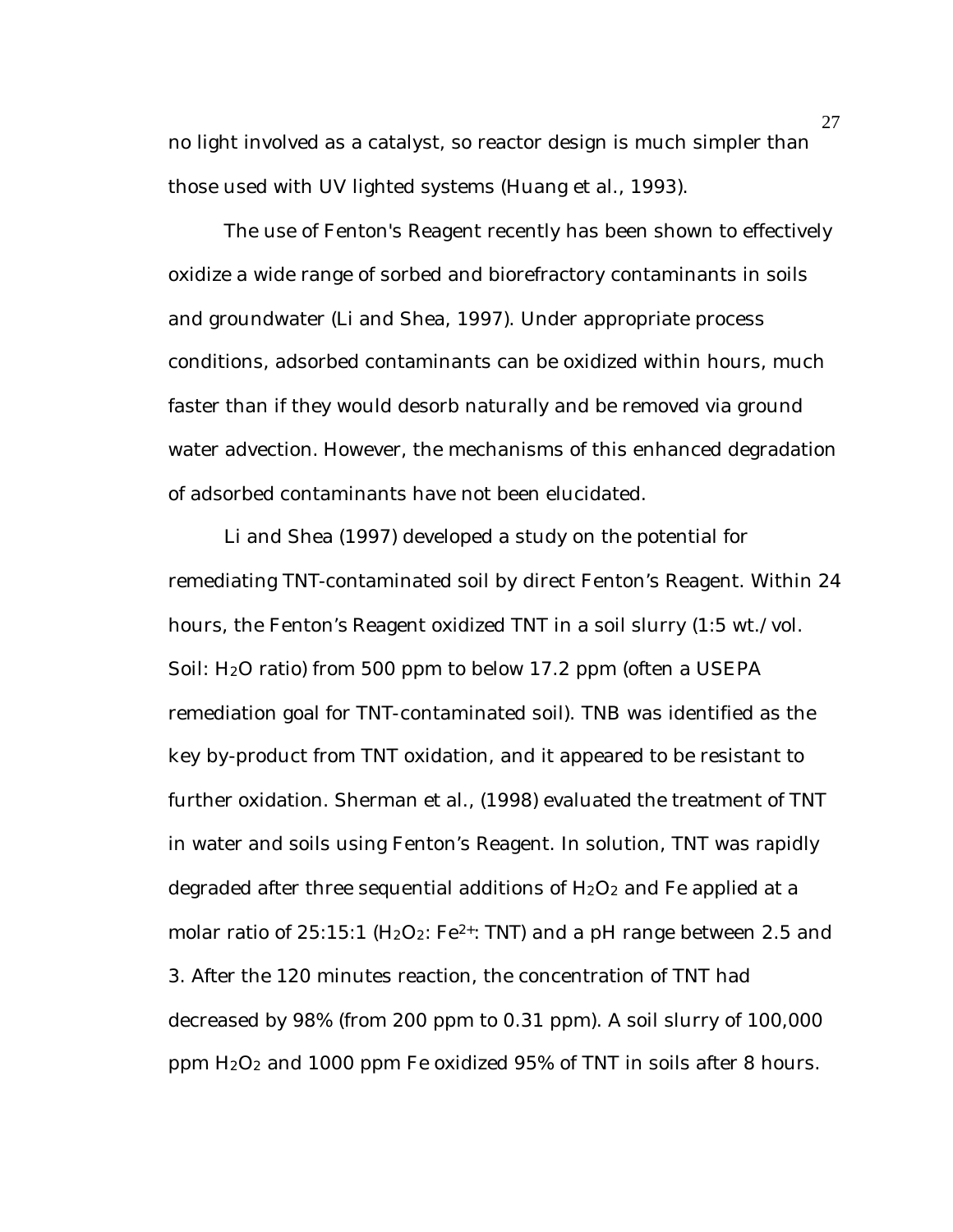Further treatments with 100,000 ppm  $H_2O_2$  resulted in further TNT degradation, however 1 to 2% of TNT remained in an untreatable state on the soil surface.

# Integration of the Biotreatment Technology and Chemical Technology in Treating Chemical Pollutants

The integration of biological and chemical treatments in order to improve the overall effectiveness of these stand-alone treatment technologies has been proven by several researchers. Wang (1999) performed a bench scale study to evaluate the effectiveness of using chemical oxidation processes to enhance the biotreatment potential of petroleum hydrocarbon (TPH) contaminated soils. Various candidate oxidation strategies were evaluated as chemical priming steps. Using packed soil column experiments, her results confirmed that all three types of proposed chemical oxidation processes (ozonation, peroxone, and Fenton's Reagent) successfully increased the biodegradation potential of the contaminants in previously biologically treated soils. The petroleum hydrocarbon contaminants, especially the high boiling point hydrocarbons, were treated using chemical oxidation primed bioremediation through the use of a pre-bio/oxidation/post-bio technique (Wang, 1999).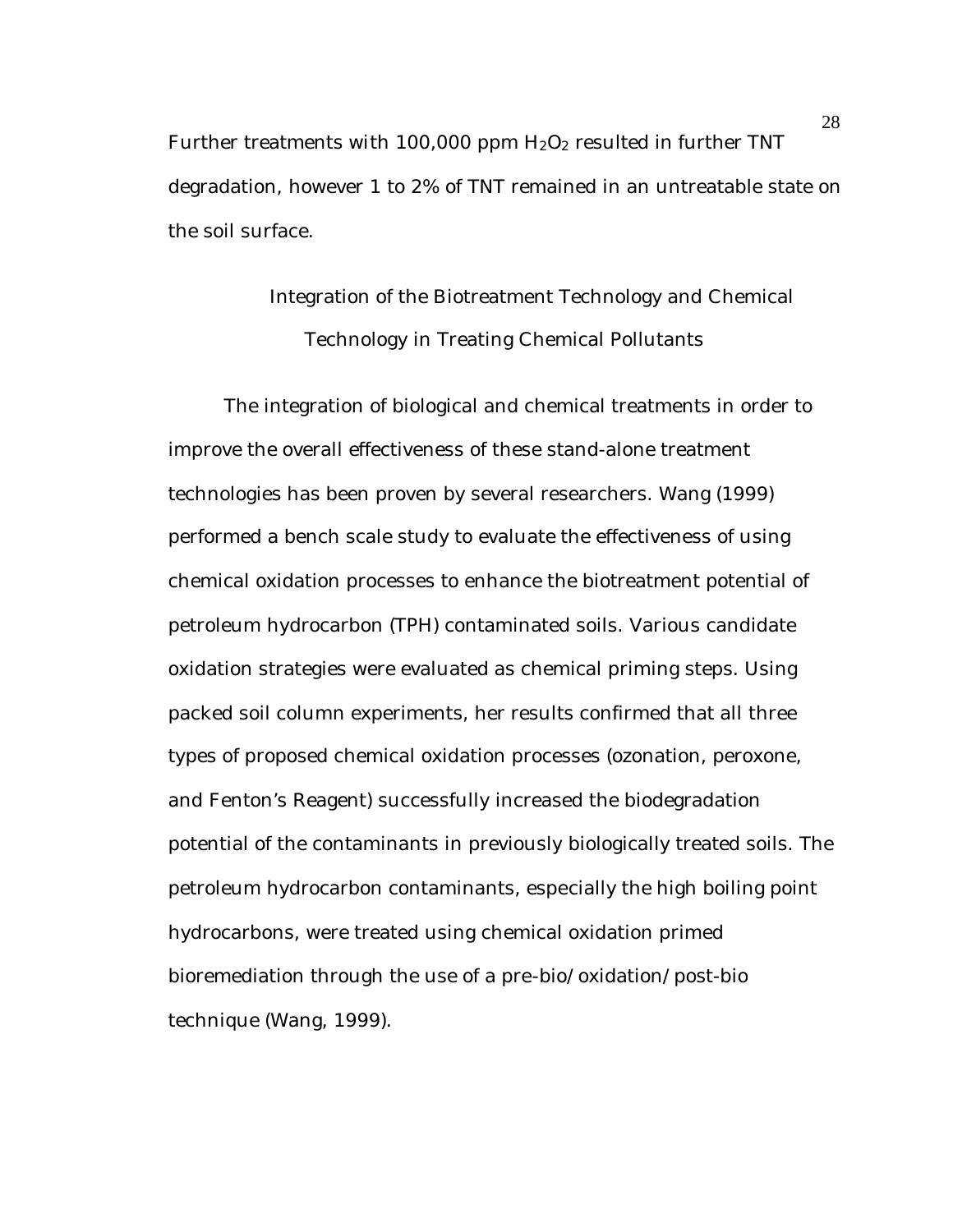Kemenade (1996) reported that 24 hour ozone pre-oxidation period followed by 5 days of biodegradation using an unacclimatized activated sludge in the soil phase achieved greater phenanthrene removal rates by Kemenade (1995) than either chemical or biological degradation alone. Experiments by Lee et al., (1992) indicated that PCP biodegradation was enhanced by the addition of Fenton's Reagent. They conclude that pretreatment with Fenton's Reagent before biological treatment was more effective than direct biological treatment alone for removing high concentrations of PCP (Lee et al., 1992).

Fenton's Reagent appeared to be effective as both a pre- and posttreatment for PAHs in soil and sandy matrices (Kelly et al., 1991). As a pretreatment, Fenton's Reagent's efficiently removed PAHs from the solid matrices by either degrading them into carbon dioxide or oxidizing them into more biodegradable compounds. As a post-treatment step, Fenton's Reagent removed a significant number of PAHs that were resistant to biological degradation (Kelley et al., 1991). They conclude that either pretreatment or post-treatment with Fenton's Reagent enhances the biodegradation of PAHs within soil matrices.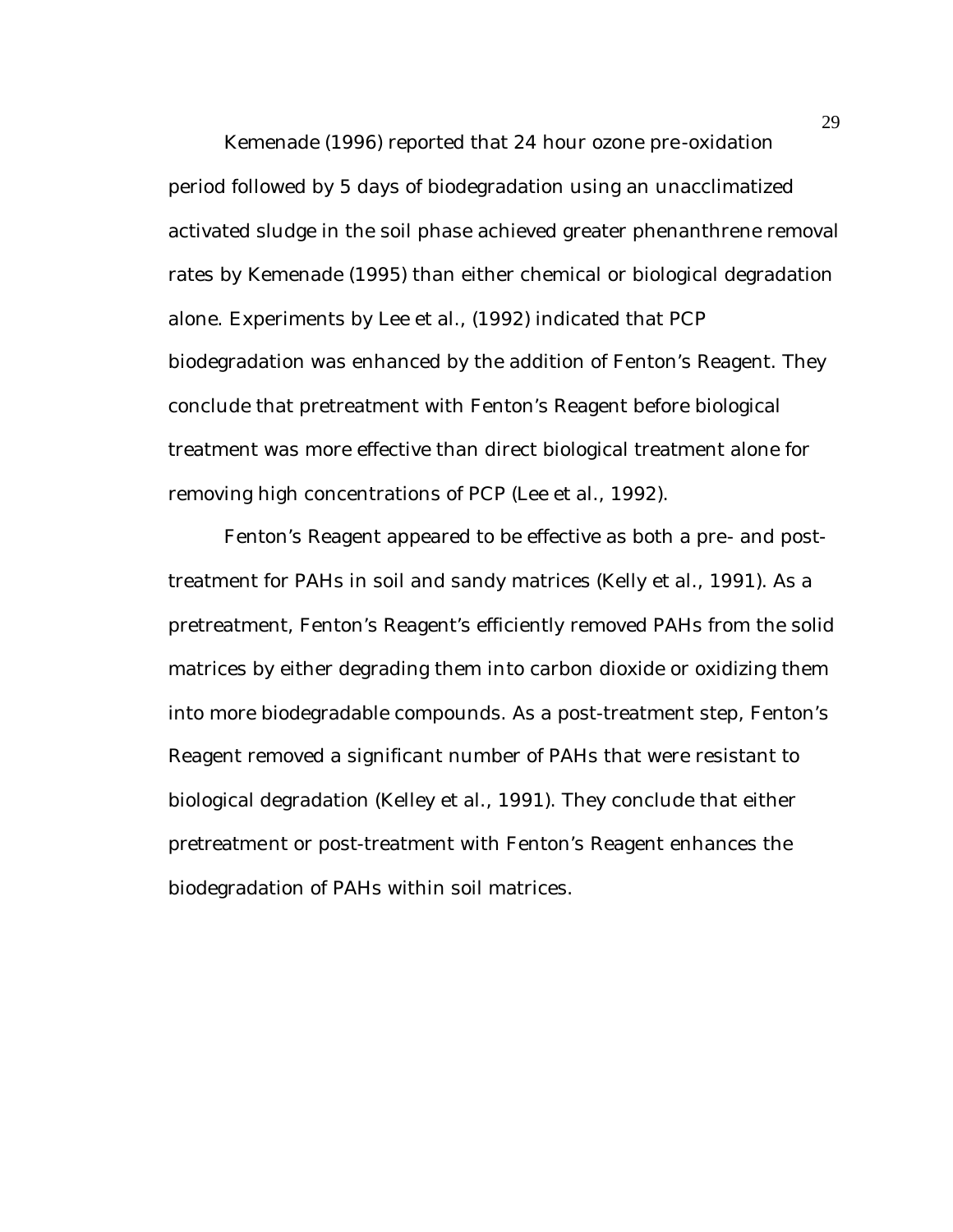| Table 2.1. General Classification of Microorganisms by Sources of |  |
|-------------------------------------------------------------------|--|
| <b>Energy and Carbon</b>                                          |  |

| Classification     | Energy source                              | Carbon source   |
|--------------------|--------------------------------------------|-----------------|
| Autotrophic:       |                                            |                 |
| Photoautotropic    | Light                                      | CO <sub>2</sub> |
| Chemoaututropic    | Inorganic oxidation-<br>reduction reaction | CO <sub>2</sub> |
| Heterotrophic:     |                                            |                 |
| Chemoheterotrophic | Organic oxidation-<br>reduction reaction   | Organic carbon  |
| Photoheterotrophic | Light                                      | Organic carbon  |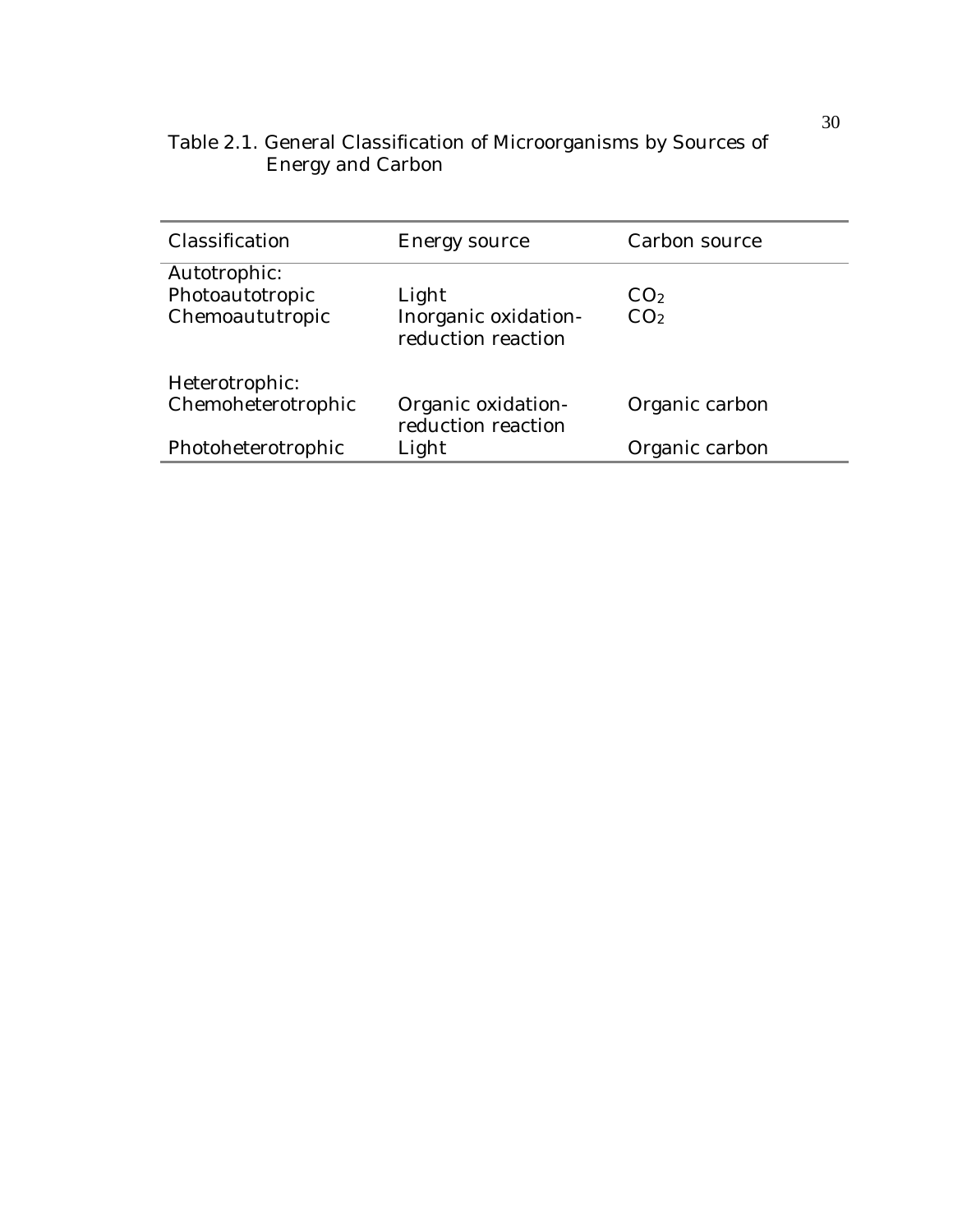

Figure 2.1. TNT Biodegradation Pathway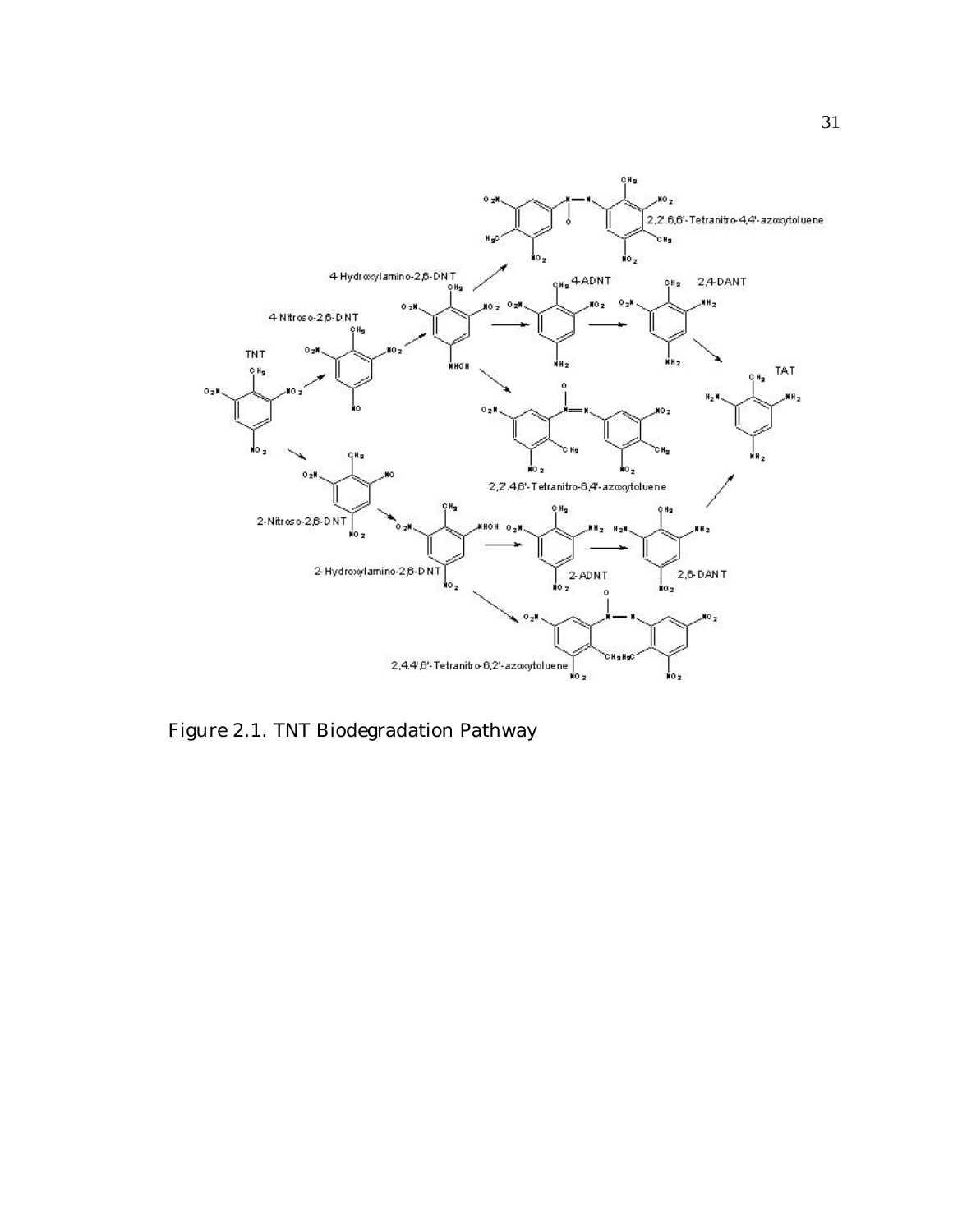

Figure 2.2. Proposed oxidation pathway for TNT and TNB during AOP treatment (reference: Zappi, 1995.)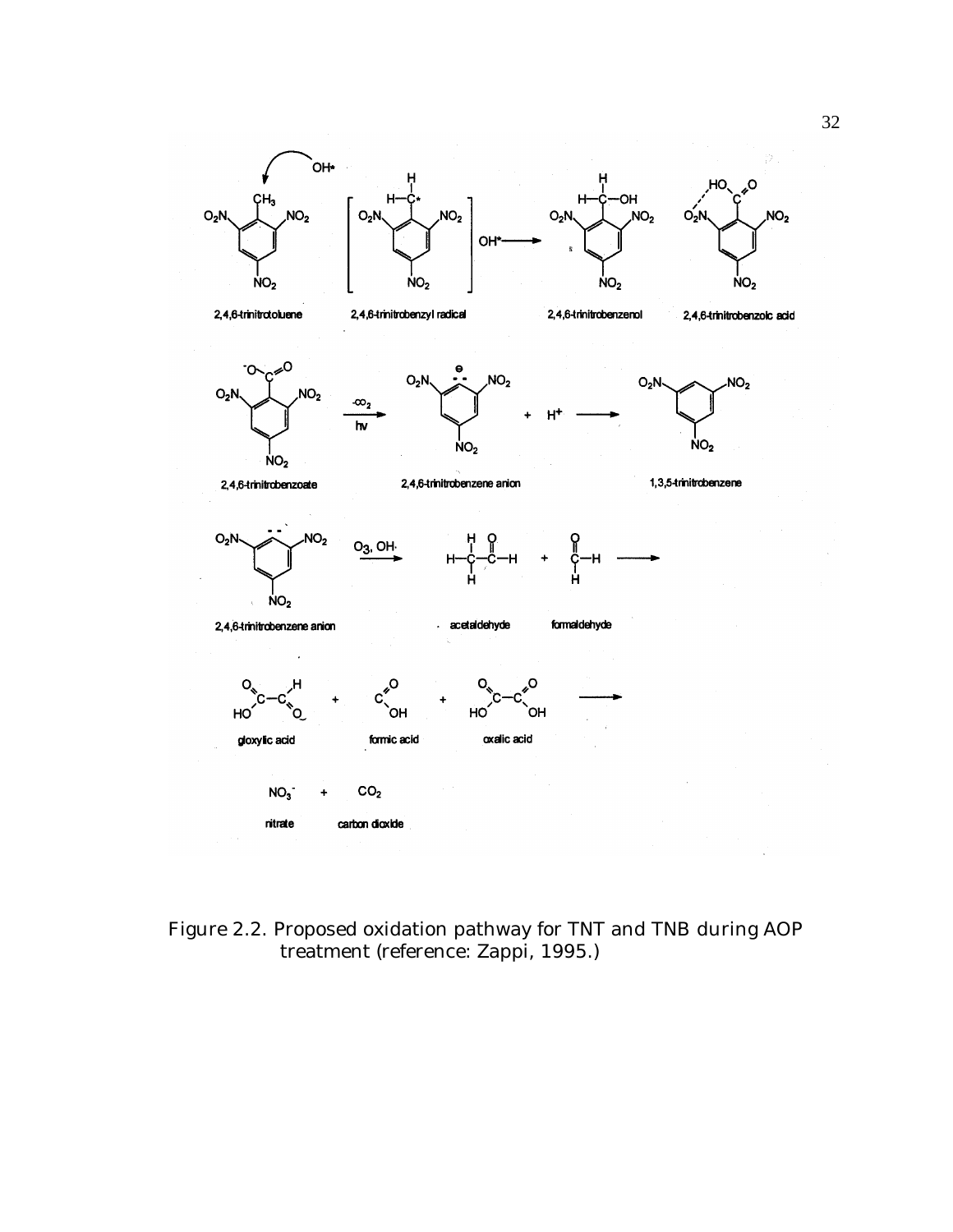## CHAPTER III

# RESEARCH CONCEPT AND OBJECTIVE

# Research Concept

Biological treatment of TNT will result in the production of the ADNTs or DANTs intermediates, which dominates the required incubation times to remediate the soil (Harvey, 1997). When using AOPs to treat TNT, oxidant-resistant products (such as TNB) are produced (Zappi, 1995). These by-products of incomplete TNT degradation require extensive treatment times (Hong et al., 1994). In summary, both treatment technologies have limitations associated with persistent byproducts and/or slow degradation kinetics.

It is proposed that integration of the single mechanism treatment techniques discussed above (AOPs and biotreatment) could result in the development of a new and more aggressive treatment process than the use of any of these processes as stand-alone systems. ADNTs can be rapidly degraded by AOPs (Spanggord et al., 1997). So of primary interest are the use of biotic mechanisms that can be used to reduce TNT into aminodinitrotoluenes and diaminonitrotoluenes, which can then be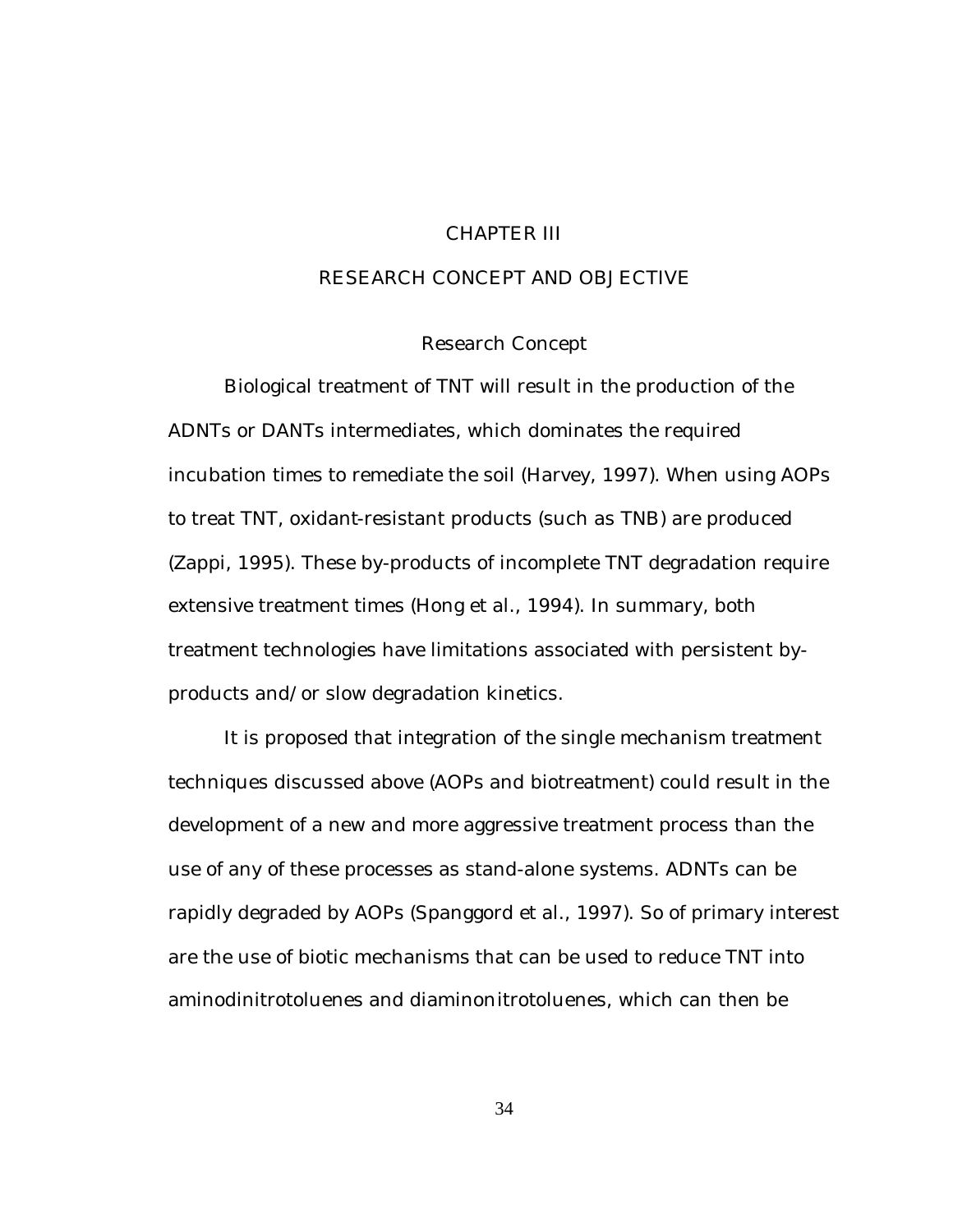oxidized using Fenton's Reagent oxidation process. This initial reduction step will eliminate the production of TNB, which is slow to degrade using chemical oxidation (Zappi, 1995).

A proposed integration mechanism is illustrated in Figure 3.1. In the first stage, one of the many well established biotic techniques can be used for conversion of the TNT into reduced metabolites via reductasebased co-metabolic mechanisms. As for the second stage, Fenton's Reagent can be applied to remove the reduced TNT by-products.

## **Objectives**

The primary objective of this research is to examine the feasibility of using chemical priming as an enhancement to the bioremediation of TNT contaminated soils. The specific objectives were to:

- 1. Evaluate during the application of Fenton's Reagent would decreases in soil permeability occur.
- 2. Evaluate the fate of ADNT and TNT during the oxidation step using Fenton's Reagent under both buffered and non-buffered conditions.
- 3. Verify the effectiveness of selected biocell treatment conditions toward the biodegradation of TNT.
- 4. Optimize bioslurry treatment conditions toward the biodegradation of TNT.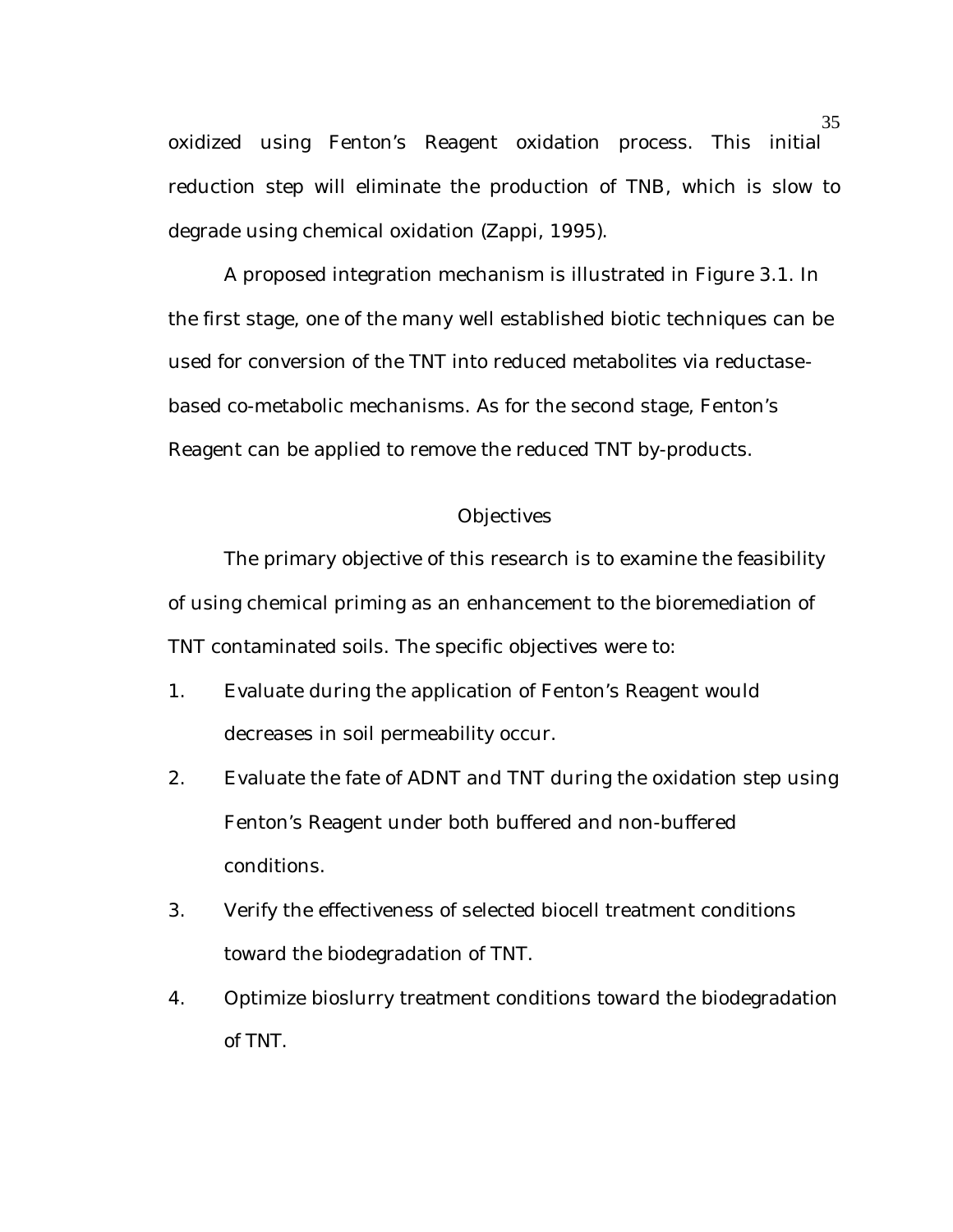- 5. Optimize Fenton's Reagent Process toward both TNT and ADNT oxidation within soil matrices.
- 6. Determine overall effectiveness of applying both bioremediation and Fenton's Reagent on treating TNT contaminated soil comparing this results to each of the stand-alone technologies.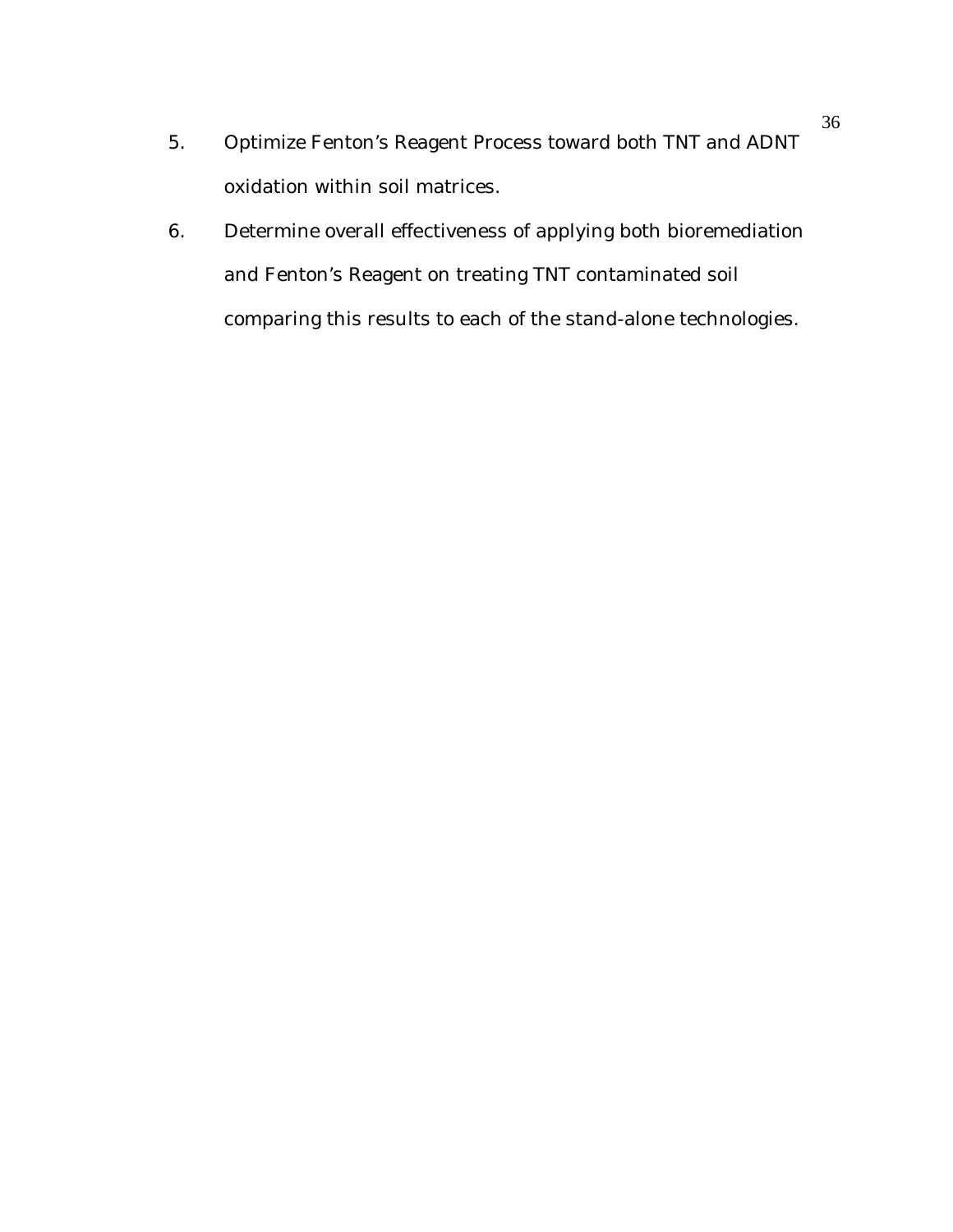

Figure 3.1. Proposed mechanism for the joint treatment of biological technology with AOP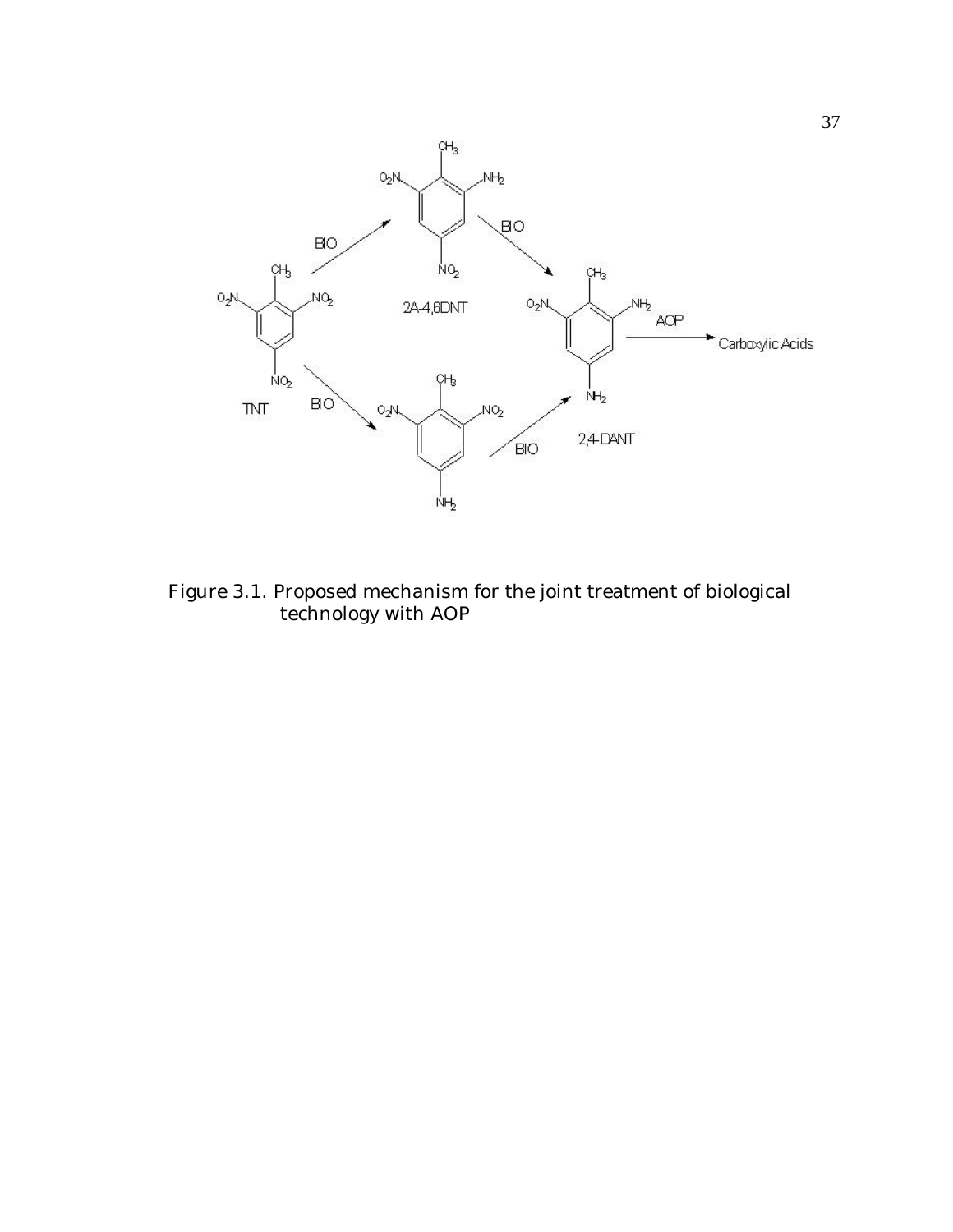# CHAPTER IV

# MATERIALS AND METHODS

# Materials

## **Soils**

Two soil samples were used in this study. These soil samples were obtained from either an explosives contaminated site in Chattanooga, Tennessee (Volunteer AAP) or an explosive contaminated site in Weldon Springs, Missouri (Weldon Springs AAP). As a result of past militaryrelated activities, these soils became contaminated with explosives compounds. Both soils were excavated by hand and placed into three 5 gallon plastic buckets, sealed, and transported to the laboratory, where they were stored until needed. Collection of the Chattanooga soil was performed during February 2000. Collection of the Missouri soil was done in 1998 by Dr. Mark Bricka during a field project conducted for the US Army of Engineers Waterways Experiments Station. Both soils were sieved manually with a US Standard No. 5 Sieve (4.0 mm) to remove sticks, rocks, and other debris. To accomplish this, wetted soil was manually pushed through the mesh sieve using a large plastic spoon.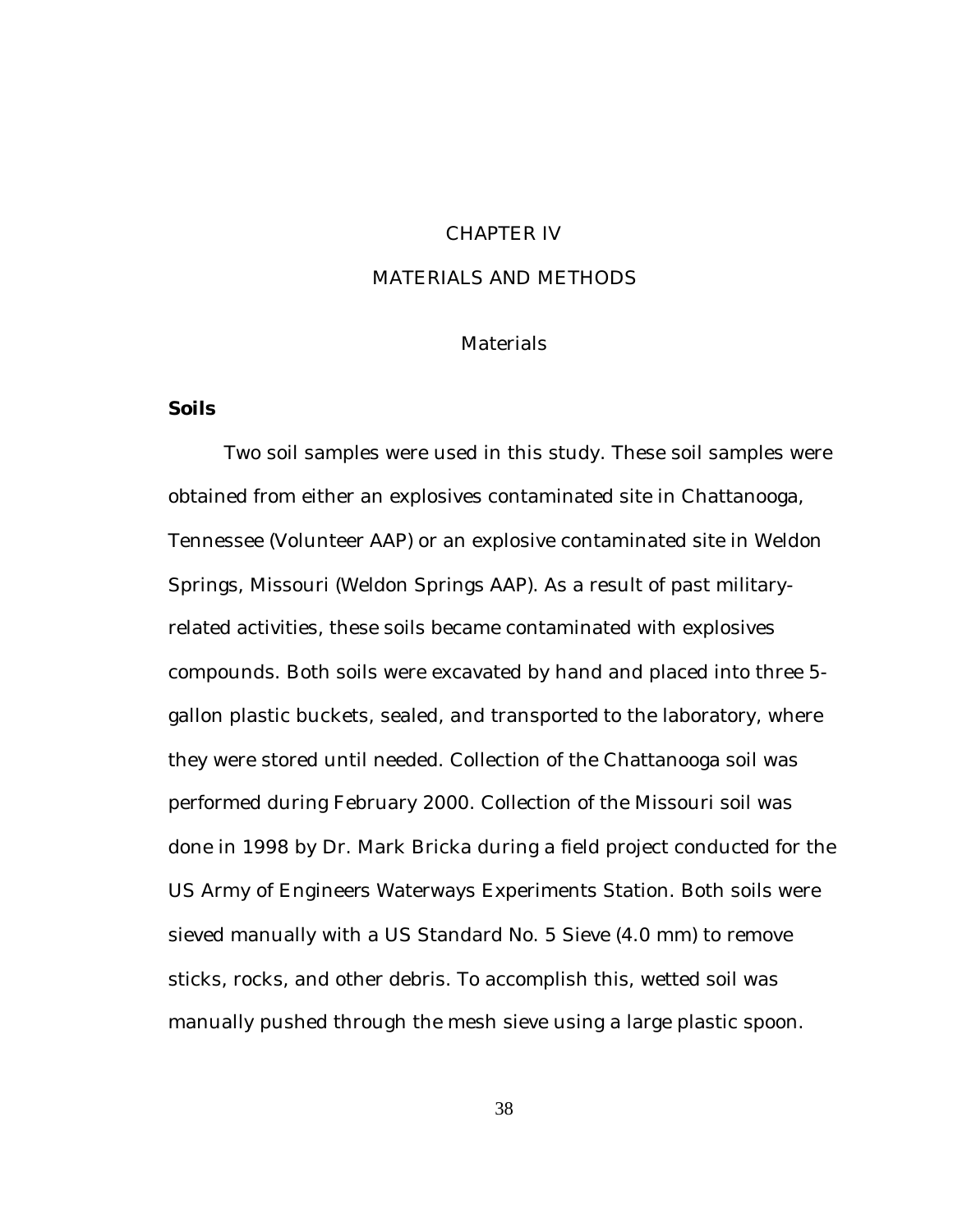# **Sand (Control)**

Common filter sand was purchased from a local store for use in evaluating potential hydraulic conductivity changes during application of Fenton's Reagent within porous media. The reason for the selection of filter sand was because it is homogeneous, clean, and has high K (hydraulic conductivity) eliminating problems caused by heterogeneity associated with real soils and lengthy experimental run times.

## **Nutrients**

Ammonium nitrate  $(NH_4NO_3)$  and ammonium hydrogen phosphate  $(NH_4)_2HPO_4$ ) (both obtained from Fisher Scientific Company) were utilized as nitrogen and phosphorus sources during the biotreatment experimental phases.

# **Surfactant**

Tween 80 (polyoxyethlene sorbitan ester) was used as the surfactant source because it is nonionic, and nontoxic, thus readily biodegradable. The sample used in this study was purchased from Baker Chemicals. It was successfully used in other studies involving the biodegradation of explosives (Harvey, 1997).

# **Bacteria Seeds**

Anaerobic bacteria was obtained from the Tuscaloosa Waste Water Treatment Plant located in Tuscaloosa, Alabama. The actual source of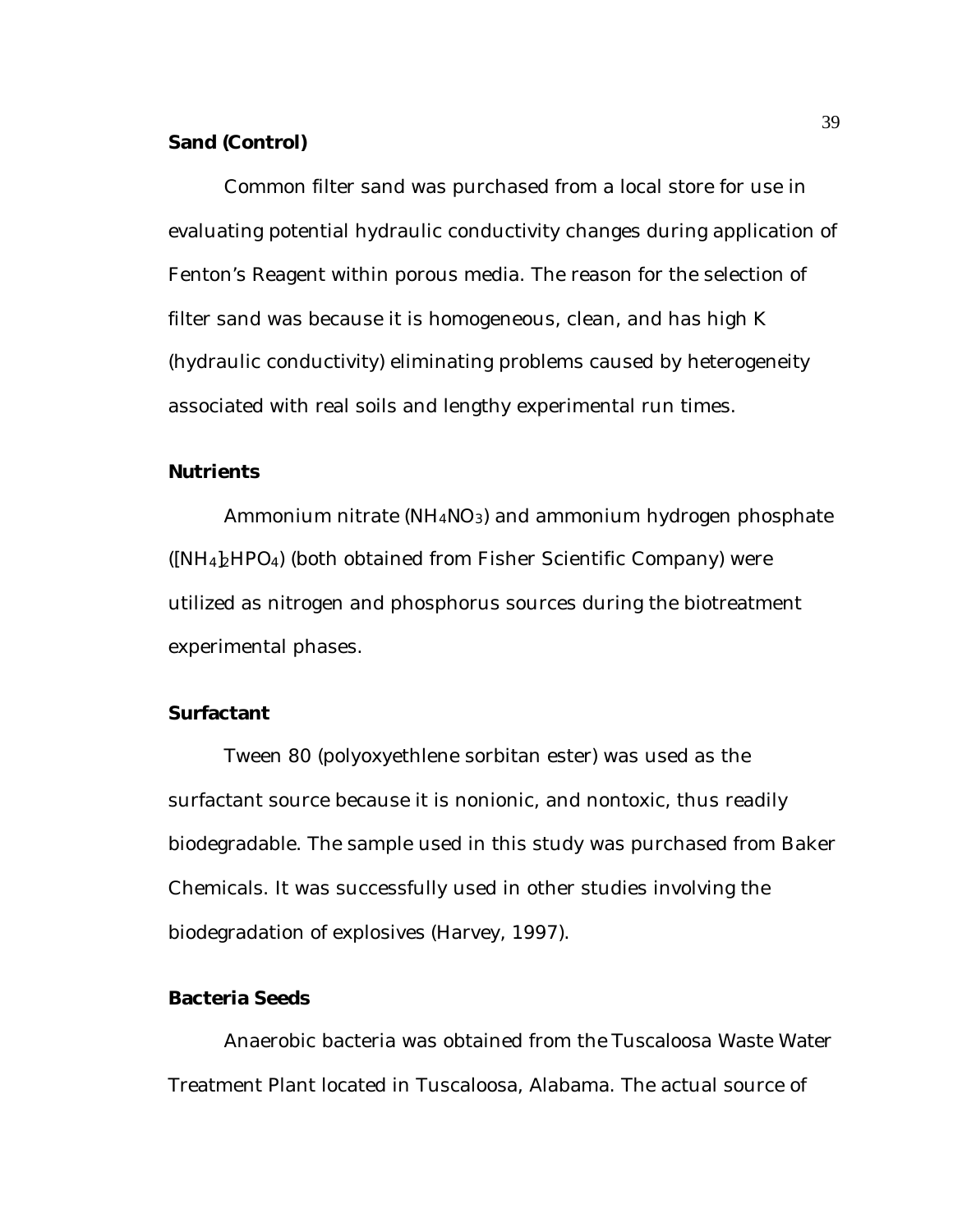the bacteria was an anaerobic digestor located on-site. It was used in the biocell experiments as the bacteria source.

# **Co-Metabolites**

Molasses and sodium-acetate were both evaluated as cometabolites. Molasses (Grandma's Inc.) was purchased from Walmart and the sodium-acetate was obtained from Aldrich Chemical Company.

## **Hydrogen Peroxide**

Hydrogen peroxide solutions were made from a 3% (w/w) hydrogen peroxide solution purchased from Fisher Scientific Inc. Solutions were formulated by diluting the original solution with distilled water (DI) water. Solutions were made freshly right before each experiment to prevent decomposition over time.

## **Iron Salt (Fe2+)**

Iron salt serves as one of the components of Fenton's Reagent. Ferrous sulfate (FeSO<sub>4</sub> $\cdot$ 7H<sub>2</sub>O) was selected for use as the iron source. It is an inexpensive source of iron that is also soluble (Bigda, 1995). It was obtained from Fisher Scientific Inc.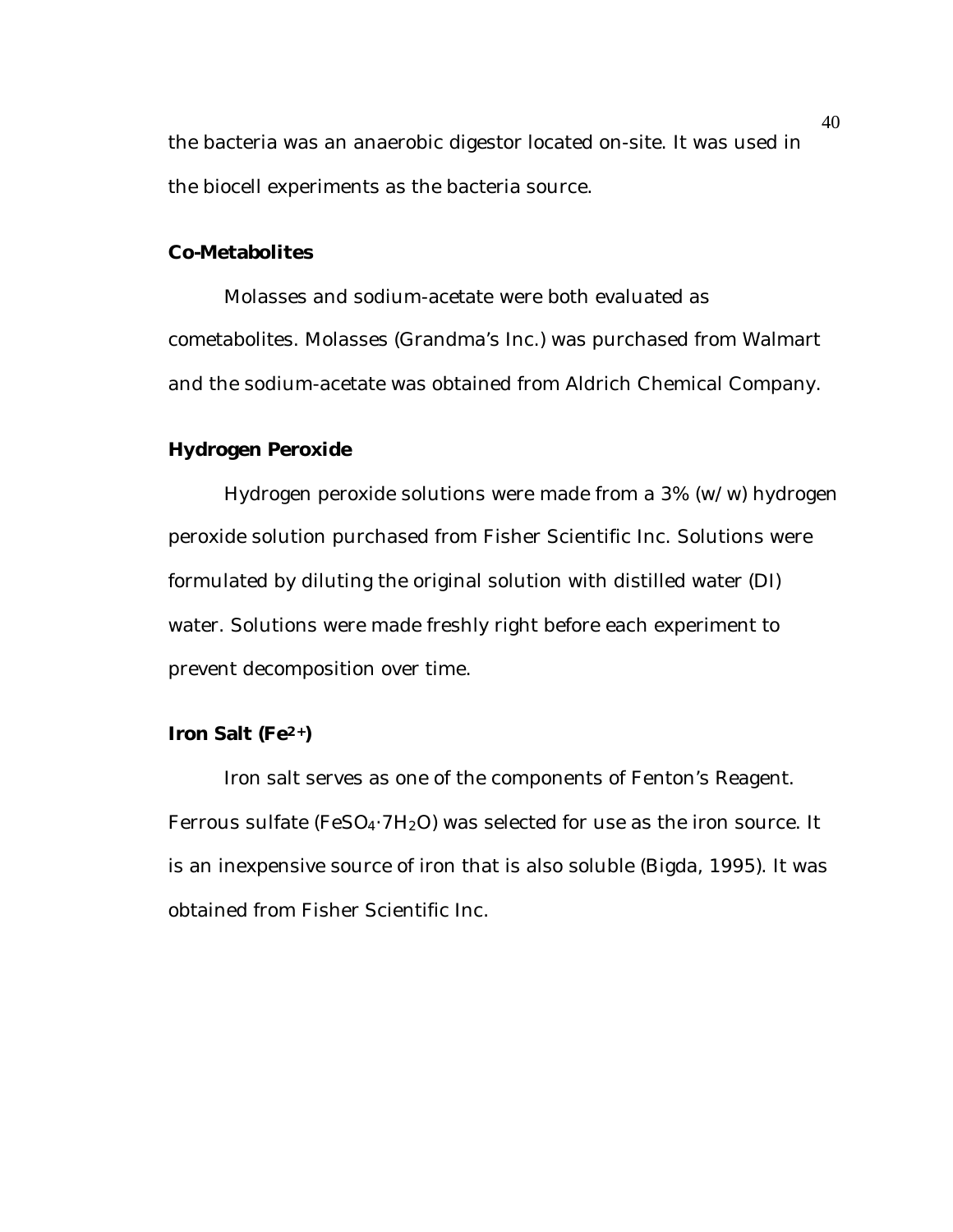#### Experimental Methods

### **Soil Hydraulic Conductivity Experiments**

The objective of this experiment was to evaluate if the Fenton's Reagent would change the soil hydraulic conductivity by forming Fe3+ (which is a non-soluble ion), which would precipitate and deposit onto the soil particles, and hence, decrease soil hydraulic conductivity. This was of concern because dramatic reductions in K would inhibit future remediation attempts because limited to no reagents will be able to be introduced into the soil mass.

A schematic of the permeameters used in these experiments is shown in Figure 3.1. The main body of the column was constructed using 12-inch long and 2 inch ID clear PVC pipe. Both ends of the column were capped with a 2-inch PVC union. The bottom end of the column reactor was reduced to ¼ inch NPT threads and a Quick-Connect TM was inserted to the bottom end of the reactor to connect the PVC union with the additive injection line (¼ inch Teflon tubing). The injection line was used as either a gas sparging line, solution pumping line, or drainage line depending on the stage of experimentation. The top end of the column was capped with a  $\frac{1}{2}$  inch Swagelok TM male connector upon which a ½ inch female connector could be attached. The female connector was connected to a  $\frac{1}{4}$  inch PVC pipeline for transport of the off-gas to the ozone destruction unit during the ozonation stage of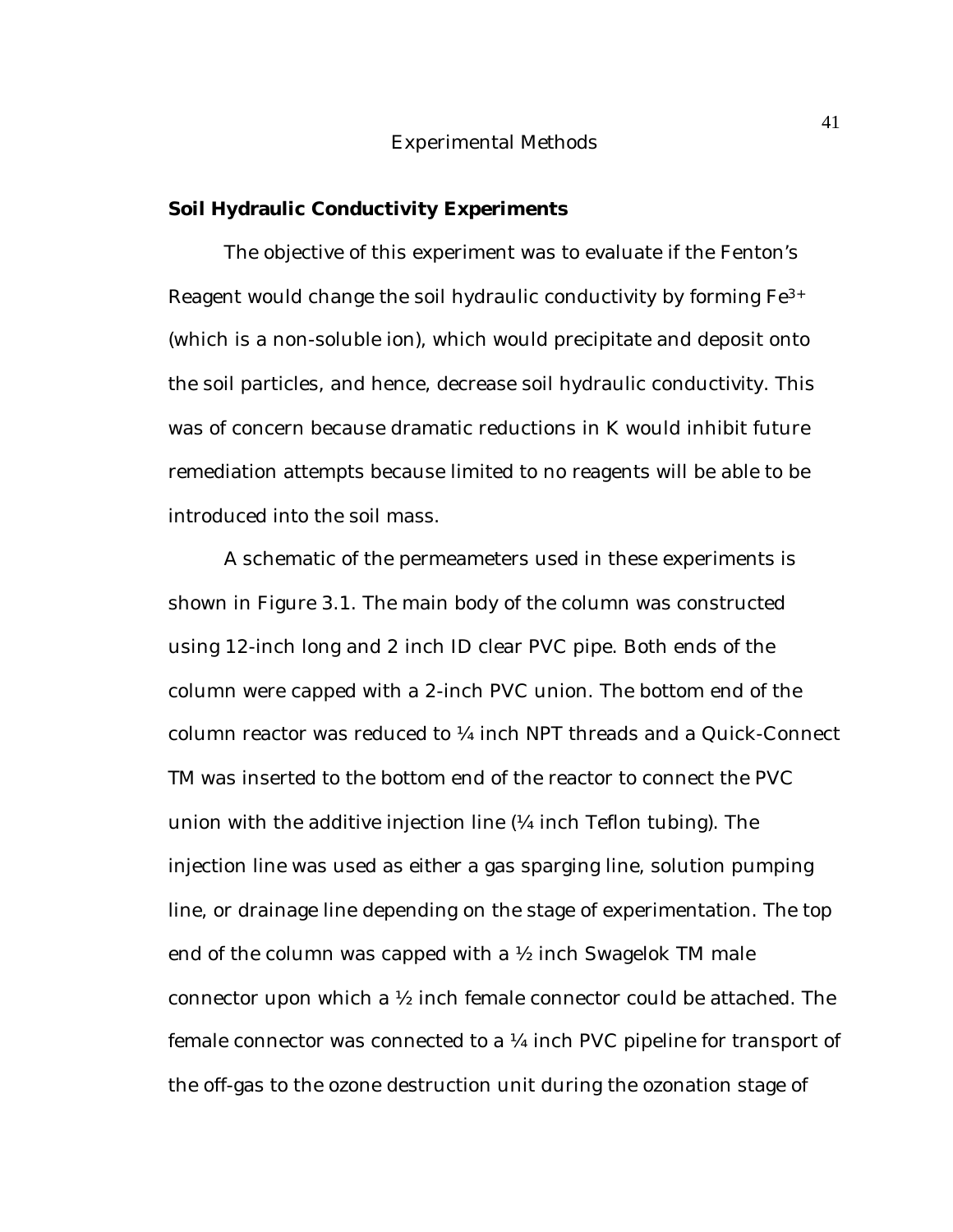the experiments. Before loading the soil into the column, a piece of stainless-steel screen was inserted at the bottom of the column to support the contents of the column. On top of the screen, 1.5-inch layer of washed pea gravel was loaded to further support the contents and to provide distribution of injected solutions. This layer was overlaid with a non-woven geotextile fabric, which served as a filter to prevent soil fines from falling into the pea gavel layer and thus clogging the connector assembly. The geotextile was cut to tightly fit within the inside wall of the column. Three inches of soil was loaded on top of the geotextile. Taking where the geotextile was located within the column as the zero height line, 1-inch increments were marked with a laboratory marker pen on the outside wall of the column until the 9-inch point was reached. After all parts were assembled, leakage tests were performed with both water and air to ensure the proper fit of the system.

After the soil was loaded into the column, clean water was first pumped through the bottom until it reached the 9 inch mark, leaving 6 inches of water head above the surface of the soil. This water was allowed to soak for at least two hours to ensure that the soil was saturated. Then, the drainage line was connected to the outlet of the column reactor and the water in the column allowed to drain. At the moment the connector was connected, a timer was started to record the time required for the water level to drop from the 9-inch mark to 3-inch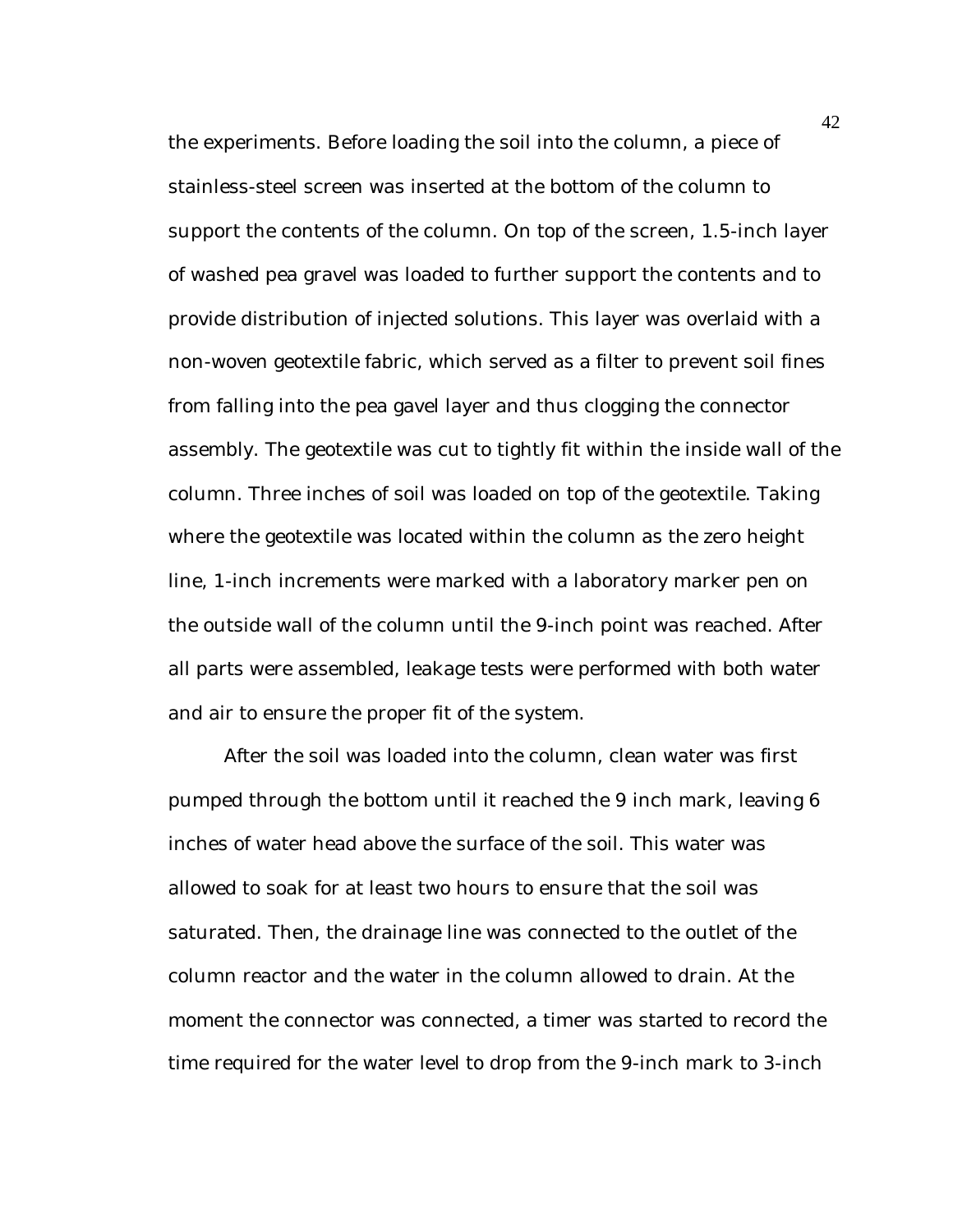mark. This procedure was run in triplicate, and these data used to establish the baseline hydraulic conductivity of the soil. Next, a series of four injections of FeSO4 solutions were pumped through the soil at concentrations of 1,000 ppm, 2,000 ppm, 4,000 ppm, and 5,000 ppm. These solutions were pumped each time until enough was added to bring the solutions to the 9-inch mark. Each time, the solutions were allowed to soak for 2 hours. This "soaking" period allowed the  $Fe<sup>2+</sup>$  to diffuse into the soil matrix. Then, the iron solution was drained and the time required for H2O level to drop from the 9-inch mark to the surface of the soil recorded. After each iron applications, the solutions of hydrogen peroxide pumped into column until the water level hit the 9-inch mark. The  $H_2O_2$  solution was allowed to remain there for the  $H_2O_2$  to react with the  $Fe^{2+}$  previously soaked into the soil. Then, the  $H_2O_2$  solution was drained and the time required for the solution level to drop to the 3-inch mark was recorded. All runs were conducted in duplicate or triplicate.

## **Oxidation Evaluation Experiments**

#### Liquid Phase Experiments

The fate of ADNT and TNT during reaction with oxidation species generated from Fenton's Reagent was first examined in the liquid phase to assess their relative reactivity. A 250 ml amber glass flask was used as the reactor for these experiments. The contents in the flask were mixed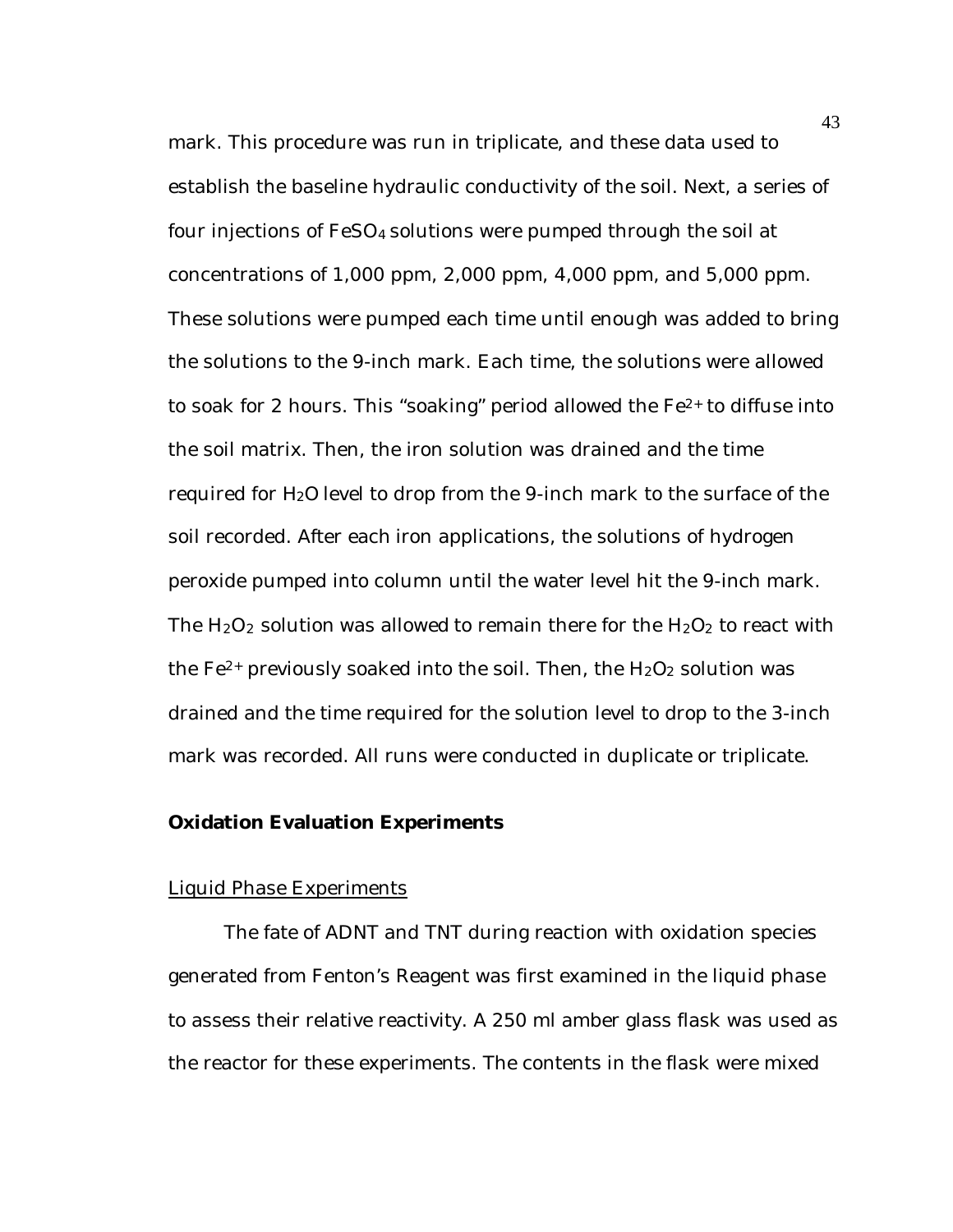using a magnetic stir plate with a stir bar for providing continuous mixing during the experiment. A burette was filled with 0.1N sodium hydroxide solution, which served as a buffering solution to control the pH of the reaction system at around pH=7. The pH was continuously monitored using a pH meter and small increments of a base solution (0.1N NaOH) added as needed.

Aqueous solutions of the test compounds (ADNT and TNT) were produced by dosing the pure chemicals in crystal form into distilled water and the solutions mixed for at least a week before use. This allowed for the complete dissolvtion of the chemicals into the water. The solutions were mixed within a 1000 ml amber flask, which was mixed continuously on a stir plate.  $FeSO<sub>4</sub>$  and  $H<sub>2</sub>O<sub>2</sub>$  solutions were prepared on the day of experimentation. Because  $FeSO<sub>4</sub>$  will instantly react with  $H<sub>2</sub>O<sub>2</sub>$ , special attention was paid to the order of adding of the stock solutions. First, 50 ml of the prepared explosive solution and 50 ml of FeSO<sup>4</sup> solution were measured and poured into the amber reactor. Then, the stir plate was turned on to initiate mixing. Lastly, 50 ml of the hydrogen peroxide solution was added. The moment  $H_2O_2$  was added, a timer was started to record the length of the experiment. At that point, NaOH was dropped into the reaction system to obtain the desired pH level. Samples were collected at test times of 5, 10, 15, 20, 25, and 30 minutes using a 50 ml beaker. These samples were analyzed for  $H_2O_2$  and explosive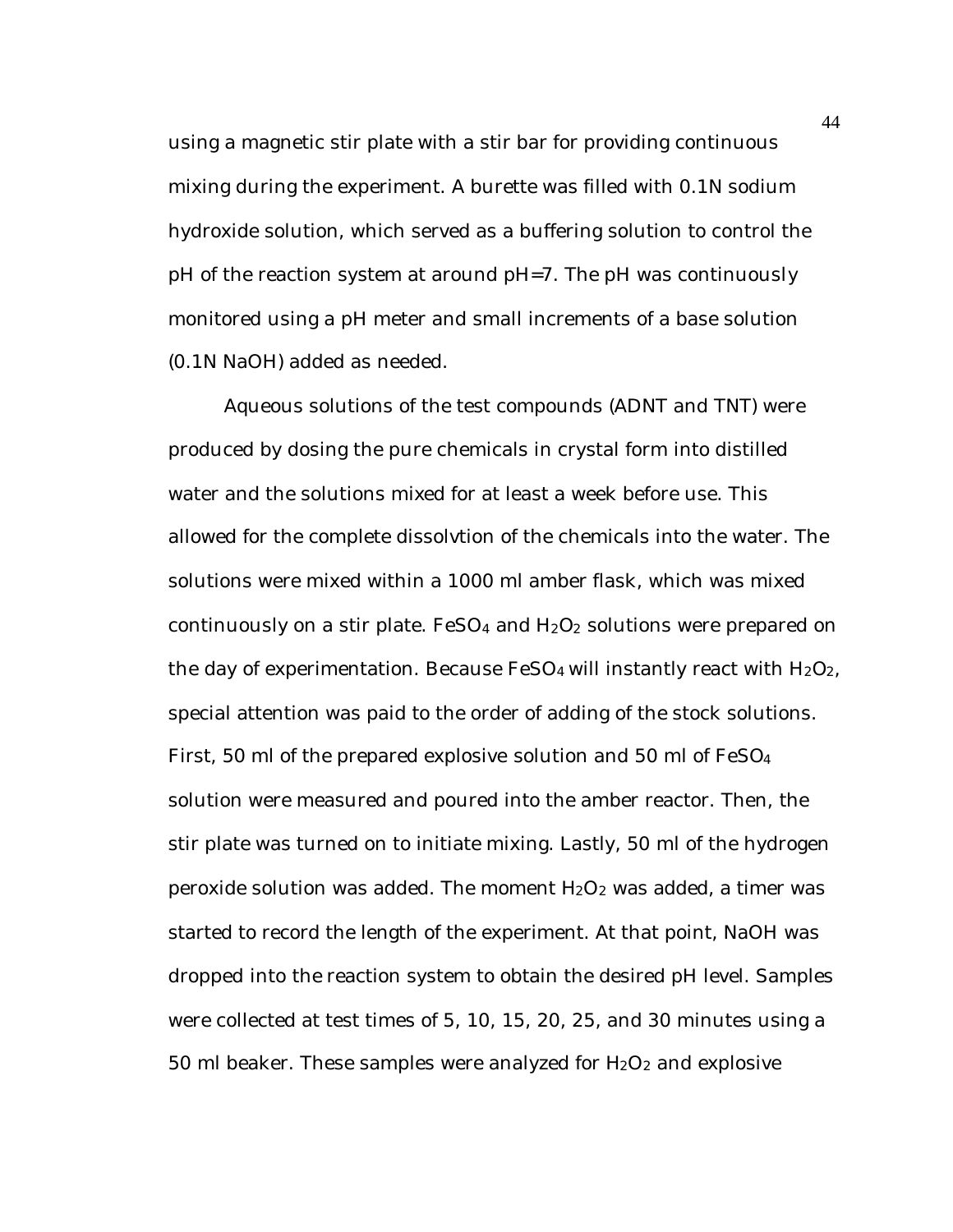concentrations. After sample collection, the  $H_2O_2$  levels were determined, and then 0.5 ml of a saturated catalase solution added into the small sample beaker to cease the oxidation reactions. Post testing with catalase using HPLC indicated no interference with the HPLC (Zappi, 1995). Samples were filtered before analysis for explosives via HPLC. If complete degradation of the organics had occurred during the first 5 minutes (determined from HPLC analysis), then the test was rerun and samples collected more frequently over a tighter time range to gain a better understanding of the rate of degradation. Different combinations of reactant concentrations for each reactant were selected to see how they would impact explosives degradation. The experimental conditions were summarized in Tables 4.1. and 4.2.

#### Soil Phase Evaluation Experiments

The objective of this set of experiments was to see how the soil system change the Fenton's Reagent effectiveness towards oxidizing the explosives as compared to their relative performance in the liquid phase. Fenton's Reagent oxidation experiments were carried out using soil that had been previously biotreated to obtain a soil system containing both TNT and its biotransformation by-products. The reactors used in this study were amber 500 ml Erlenmeyer flasks mounted on a shaker table. Different dosages of Fenton's Reagent (listed in Table 4.3.) was applied to the reactors. These experiments were conducted in duplicate. In each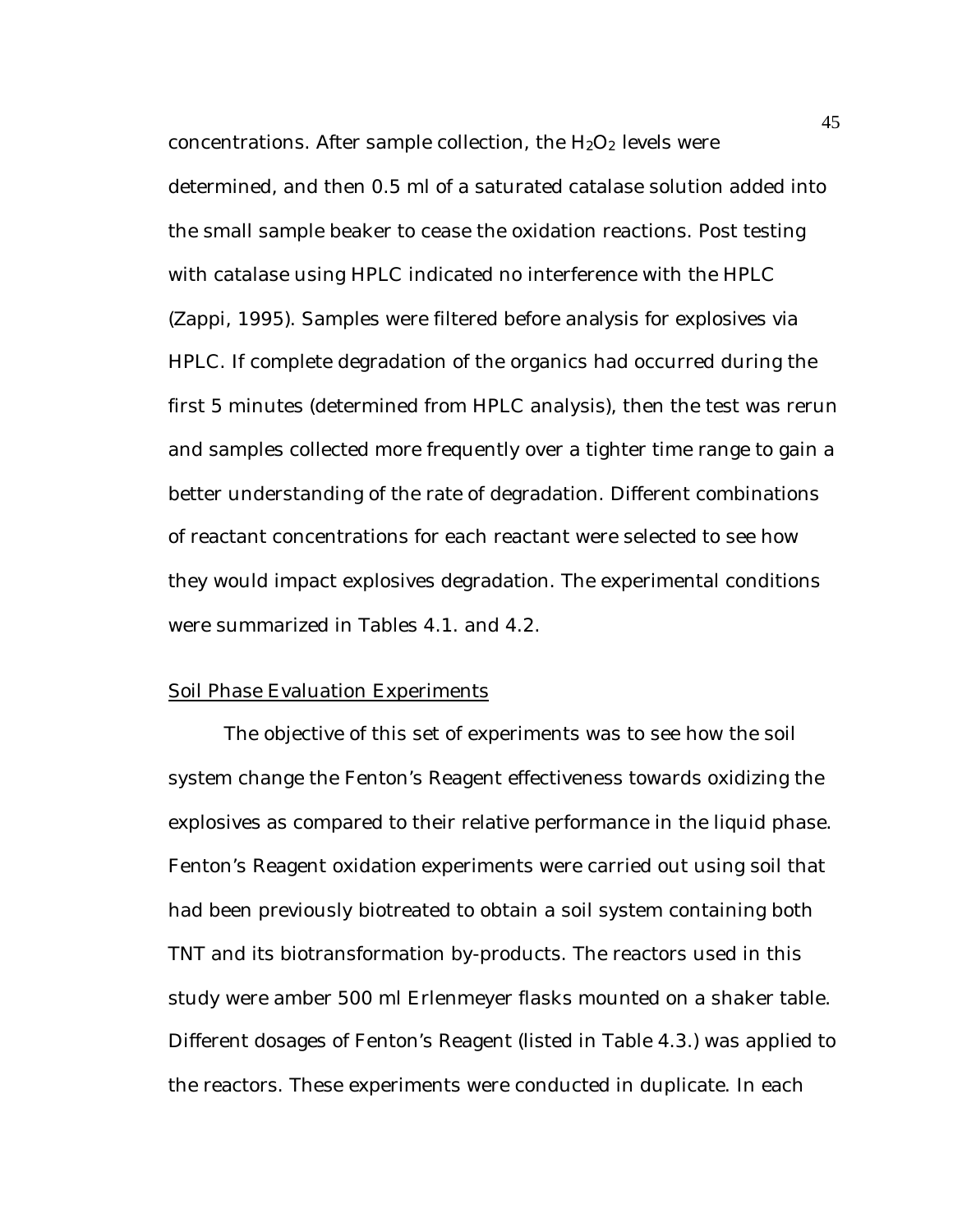application, the soil slurry was first soaked with the ferrous iron solution for 1 day, mixed well with the soil by stirring the contents with a spatula, and allowed to sit for one day giving the iron salt solution time to soak into the soil, then the hydrogen peroxide solution sequentially added as rapidly as possible while preventing foaming from spilling the flask contents over the top of the reactor. Each additional application was added when there was no hydrogen peroxide residual present from the previous step, which usually took about 2 days. The soil used in this testing was the Chattanooga soil.

## **Integration Experiments**

The biocell reactors used in this study were composed of 1.8-liter stainless steel measuring cups covered with 9-inch ID pie trays to prevent light from entering the reactor. Each biocell was loaded with approximately 1,000 g of soil and 1,000 ml of distilled water poured into the reactor leaving about 1 inch of headspace within the measuring cup. Soil used in this set of study was obtained from Chattanooga, Tennessee. The TNT contamination level varied among buckets. Integration experiments performed on both high level contamination soil and low level contamination soil. With the high level contamination soil, nutrients and molasses were added on a weekly base. With the low level contamination soil, amendments were only added at the initial of the experiments. The objective was to determine if when treating mildly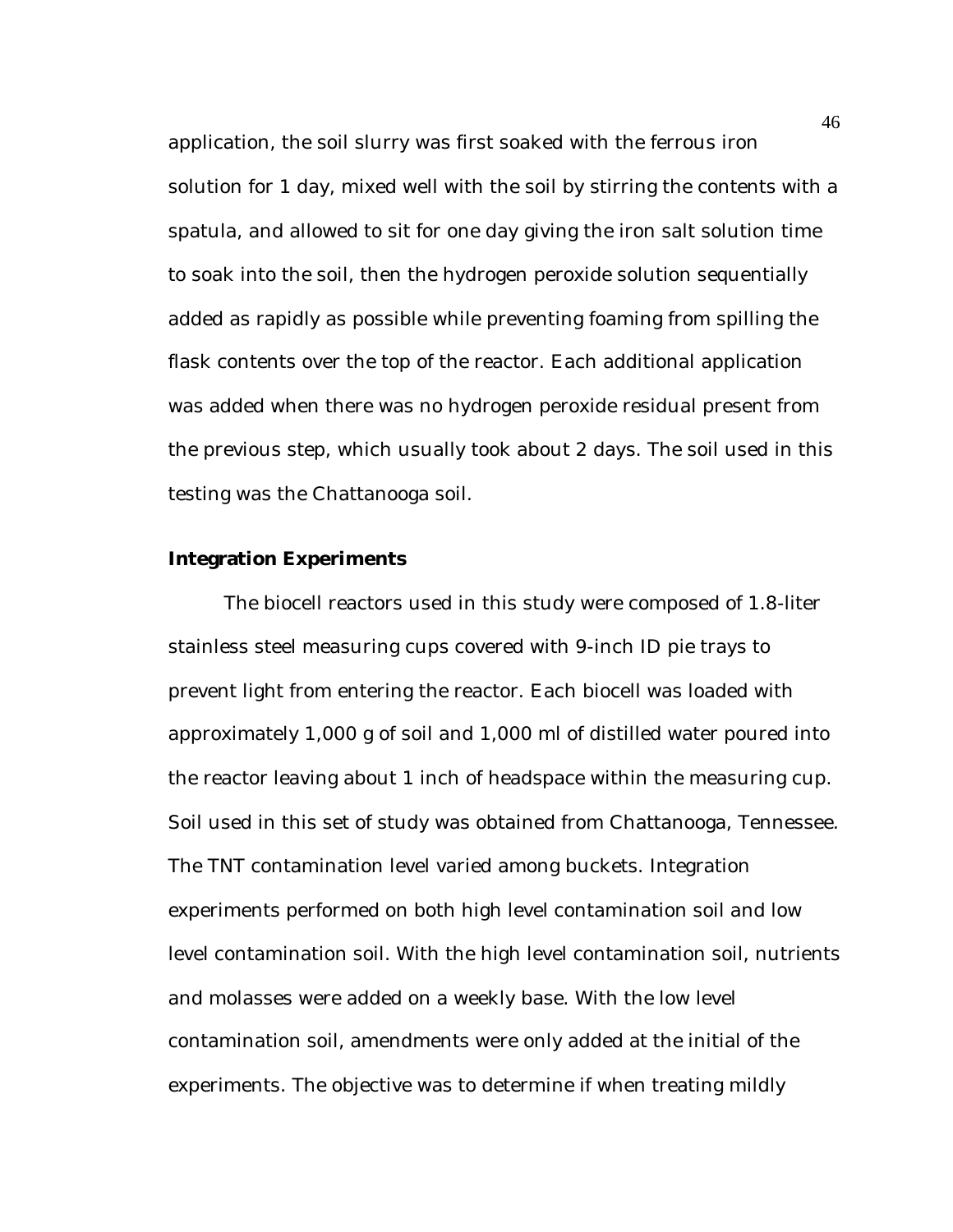contaminated soils, the operations could be dramatically simplified, and once simplified, would these activities adversely impact the performance of the oxidation step or delay TNT conversion due to potential cometabolite/nutrient limitations.

Biocell reactors were set up to achieve the desired degree of conversion of TNT into intermediates (ADNTs and DANTs) within the soil, then the soil further treated with Fenton's Reagent to evaluate if this oxidation step had enhanced removal of the parent and by-products over further biotreatment (as determined from past MSU efforts). All testing conditions are listed in Table 4.3. For the high level contamination soils, this testing was done after the biotreatment phase. Several applications of Fenton's Reagent were performed on these biocell contents. For the low level contamination set of experiments, the soil post-biotreatment was divided into two beakers and the targeted Fenton's Reagent system applied into each of the two beakers.

During the biological step, the addition of nutrients and cometabolites was made in dissolved form by mixing the appropriate amounts of pure chemicals with distilled water. This was accomplished by first solublizing these components into 1000 ml distilled water in a beaker, then mixing the solution thoroughly into the wetted soil. Anaerobic digester sludge (from Tuscaloosa, Alabama) was added on a weekly base and mixed into the soil slurry using a spatula. Samples were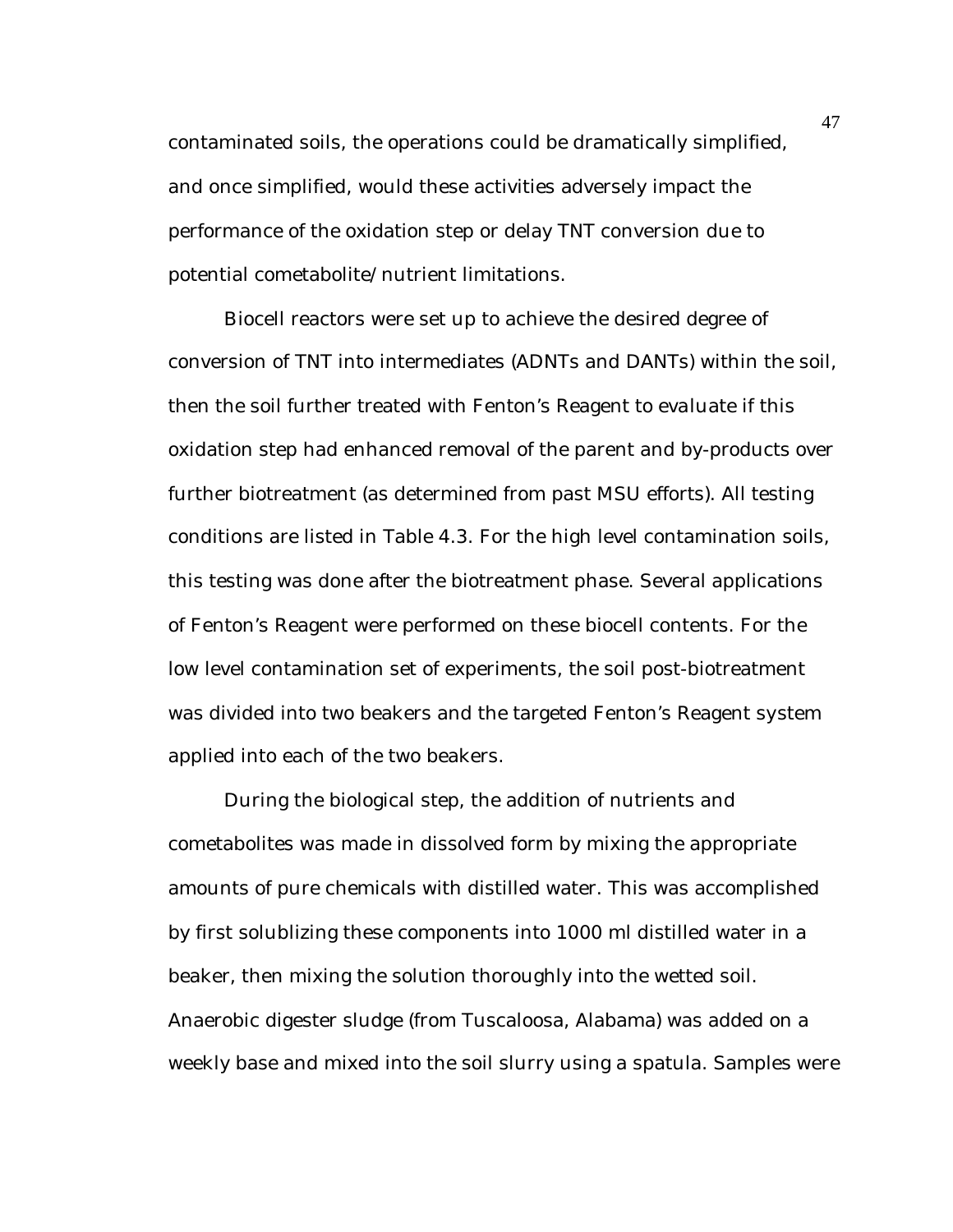collected once a week. Every time a sample was taken, the pH and ORP of the biocell contents were measured. After samples were taken, they were extracted using an Accelerated Solvent Extraction unit (ASE), and the extracts analyzed by HPLC for explosives and associated by-products. All tests were conducted in duplicate and all the analytical samples were collected in triplet.

## **Bioslurry Experiments**

The objective of this set of experiments was to screen several candidate biological treatment strategies in order to optimize the biotreatment conditions for TNT degradation using an aerobic bioprocess. This allowed for a rapid comparison of the relative performance of aerobic versus anaerobic biotreatment. The soil-water slurries were formulated by combining 160 grams of contaminated soil (wet soil weight with a moisture content of 14%) with 300 ml distilled water to form a  $30\%$  (w/w) slurry that was added into 500 ml Erlenmeyer flasks. The flasks were placed on an orbital agitation table (Model 49235,

Barnstead/Thermolyne) that was set at 250 rpm. Aeration was provided via agitation. All experiments were performed in duplicate at room temperature. The soil used in this testing was the Weldon Springs soil.

The experimental conditions performed using the shake flask systems are listed below:

a. Condition 1: Added distilled water (experimental control)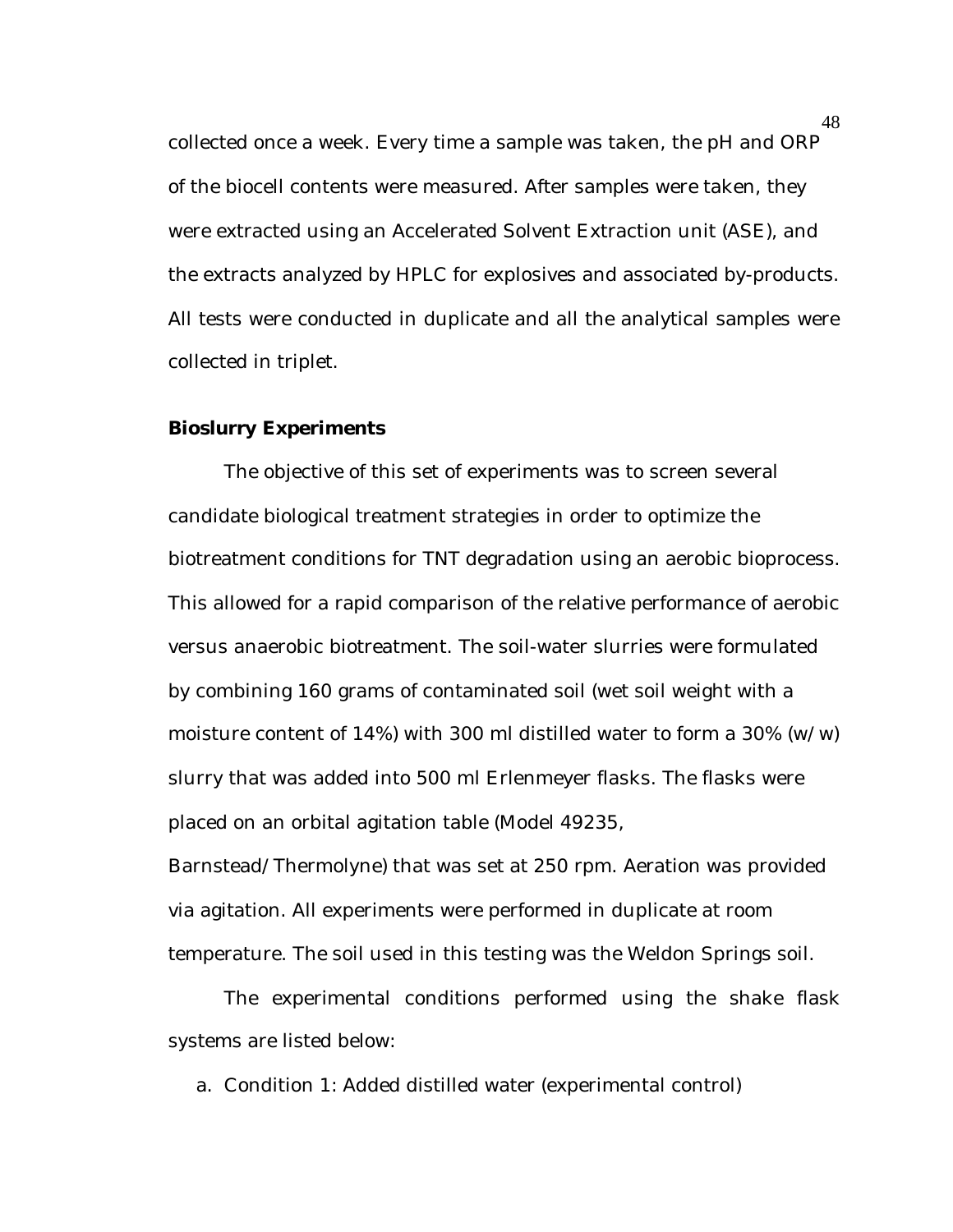- b. Condition 2: Added distilled water, nutrients, cometabolite (sodium acetate), and bacterial seed (digester sludge)
- c. Condition 3: Added distilled water, nutrients, cometabolite (sodium acetate), surfactant (Tween 80), and bacterial seed (digester sludge)
- d. Condition 4: Added distilled water, nutrients, cometabolite (corn starch), and bacterial seed (digester sludge)
- e. Condition 5: Added distilled water, nutrients, cometabolite (molasses), and bacterial seed (digester sludge)

Cometabolite, nutrients and surfactant were amended on a weekly

base. ORP and pH were monitored every time a sample was collected for

chemical analysis. Samples were centrifuged to separate the soil phase

from the water phase. The liquid phase was filtered using a Gelman

Glass Fiber filter (nominal 7 µm pore diameter) prior to HPLC analysis for

explosives. The soil phase was extracted using a Dionex ASE extraction

unit (discussed later), then extracts analyzed by HPLC.

## Analytical methods

# **Moisture Content (MC)**

Wet soil samples were dried in a laboratory oven set at 105°C for 12 hours. The calculation used to determine MC was:

 $MC$  (%) =100( $W_{wet} - W_{drv}$ )/ $W_{wet}$ .

where,

Wwet = Total weight of wet soil, g

 $W<sub>dry</sub> = Dry weight of the soil, g$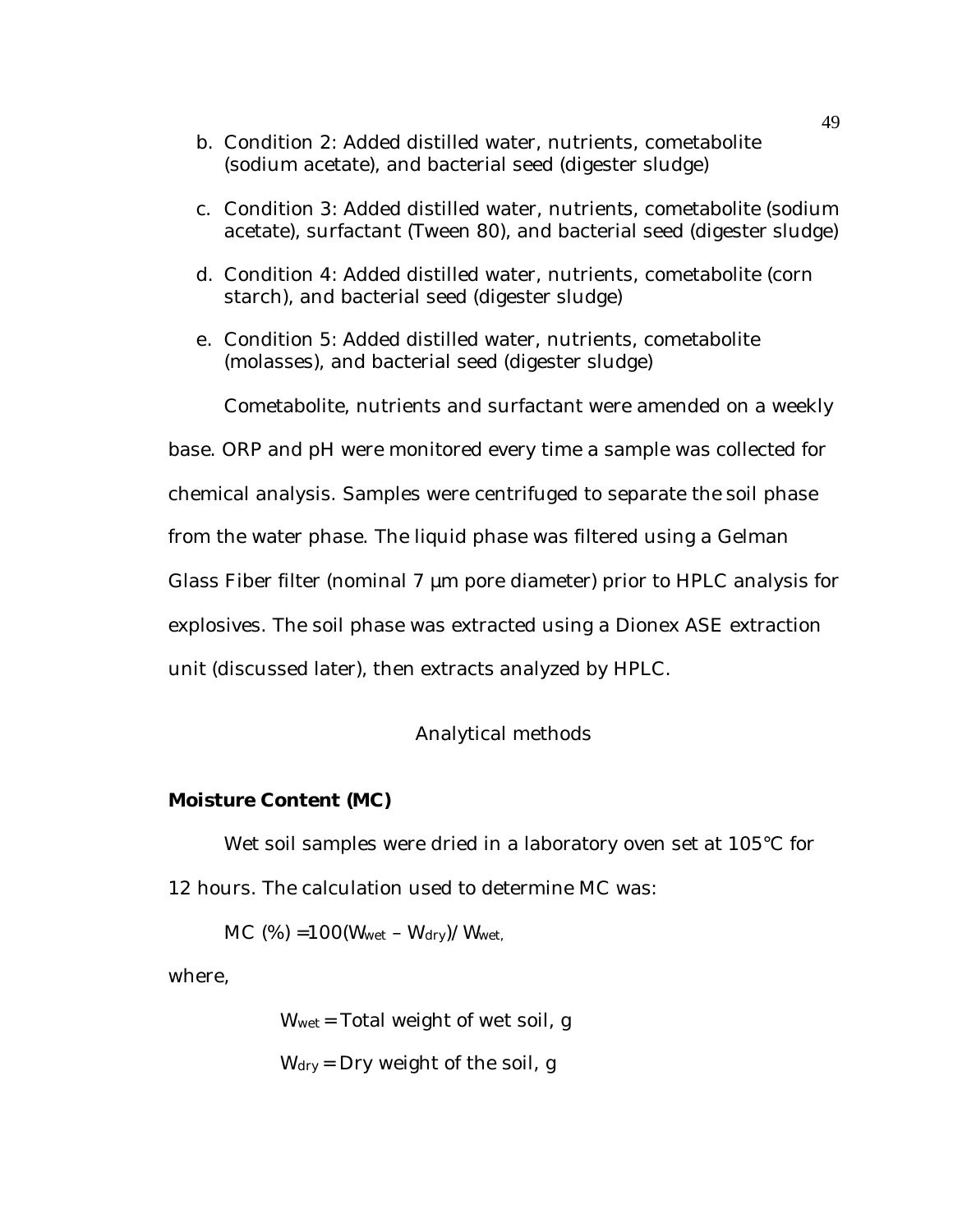pH measurements were performed using an Accumet Model 15 pH meter (Fisher Scientific). The pH meter was calibrated daily using standard buffer solutions of pH-4, pH-7, and pH-10 (Fisher Scientific). The pH probe was stored in pH 7.0 buffer when not in use.

# **Soil Extraction**

An ASE 200 Accelerated Solvent Extractor (Dionex Corporation, USA) was used to extract the explosives from soil samples. The extraction conditions used with the ASE unit are listed below:

| Solvent:            | Acentonitrile                 |
|---------------------|-------------------------------|
| Oven Temperature:   | $100^{\circ}$ C               |
| Pressure:           | $1500$ psi                    |
| Oven Heat-up Time:  | $5 \text{ min}$               |
| <b>Static Time:</b> | $5 \text{ min}$               |
| Flush Volume:       | 60% of extraction cell volume |

## **Explosives Analysis**

Explosive compounds were analyzed using a Hewlet Packard 6890 high performance liquid chromatograph (HPLC) equipped with a diode array detector. TNT and its transformation products were separated by HPLC on a reverse phase LC-8 column (flow rate 1.5 ml/min; mobile phase-18% of 2-propanol and 82% of deionized water). Soil and aqueous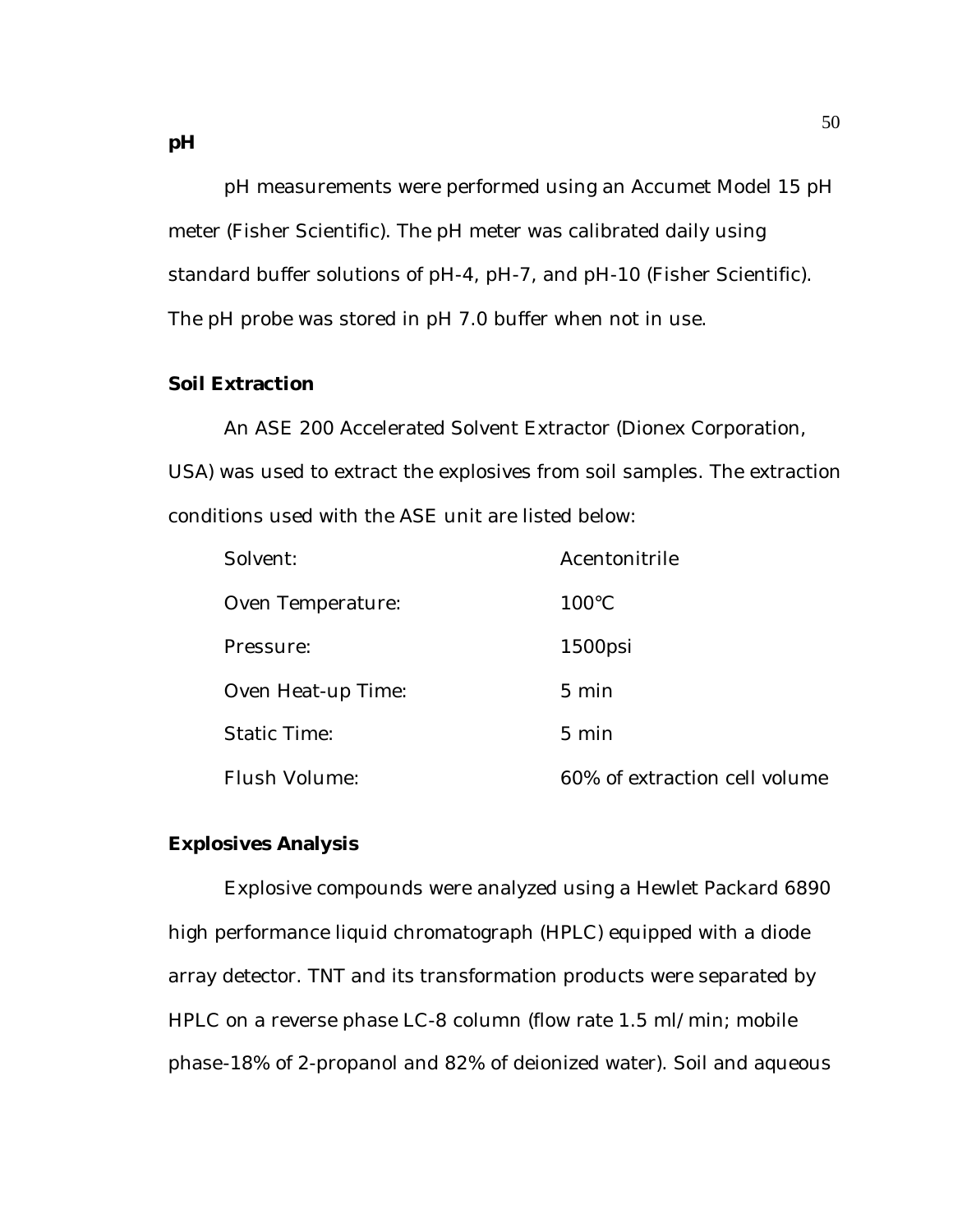samples were prepared for analysis by adding acetonitrile to the concentrated sample. Before samples were injected into the HPLC, they were filtered using a Gelman AE Glass Fiber Filter, which helped to protect the various components of the HPLC system from clogged lines due to particulate blinding. This method generally followed those detail in the USEPA Method 8330 (USEPA, 1997).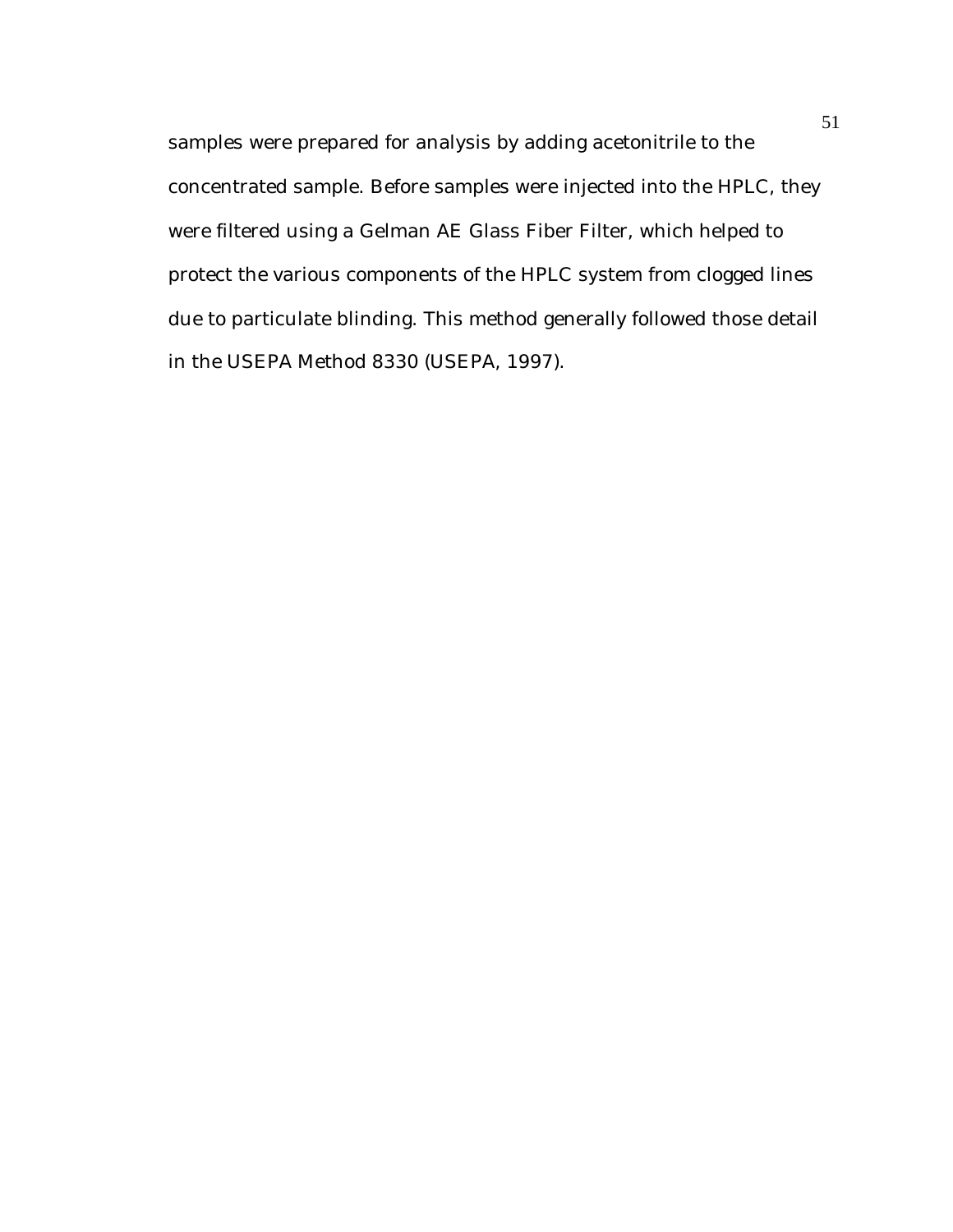| Condition | $Fe2+ concentration$ | H <sub>2</sub> O <sub>2</sub><br>concentration | pH Condition |
|-----------|----------------------|------------------------------------------------|--------------|
|           | 30 ppm               | $100$ ppm                                      | Neutral      |
| 2         | 30 ppm               | $300$ ppm                                      | Neutral      |
| 3         | 30 ppm               | $900$ ppm                                      | Neutral      |
|           | $100$ ppm            | $900$ ppm                                      | Neutral      |

Table 4.1. TNT Liquid Phase Oxidation Experimental Conditions\*

\*Performed in duplicate

Table 4.2. ADNT Liquid Phase Oxidation Experimental Condition\*

| Condition | $Fe2+ concentration$ | H <sub>2</sub> O <sub>2</sub><br>concentration | pH Condition          |
|-----------|----------------------|------------------------------------------------|-----------------------|
|           | 30 ppm               | $300$ ppm                                      | No $pH$<br>adjustment |
|           | 30 ppm               | $300$ ppm                                      | Neutral               |

\*Performed in duplicate

Table 4.3. Soil Phase Oxidation Evaluation Experimental Condition\*

| Segment | Fe <sup>2+</sup> concentration | $H2O2$ concentration |
|---------|--------------------------------|----------------------|
|         | $100$ ppm                      | 5000 ppm             |
| 2       | $100$ ppm                      | 20,000 ppm           |
| 3       | 2500 ppm                       | 50,000 ppm           |
|         | 10,000 ppm                     | 100,000 ppm          |

\*Performed in duplicate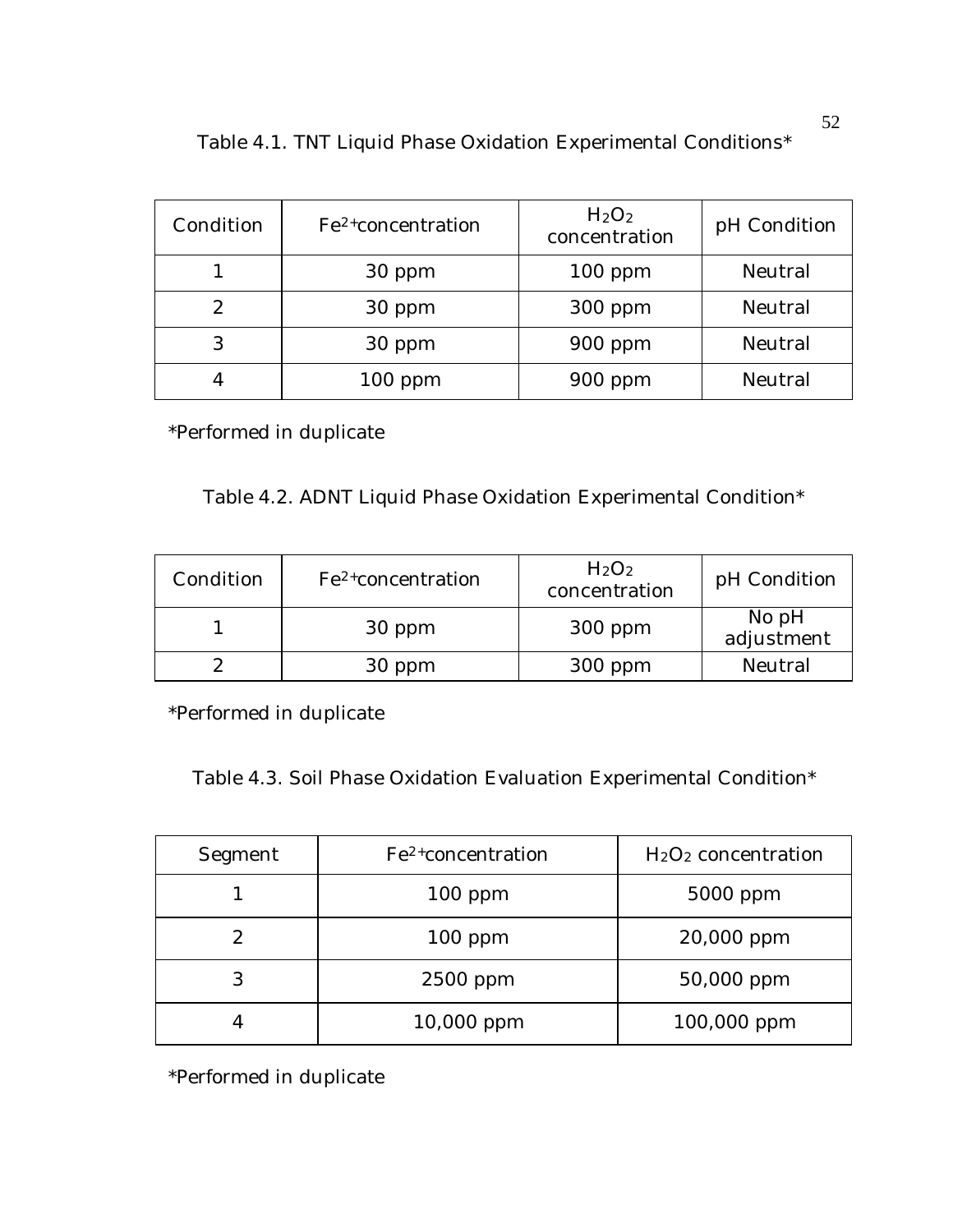|  | Table 4.4. Integration Experiments Conditions* |  |
|--|------------------------------------------------|--|
|  |                                                |  |

| Condition                   | Phase 1                                                                                            | Phase 2                                                              |                                                  |
|-----------------------------|----------------------------------------------------------------------------------------------------|----------------------------------------------------------------------|--------------------------------------------------|
|                             | <b>Bioremediation</b>                                                                              | Fenton's Reagent Oxidation                                           |                                                  |
| High Level<br>Contamination | 2% Molasses.<br>50 ppm Ammonium,<br>20 ppm Phosphate<br>and 50 ml anaerobic<br>digester sludge     | 2500 ppm $Fe^{2+}$<br>$/50,000$ ppm<br>H <sub>2</sub> O <sub>2</sub> | $10,000$ ppm<br>$Fe2+ / 100,000$<br>ppm $H_2O_2$ |
|                             | 2% Molasses.<br>50 ppm Ammonium,<br>20 ppm Phosphate<br>and 100 ml<br>anaerobic digester<br>sludge | 1,000ppm<br>$Fe2+/100,000$<br>ppm $H2O2$                             | $10,000$ ppm<br>$Fe2+/ 100,000$<br>ppm $H_2O_2$  |
| Low Level<br>Contamination  | 2% Molasses,<br>50 ppm Ammonium,                                                                   | 100 ppm $\rm Fe^{2+}$ / 5000 ppm $\rm H_2O_2$                        |                                                  |
|                             | 20 ppm Phosphate<br>and 10 ml anaerobic<br>digester sludge                                         |                                                                      | 500 ppm $\rm Fe^{2+}/ 25000$ ppm $\rm H_2O_2$    |

\* Performed in duplicate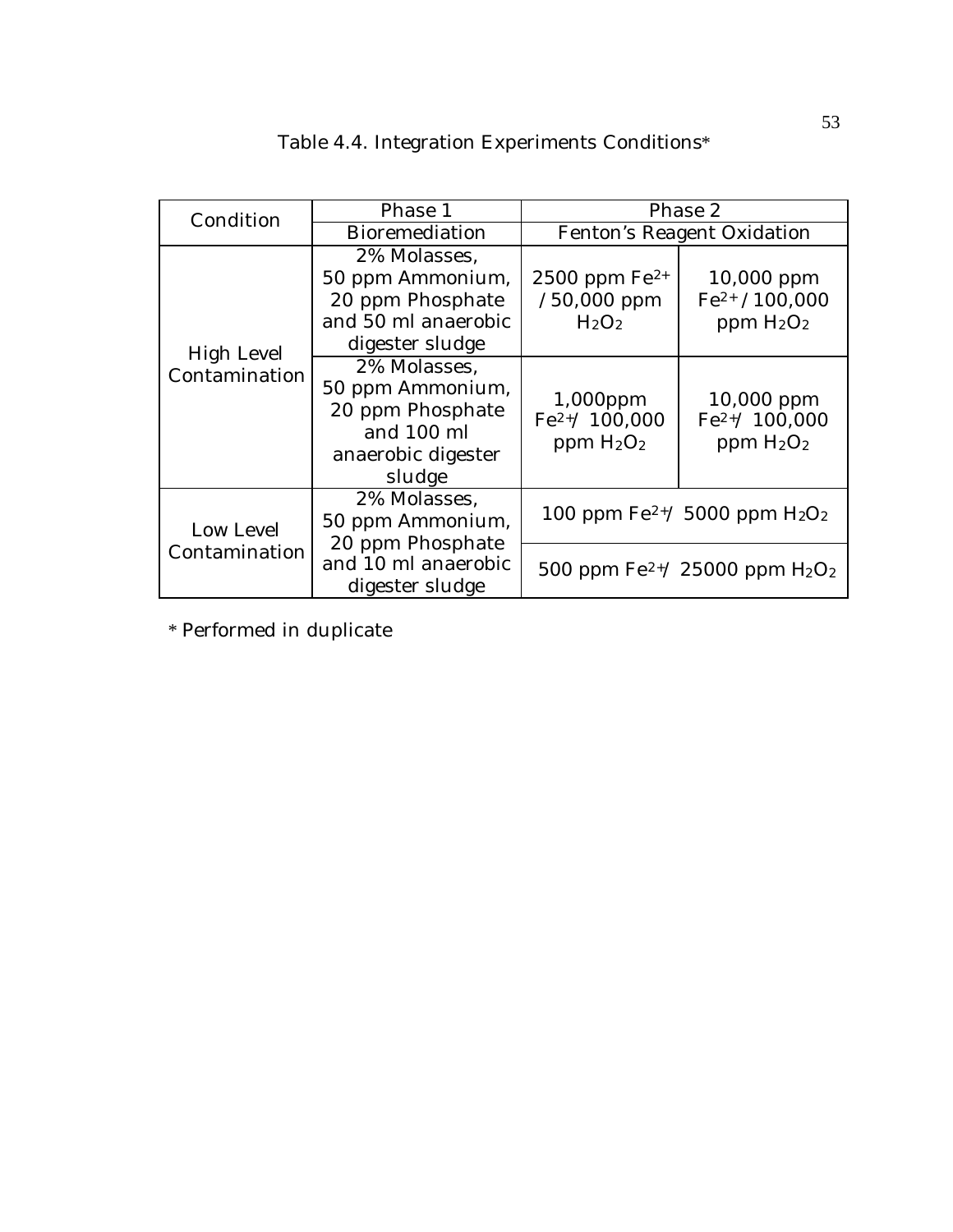

Figure 4.1. Schematic of Permeameter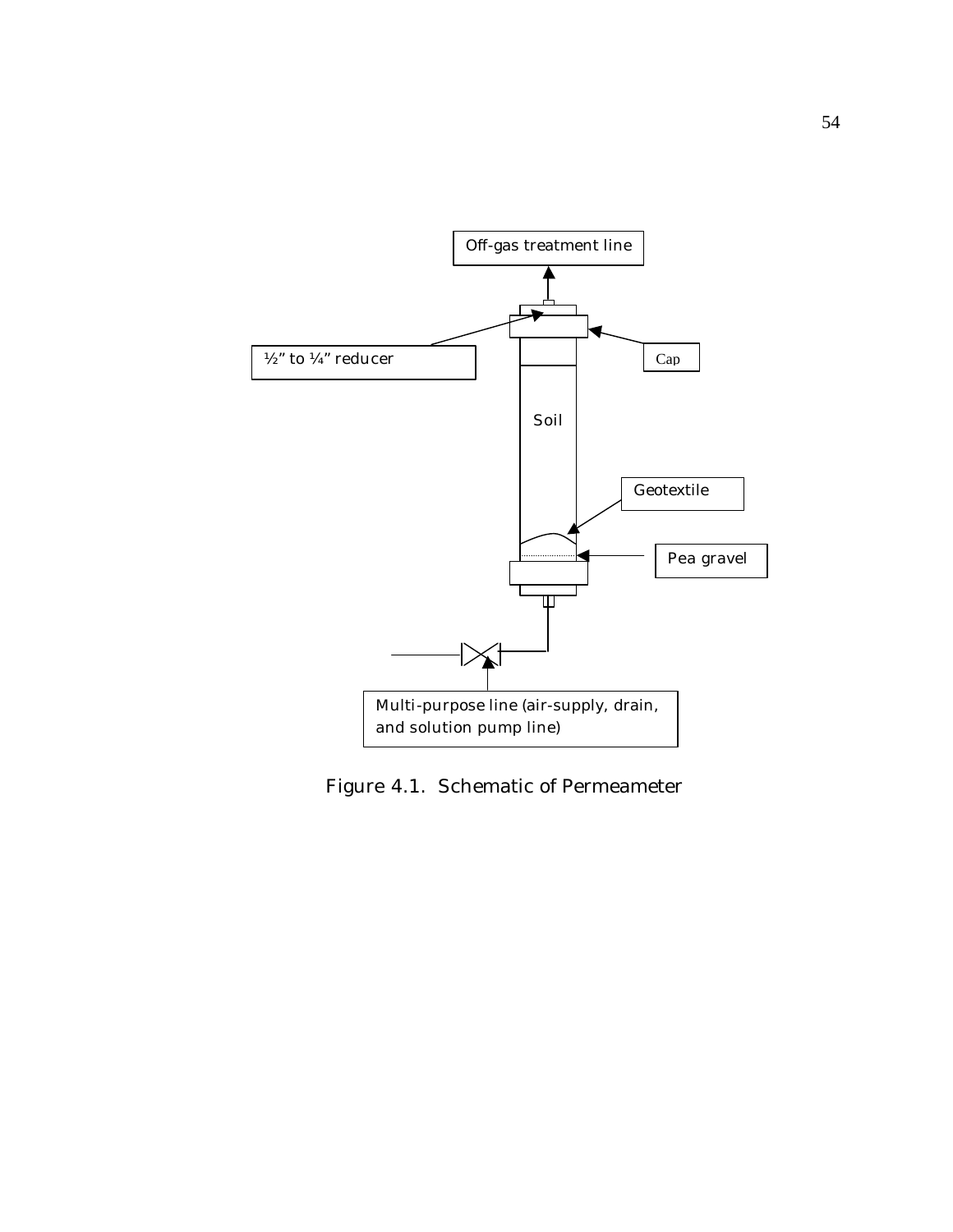# CHAPTER V

# SOIL HYDRAULIC CONDUCTIVITY EXPERIMENTAL RESULTS

Hydraulic conductivity is the measure of how easily fluid flows through a material (for example, fractured rock, soil, or an aquifer media). The objective of this experiment was to evaluate if the Fenton's Reagent would change the soil hydraulic conductivity by forming Fe3+, which is a non-soluble ion that would precipitate out; hence, decreasing soil hydraulic conductivity. Experiments were designed and carried out on the basis of Darcy's Law, which is expressed below:

$$
Q = K iA \tag{5-1}
$$

| where, | $Q =$ flow rate (cm <sup>3</sup> /sec)                 |
|--------|--------------------------------------------------------|
|        | $K =$ hydraulic conductivity (cm/sec)                  |
|        | $i =$ hydraulic gradient (cm/cm)                       |
|        | $A = cross-sectional area of flow measured$            |
|        | Perpendicular to the flow direction (cm <sup>2</sup> ) |

The hydraulic gradient, *i*, describes the rate of change of headloss over the distance of water flow through the porous media. It is defined in algebraic form as:

$$
i = (h_1 - h_2) / l \tag{5-2}
$$

where, 
$$
h_l
$$
 = head at location 1 (cm)  
\n $h_2$  = head at location 2 (cm)  
\n $l$  = length of sand column (cm)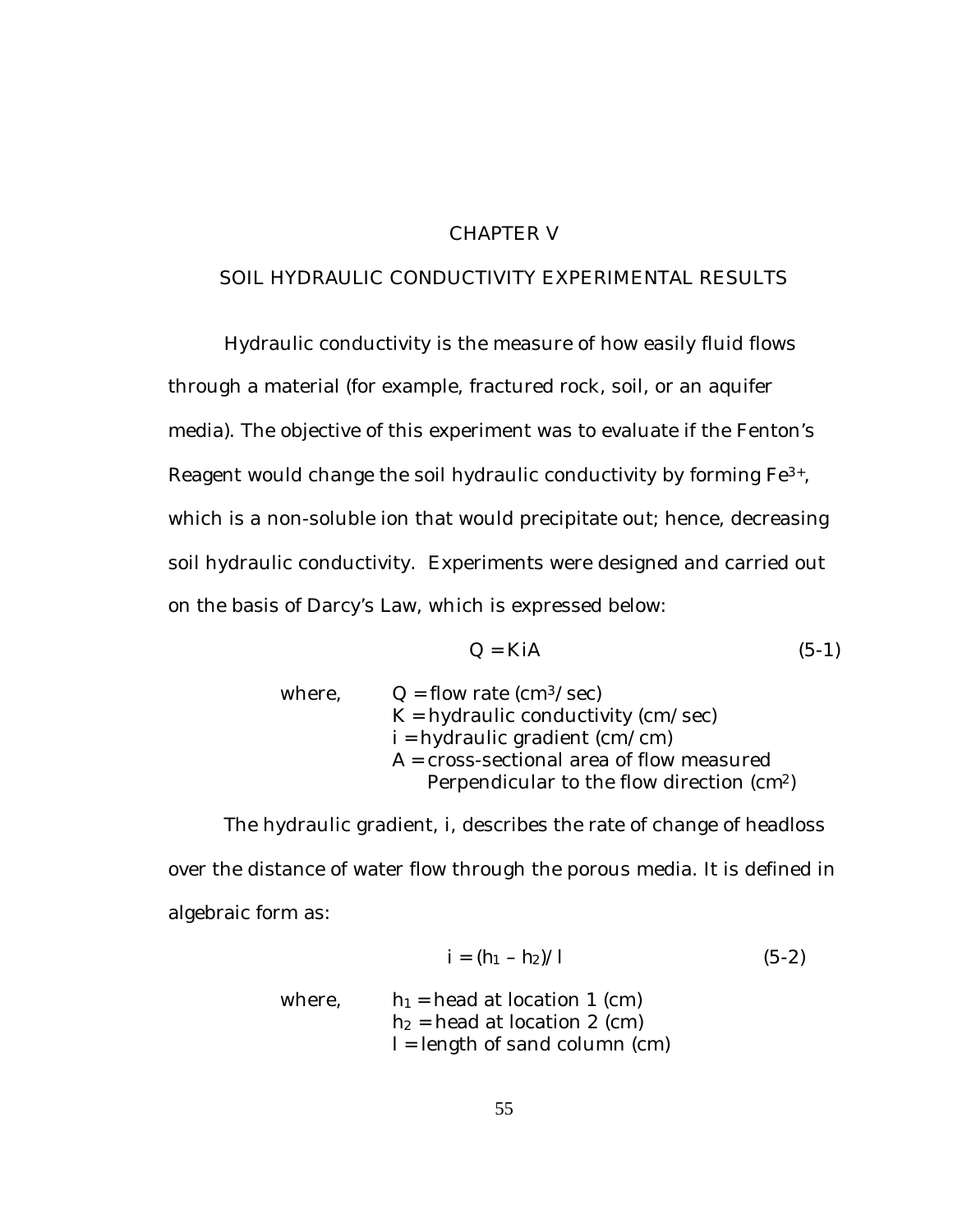A permeameter is a simple device used to measure the hydraulic conductivity of a porous media (see Figure 5.1). Other than the parameters in Equation 5-2, all other parameters in Darcy's Law (*i*, A) are fixed values associated with the permeameter. The hypothesis for this testing was that by applying Fenton's Reagent, the soil hydraulic conductivity would decrease due to the formation of  $Fe<sup>3+</sup>$ . By initially running clean water through the permeameter, a base line K is established, which served as a reference to calculate the percentage of change in K associated with the application of Fenton's Reagent.

Four sets of experiments were run using the same hydrogen peroxide concentration (1000 ppm) with increasing amounts of ferrous iron applied (1000 ppm, 2000 ppm, 3000 ppm, and 5000 ppm). As shown in Figure 5.2, the soil hydraulic conductivity decreased as the amount of iron added increased. The decrease is associated with the oxidation of the reduced iron into its insoluble form. With higher concentrations of ferrous iron, the hydraulic conductivity decreased incrementally as is shown in Figure 5.2.

The implication of this finding is that when applying Fenton's Reagent for the in-situ or surface added oxidation treatment of explosives contaminated soil, the soil hydraulic conductivity may very likely decease over the course of multiple applications. This proposes a potential hydraulic conductivity loss during oxidation treatment efficiency because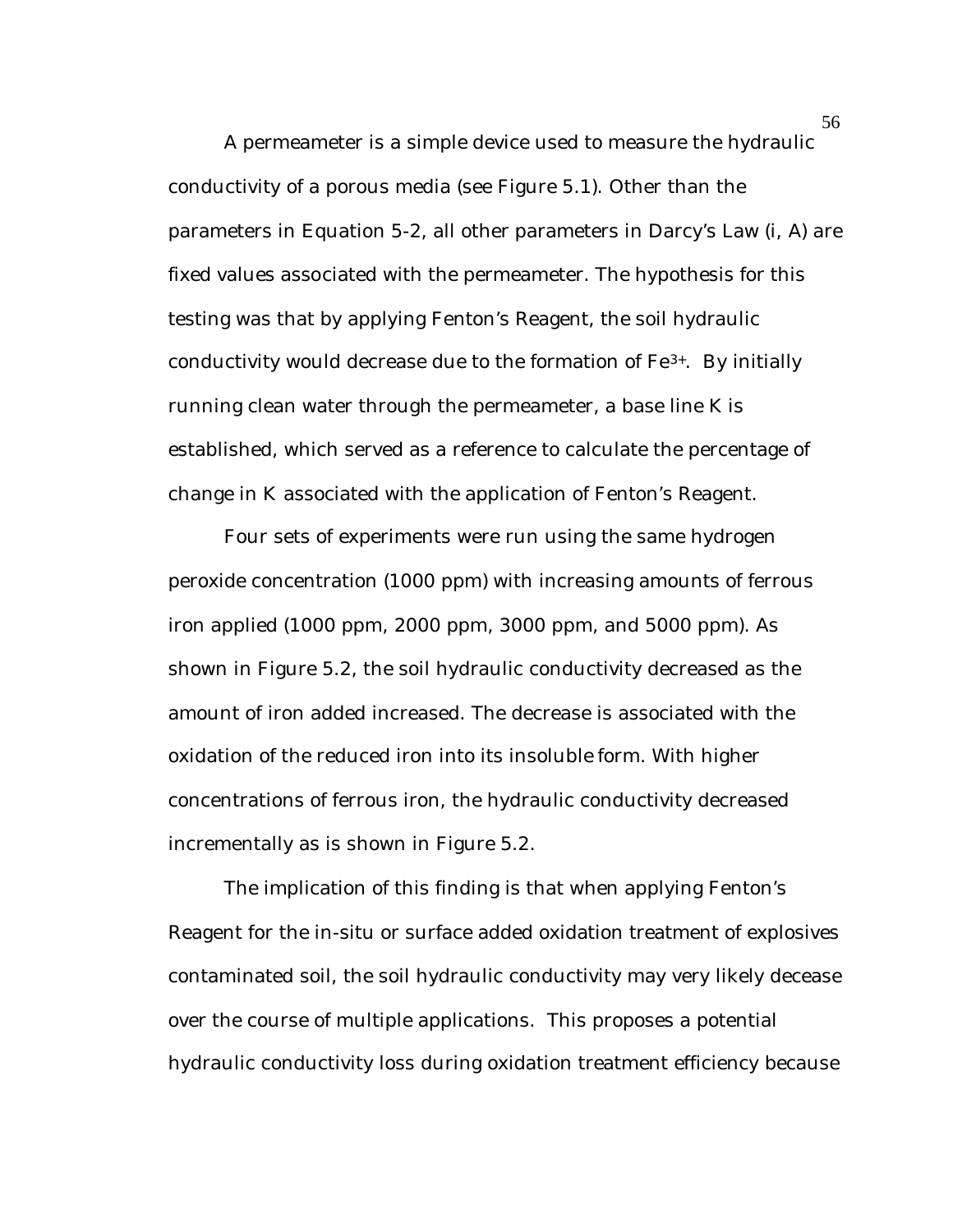the reduced K hinders the further delivery of additional oxidants into the soil matrix. This limitation becomes a critical limiting factor for the application of Fenton's Reagent.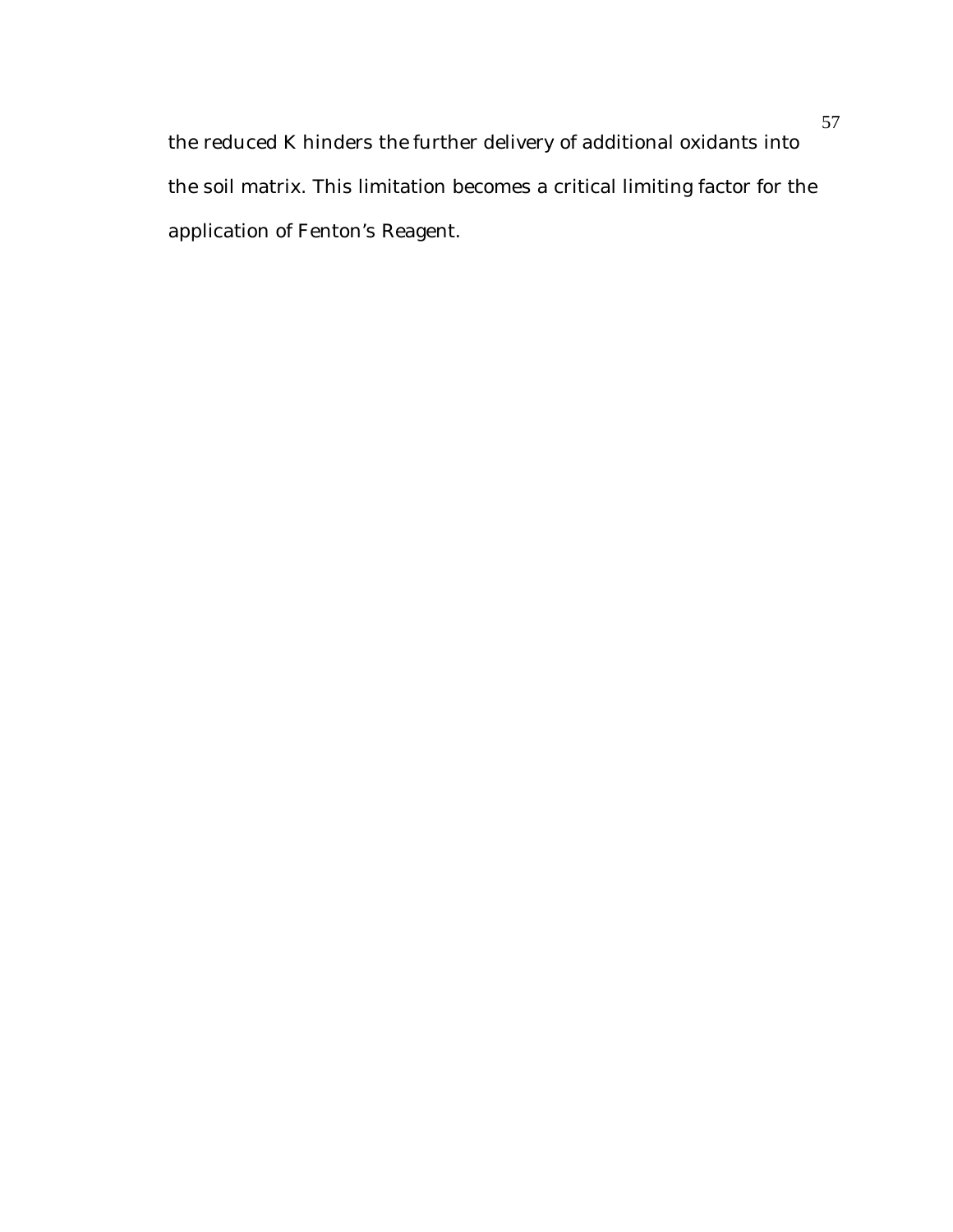

Figure 5.1. A Schematic of the p $\epsilon$  meameter system as associated key dimensions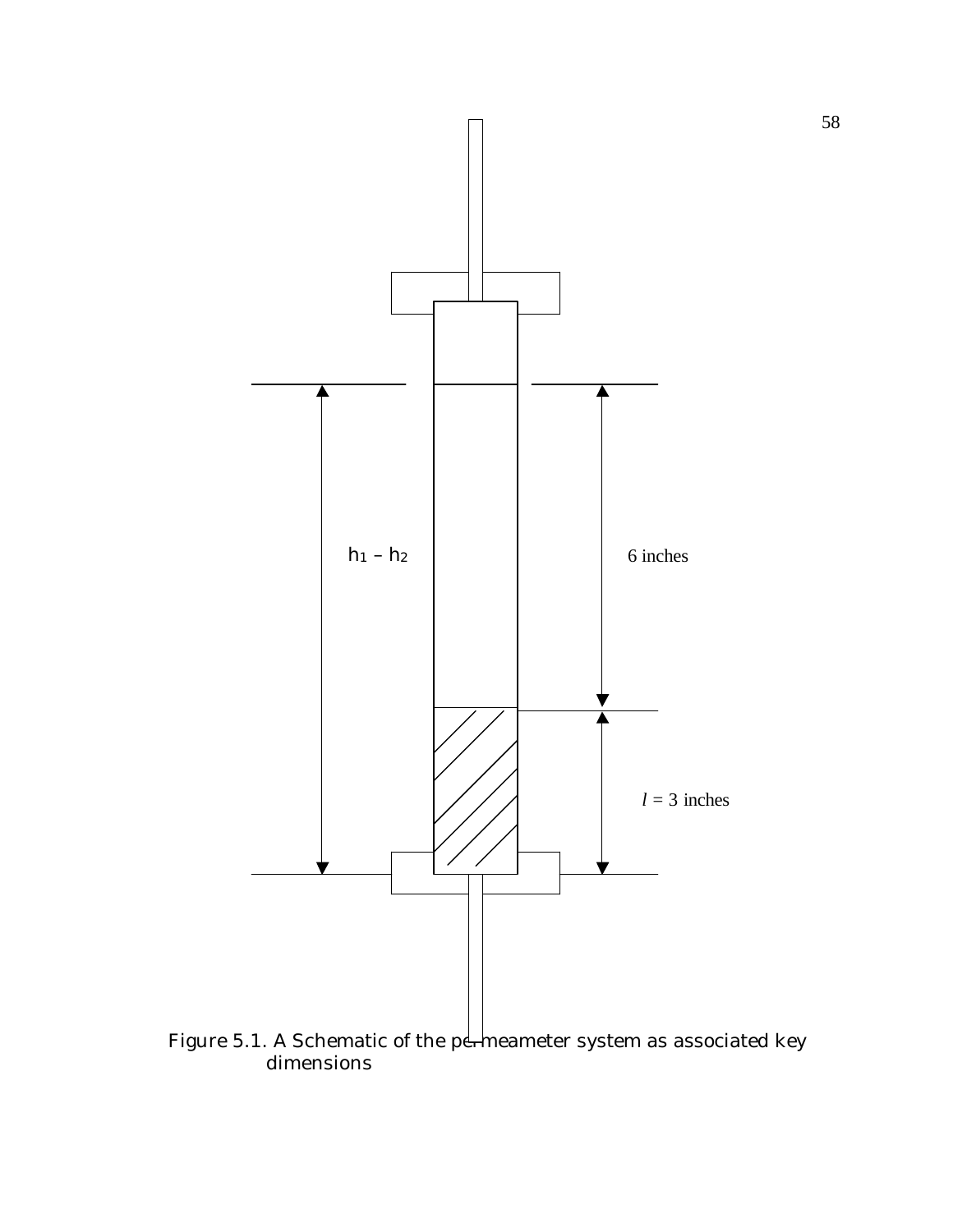

Figure 5.2. Effect Of Fenton's Reagent On Hydraulic Conductivity (Note: H2O2 concentration maintained at 1,000ppm)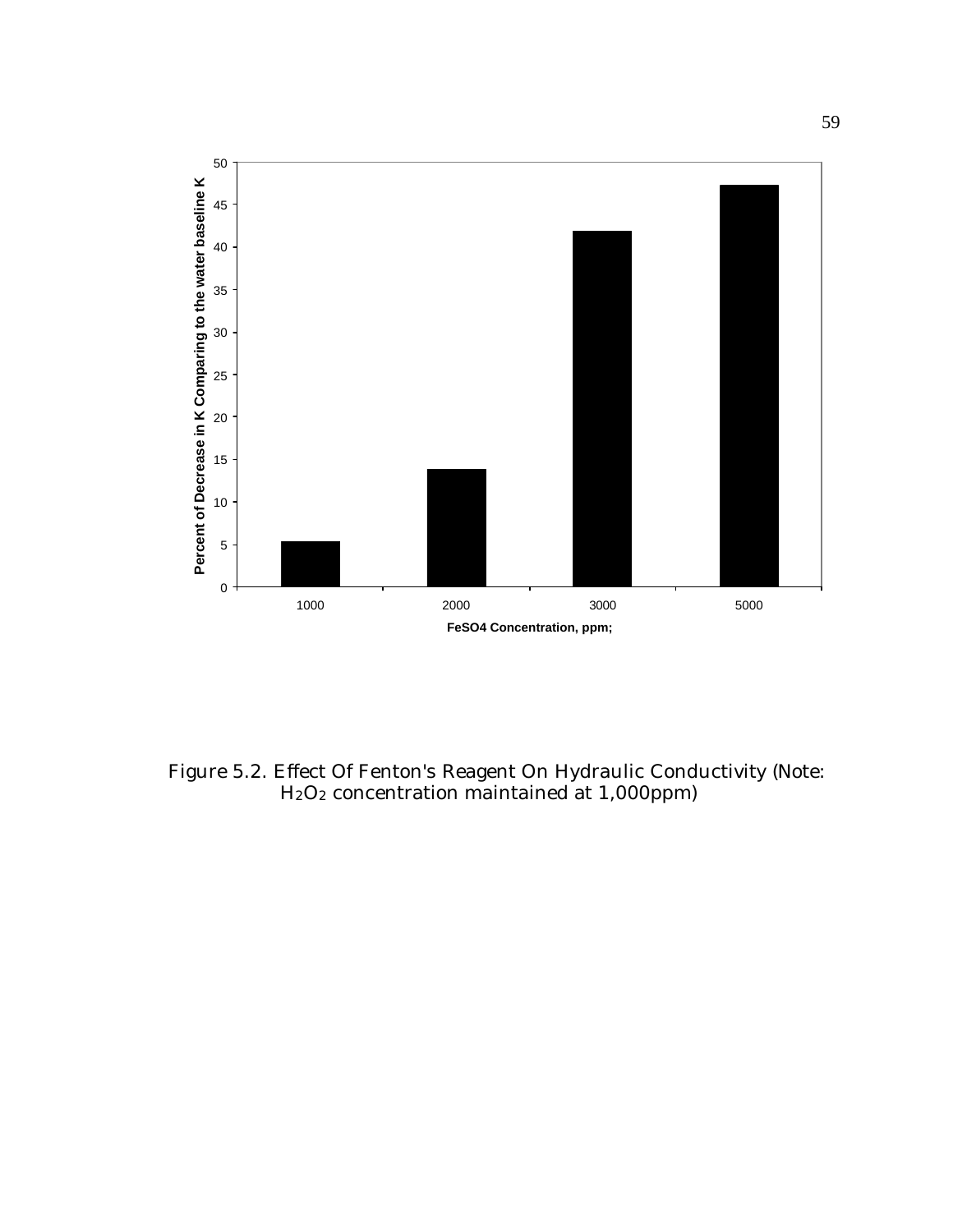### CHAPTER VI

### OXDIATION EVALUATION EXPERIMENTAL RESULTS

Liquid Phase Oxidation Evaluation Experiments When using advanced oxidation processes to degrade TNT, oxidant-resistant products, such as TNB, are produced (Hong et al., 1994). These by-products, derived from the incomplete degradation of TNT, require extensive treatment times for their subsequent removal (Zappi, 1995). In this study phase, aqueous TNT solutions were treated with Fenton's Reagent to determine the reactivity of this process toward TNT and to optimize the process dosing strategy toward the removal of TNT and its by-products. Additionally, one major category of biotransformation by-products of TNT is reduced nitrotoluenes (ADNTs and DANTs). These reduced by-products tend to dominate the required incubation times needed to bioremediate TNT contaminated soil (Harvey, 1997). Therefore, experiments were also conducted to evaluate the fate of ADNTs during oxidation using Fenton's Reagent with or without pH adjustment. The objective being that the relative reactivity of these byproducts were of interest to prove the overall concept of our research hypothesis which is to first biodegrade TNT into its first-level

60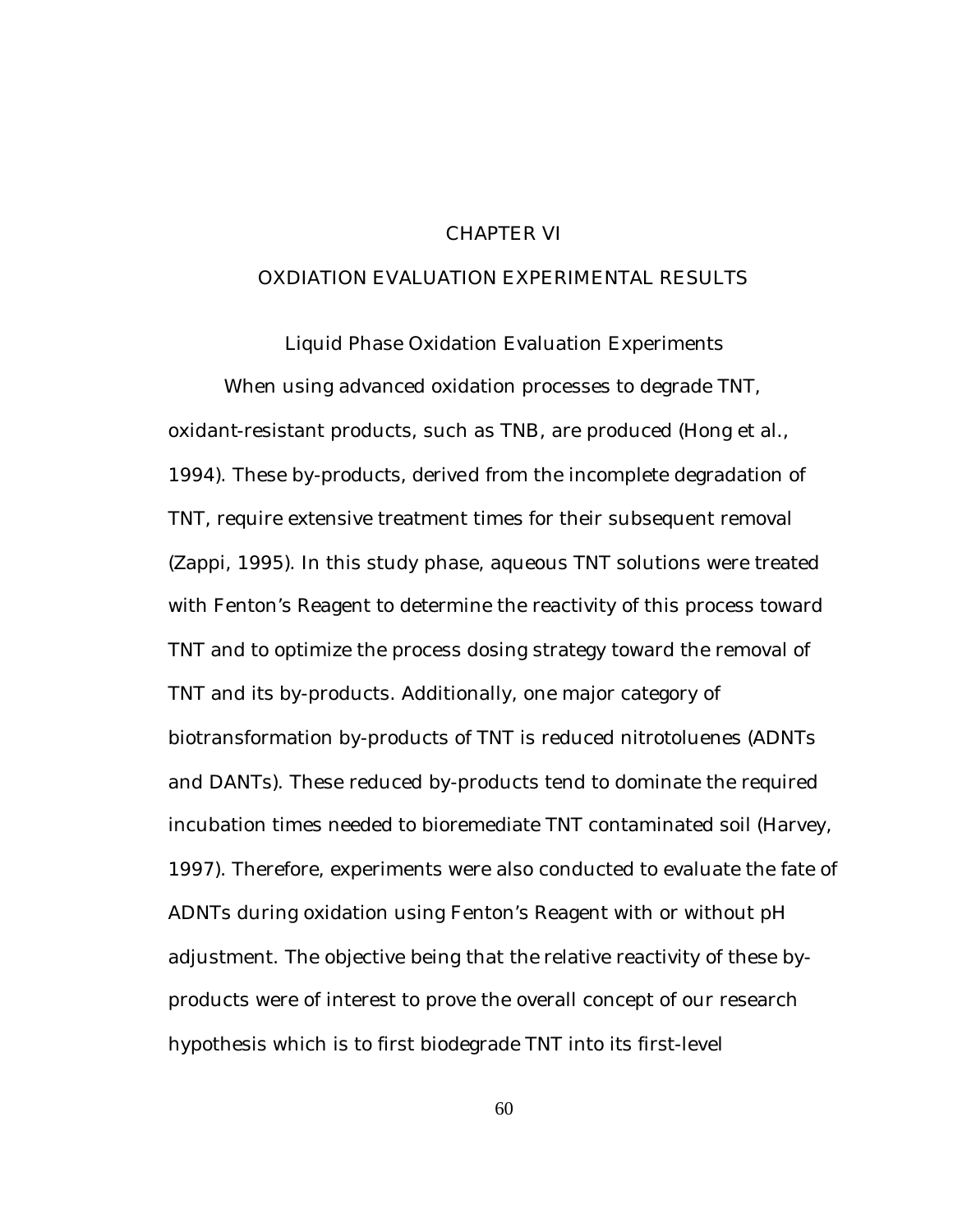amine by-products, which are believed to be more oxidizable compared to its parent compound TNT, while at the same time avoiding TNB formation. Hence, this approach may dramatically shorten reaction time.

For the various test conditions, all experiments were conducted in duplicate, with the averaged data plotted against time. Figures 6.1, 6.2, 6.3, and 6.4 present the results of this effort by plotting TNT fate, the formation of by-products, the consumption of  $H_2O_2$ , and the change of pH throughout the reaction. The applied  $H_2O_2$  concentrations were varied: 100 ppm (Figure 6.1), 300 ppm (Figure 6.2), and 900 ppm (Figure 6.3). At the same time, the  $Fe^{2+}$  concentration was kept constant at 30 ppm dose. This was done to evaluate the effect of increasing  $H_2O_2$ concentrations on TNT removal; thereby changing the  $H_2O_2$ : Fe $2$ + ratio. In Figure 6.4, the  $Fe^{2+}$  concentration was increased to 100 ppm and the H2O2 concentration remained at 900 ppm. This was done to evaluate the effect of increasing the  $Fe<sup>2+</sup>$  concentration on TNT removal using the higher  $H_2O_2$  dose. The initial TNT concentration in all of the experiments was approximately 10 ppm and the pH was adjusted at neutrality.

Figures 6.1 and 6.2 both illustrate that within the first 5 minutes of reaction, over 30% of the TNT was removed through Fenton's Reagent oxidation using  $H_2O_2$  concentrations of 100 ppm and 300 ppm, respectively. After the first 5 minutes, no further decrease in TNT concentration is observed. These data show that insufficient iron was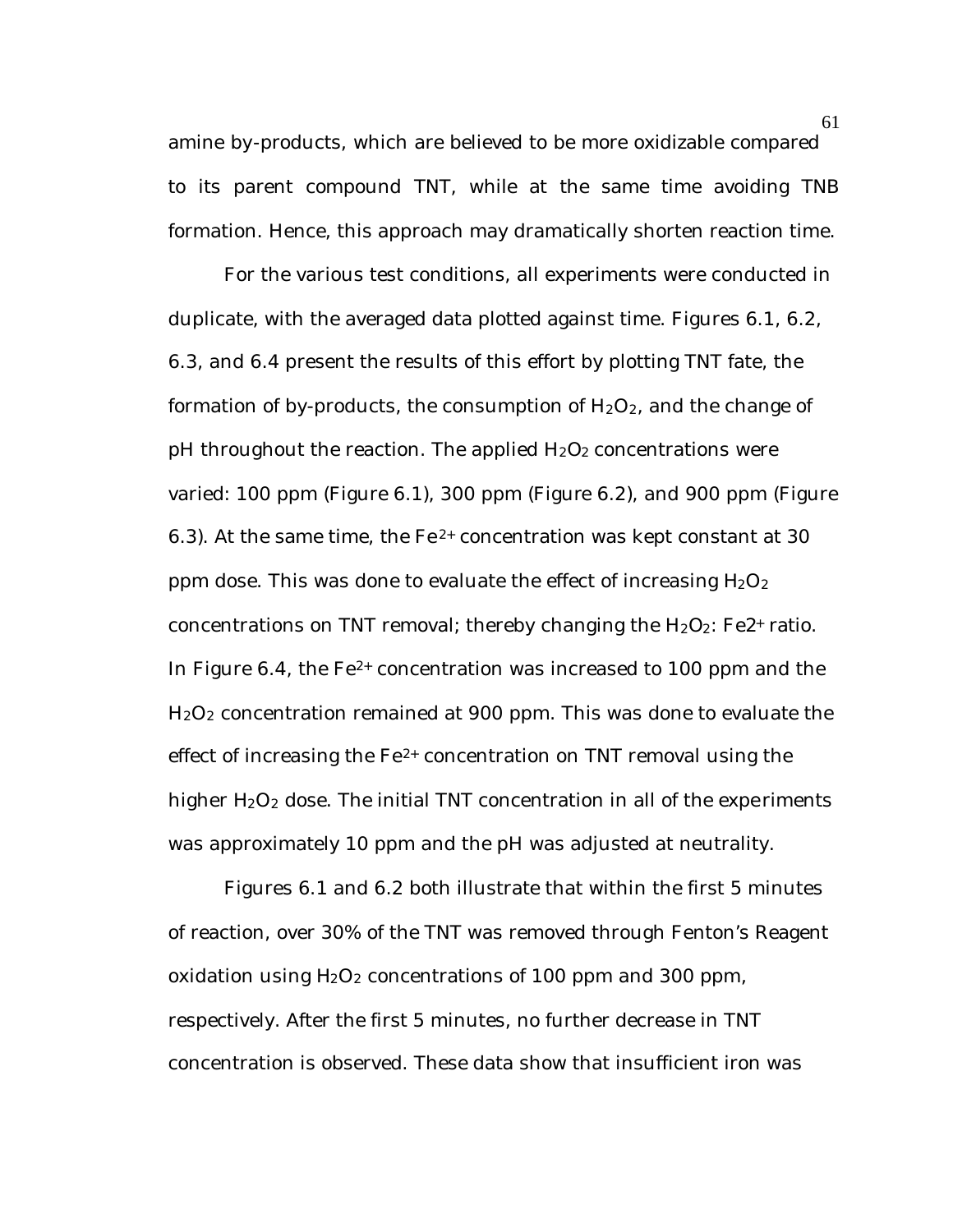available for the complete removal of TNT. The iron appears to be expended within five minutes of testing as witnessed by no more removal of the pollutants. TNB was generated as a by-product at the five-minute mark; however, no removal is noted beyond that time. These data show no reaction between TNT and the hydrogen peroxide, which agrees well with the observation reported by Zappi (1995). The  $H_2O_2$  concentrations dropped gradually over the course of the reaction but were never completely depleted, which indicates that the rate limiting factor for this reaction is not hydrogen peroxide, but the ferrous iron. NaOH demonstrated fairly good pH adjusting capacity as the pH was held stable at around neutral throughout the reaction period for all of the tests.

Figure 6.3 shows that for the 900 ppm  $H_2O_2$  dose, 10% of the TNT was removed during the first 5 minutes, and then remained at the same level beyond that period. This decrease was not as dramatic as those observed within Figures 6.1 and 6.2 (both achieved > 30% removal). Thus, this system was obviously less effective than the other two. This decrease in performance is further discussed later in this chapter.

Figure 6.4 shows that increasing the iron dose for the 900 ppm H2O2 dosed system yielded about 36% TNT removal during the first 5 minutes, and then, remained at this level throughout the remainder of the test. Increasing the  $Fe<sup>2+</sup>$  concentration increased the amount of TNT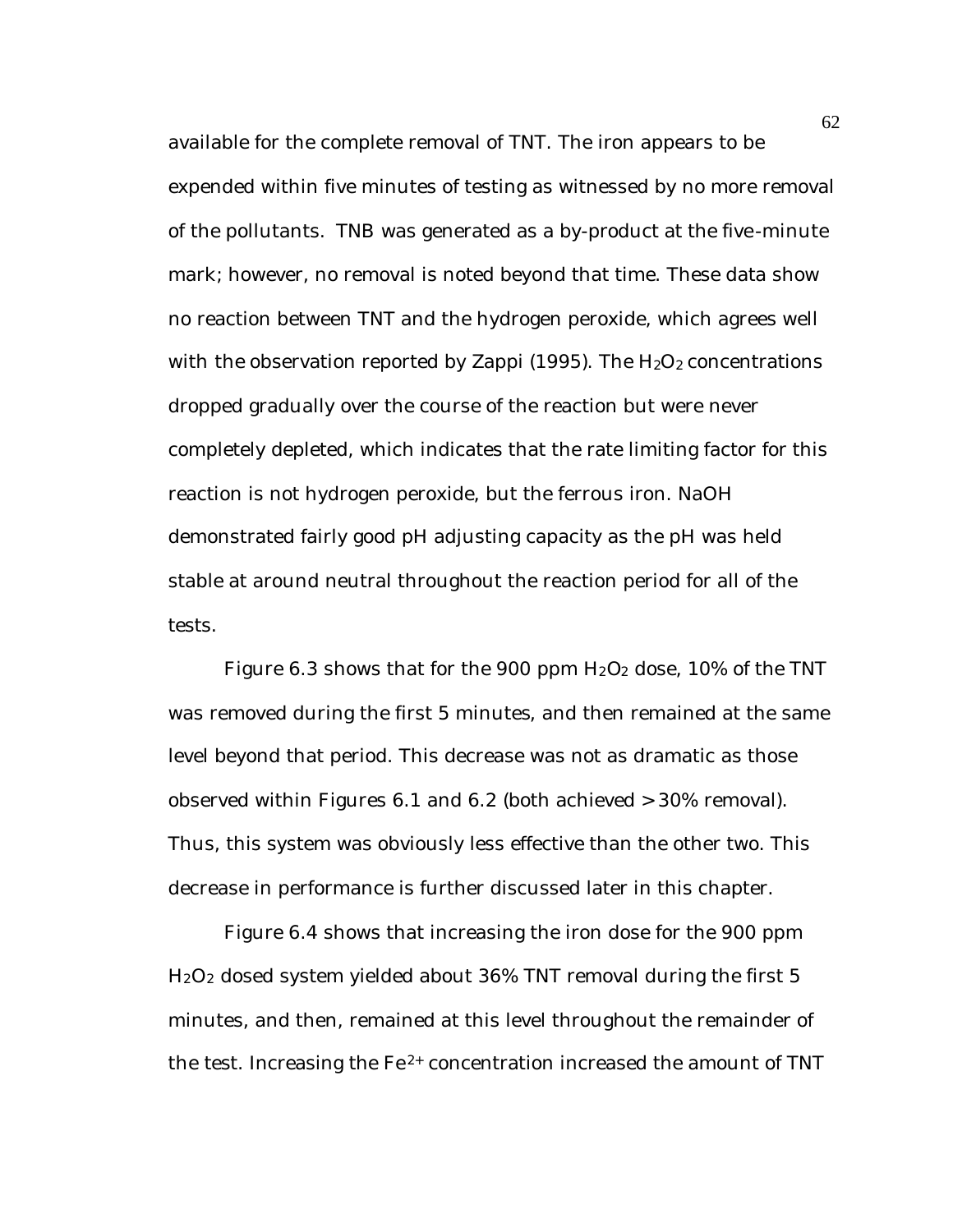removed, which further indicates that the limiting factor for this reaction is again the iron.

Table 6.1 summarizes the amount of TNT removed under these four different testing conditions studied. By comparing the data in Table 6.1, the optimal ratio of  $H_2O_2$  to  $Fe^{2+}$  appears to be less than 10:1. Additionally, it can be seen that increasing  $H_2O_2$  concentration within the optimal ratio provides no improvement. With increasing  $H_2O_2$ concentrations, the amount of TNT reduced was decreased. This occurs because the excessive hydrogen peroxide acts as a radical scavenger consuming the free hydroxyl radicals (Hong et al., 1996). As with the other data, TNB formed within the first five minutes, then no change noted beyond that.

Figures 6.5 and 6.6 present the ADNT treatment data. As can be seen from these two graphs, ADNT was successfully removed within less than a minute with or without pH adjustment. The initial ADNT concentration was 10 ppm. These data indicate that this aminonitrotoluene, which is a key by-product from the bioremediation of TNT, is much more reactive with the hydroxyl radicals than TNT. Thus, the hypothesis to biotreat TNT into amines first, which are then easily oxidized by Fenton's Reagent; hence, shortening overall treatment time appears to be valid within the liquid phase.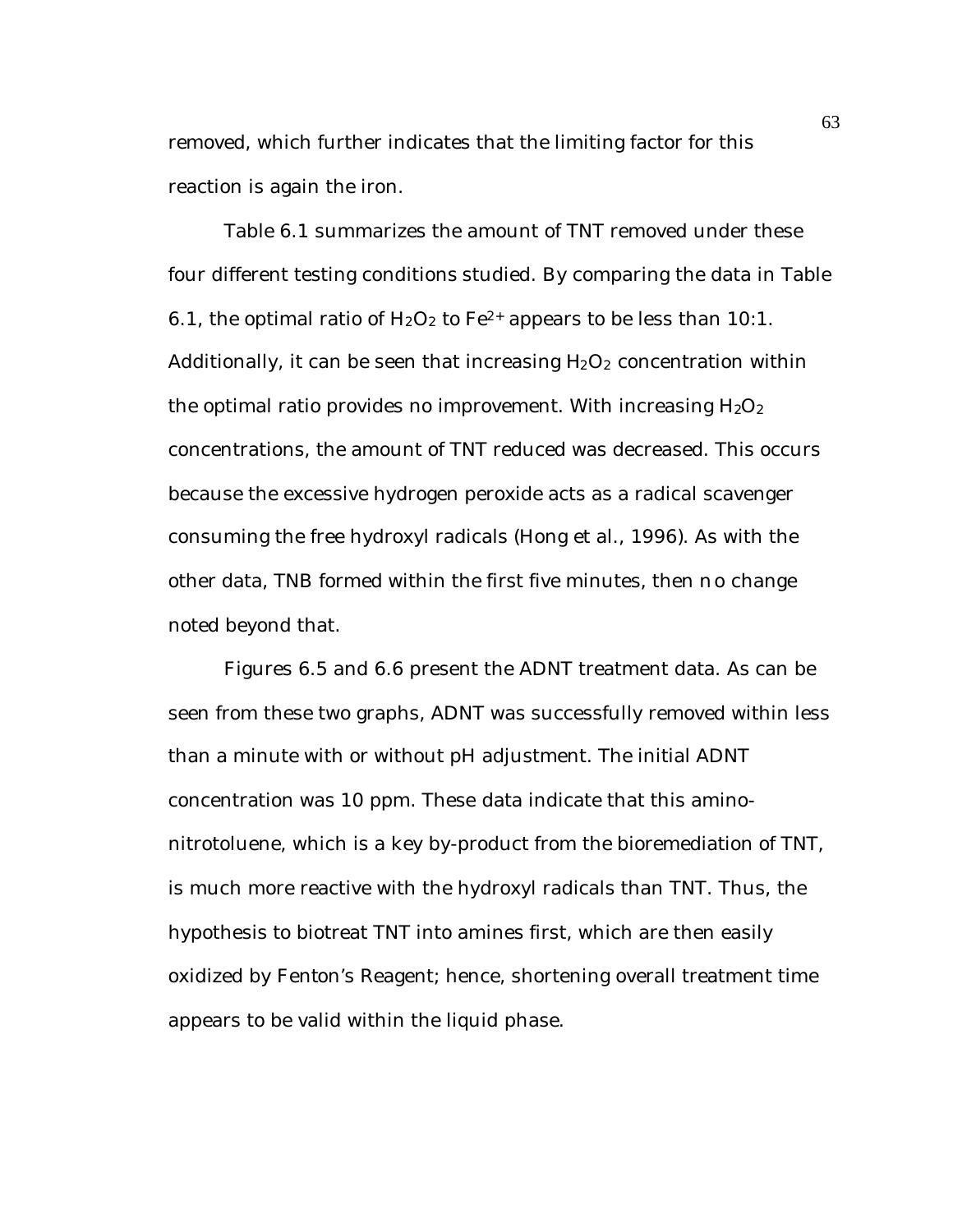#### Soil Phase Oxidation Evaluation Experiments

Natural soil material may reduce the effectiveness of Fenton's Reagent oxidation by competing with target contaminants for the  $OH<sup>+</sup>$ radicals or catalyzing excessive hydrogen peroxide decomposition (Li et al., 1997). Fenton's Reagent oxidation experiments were carried on reactors, which had been previously biotreated to obtain a soil system with both TNT and its biotransformation by-products (ADNTs) present. The objective of these sets of experiments was to see how the biostimulated soil system would change the effectiveness of Fenton's Reagent towards oxidizing the explosives as compared to their relative performance in the liquid phase (discussed above).

Fenton's Reagent was applied at 4 different dosing conditions. With each dosing condition, Fenton's Reagent was applied several times. These experiments were conducted in duplicate. In each application, the soil slurry was first soaked with the ferrous iron solution for 1 day, then the hydrogen peroxide solution sequentially added as rapidly as possible while preventing foaming from spilling the flask contents over the top of the reactor. Each application was added when no more hydrogen peroxide residual was detected in the slurry from the previous step, which usually took about 2 days.

Figure 6.7 is a plot of the averaged explosive concentrations versus time from the duplicate soil slurry oxidation experiments. The initial soil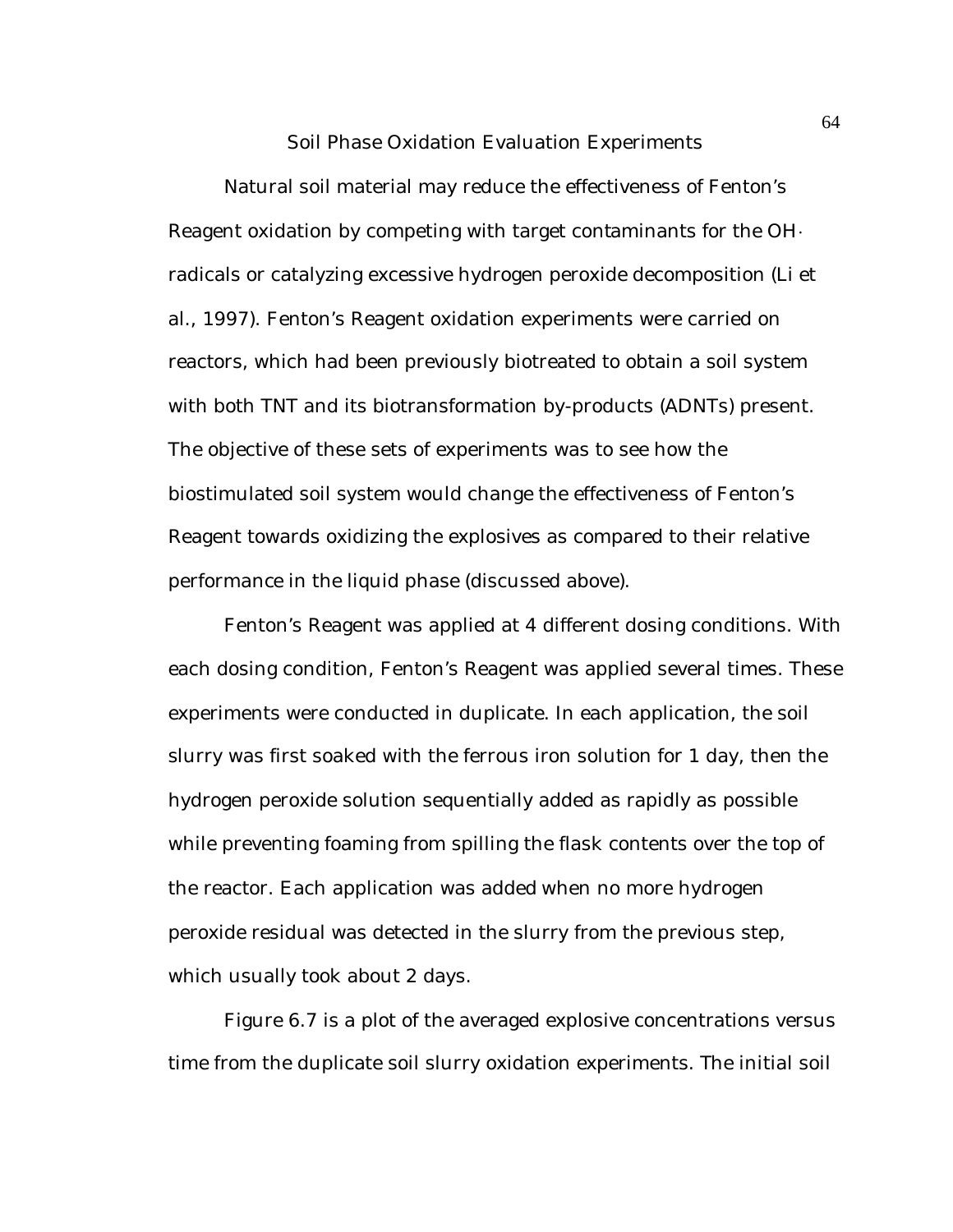(previously biotreated) had approximately 16,000 ppm TNT and 7,500 ppm ADNTs present. After 18 applications of Fenton's Reagent, 62.5% of TNT and all the Total ADNTs were removed. These data agree well with the results from the liquid phase experiments in that ADNTs appear to be much more reactive than TNT.

The TNT and Total ADNTs oxidation degradation rates obtained under each dosing condition from Figure 6.7 are listed in Table 6.2. It is known from the previously performed liquid phase experiments that there appears to be an optimal dosing condition for the application of Fenton's Reagent. Several factors must be taken into consideration when optimizing a system of this type. The key factors are the pollutant concentration, the ratio of the ferrous iron to hydrogen peroxide, and the amount of  $H_2O_2$  initially dosed. An excessive amount of  $H_2O_2$  scavenges the free hydroxyl radical resulting in a less effective oxidation system. Generally speaking, there are lots of scavenging reactions competing for the hydroxyl radicals when using Fenton's Reagent to effectively treat soil. These scavenging effects may differ from soil to soil. Therefore, it is hard to generalize and apply an optimized treatment condition to a soil system without testing. Additionally, soil components may either enhance or decrease oxidation reactions depending on the type and level of each soil parameter impacting performance.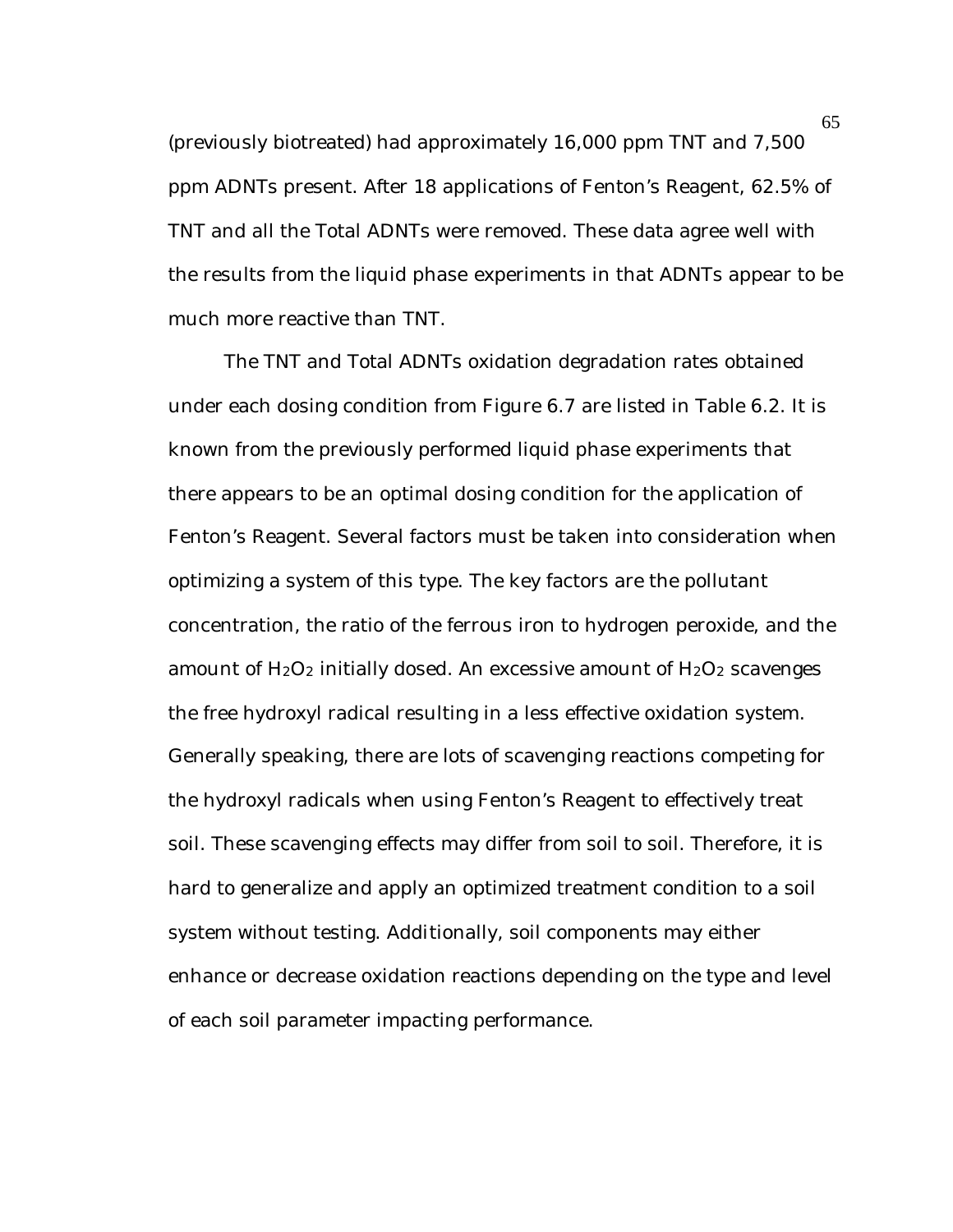As shown in Table 6.2, comparing the results for the first two dosing conditions, it can be seen that increasing hydrogen peroxide concentration, without changing the iron concentration, increased both the TNT and Total ADNT degradation rates. This illustrates that more hydrogen peroxide was needed to overcome the  $H_2O_2$  scavenging reactions associated with the soil constituents. With a higher concentration of the iron salt and  $H_2O_2$  (2,500 ppm  $Fe^{2+}/50,000$  ppm H2O2), the highest TNT and Total ADNT degradation rates were observed. This is due to the increased amount of free hydroxyl radicals generated. But, when the hydrogen peroxide concentration reached a certain level (100,000 ppm), a decrease in the TNT degradation rate was observed. A possible explanation for this reduction in degradation rate is that at this H2O2 concentration, agglomerated soil particles were destabilized exposing new oxidizable material and adsorbed chemical species became solubolized, thus, greatly increasing oxidizer demand. In the lesser dosed systems, predominately freely solubolized reactants are oxidized.

The optimal Fenton's Reagent dosing condition among the four conditions tested for TNT oxidation in the soil phase appears to be 2500 ppm of Fe<sup>2+</sup> and 50,000 ppm of  $H_2O_2$  ([Fe<sup>2+</sup>]:[H<sub>2</sub>O<sub>2</sub>]=20:1). According to the findings obtained from the liquid phase experiments, the 10,000 ppm  $Fe^{2+}/100,000$  ppm  $H_2O_2$  condition ( $[Fe^{2+}][H_2O_2]=10:1$ ) should have performed the best. However, the difference between a dosing ratio of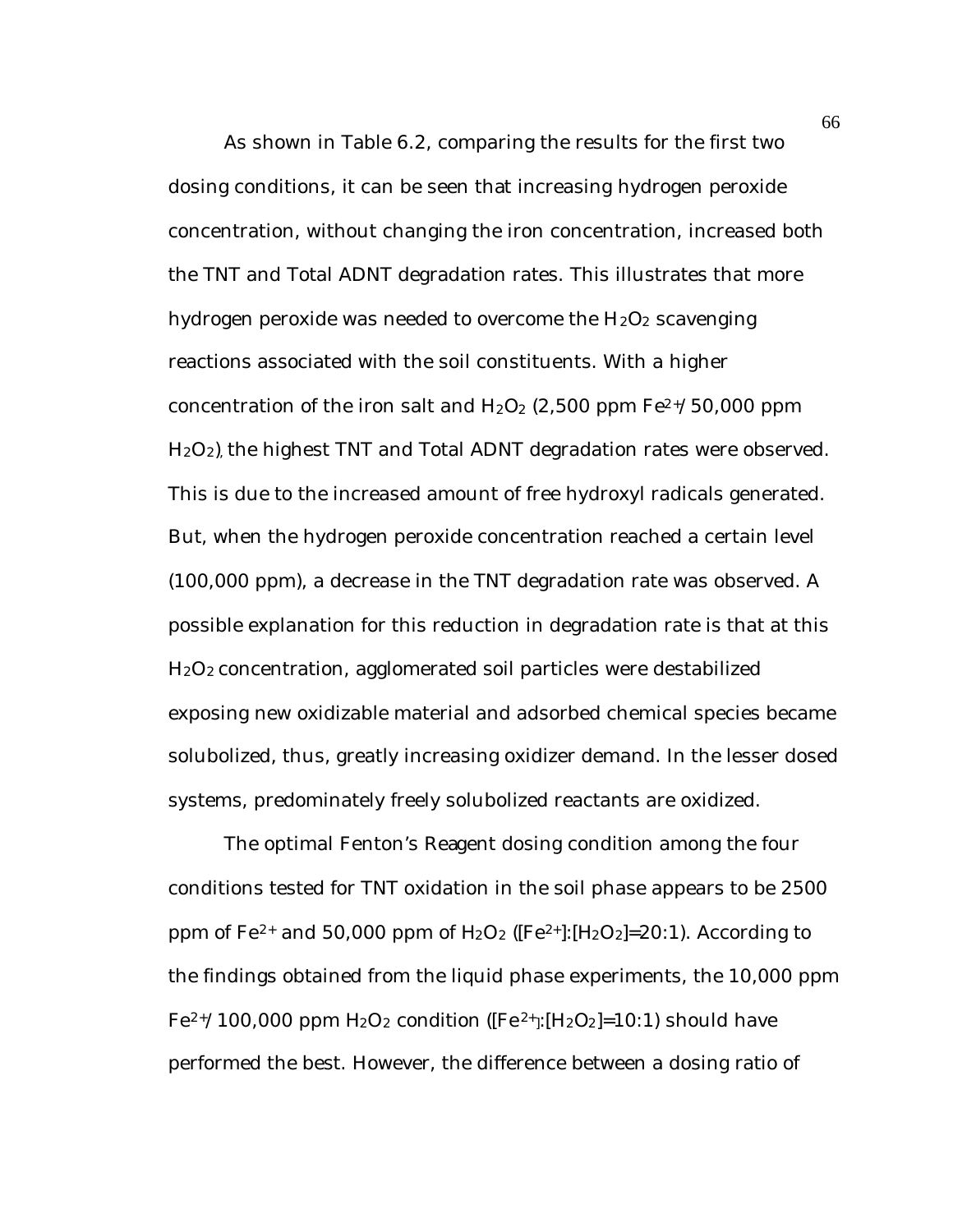20:1 versus 10:1 is not considered significant. Upon review of the data presented in Figure 6.7, the rate of both TNT and ADNT removal is minimally impacted by dramatic increases in both hydrogen peroxide and iron salt. Increases in both reagents, while maintaining previously determined optimal dose ratios, did not dramatically improve performance. This suggests that in the soil phase, the oxidation of explosives using Fenton's Reagent is more mass transfer limited than kinetically limited. This is due to mass transfer limitations associated with desorption of the target pollutants from the soil particles.

#### Summary

These experiments clearly show that ADNTs are much more reactive than TNT. This finding clearly supports the research hypothesis that converting TNT to ADNTs results in a pollutant speciation much more conducive to chemical oxidation. Also, the liquid phase experiments clearly show the appearance of TNB as a by-product of incomplete TNT oxidation.

The soil phase experiments verified the results observed in the liquid phase experiments. The data strongly suggest that the removal of both TNT and ADNTs is mass transfer limited and not kinetically limited. This implies that either very high concentrations of Fenton's Reagent must be applied to overcome adsorption hindrances by oxidizing the sorptive bonds or lesser doses applied as the pollutants enter the liquid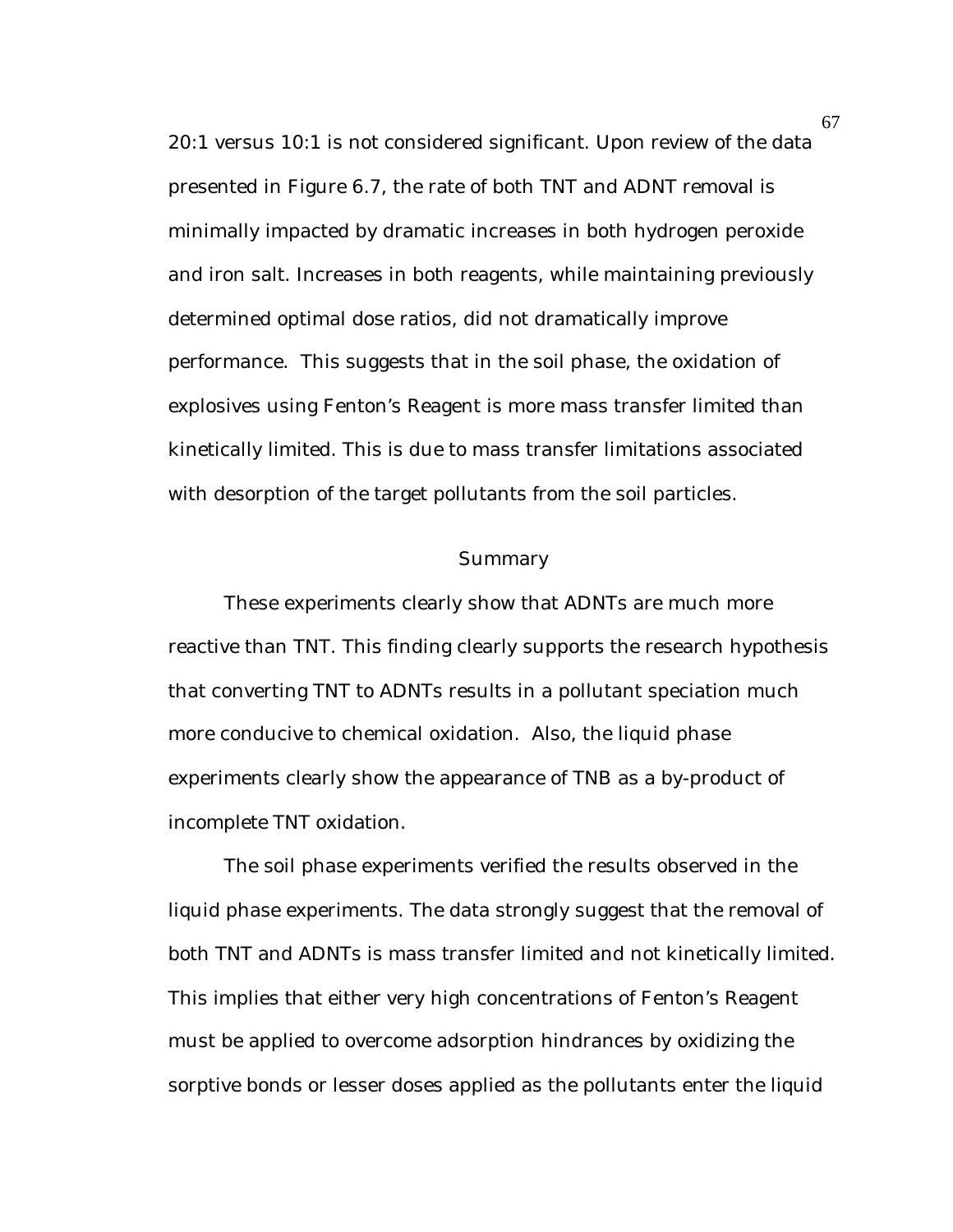phase. The latter approach should reduce treatment costs, but require much larger remediation times.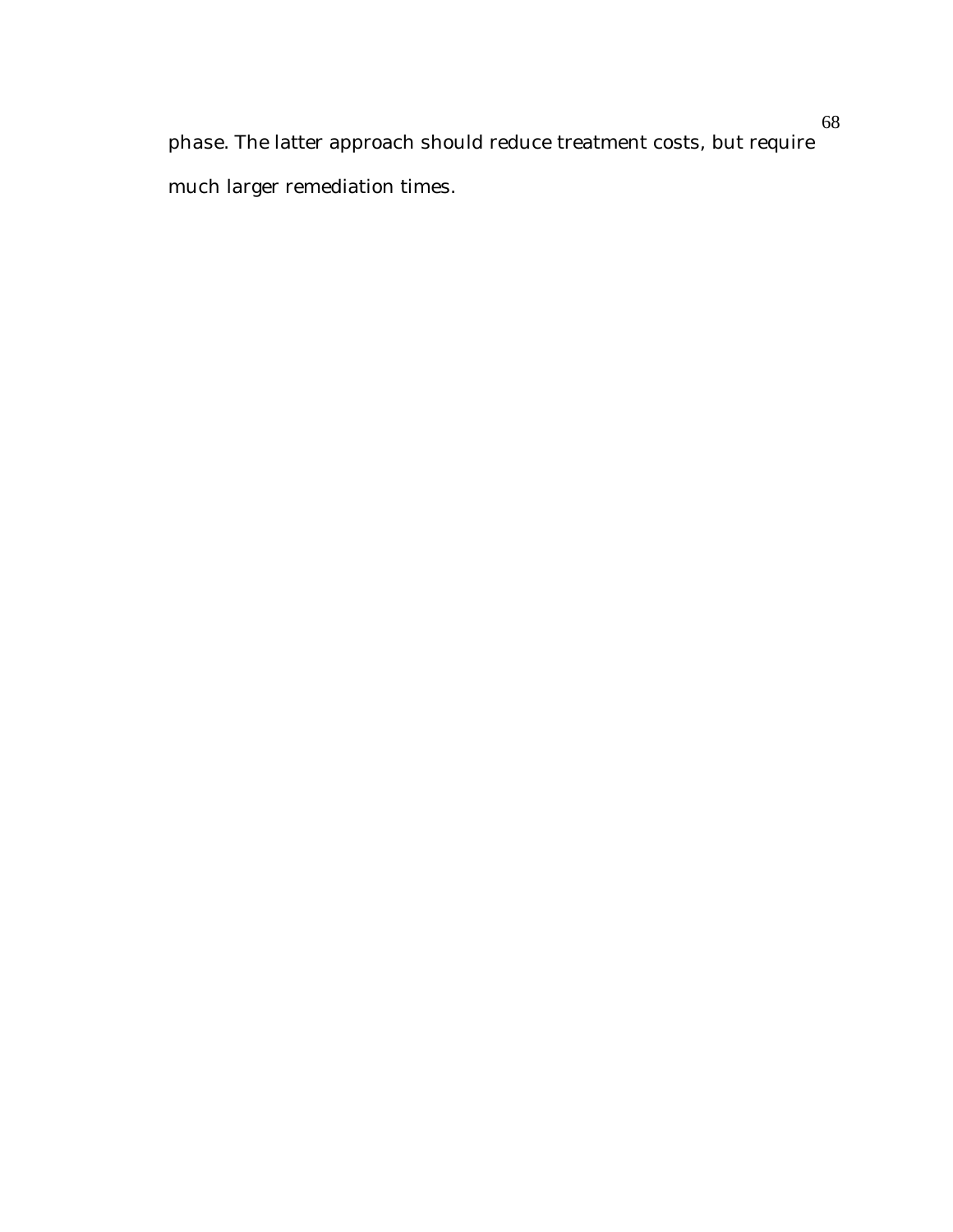| $[H_2O_2]$         | $H_2O_2$ : Fe <sup>2+</sup> Ratio | Amount of TNT<br>Removed |
|--------------------|-----------------------------------|--------------------------|
| $100 \text{ mg/l}$ | 3.3:1                             | $3 \text{ mg/l}$         |
| $300 \text{ mg/l}$ | 10:1                              | $3.5 \text{ mg/l}$       |
| $900 \text{ mg/l}$ | 30:1                              | $0.75 \text{ mg/l}$      |
| $900 \text{ mg/l}$ | 9:1                               | $3.6 \text{ mg/l}$       |

# Table 6.1 TNT Removals under Different Testing Conditions in the Liquid Phase

|                   | Table 6.2. TNT and ADNT Removals under Different Testing Conditions |  |  |
|-------------------|---------------------------------------------------------------------|--|--|
| in the Soil Phase |                                                                     |  |  |

| $Fe^{2+}$  | H <sub>2</sub> O <sub>2</sub> | H <sub>2</sub> O <sub>2</sub><br>$Fe2+$ | TNT<br>degradation<br>rate | <b>ADNT</b><br>degradation<br>rate |
|------------|-------------------------------|-----------------------------------------|----------------------------|------------------------------------|
| $100$ ppm  | 5,000 ppm                     | 50:1                                    | $137 \text{ mg/kg/d}$      | $110 \text{ mg/kg/d}$              |
| $100$ ppm  | 20,000 ppm                    | 200:1                                   | $189 \text{ mg/kg/d}$      | $140 \text{ mg/kg/d}$              |
| 2,500 ppm  | 50,000 ppm                    | 20:1                                    | $233 \text{ mg/kg/d}$      | $156 \text{ mg/kg/d}$              |
| 10,000 ppm | 100,000 ppm                   | 10:1                                    | $130 \text{ mg/kg/d}$      | $48 \text{ mg/kg/d}$               |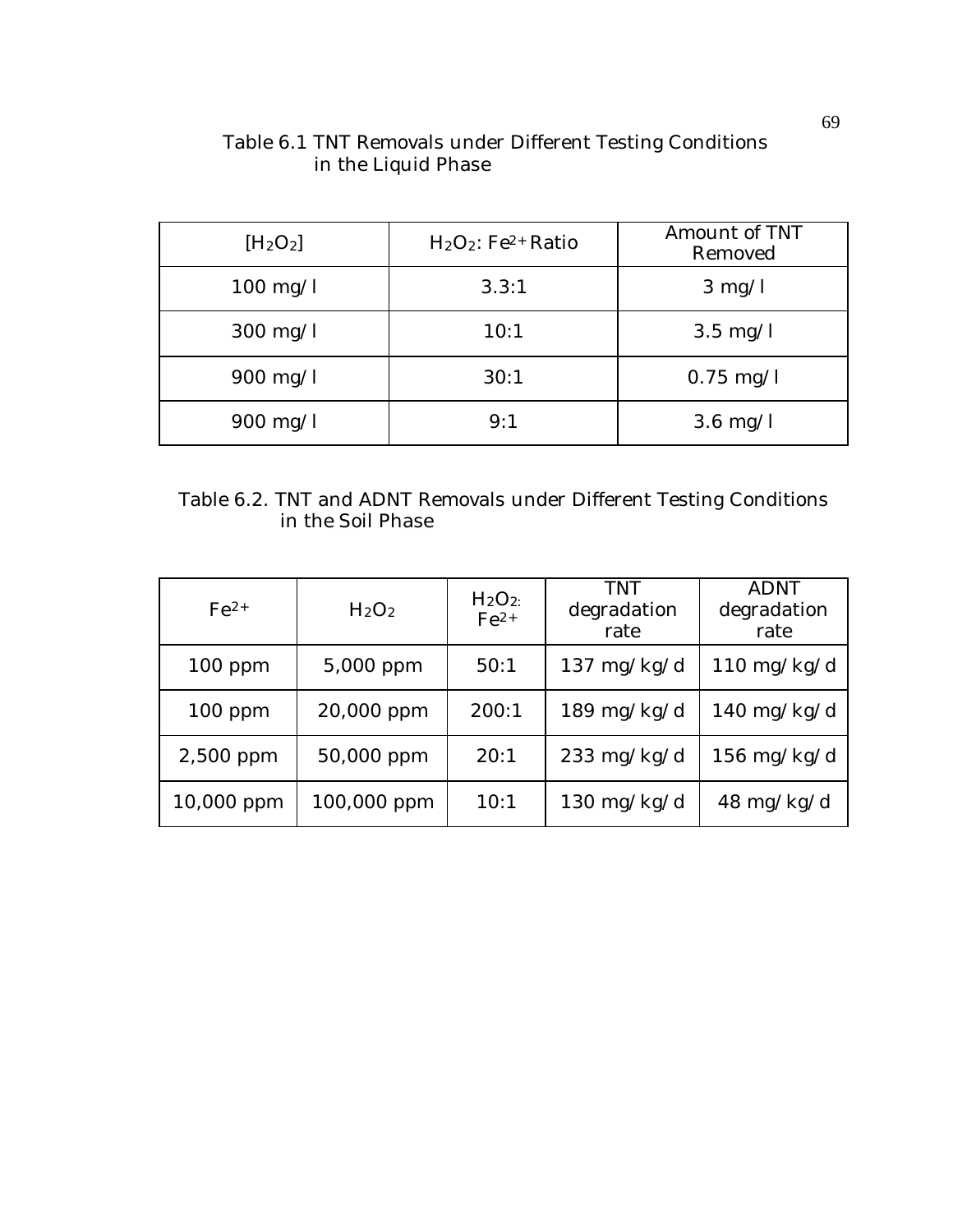

Figure 6.1. Oxidation of TNT using a  $H_2O_2$ : Fe<sup>2+</sup> Ratio of 100 ppm: 30 ppm (Note: all concentrations are presented as mg/l and  $[TNT]_0=10$  ppm)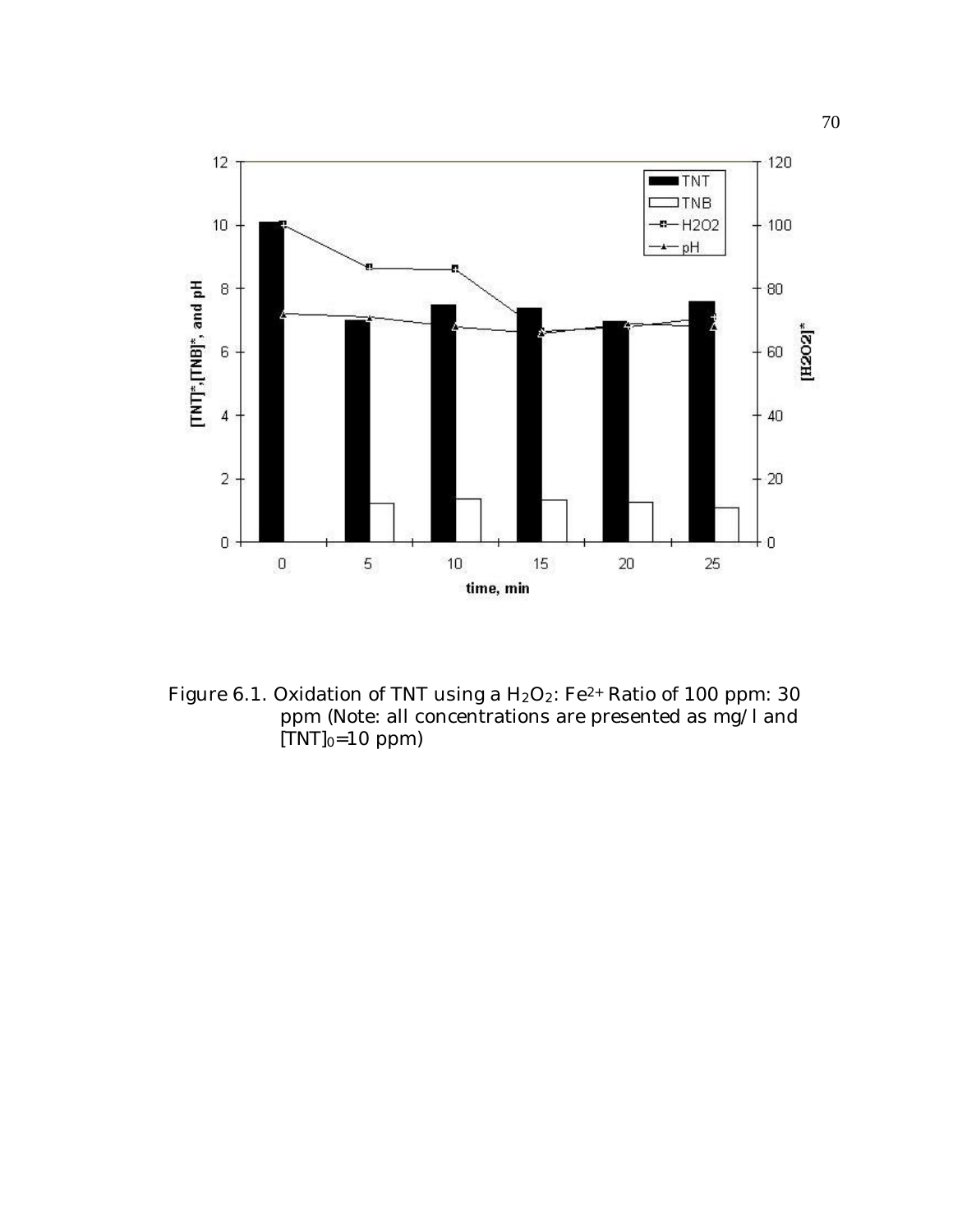

Figure 6.2. Oxidation of TNT Using a H<sub>2</sub>O<sub>2</sub>: Fe<sup>2+</sup> Ratio of 300 ppm: 30 ppm (Note: All concentrations are presented as mg/l and  $[TNT]_0=10$  ppm)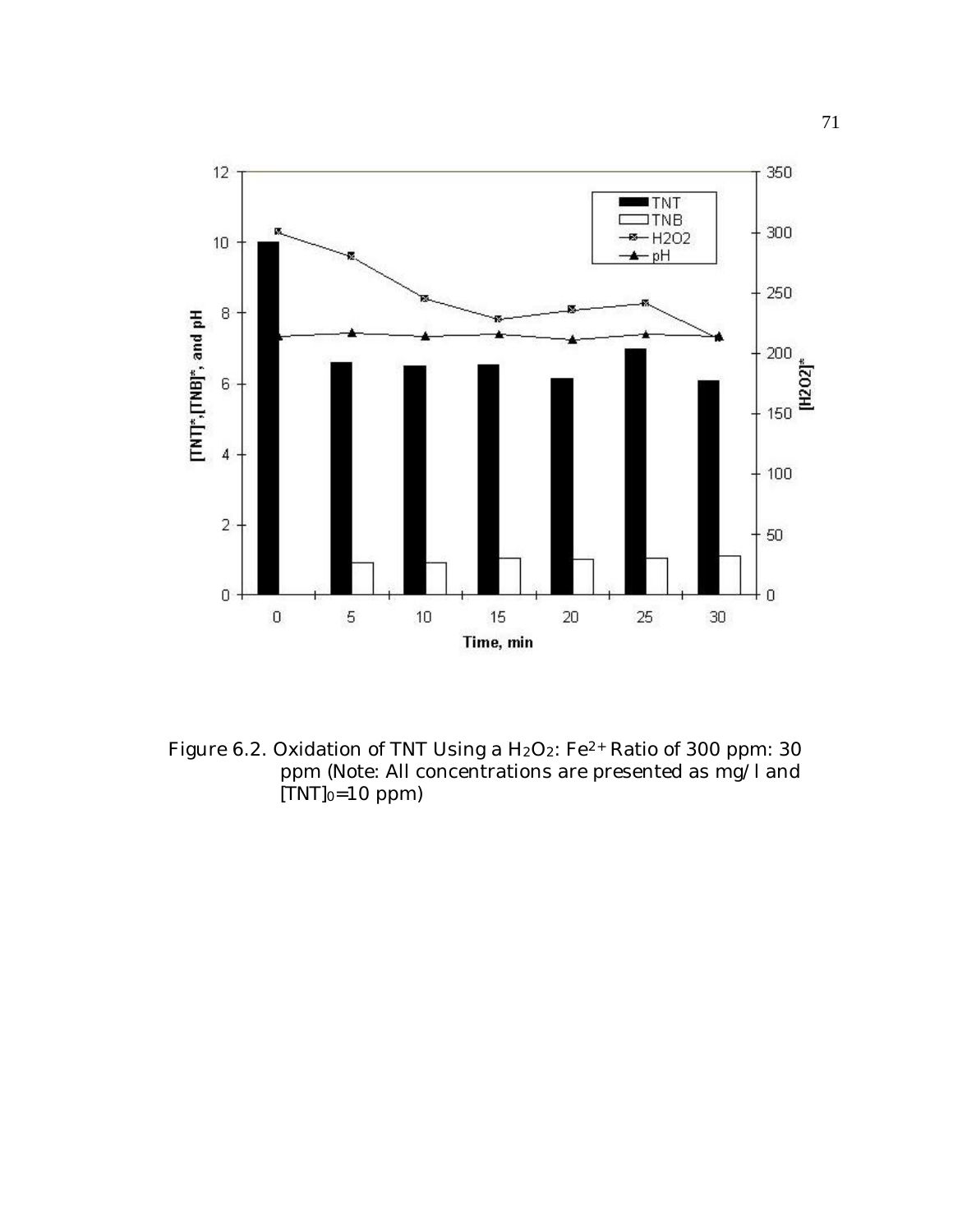

Figure 6.3. Oxidation of TNT Using a H<sub>2</sub>O<sub>2</sub>: Fe<sup>2+</sup> Ratio of 900 ppm: 30 ppm (Note: All concentrations are presented as mg/l and  $[TNT]_0=10$  ppm)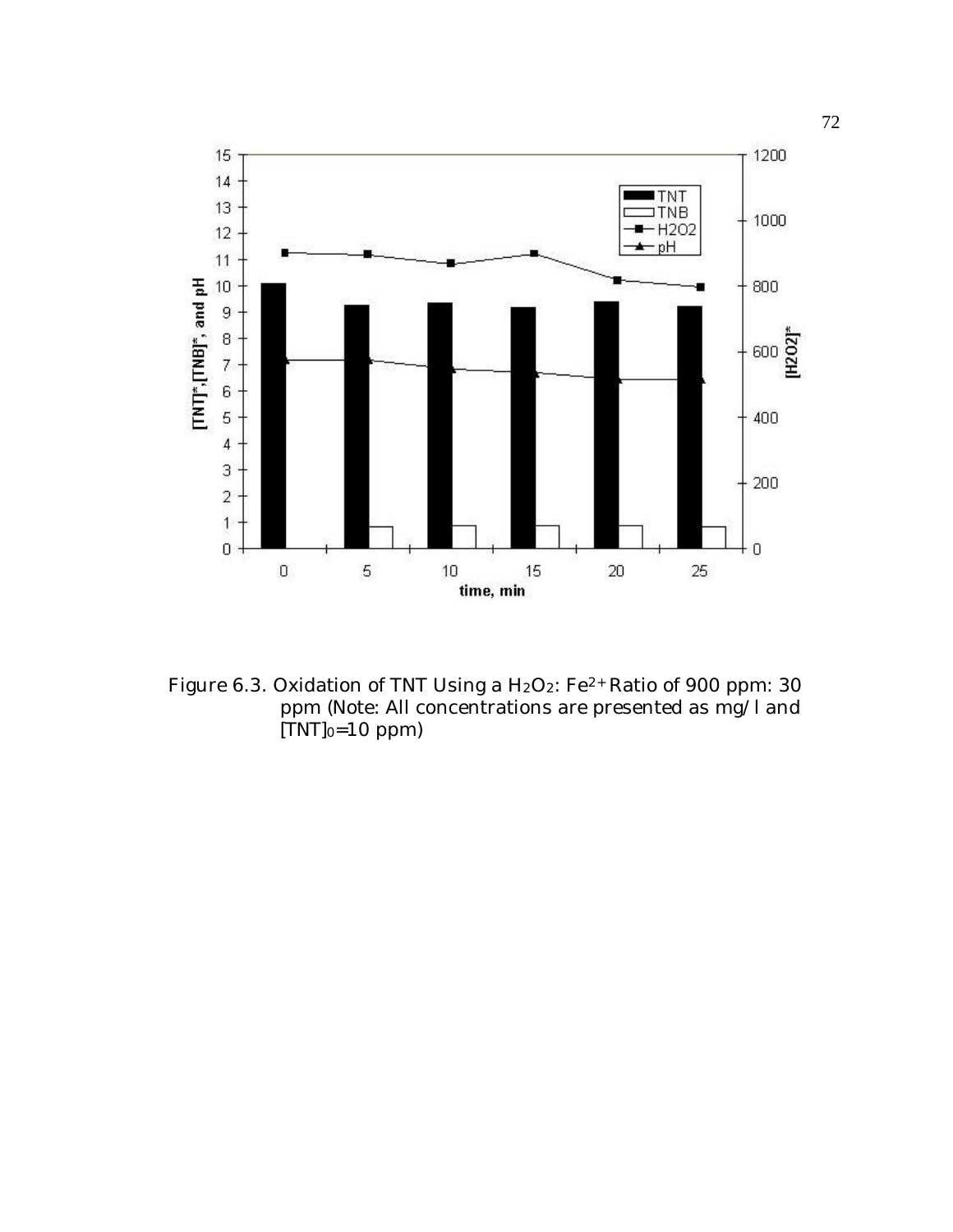

Figure 6.4. Oxidation of TNT Using a  $H_2O_2$ : Fe<sup>2+</sup> Ratio of 900 ppm: 100 ppm (Note: All concentrations are presented as mg/l and  $[TNT]_0=10$  ppm)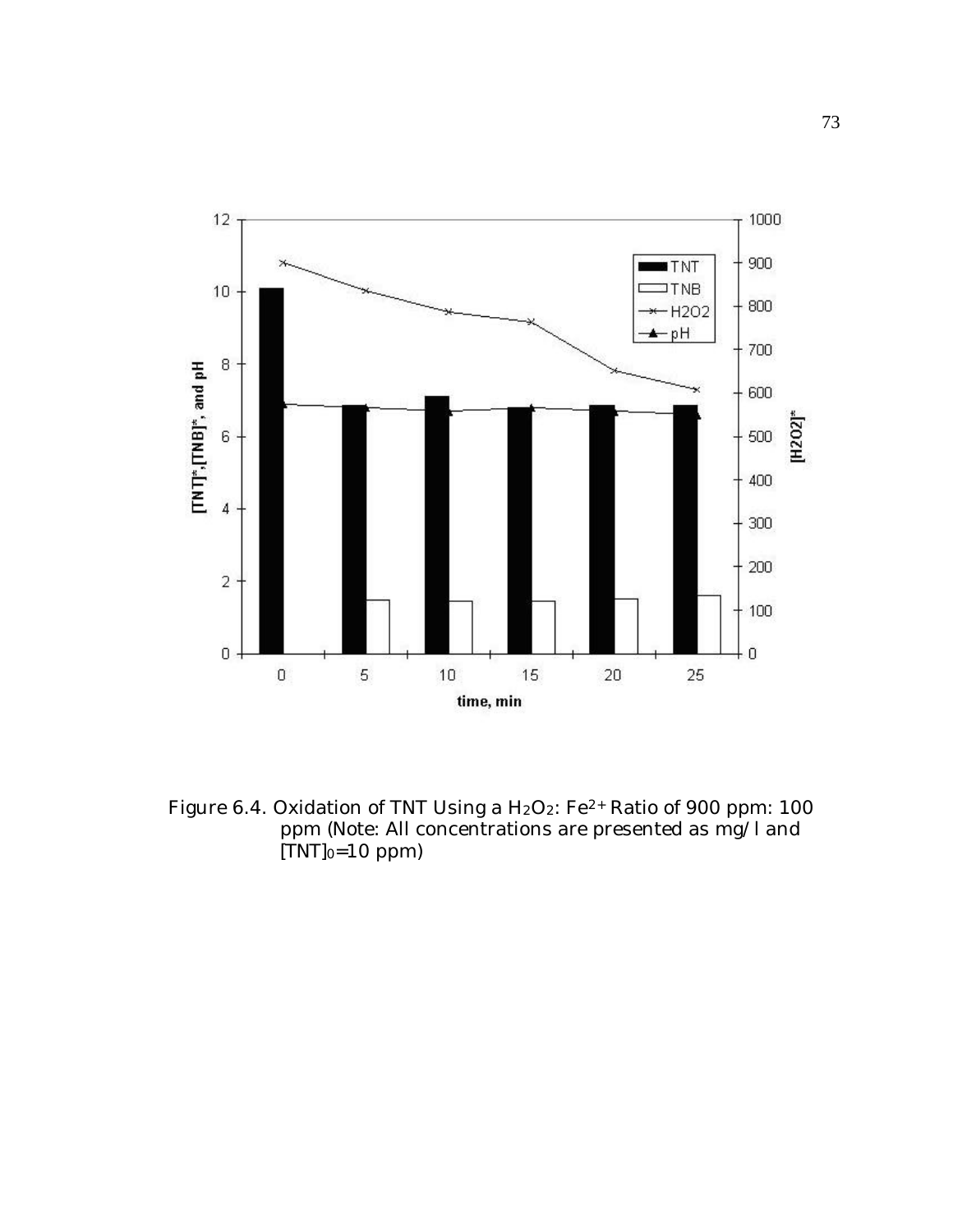

Figure 6.5. Oxidation of ADNT Using a H<sub>2</sub>O<sub>2</sub>: Fe<sup>2+</sup> Ratio of 300 ppm: 30 ppm (Note: All concentrations are presented as mg/l and  $[ADNT]_0=10$  ppm)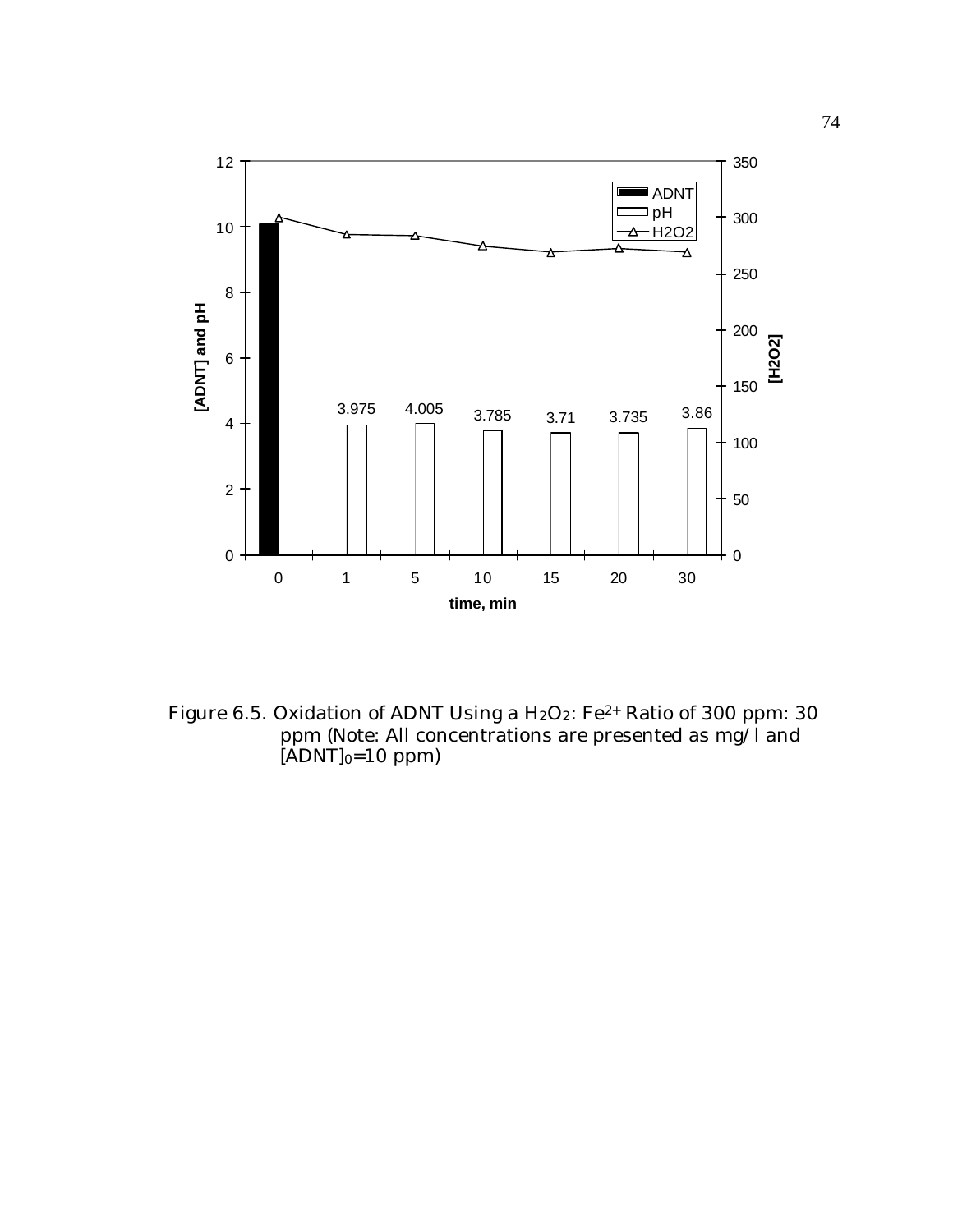

Figure 6.6. Oxidation of ADNT Using a  $H_2O_2$ : Fe<sup>2+</sup> Ratio of 300 ppm: 30 ppm (Note: All concentrations are presented as mg/l and  $[ADNT]_0=10$  ppm)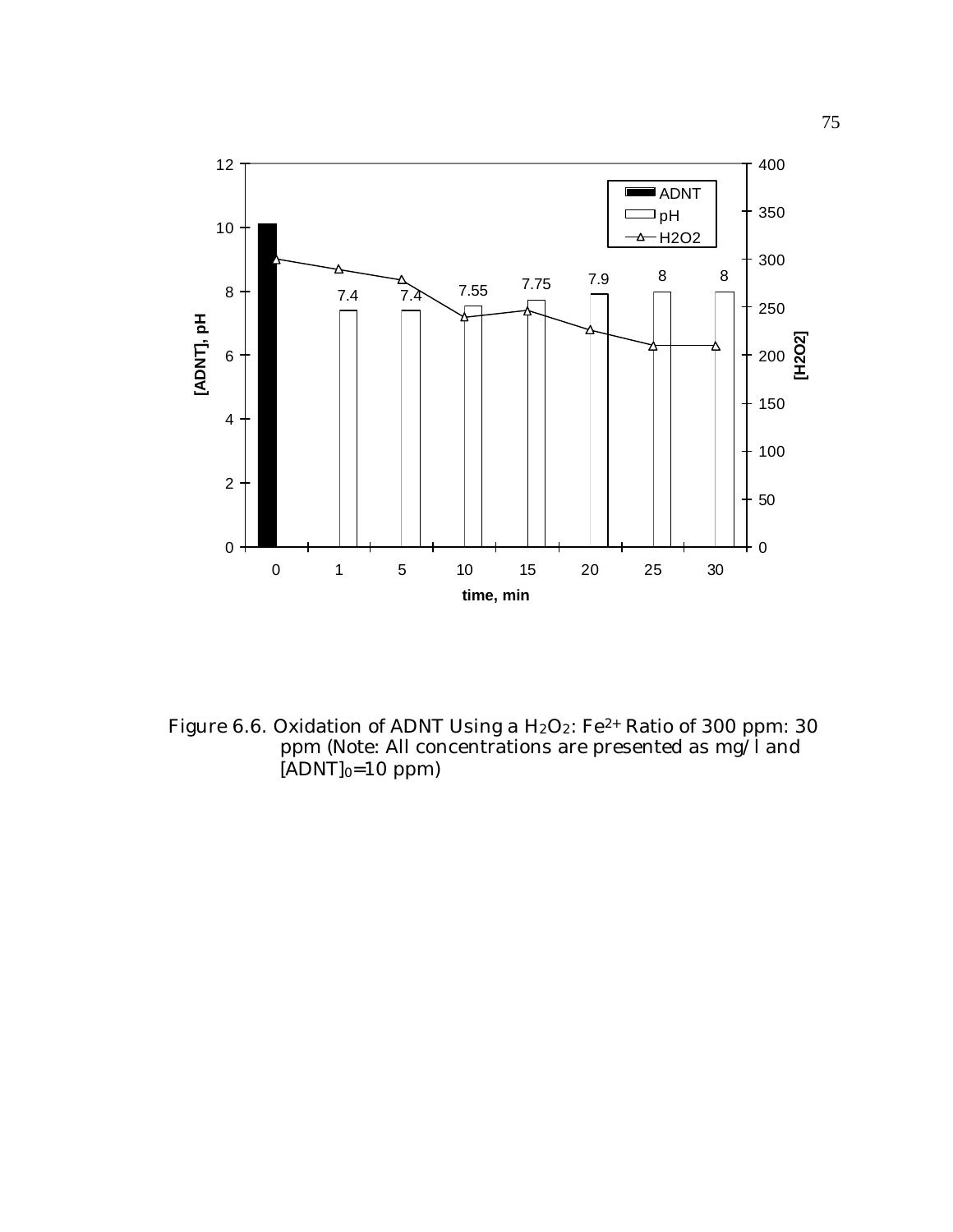

Figure 6.7. Plots of TNT and Total ADNTs Concentration Versus Time for the Soil Phase Oxidation Screening Experiments

#### Conditions:

1st through 4<sup>th</sup> application: 100 ppm  $Fe^{2+/5}$ ,000 ppm  $H_2O_2$  $5<sup>th</sup>$  through 10<sup>th</sup> application: 100 ppm Fe<sup>2+</sup>/20,000 ppm H<sub>2</sub>O<sub>2</sub> 11<sup>th</sup> through 16<sup>th</sup> application: 2500 ppm Fe<sup>2+</sup>/50,000 ppm H<sub>2</sub>O<sub>2</sub> 17<sup>th</sup> through 18<sup>th</sup> application: 10,000 ppm Fe<sup>2+</sup>/100,000 ppm H<sub>2</sub>O<sub>2</sub>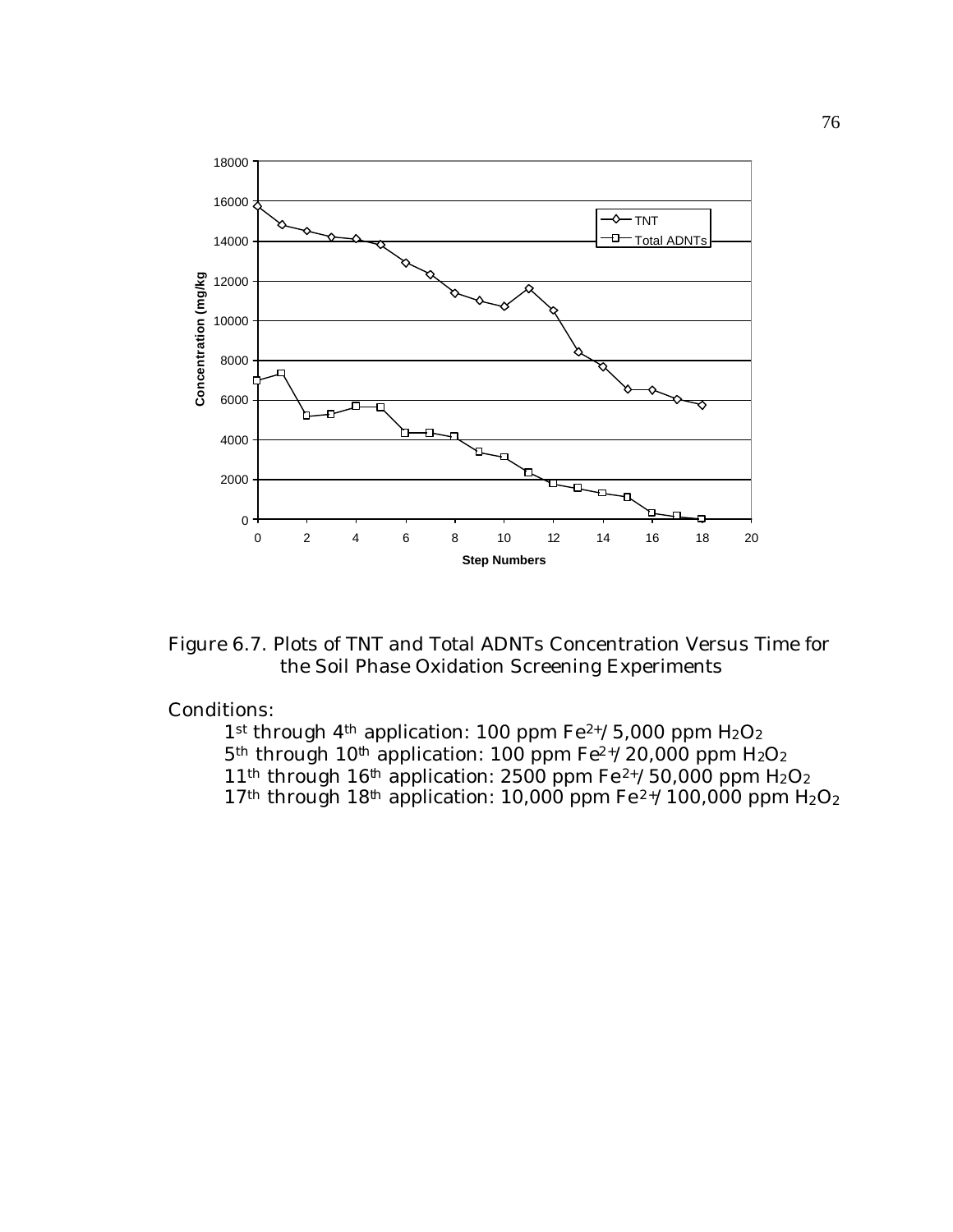### CHAPTER VII

### RESULTS OF INTEGRATION EXPERIMENTS

High Level TNT Contaminated Soil

This set of experiments was performed to evaluate the effectiveness of integrating biotreatment and AOP for improved treatment of TNT contaminated soil over either process as stand-alones. Experiments were conducted in duplicate and all the analytical samples analyzed in triplicate. Although they were integrated, the results are discussed separately from the biological step and oxidation step perspective. An illustration of the total integrated results will be shown at the end of the discussion as a summary of results.

#### **Results of Biological Step**

Figure 7.1 is a plot of  $E_h$  values versus time for the experiments performed in the biocell reactors.  $E_h$  is a measure of oxidation-reduction potential, which essentially measures the tendency of a substance to lose or accept electrons. TNT biotransformation proceeds through the stepwise reduction of the nitro groups to the amines. The more negative the Eh value, the deeper anaerobic conditions in the reactor. Eh values below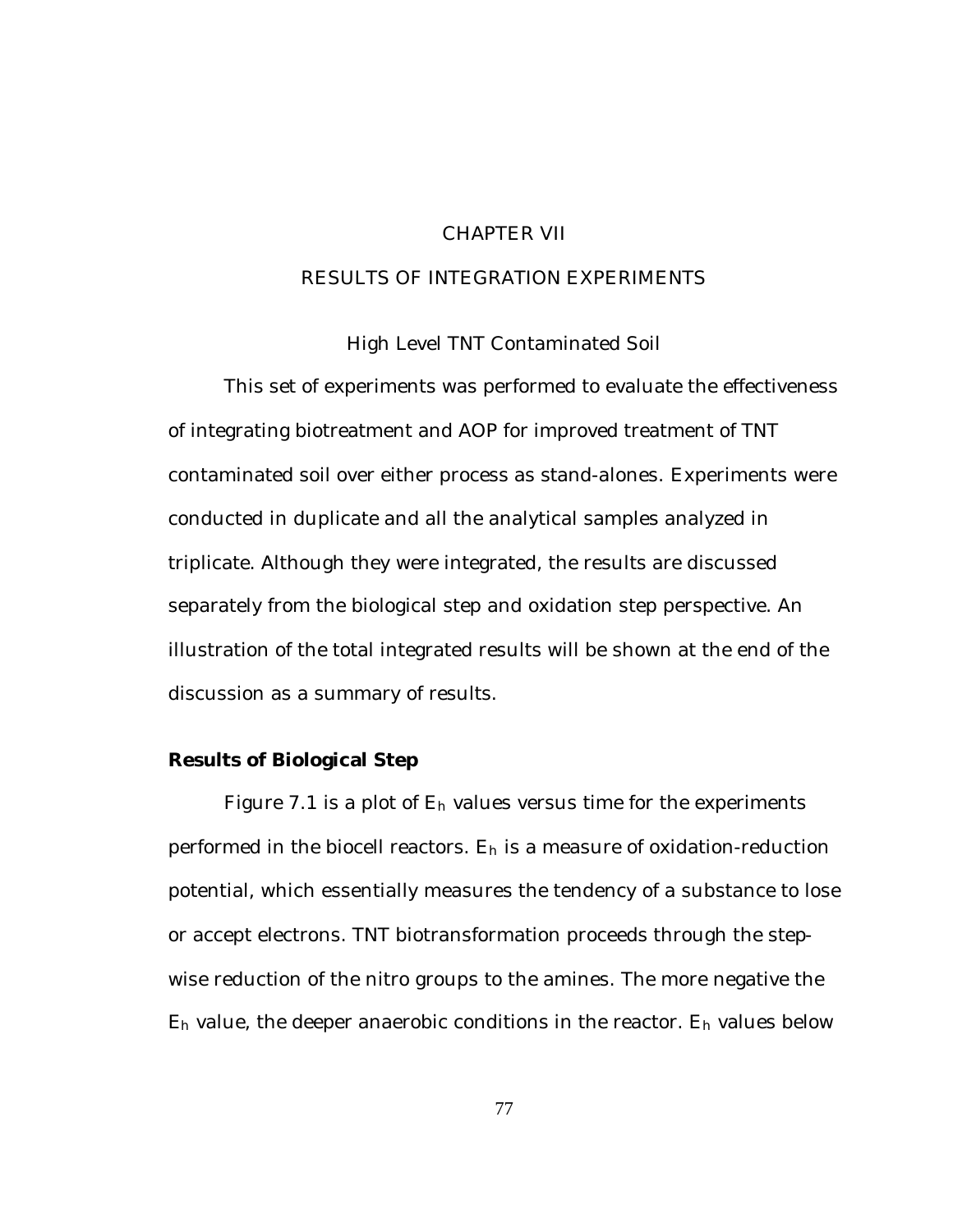–300 mV indicates methanogenic conditions, -200 mV indicates sulfate-reducing conditions, and –100 mV indicates nitrate-reducing conditions (also called anoxic) (Harvey, 1997).

For the biocell system maintained in this study, the molasses served as a cometabolite source that the microorganisms used for both growth and energy. The biocells were not continuously mixed allowing the bacteria within top layer of the water overlying the soil to consume the oxygen entering the water, thus, maintaining sub-aerobic conditions in the soil located at the bottom of the biocell.

The Eh values for the two conditions generally remained between a zero  $E_h$  and  $-60$  mV over the course of the experiments, which indicates that anoxic conditions were maintained. Eh started off positive, then dropped gradually towards the negative range (-10 mV to –60 mV) within the first week.

Figure 7.2 is a plot of pH values versus time for the two biocell reactors. They generally behaved similar to each other, by first remaining at neutral conditions, then dropping to a pH of 4 by Day 41. This drop is likely due to organic acids produced during biodegradation of the molasses. The pH remained at approximately 4 for the remainder of the test period. These data, along with the  $E_h$  data, tend to indicate a lag time in the establishment of reduced conditions within the biocells. This lag is very likely attributable to a microbial lag that is common in startup bioreactors.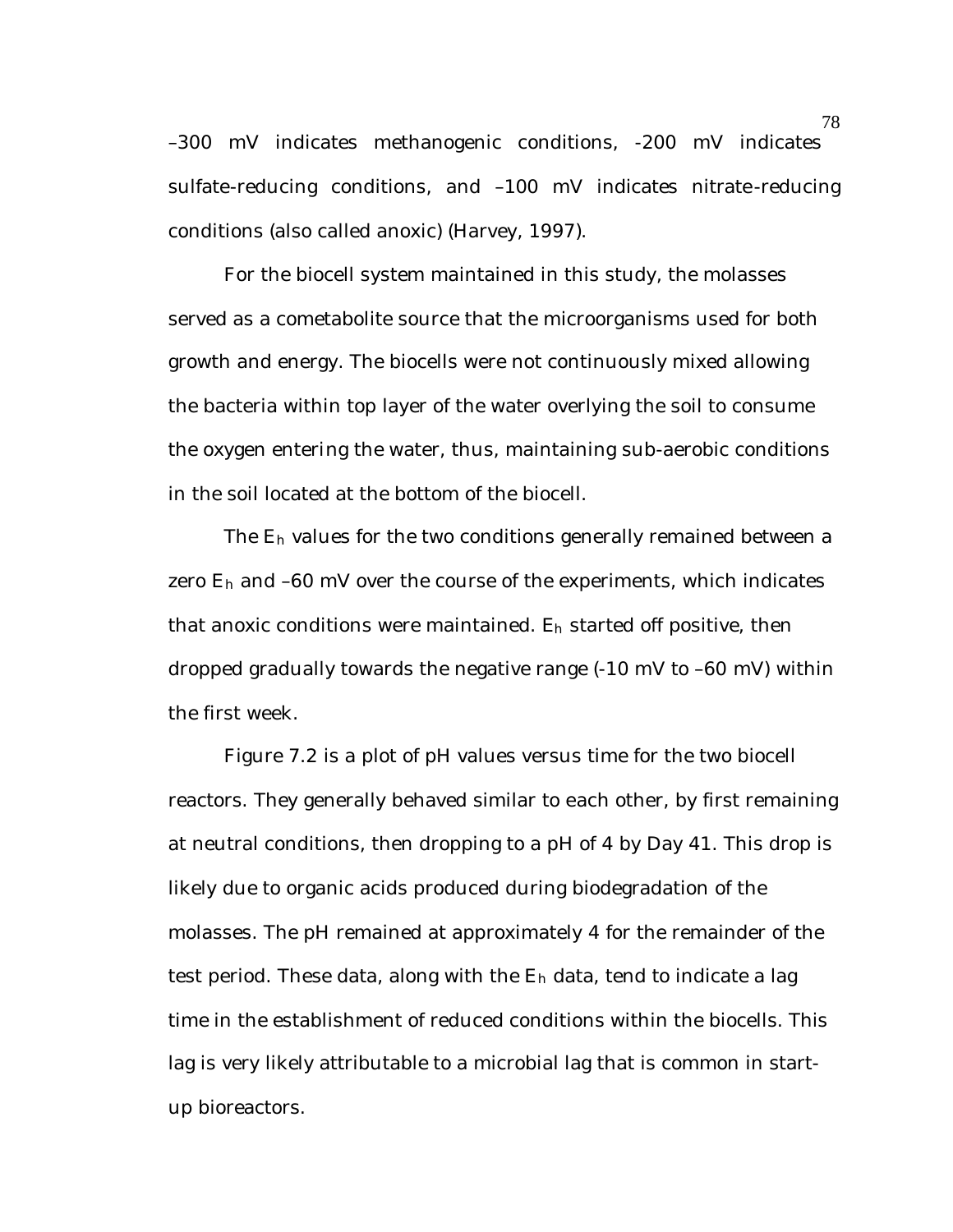Figure 7.3 is a plot of percent TNT removed in the reactors versus time for the two biocell reactor systems. Both test conditions exhibited steady TNT disappearance with slight fluctuations seen at the initial stage of testing. This initial "data bounce" was likely due to the heterogeneity associated with the TNT contamination within the soil and soil fabric differences associated with this topsoil. Both biotreatment conditions yielded an overall TNT removal greater than 90%.

On Day 41, the amount of molasses and nutrients added weekly to the reactors seeded with the 50 ml digester sludge was doubled. This resulted in a dramatic decrease in the rate and extent of TNT removal over the remainder of the test. This trend shows that the bioactivity within the reactor was greatly stimulated when more cometabolite and nutrients were added. The depletion of the nutrients and cometabolite appeared to have been the limiting factor restricting the rate of TNT degradation. In the future, the amount and frequency of the addition of nutrients and molasses added to a bioreactor should be further evaluated to optimize the bioremediation process. This also shows that the adding the greater volume of bacteria seed (100 ml seed) to the bioreactors generally did not enhance TNT removal.

The calculated TNT biodegradation rates observed in both reactor sets are listed in Table 7.1. By comparing the rates obtained during the first 41 days of testing, it can be seen that increasing the amount of digester sludge added to the reactor appeared to very slightly increase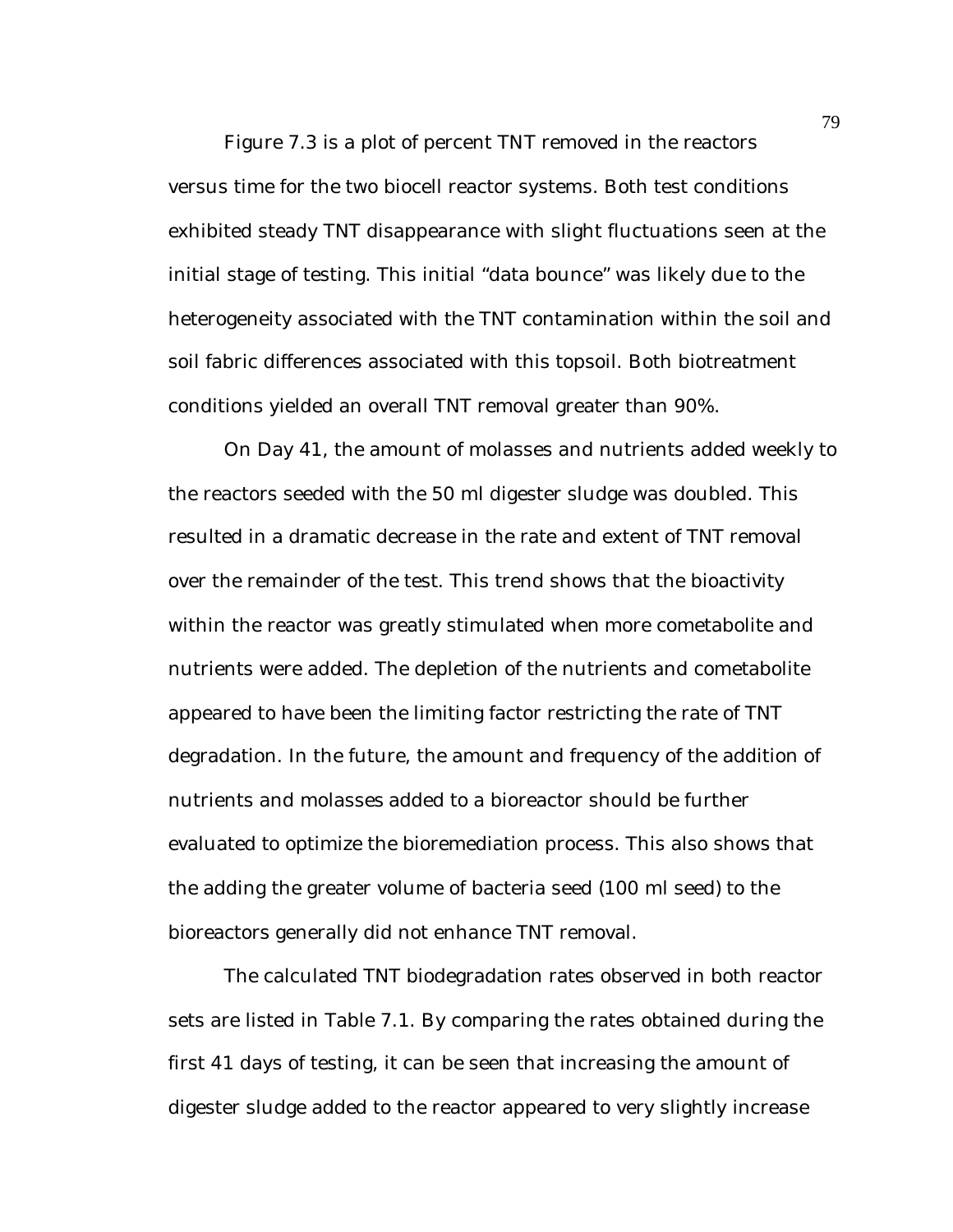TNT biodegradation rate. However, comparing the rate data from Day 41 to Day 64, the reactor system with lower seed volume, but higher molasses and nutrients levels (50 ml digester sludge), resulted in a much higher TNT biodegradation rate compared to the other reactor system (100 ml digester sludge level, but lower molasses and nutrients levels). This further illustrates that increasing the amount of the bacteria seed (from 50 ml to 100 ml) had little effect on change of the biodegradation rate compared to increasing the total supply of the nutrients and molasses fed into the reaction systems. Thus, it appears that the native soil bacteria are responsible for the bulk of the TNT removal observed.

Figure 7.4 is a plot of Total ADNT concentrations versus time for the two biocell systems. The rate of formation and rate of degradation of total ADNTs contribute to the net rate of change of Total ADNTs overtime. Initially, the net rates of change of Total ADNT were very similar for both of the two reactor systems. After Day 41, the rate of formation appeared to dominate the removal rate of ADNTs in both systems. On Day 41, the amount of molasses and nutrients added weekly to the reactors seeded with the 50 ml digester sludge was doubled, resulting in a dramatic increase in amount of Total ADNT formed over the remainder of the test. On Day 75, the reactors seeded with 100 ml digester sludge appeared to reach the turning point, and degradation of total ADNTs started dominating the overall change of Total ADNTs in this biocell set.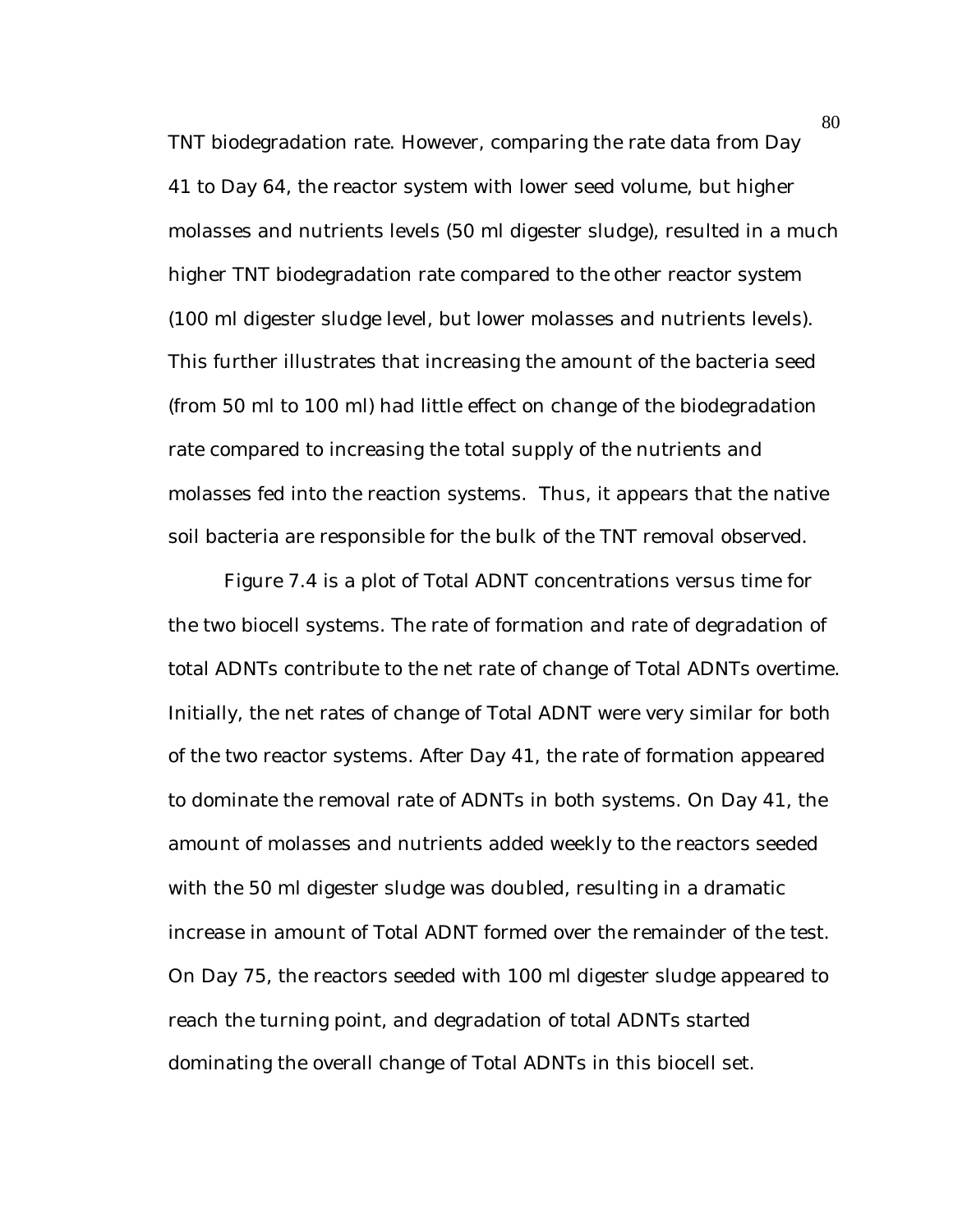The calculated net rates of change of Total ADNTs for both systems are listed in Table 7.2. When comparing the rate data over the first 41 days for the two reactor systems, it can be seen that increasing the amount of digester sludge added to the reactor slightly impacted the net rate of change of total ADNTs. The increase in the net rate of change of total ADNTs after Day 41 for reactor system seeded with 50 ml digester sludge also proves that the biotransformation within the reactor was greatly stimulated when more cometabolite and nutrients are available.

It was noticed that no DANT peaks was detected throughout this experiment, which is somewhat surprising because ADNT and DANT are both commonly formed as by-products during the TNT biodegradation process (Won et al., 1974; Boopathy et al., 1994a; Harvey, 1997). Two possible reasons for this are speculated and explained below. Firstly, it is believed that the reactors were not incubated long enough for a noticeable amount of DANT to be produced. Secondly, very low levels of DANT might have indeed been produced, but at levels below the analytical detection capability. Especially after the sample dilution procedure was performed during the sample preparation step (for the protection of the HPLC column). Harvey (1997) conducted similar study on biocell treatment of TNT contaminated soil. Under the same biological amendment condition, DANTs were produced in 21 days. The mass ratio of DANTs to TNT was approximately 3%. Base on this conversion ratio, approximately 900 ppm of DANTs were expected in our research.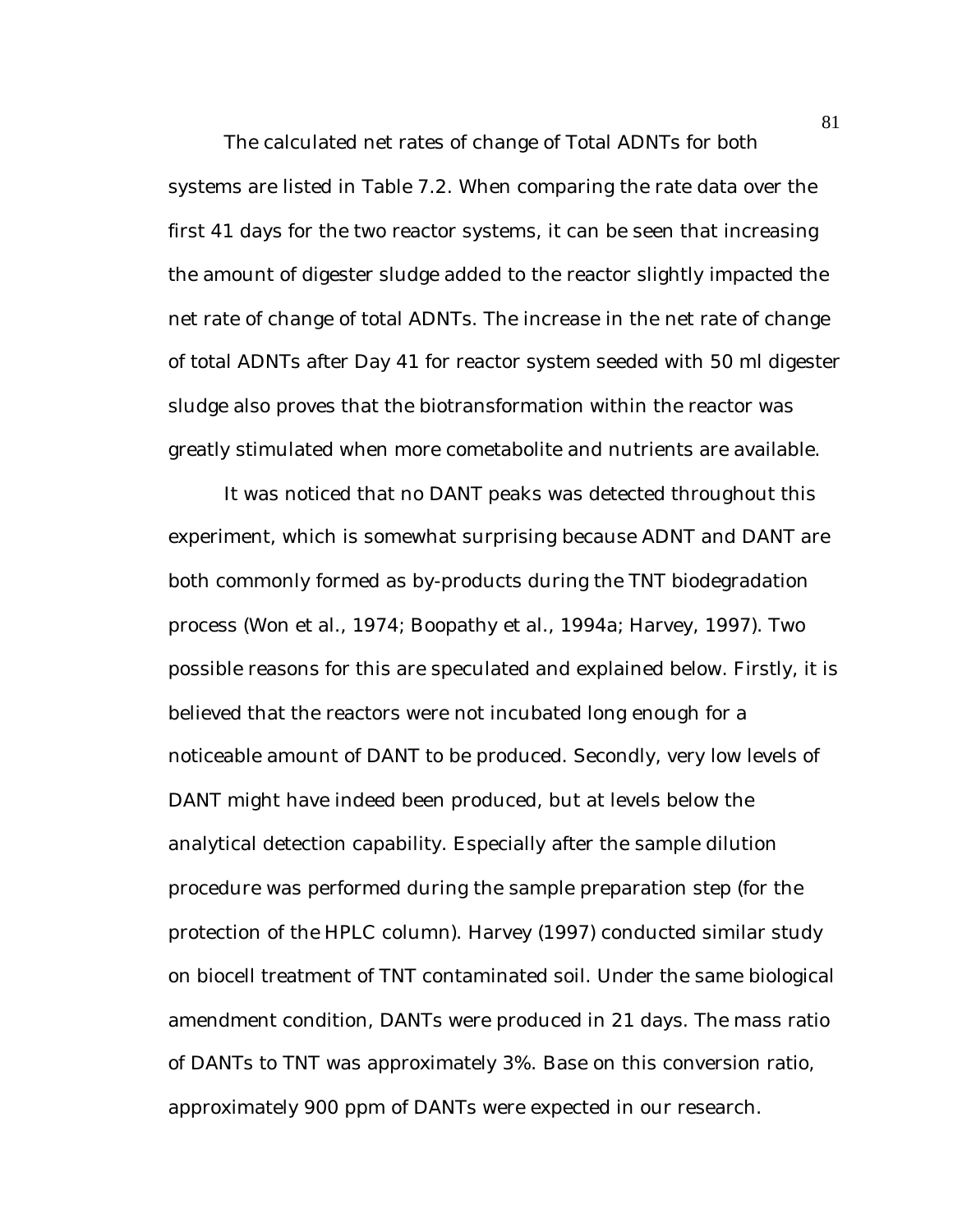Although, it's hard to speculate on when and how much DANT should be produced with these soils due to differences associated with different soil sources and the native bacteria present within these soils.

### **Results of the Oxidation Step**

Figure 7.5 is a plot of TNT concentration versus time for the two oxidation systems evaluated. The TNT concentrations in both systems fluctuated, but a clear overall disappearance trend is observed with both sets. The rates of oxidation for both systems are listed in Table 7.3. As can be seen, the higher  $H_2O_2$  doses (Oxidation System II) provided a more rapid TNT degradation rate than the lower dosed.

Figure 7.6 is a plot of Total ADNTs concentration versus time for the two oxidation systems evaluated. The total ADNT concentrations in both systems slightly fluctuated with an overall disappearance trend occurring over the course of this test. In both sets, zero order removal is observed. The higher  $H_2O_2$  doses (Oxidation System II) performed similarly towards degrading total ADNT as compared to the lower dosed system. The rate of total ADNT removal is minimally impacted by dramatic increases in both hydrogen peroxide and iron salt (as shown in Table 7.4). This suggests that in the soil phase, the oxidation of explosives using Fenton's Reagent is more mass transfer limited (hypothesized as adsorption limited) than reaction kinetics limited. This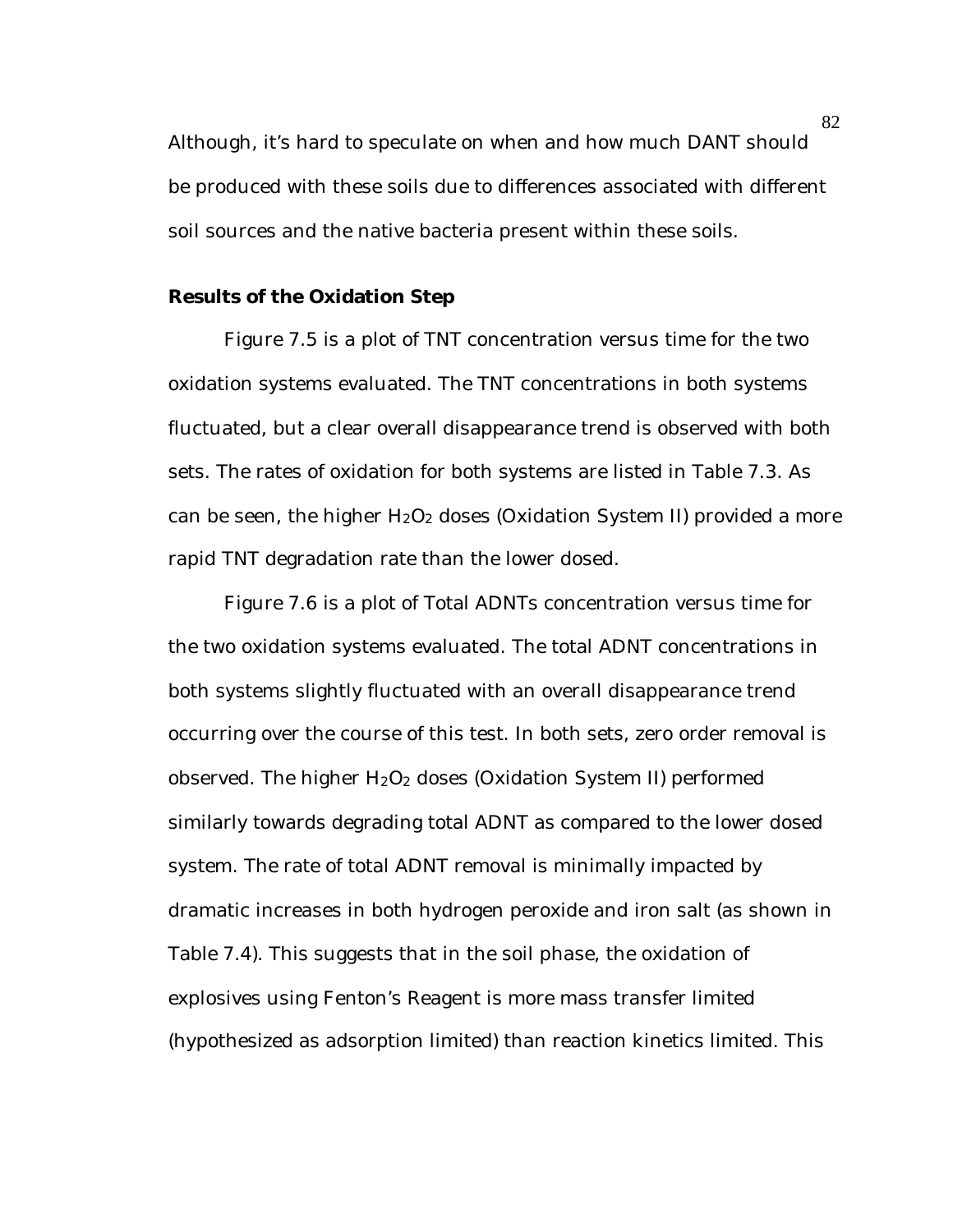is due to mass transfer limitations associated with desorption of the target pollutants from the soil particles.

Table 7.3 also clearly shows that Total ADNTs were degraded at a much faster rate as compared to TNT within each oxidation system. This finding well supports the research hypothesis that converting TNT to ADNTs results in a pollutant condition much more conducive to chemical oxidation. Additionally, when comparing the biodegradation rate for TNT versus ADNT, clearly biological treatment does a better job with converting TNT to ADNT, and then biodegrading the ADNT, once it is formed. This will be further proven from the bioslurry experimental results, which will be presented in the next chapter.

Foaming problems occurred during the application of Fenton's Reagent as it generated oxygen gas. The biosurfactants generated from the biotreatment stage worsened the foaming problem. Sequential additions of  $H_2O_2$  were used to ease the severity of the foaming problem and to enhance the effectiveness of the Fenton's Reagent treatment due to reactivity of the hydroxyl radicals. Also, with excessive amounts of H2O2, a glass rod was used to break the foaming bubbles. Slowly moving the glass rod along the inside wall of the reactor when adding the hydrogen peroxide was helpful in breaking the oxygen bubbles. This foaming problem associated with applying Fenton's Reagent to the soil system could cause future problems especially in a closed and highly mixed reactor.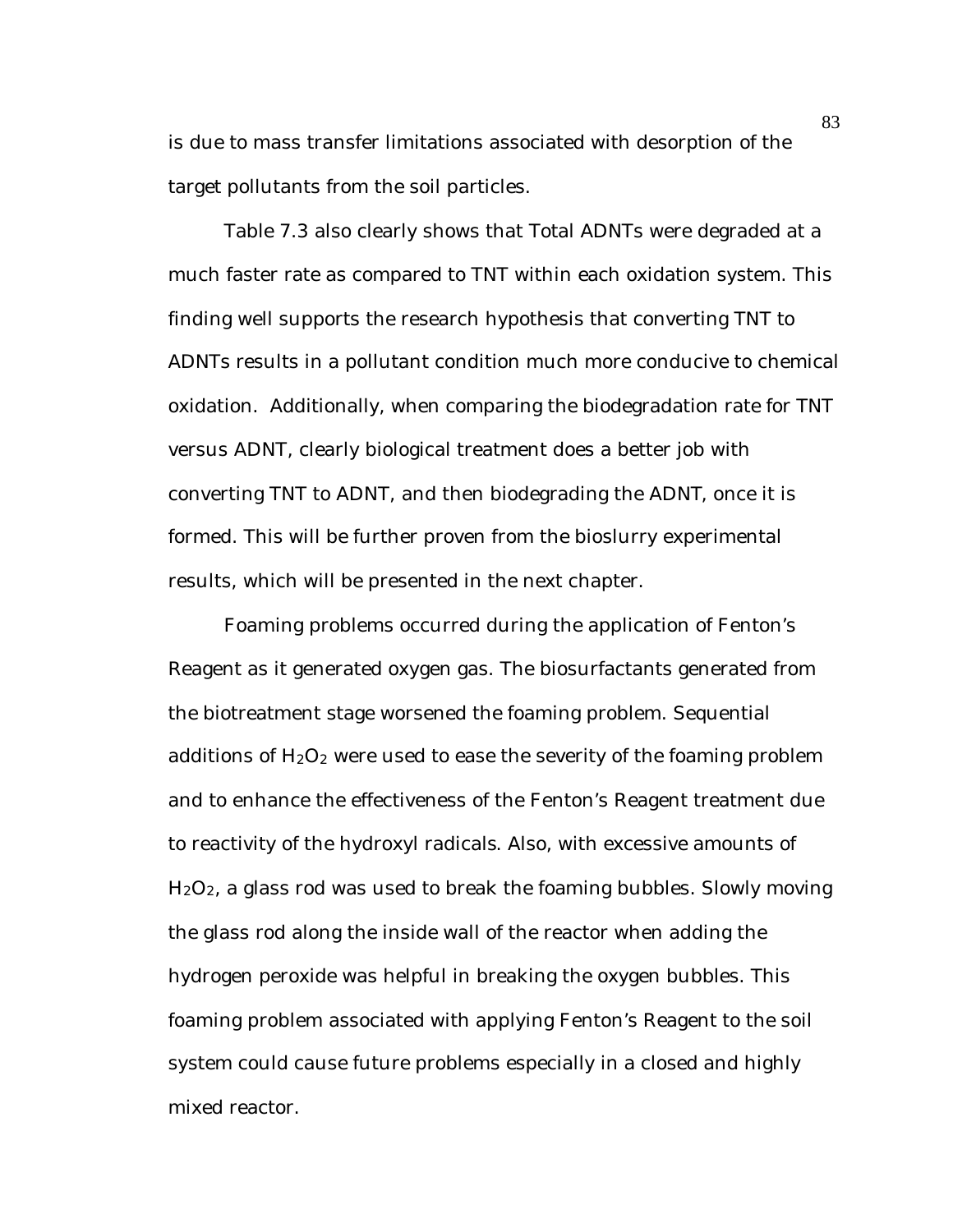#### **Summary**

As shown in Figure 7.7, the integration experiments indicate effectiveness when jointly treating the high level TNT contaminated soil using both biological and oxidation processes (integrated processing). Biotreatment was carried out first until approximately 83% TNT removal was achieved, then Fenton oxidation was applied to the soil slurry to further treat the by-products accumulated from the previous biological treatment step.

TNT was degraded by Fenton's Reagent oxidation, but not as rapidly as with the ADNT compounds. The TNT biodegradation rate was higher than the TNT oxidation rate. These observations proves the proposed research concept of first treating the contaminated soil using biotreatment condition to convert TNT to more oxidizable chemicals; then, treat these more oxidizable by-products using the Fenton's Reagent Process.

Past studies conducted at MSU on biocell treatment of TNT contaminated soils show that in approximately 12 weeks, 90% of TNT and ADNTs (1000 ppm) were removed (Harvey, 1997). Though complete removal of TNT or its by-products was never achieved. Additionally, as mentioned earlier in the literature review section, TNB was generated as a by-product during the oxidation of TNT contaminated soils. The TNB in these soil slurries was found to be resistant to further treatment. 87% of TNB was removed after four cycles of slurrying yet complete removal was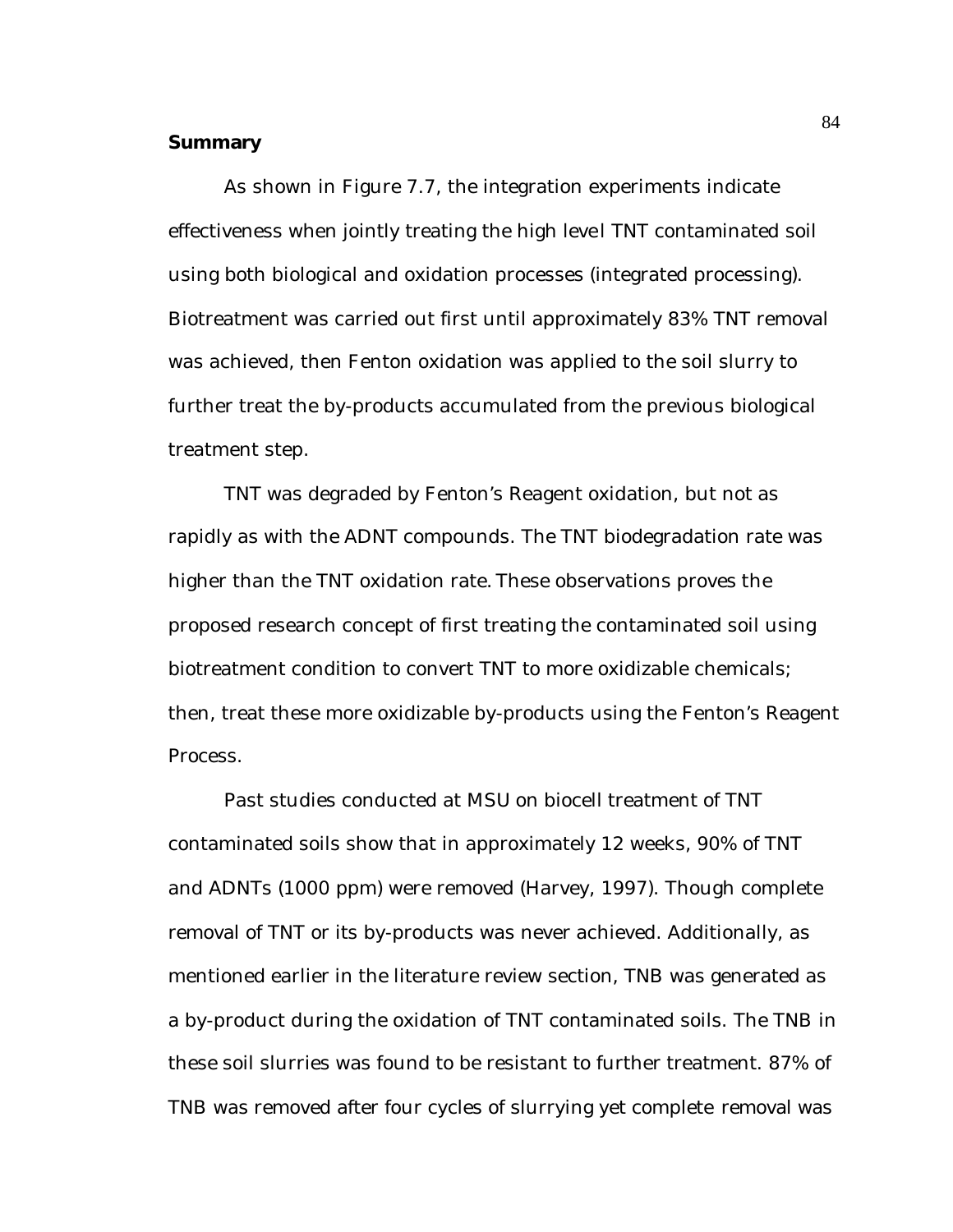not achieved (Fleming, 2000). From the integrated treatment (biocell treatment followed by Fenton's Reagent oxidation) results obtained in this study, it can be seen that in 12 weeks, 93% of TNT and ADNTs (50,000 ppm) were removed. By-products were completely removed after multiple applications of Fenton's Reagent. Thus, that the integrated technology shows more effectiveness towards treating TNT contaminated soil comparing to these two stand-alone technologies in terms of remediating TNT contaminated soils.

Low Level TNT Contaminated Soil Screening Experiments

In this set of experiments, the previously evaluated biological conditions were applied toward TNT contaminated soil containing much lower TNT levels without the weekly addition of molasses and nutrients. The concept of only adding the amendments at the initiation of biotreatment was to determine if when treating mildly contaminated soils, would field operations be dramatically simplified, and once simplified, would these activities adversely impact the performance of the oxidation step or delay TNT conversion due to potential cometabolite/nutrient limitations.

### **Results of Biological Step**

Figure 7.8 is a plot of Eh value versus time during the biological step. It can be seen that  $E_h$  started off at a positive range, dropped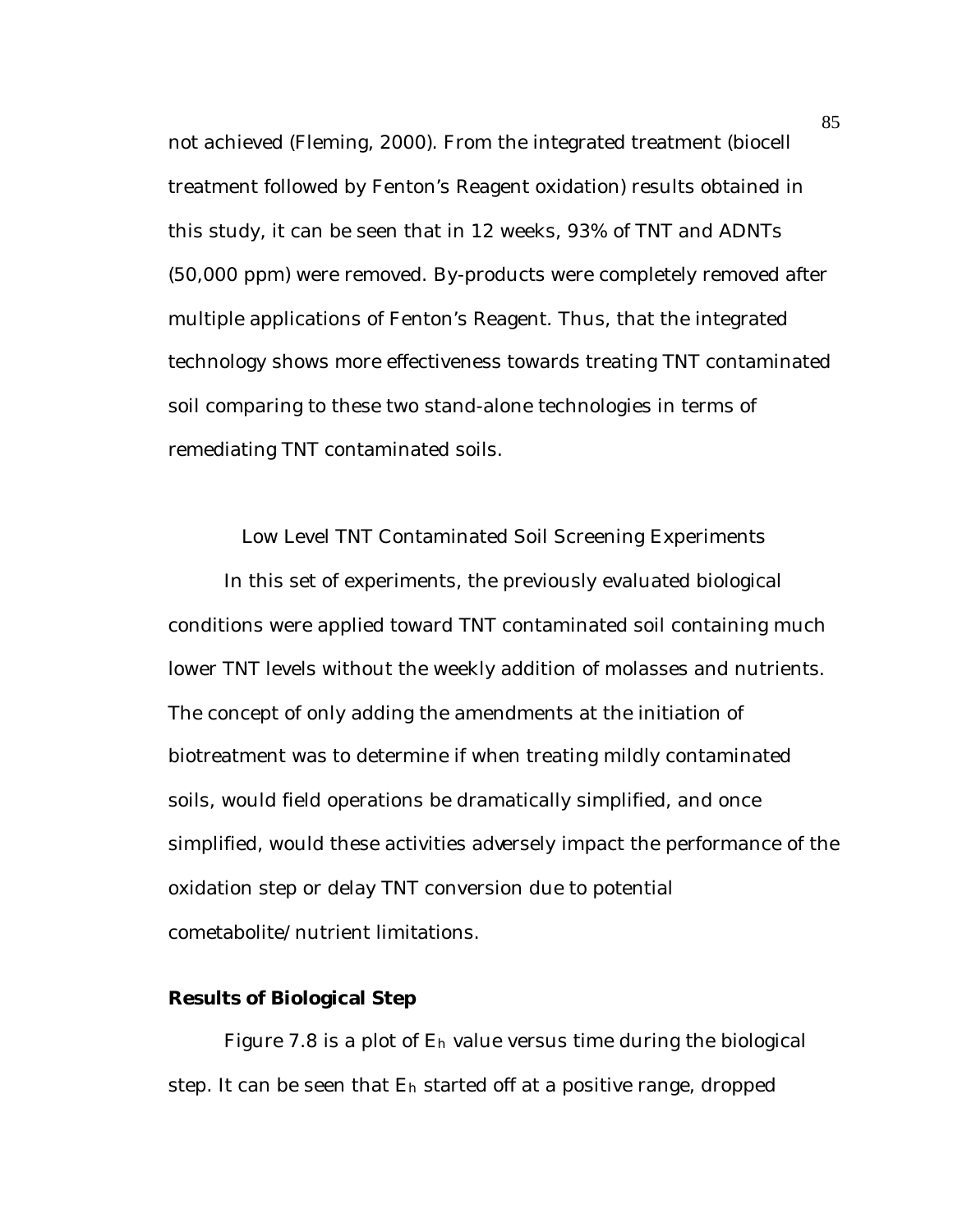dramatically to the –500 mV range over the course of the test period. An extreme anaerobic methanogenic condition was achieved.

Figure 7.9 is a plot of pH value versus time during the biological step. It shows that pH remained at relatively neutral conditions throughout the test period.

Figure 7.10 is a plot of TNT concentrations versus time data for the biocells. It appeared that TNT concentrations rapidly declined from 390 ppm to below 50 ppm within the first 3 days, after which the reaction slowed and appeared to level off throughout the rest of the reaction period. The fact that no further TNT degradation was observed after Day 3 was likely due to the limitation of the nutrients and molasses, since they were added to the reactor only at the initiation of the experiments.

It was also noticed that no by-products of any kind were detected throughout this test. This was likely due to the low initial TNT concentration. The TNT/ADNT ratio obtained from the high level TNT contaminated soil experiments conducted previously was approximately 0.01. Based on this conversion ratio, approximately 3 mg/kg of ADNT was expected in these low level sets of experiments. After the sample dilution step during chemical analysis (for the protection of the HPLC column), the amount of ADNT in the diluted aqueous extract would be below the detection limit of the HPLC.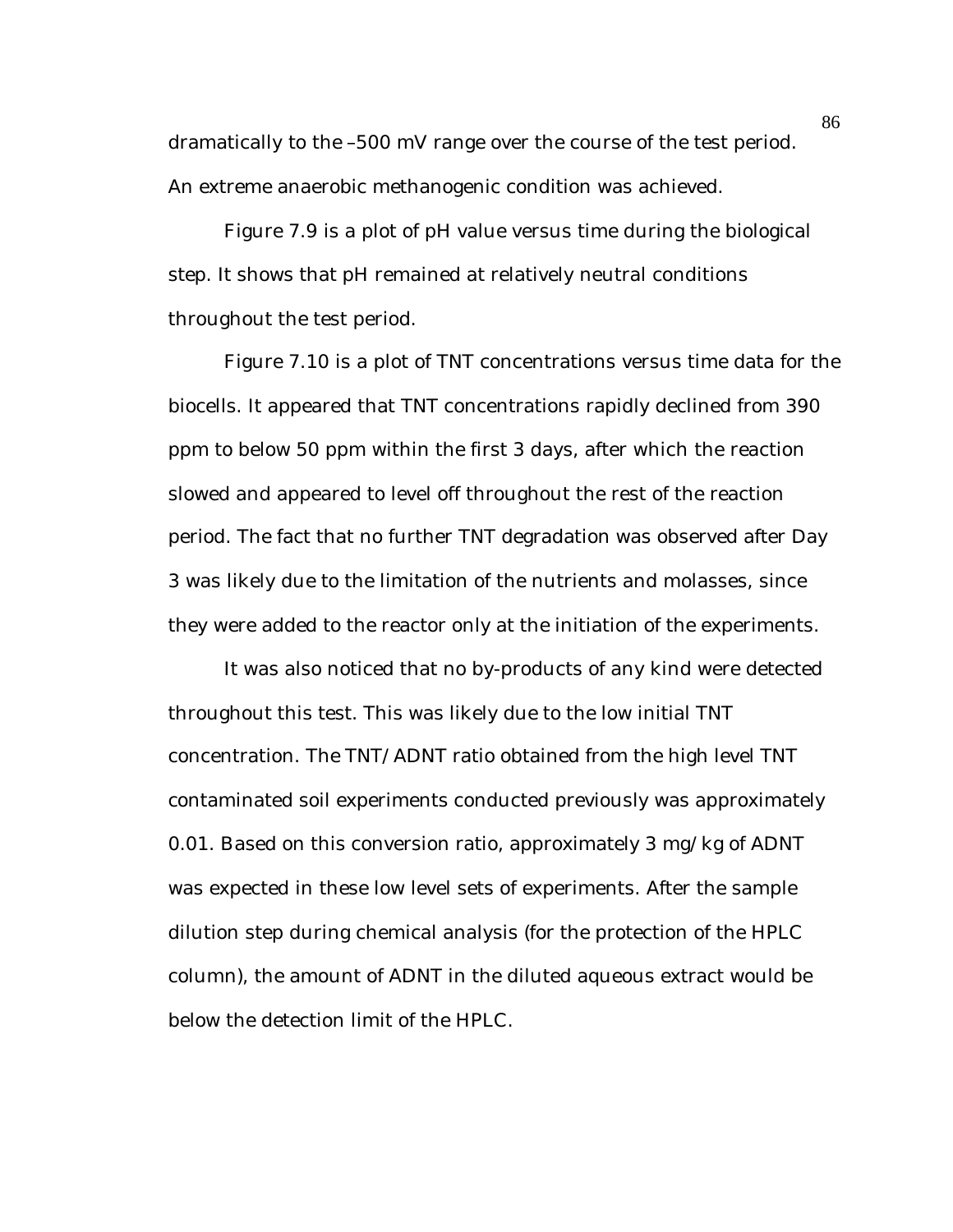### **Results of Oxidation Step**

After the biotreatment step, the soil in the reactor was divided into two beakers. Different concentrations of  $Fe^{2+}$  and  $H_2O_2$  (with the same ratio of 1:50) were applied into each beaker to see how effectively the two Fenton's Reagent formulations degraded TNT. Figure 7.11 shows that one application of Fenton's Reagent (Formula 1) removed 40% of the TNT, and one application of Fenton's Reagent (Formula 2) removed all the TNT. Apparently, increasing both the iron and hydrogen peroxide dosage, while keeping the same  $Fe^{2+}/H_2O_2$  ratio, increased TNT removal achieved.

### **Summary**

This test series performed on the low level contaminated soil showed that the integrated process was effective toward treating the low level TNT contaminated soil. The one time addition of molasses and nutrients during the biotreatment step approved to provide an acceptable condition if future oxidation is applied, while greatly reducing system operations complexity. With the higher doses of both the iron and hydrogen peroxide, complete removal of TNT was achieved through a single application of Fenton's Reagent.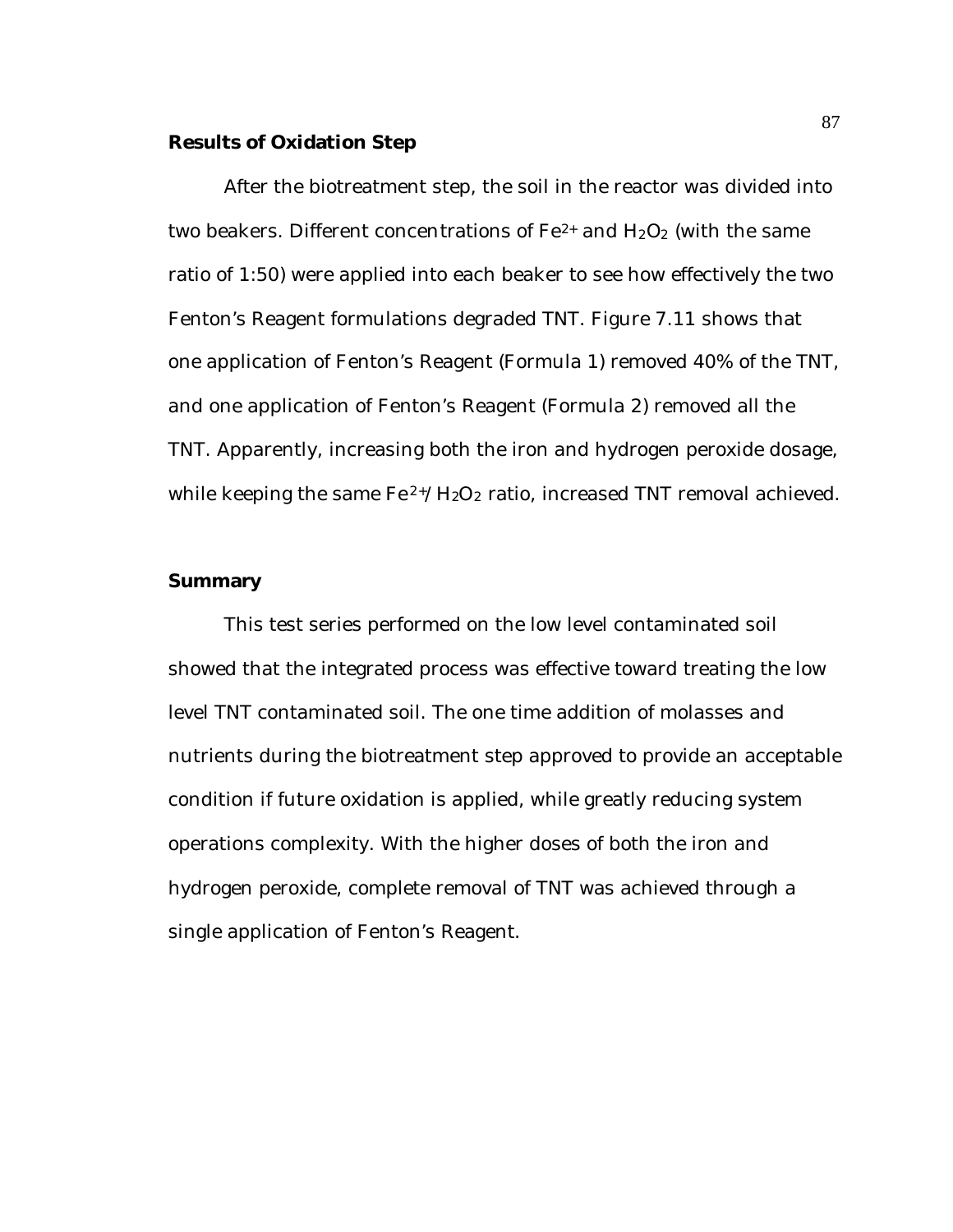|                        | Day 1 to Day $41$ | Day 41 to Day $64$ |
|------------------------|-------------------|--------------------|
|                        | (mg/kg/d)         | (mg/kg/d)          |
| 50 ml digester sludge  | 230               | 1090               |
| 100 ml digester sludge | 280               |                    |

# Table 7.1. Rates of TNT Biodegradation Within Biocell Reactors

Table 7.2. Net Rates of Change of Total ADNT Within Biocell Reactors

|                        | Day 1 to Day $41$ | Day 41 to Day $64$ |
|------------------------|-------------------|--------------------|
|                        | (mg/kg/d)         | (mg/kg/d)          |
| 50 ml digester sludge  | ' 24              | 996                |
| 100 ml digester sludge | ' 04              | 394                |

# Table 7.3. Comparison of TNT and Total ADNT Oxidation Rate under Different Oxidation Systems

|                                                 |     | Oxidation System I   Oxidation System II |
|-------------------------------------------------|-----|------------------------------------------|
| <b>Overall TNT Oxidation Rate</b><br>(mg/kg/d)  | 67  | 123                                      |
| <b>Overall ADNT Oxidation Rate</b><br>(mg/kg/d) | 953 | 1120                                     |

## Table 7.4. Total ADNT Oxidation Rate under different Fenton's Reagent Doses for Oxidation System I

| Oxidation System I                        | <b>Total ADNT Oxidation Rate</b><br>(mg/kg/d) |  |
|-------------------------------------------|-----------------------------------------------|--|
| 2500 ppm $Fe^{2+}/50,000$ ppm $H_2O_2$    | 1179                                          |  |
| 10,000 ppm $Fe^{2+}/100,000$ ppm $H_2O_2$ | 727                                           |  |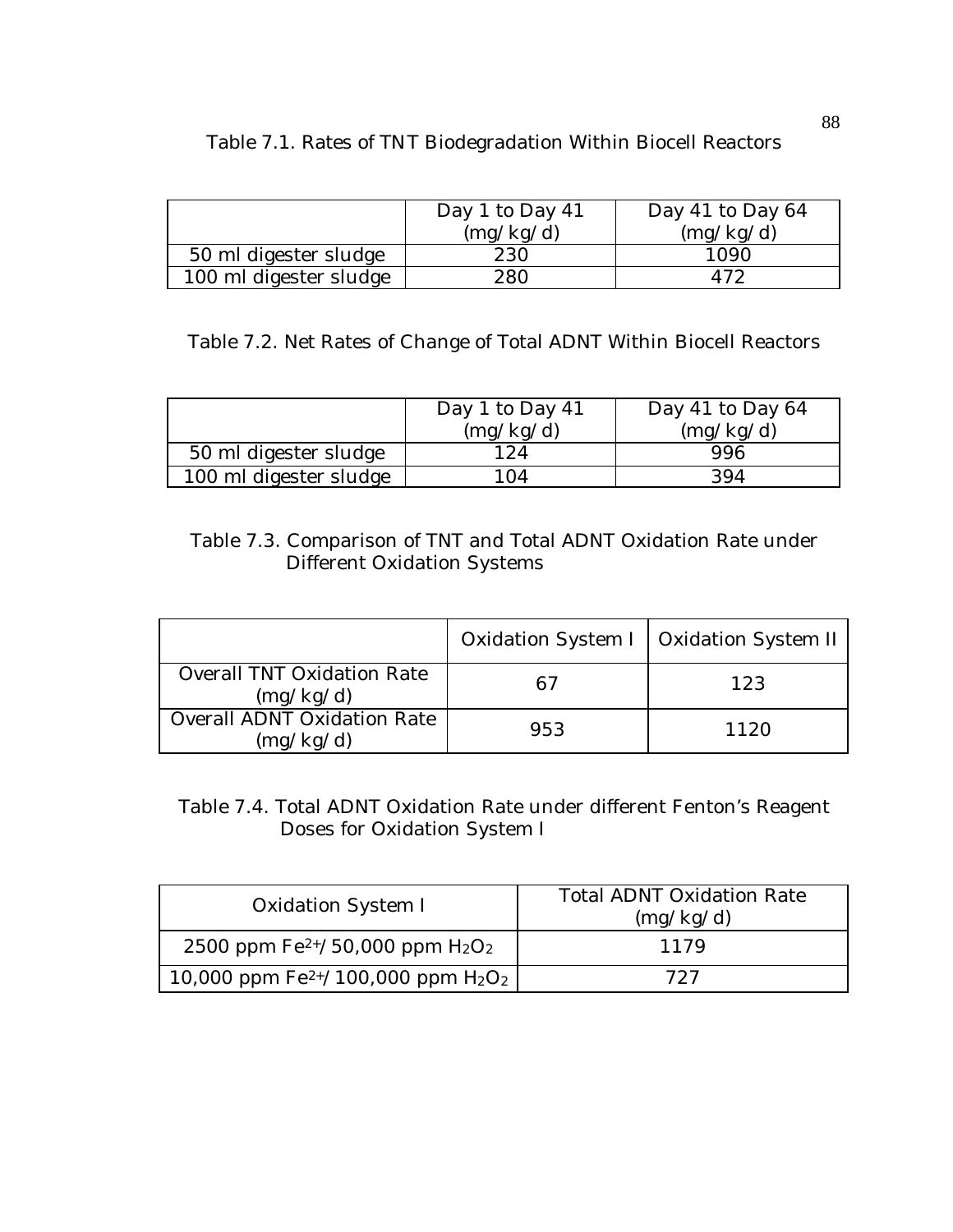

Figure 7.1. Eh Value in Biocell Reactors with Different Process Amendments (Note: double amount of addition of Mol/N/P started on Day 41)

- $\checkmark$  50 ml digester sludge/Double Mol, N, P: Seeded with 50 ml digester sludge Day 0-Day 41 Molasses (2%)/N (50 ppm)/P (20 ppm) Day 41-Day 64 Molasses (4%)/N (100 ppm)/P (40 ppm) Amended on a weekly base
- $\checkmark$  100 ml digester sludge/Mol, N, P: Seeded with 100 ml digester sludge Molasses (2%)/N (50 ppm)/P (20 ppm) Amended on a weekly base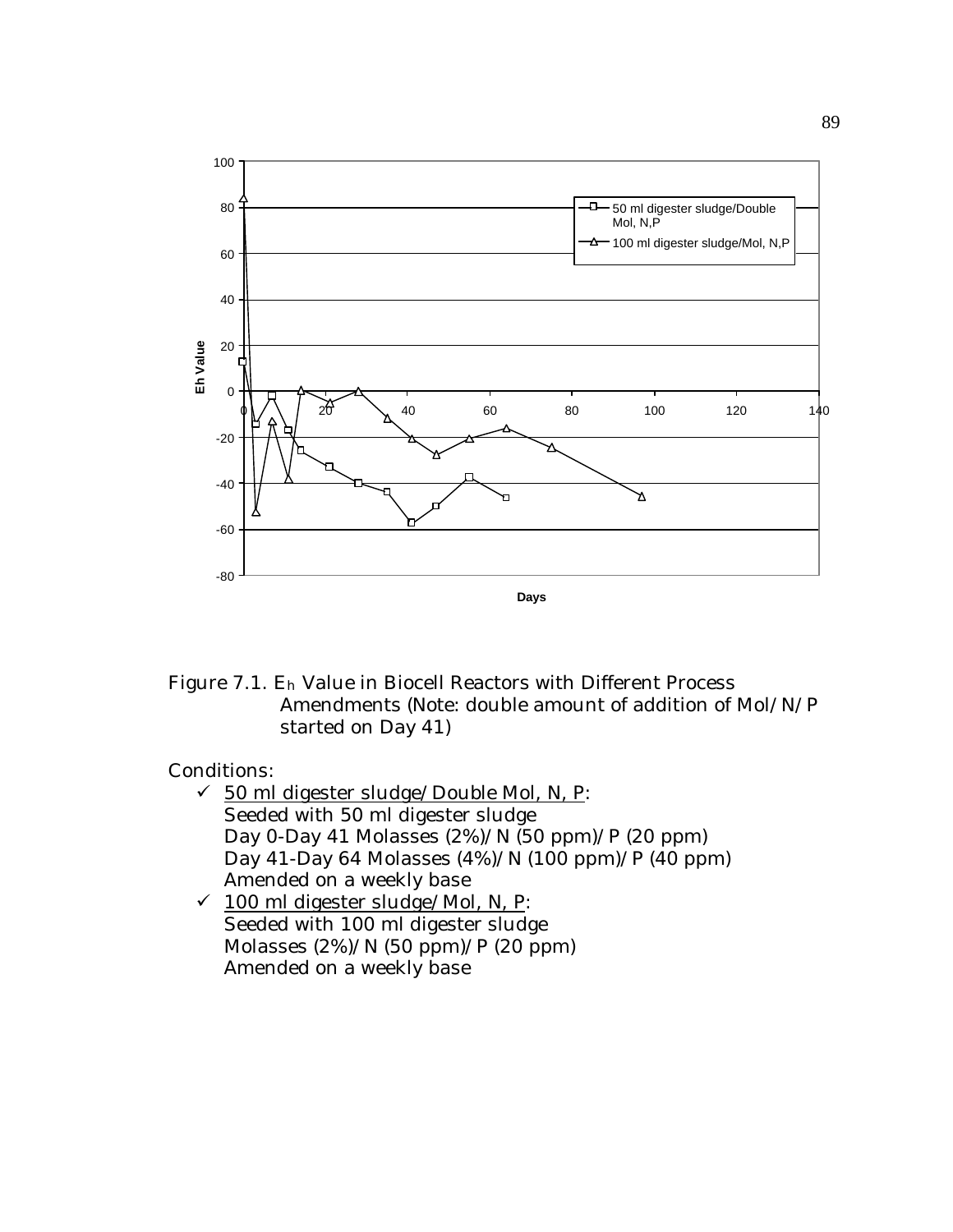

Figure 7.2. pH Value in Biocell Reactors with Different Process Amendments (Note: double amount of addition of Mol/N/P started on Day 41)

- $\checkmark$  50 ml digester sludge/Double Mol, N, P: Seeded with 50 ml digester sludge Day 0-Day 41 Molasses (2%)/N (50 ppm)/P (20 ppm) Day 41-Day 64 Molasses (4%)/N (100 ppm)/P (40 ppm) Amended on a weekly base
- $\checkmark$  100 ml digester sludge/Mol, N, P: Seeded with 100 ml digester sludge Molasses (2%)/N (50 ppm)/P (20 ppm) Amended on a weekly base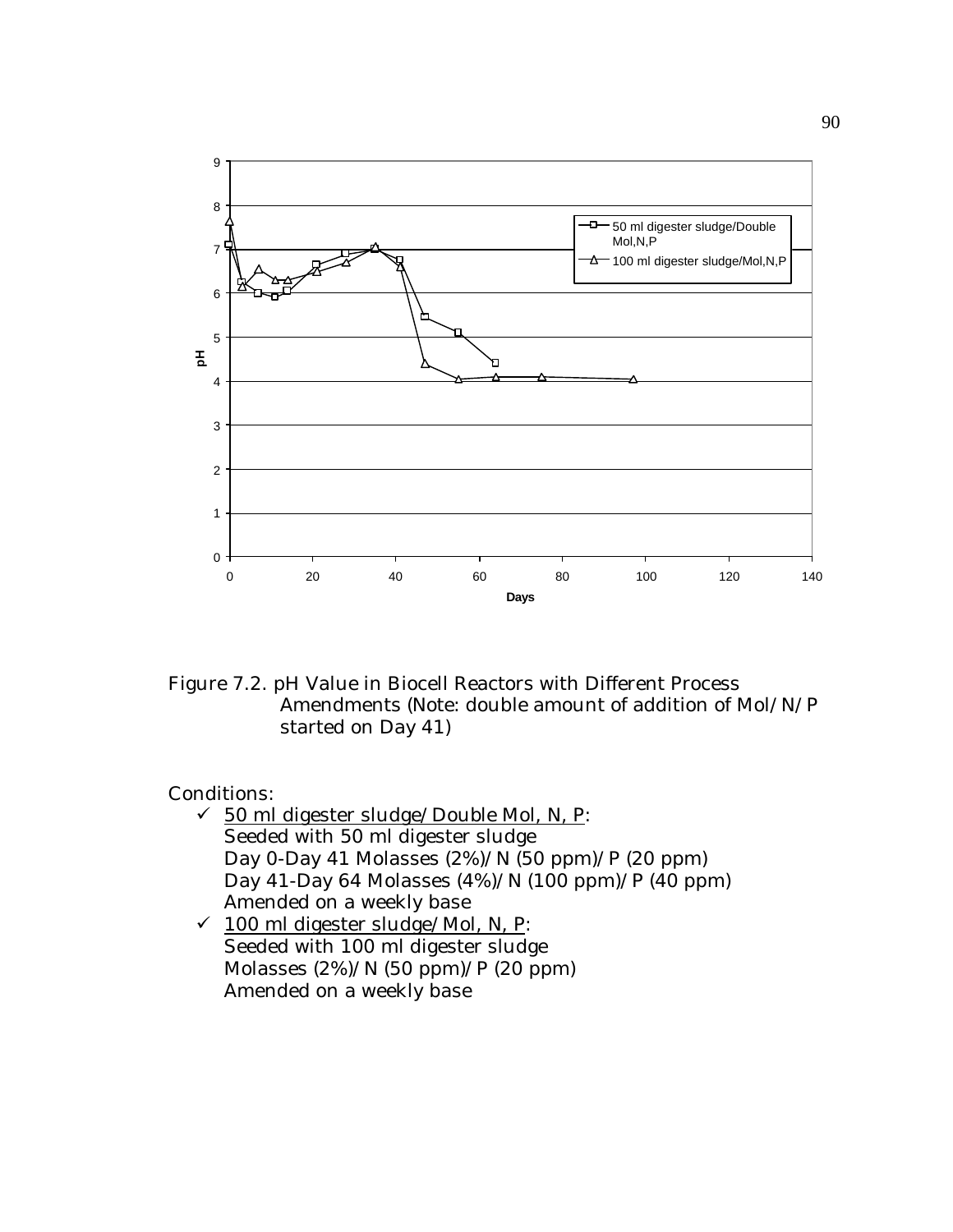

Figure 7.3. Disappearance of TNT in Biocell Reactors with Different Process Amendments (Note: double amount of addition of Mol/N/P started on Day 41)

- $\checkmark$  50 ml digester sludge/Double Mol, N, P: Seeded with 50 ml digester sludge Day 0-Day 41 Molasses (2%)/N (50 ppm)/P (20 ppm) Day 41-Day 64 Molasses (4%)/N (100 ppm)/P (40 ppm) Amended on a weekly base  $[TNT]_0 = 36936$  ppm  $\checkmark$  100 ml digester sludge/Mol, N, P:
- Seeded with 100 ml digester sludge Molasses (2%)/N (50 ppm)/P (20 ppm) Amended on a weekly base  $[TNT]_0 = 36419$  ppm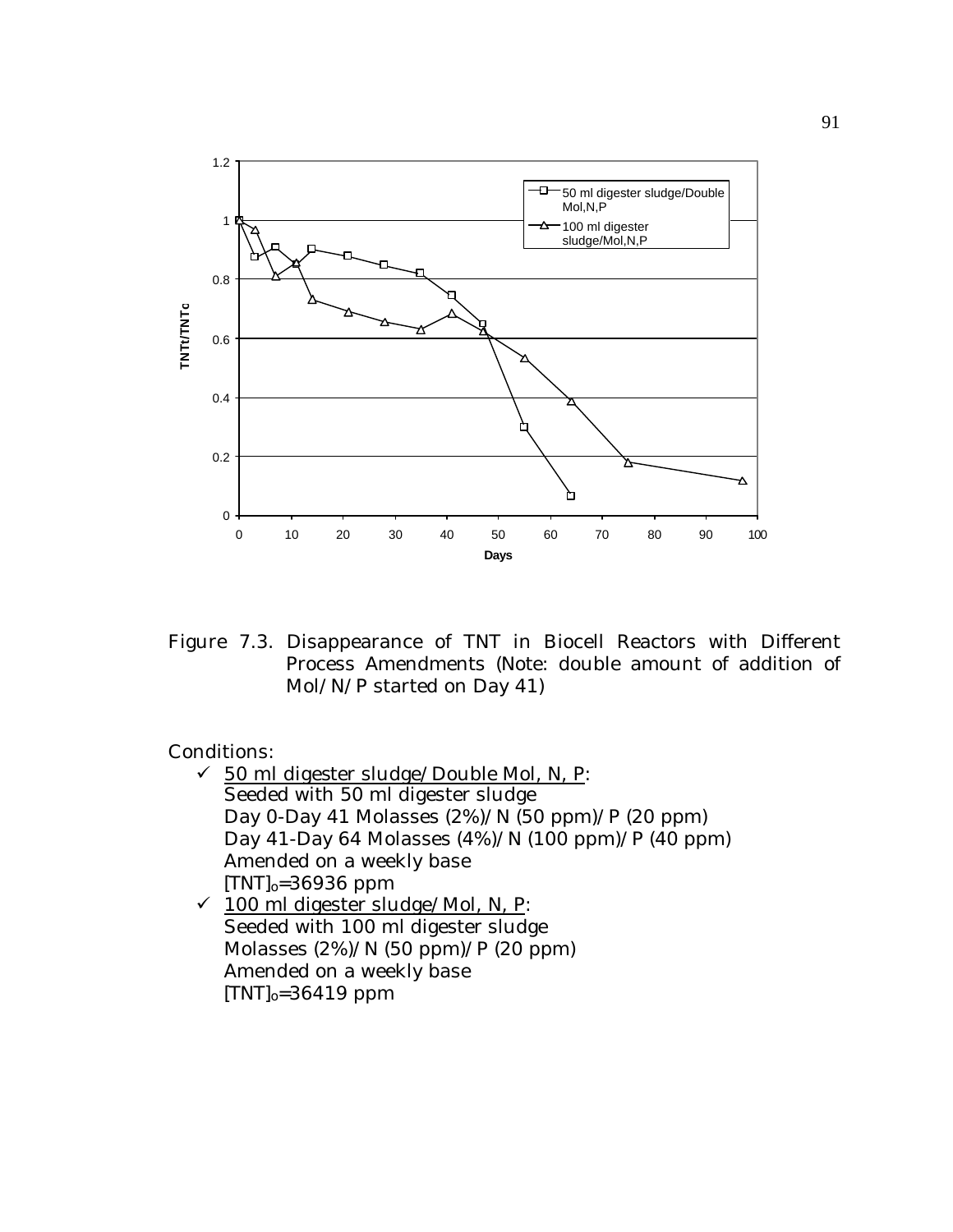

Figure 7.4. Formation and Disappearance of Total ADNTs in Biocell Reactors with Different Process Amendments (Note: double amount of addition of Mol/N/P started on Day 41)

- $\checkmark$  50 ml digester sludge/Double Mol, N, P: Seeded with 50 ml digester sludge Day 0-Day 41 Molasses  $(2%)/N(50 ppm)/P(20 ppm)$ Day 41-Day 64 Molasses (4%)/N (100 ppm)/P (40 ppm) Amended on a weekly base
- $\checkmark$  100 ml digester sludge/Mol, N, P: Seeded with 100 ml digester sludge Molasses (2%)/N (50 ppm)/P (20 ppm) Amended on a weekly base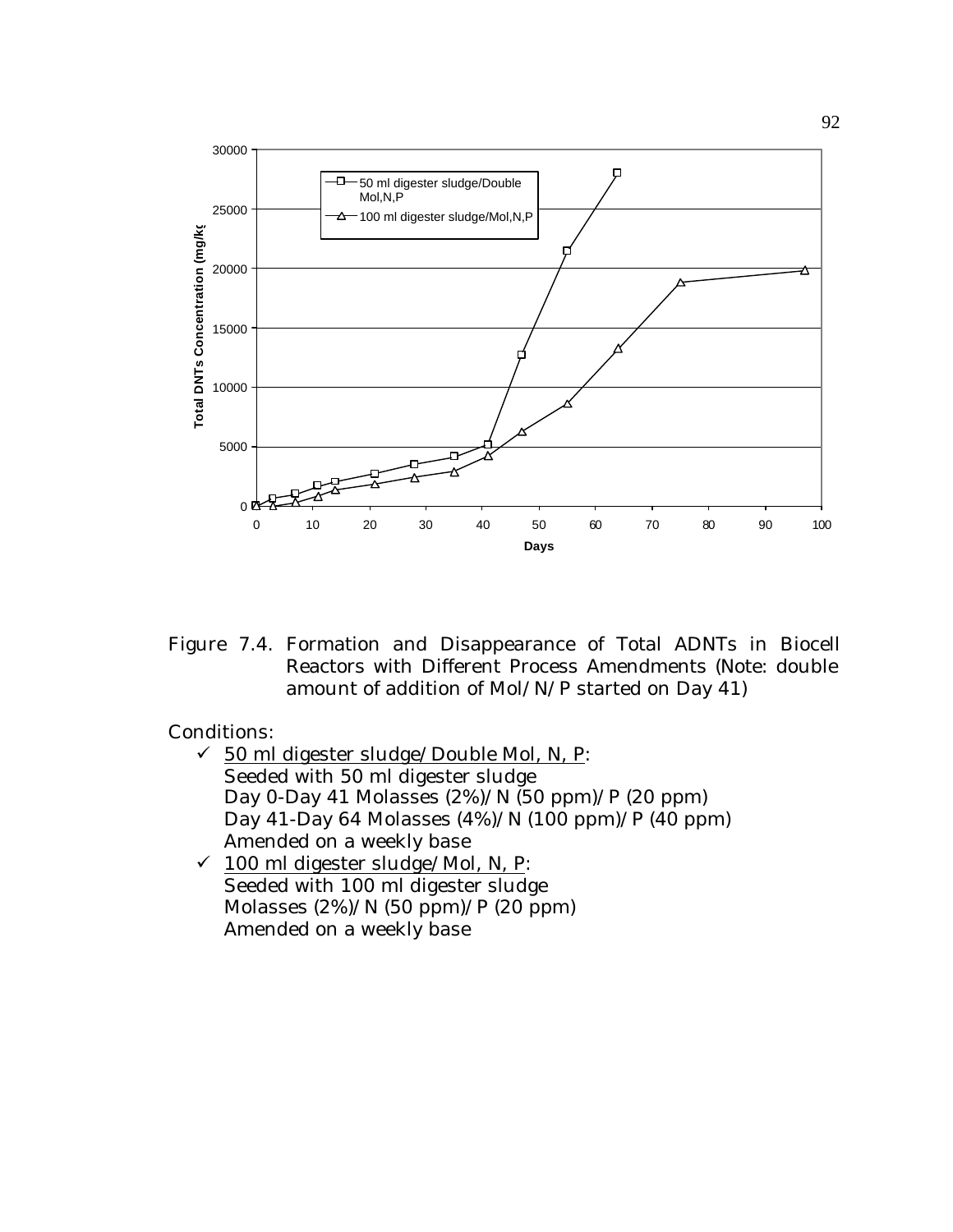

Figure 7.5. Disappearance of TNT During the Oxidation Phase of the Integration Treatment Experiments (I and II)

## Conditions:

Oxidation System I:

 $1$ <sup>st</sup> ~  $4$ <sup>th</sup> application: 2500 ppm Fe<sup>2+</sup>/50,000 ppm H<sub>2</sub>O<sub>2</sub>  $5<sup>th</sup> \sim 8<sup>th</sup>$  application: 10,000 ppm Fe<sup>2+</sup>/100,000 ppm H<sub>2</sub>O<sub>2</sub> Oxidation System II:

 $1$ <sup>st</sup>  $\sim$  2<sup>nd</sup> application: 1,000 ppm Fe<sup>2+</sup>/100,000 ppm H<sub>2</sub>O<sub>2</sub>  $3^{\text{rd}}$  ~5<sup>th</sup> application: 10,000 ppm Fe<sup>2+</sup>/100,000 ppm H<sub>2</sub>O<sub>2</sub>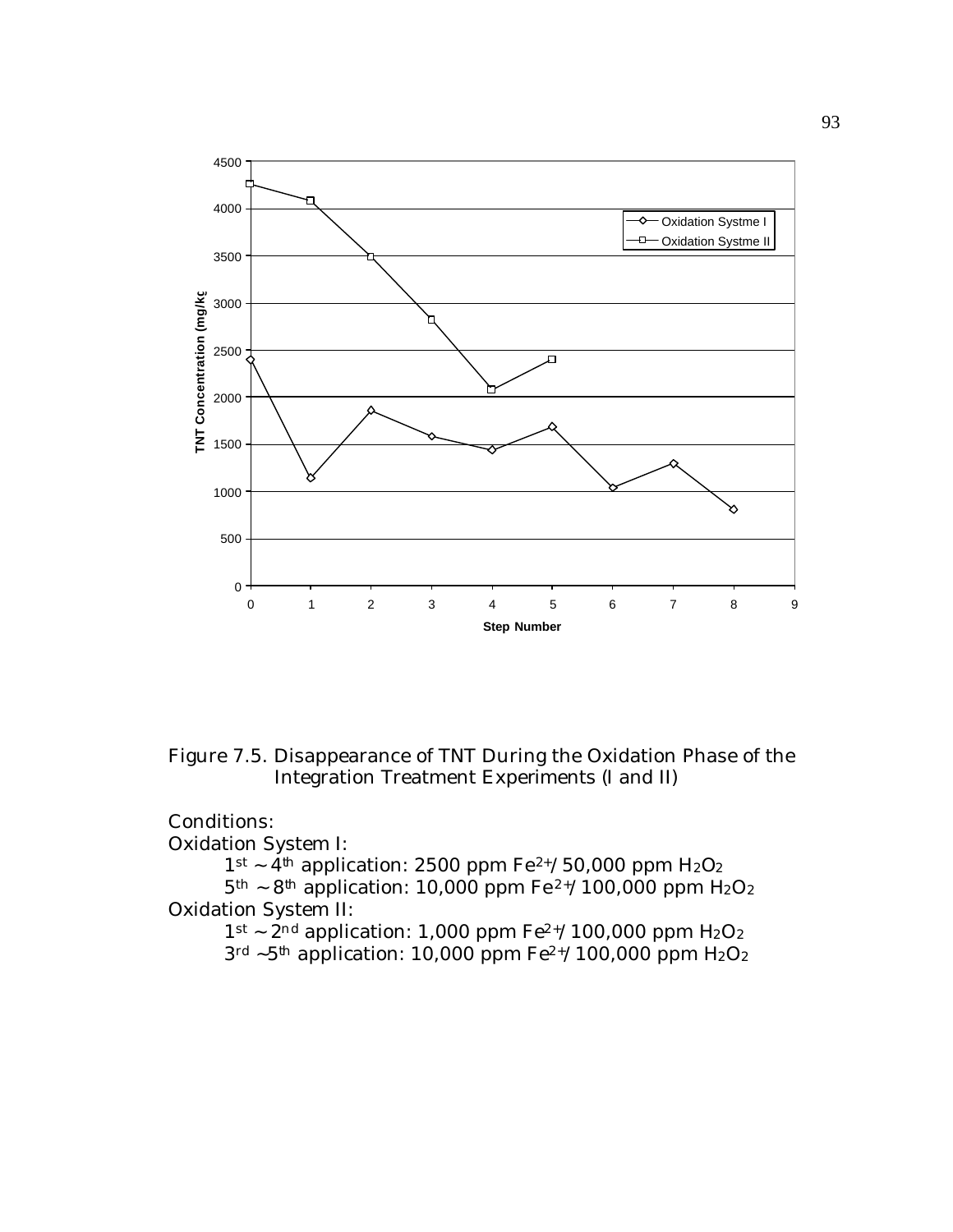

Figure 7.6. Disappearance of Total ADNTs During the Oxidation Phase of the Integration Treatment Experiments (I and II)

## Notes:

Oxidation System I:

 $1$ <sup>st</sup> ~  $4$ <sup>th</sup> application: 2500 ppm Fe<sup>2+</sup>/50,000 ppm H<sub>2</sub>O<sub>2</sub>

 $5<sup>th</sup> \sim 8<sup>th</sup>$  application: 10,000 ppm Fe<sup>2+</sup>/100,000 ppm H<sub>2</sub>O<sub>2</sub> Oxidation System II:

 $1$ <sup>st</sup>  $\sim$  2<sup>nd</sup> application: 1,000 ppm Fe<sup>2+</sup>/100,000 ppm H<sub>2</sub>O<sub>2</sub>  $3^{\text{rd}}$  ~5<sup>th</sup> application: 10,000 ppm Fe<sup>2+</sup>/100,000 ppm H<sub>2</sub>O<sub>2</sub>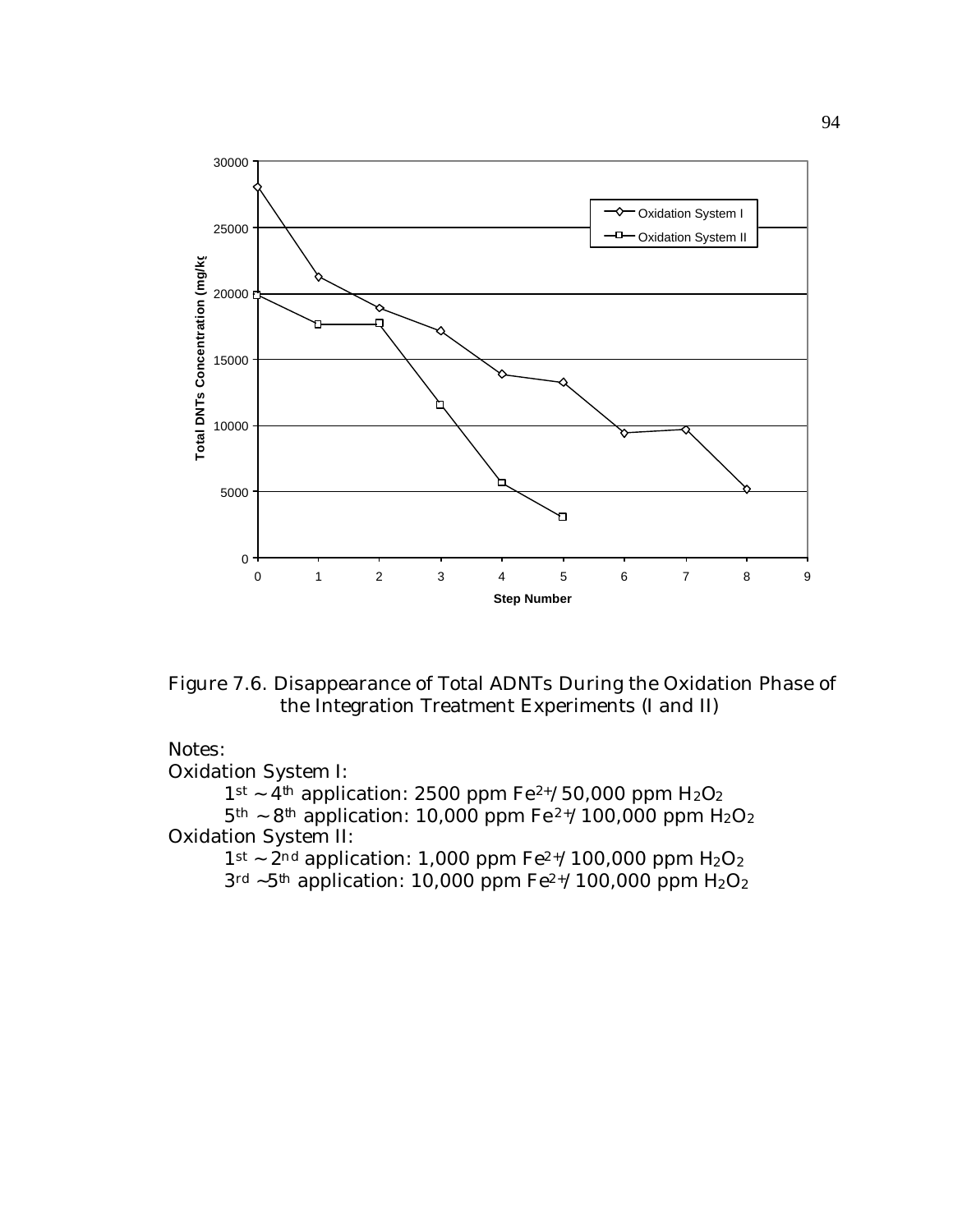

Figure 7.7. Plots of TNT and Total ADNT Concentration Versus Time for the Integration Experiments II

 $\checkmark$  Biological Step: Seeded with 100 ml digester sludge Molasses (2%)/N (50 ppm)/P (20 ppm) Amended on a weekly base  $\checkmark$  Oxidation Step: 1<sup>st</sup> through  $2^{nd}$  application: 1,000ppm Fe<sup>2+</sup>/100,000 ppm H<sub>2</sub>O<sub>2</sub>  $3<sup>rd</sup>$  through 5<sup>th</sup> application: 10,000 ppm Fe<sup>2+</sup>/100,000 ppm H<sub>2</sub>O<sub>2</sub>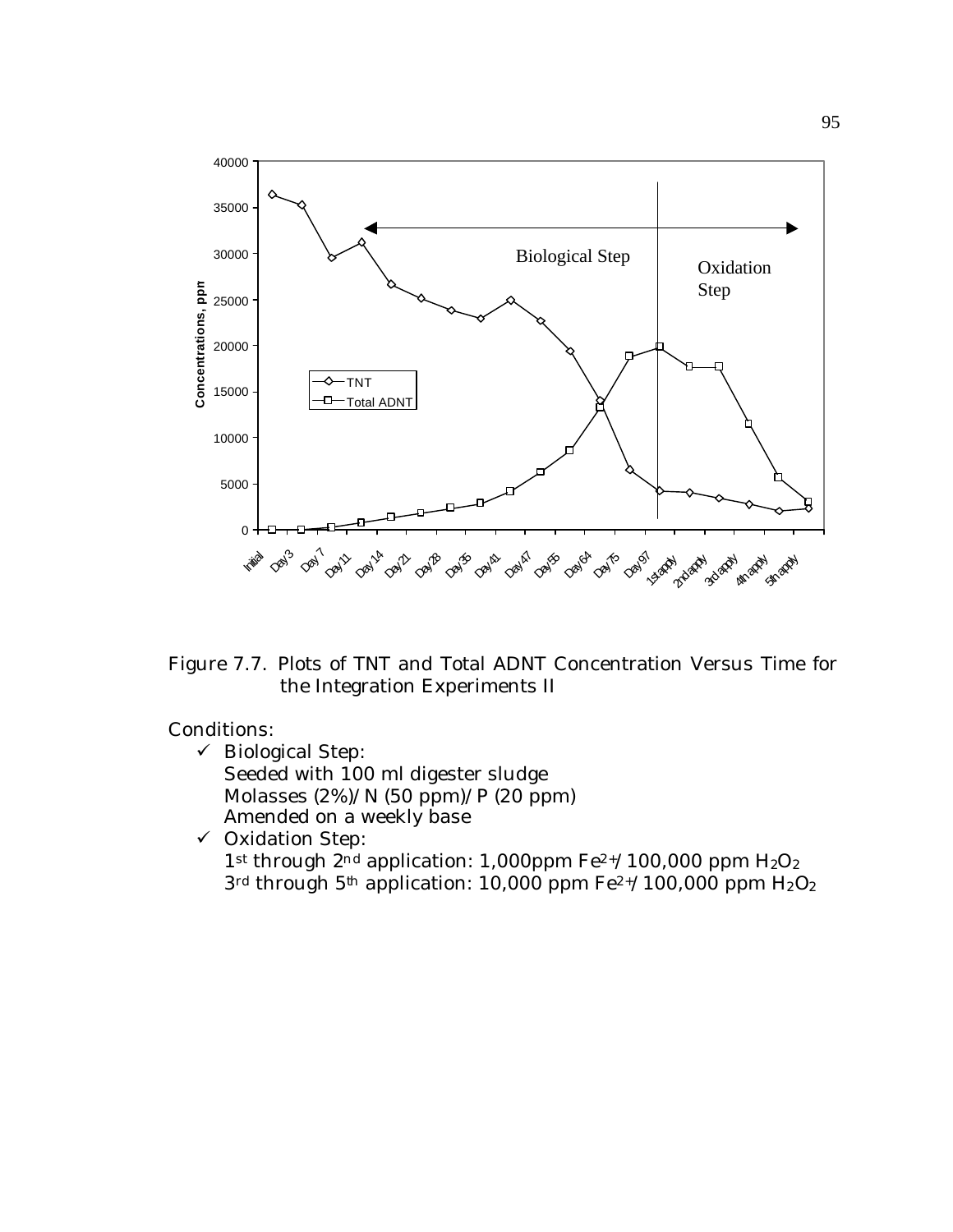

Table 7.8. Eh Value during the Biological Step of the Low Level Contamination Integration Experiment

Seeded with 10 ml digester sludge Molasses  $(2%)/N$  (50 ppm)/P (20 ppm) Amended on a weekly base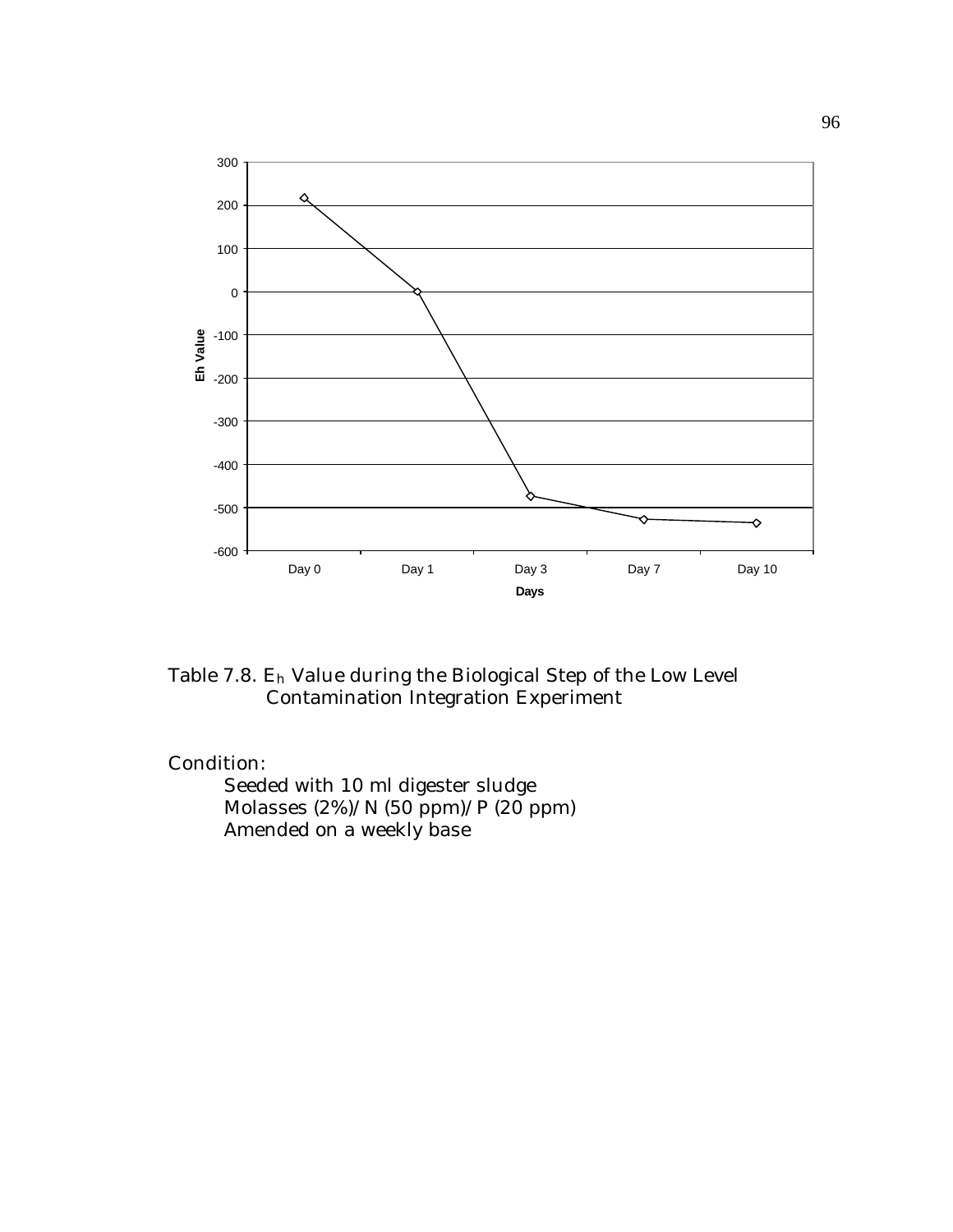

Table 7.9. pH Value during the Biological Step of the Low Level Contamination Integration Experiment

Seeded with 10 ml digester sludge Molasses (2%)/N (50 ppm)/P (20 ppm) Amended on a weekly base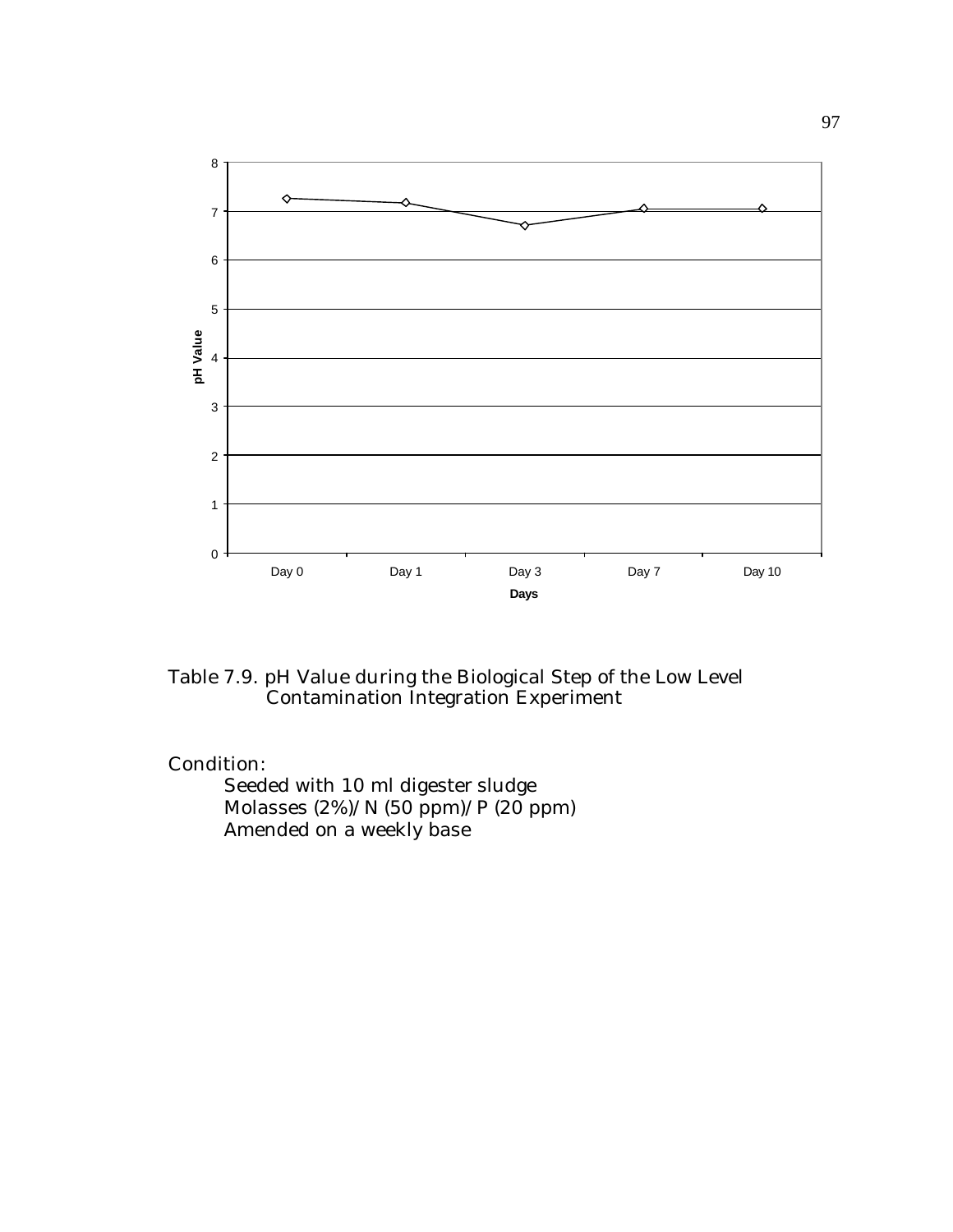

Figure 7.10. Low Level Contamination Experiments Bio-Phase Results

Seeded with 10 ml digester sludge Molasses (2%)/N (50 ppm)/P (20 ppm) Amended on a weekly base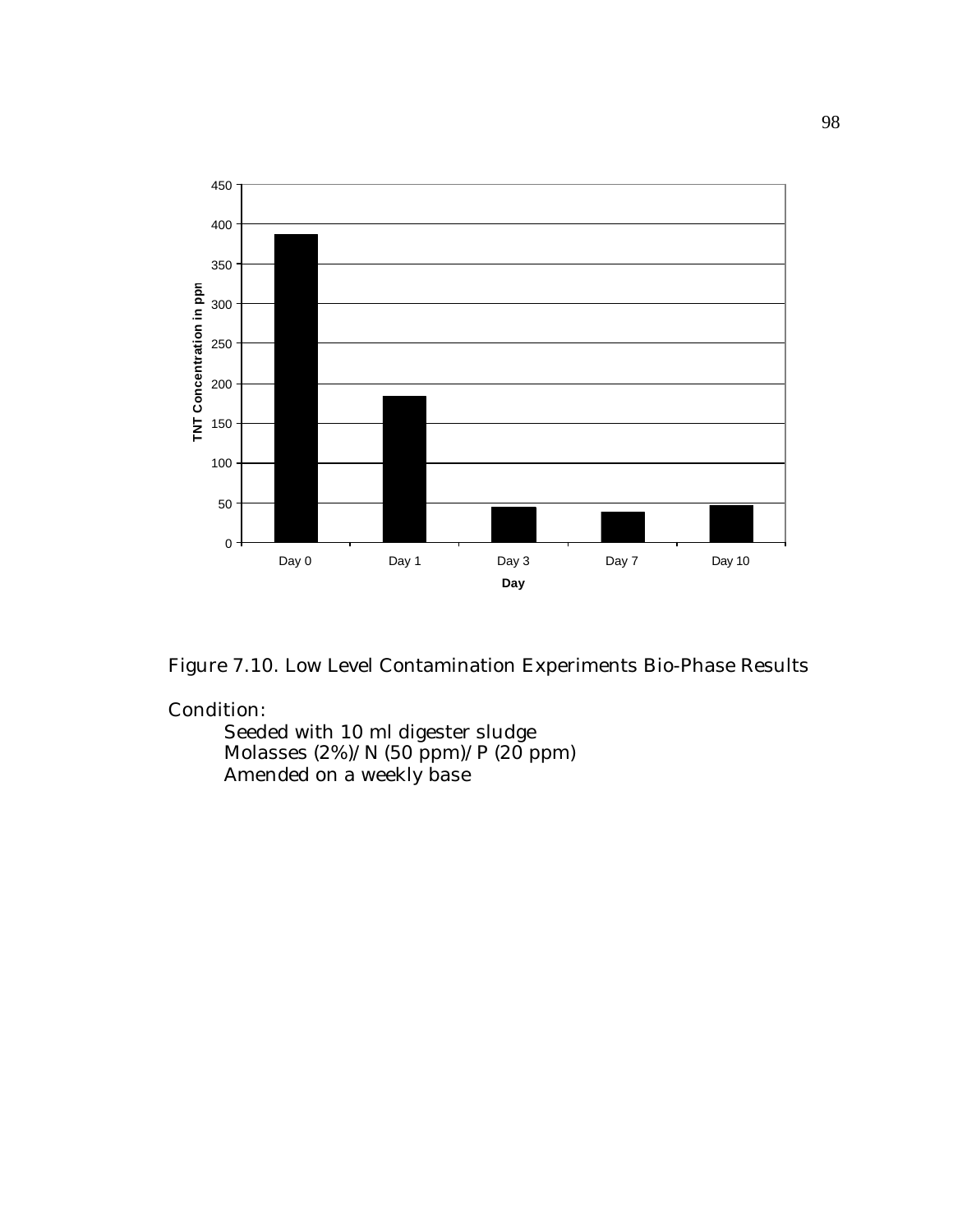

Figure 7.11. Low Level Contamination Experiments Oxidation-Phase Results after Pre-Biotreat Step

Formula 1: 100 ppm Fe $^{2+}/5000$  ppm H $_{2}O_{2}$ Formula 2: 500 ppm Fe $^{2+}/25000$  ppm H $_{2} \mathrm{O_{2}}$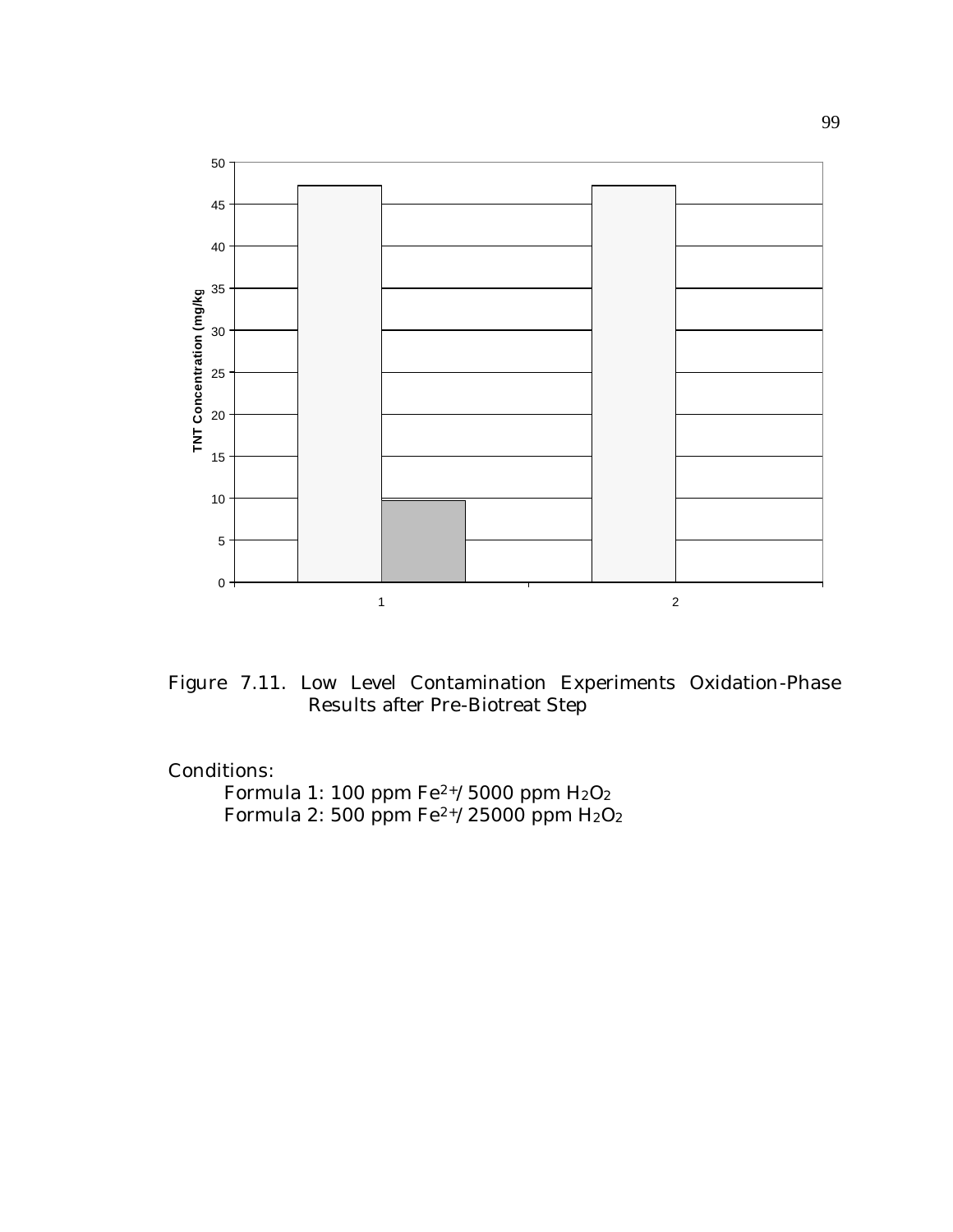## CHAPTER VIII

### BIOSLURRY EXPERIMENTAL RESULTS

The objective of this set of experiments was to screen several candidate biological treatment strategies in order to further optimize the treatment conditions for TNT biodegradation. These experiments were performed as an attempt to evaluate if other bioremediation strategies may provide better performance than the ones used in the integration experiments. Experiments were conducted in duplicate and all the analytical samples were analyzed in triplicate. The data will be presented as an average of each duplicate set for a given sampling event.

## pH and E<sup>h</sup>

Figure 8.1 is a plot of pH versus time for the experiments performed in the bioslurry shake flasks. All treatment conditions behaved similarly. The pH for the treatments with Na-acetate amended was slightly higher than the rest of the treatment conditions. No particular rationale for this slightly higher pH can be speculated.

Figure 8.2 is a plot of  $E_h$  values versus time. All treatment conditions behaved similarly. The Eh values remained positive, which indicates that aerobic conditions were maintained throughout the testing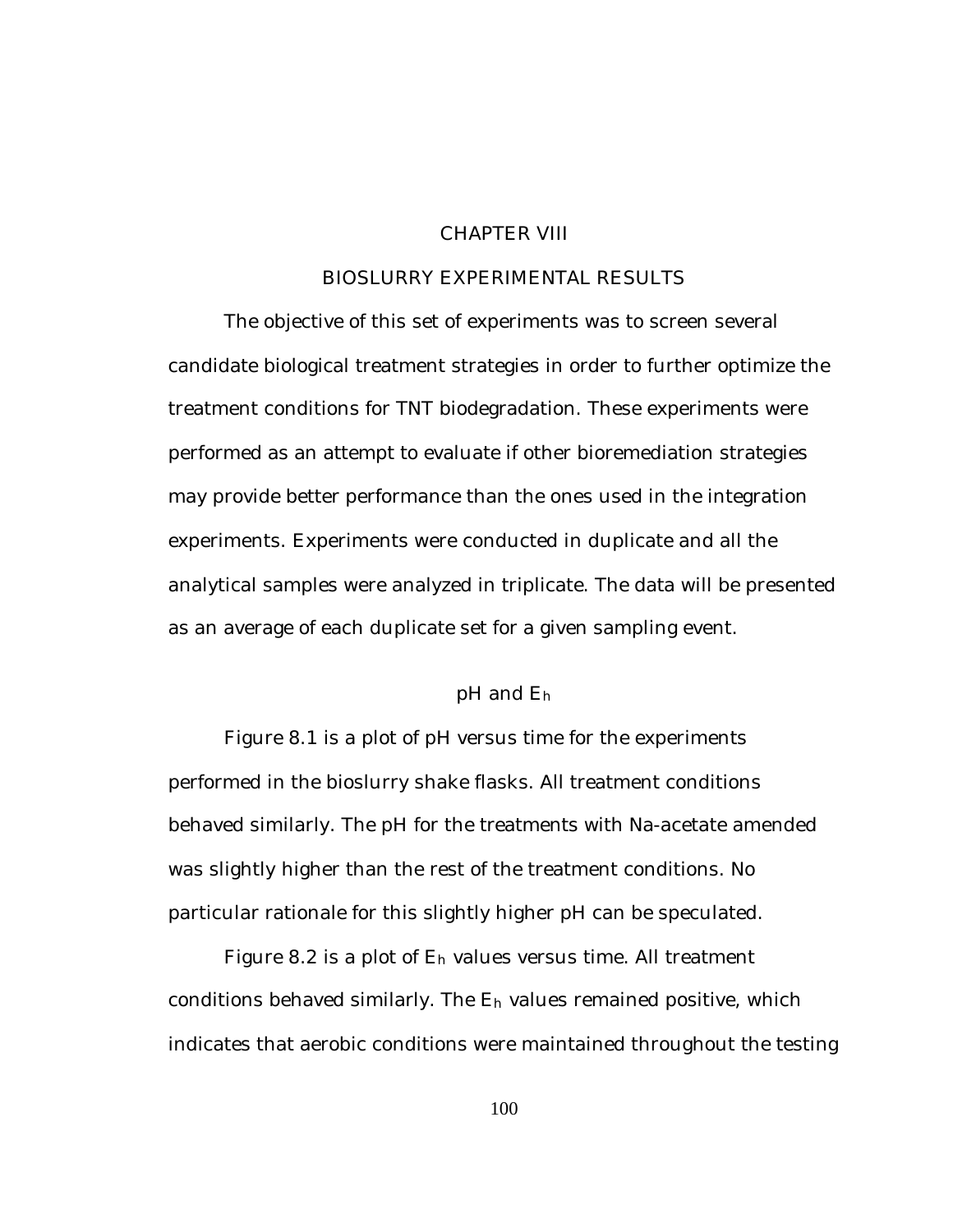period. Therefore, any TNT and by-products removals will have to be attributed to aerobic-based reductases.

### Soil Phase Results

Figure 8.3 is a plot of soil phase TNT concentrations versus time for the experiments performed in the bioslurry shake flasks. TNT concentrations in the control set remained relevantly constant throughout the course of the test, which indicated no loss of TNT due simply to the addition of oxygen. Clearly, all treatment process performed similarly towards biodegradation of TNT. TNT removal fluctuated with an overall downward disappearance trend. Apparently, aerobic treatment amended with numerous comatabolites is capable of TNT bioremediation. No clearly better performing co-metabolite emerges upon review of these data. By approximately 70 days, 80% of the initial TNT was removed from all of the amended flasks.

Figure 8.4 is a plot of soil phase TNB concentrations versus time for the experiments performed in the bioslurry shake flasks. It appears that TNB is not very biodegradable no matter the treatment condition employed during this test.

Figure 8.5 is a plot of soil phase total ADNT concentrations versus time for the experiments performed in the bioslurry shake flasks. ADNT concentration remained relatively constant throughout the test period. All testing conditions performed similarly. ADNT was initially rapidly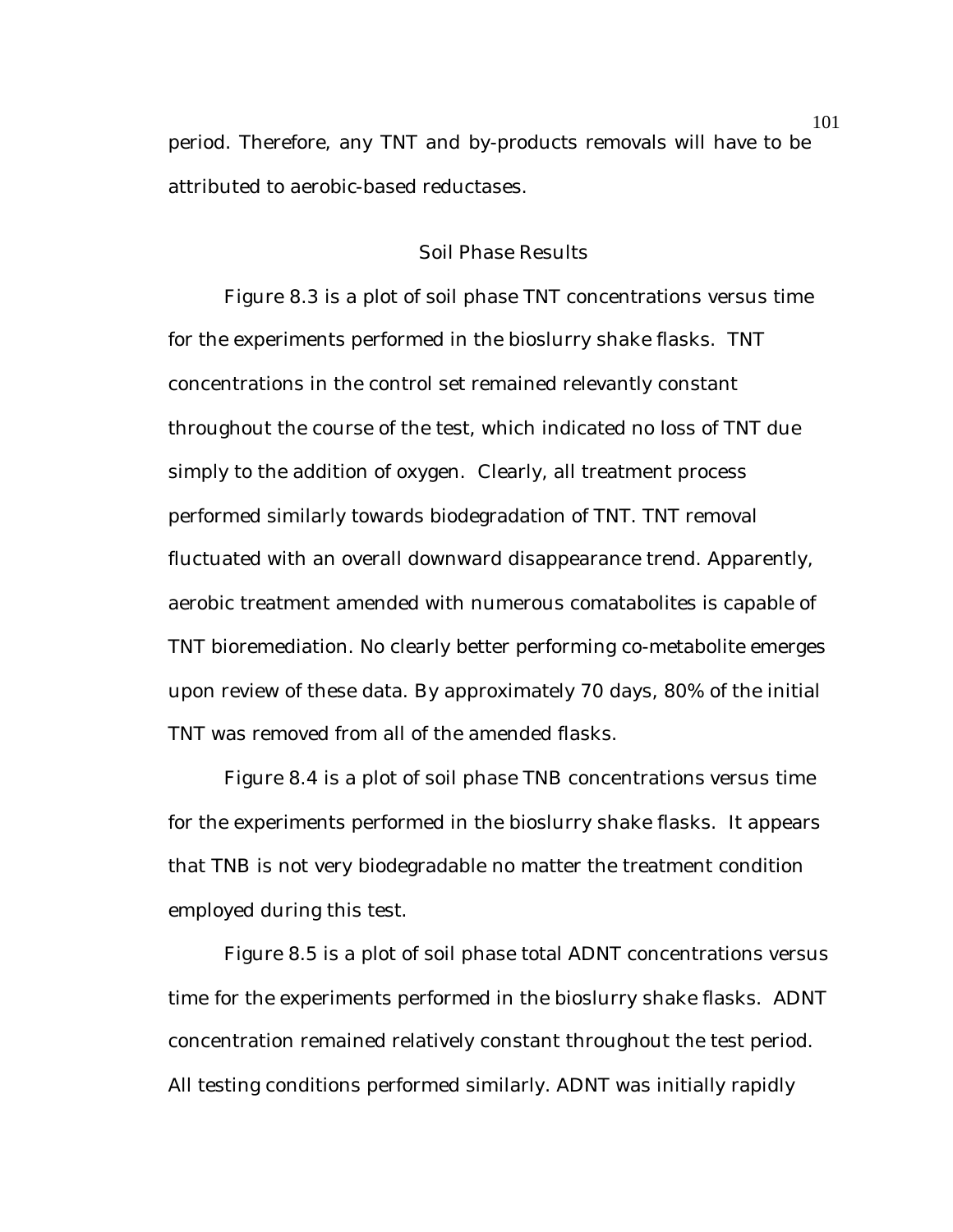removed during the first 20 days, and then appear to level off. Toward the end of the reaction, accumulation of the ADNT is observed, especially for the molasses/N/P amended flasks. The rate of formation and rate of degradation of ADNT contributes to the net rate of change of ADNT at any given time. At the initial stage of the test, degradation dominates the dynamics of ADNT rate within the flasks. Therefore, ADNT concentrations appeared to drop rapidly. At this point in time during this test, TNT levels are being reduced and ADNT begins to be formed as a result of this TNT degradation. Therefore, the rate of formation starts to increase over the rate of degradation to a balancing point resulting in a relatively constant level of total ADNTs observed over the remainder of the test, even to the point where some accumulation is observed.

TNT and ADNT biodegradation rates are listed in Table 8.1. As it can be seen that TNT was biodegraded at a must faster rate as compared to ADNT under each aerobic slurry flask biotreatment condition. ADNT are more resistant to biotreatment than TNT. A comparison of these rates to those obtained from the biocells is done later in this chapter.

Boopathy (2002) conducted similar work on aerobic shake flask biotreatment of TNT contaminated soil. Complete mineralization of TNT was reported. ADNT was produced as by-products, and then was removed completely. This was likely due to the lower initial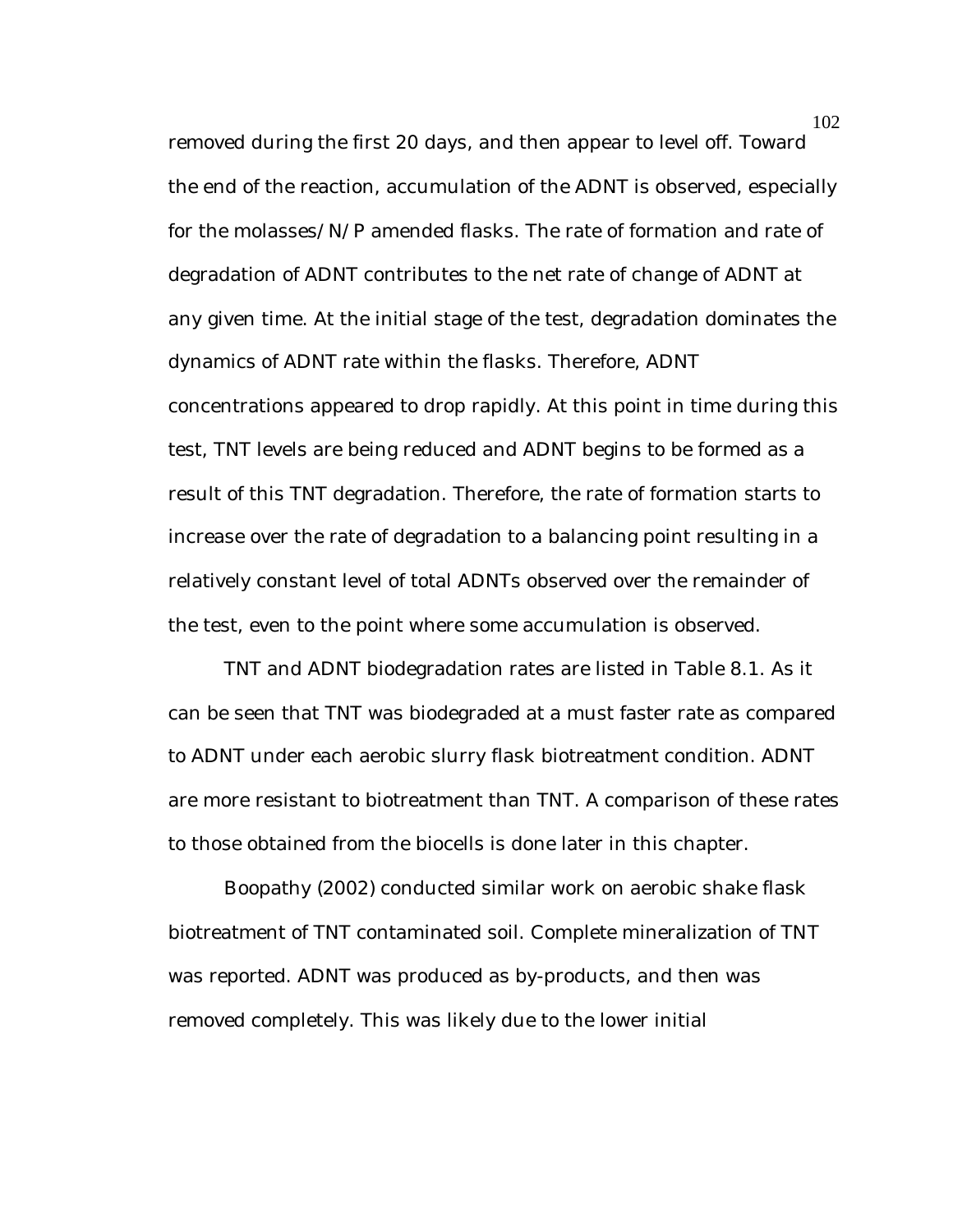contamination concentration (4000 mg/kg/d) comparing to those used in this study (30,000 mg/kg/d).

### Liquid Phase Results

Figure 8.6 is a plot of liquid phase TNT concentrations versus time for the experiments performed in the bioslurry shake flasks. For the control and the starch and molasses amended systems, the TNT concentrations remain constant or show a slight downward trend. It can be seen that TNT concentration in the liquid phase increased at later period of the test for the Na-acetate/N/P treatment and Naacetate/Tween80/N/P treatments. This build-up was likely due to that these two treatment created a condition more conducive to the production of bioemulsifiers which enhanced the desorption of the chemicals.

Figure 8.7 is a plot of liquid phase TNB concentrations versus time for the experiments performed in the bioslurry shake flasks. It can be seen that the Na-acetate/Tween80/N/P treatment behaved differently than the other systems towards the TNB level in the liquid phase. For these two systems, the TNB levels were clearly elevated over the other three systems. This observation indicates that TNB levels are impacted by the surfactant, resulting in a dramatic increase in TNB concentrations within the liquid phase. The Na-acetate/N/P treatment showed some level of increase in TNB concentrations within the liquid phase but not as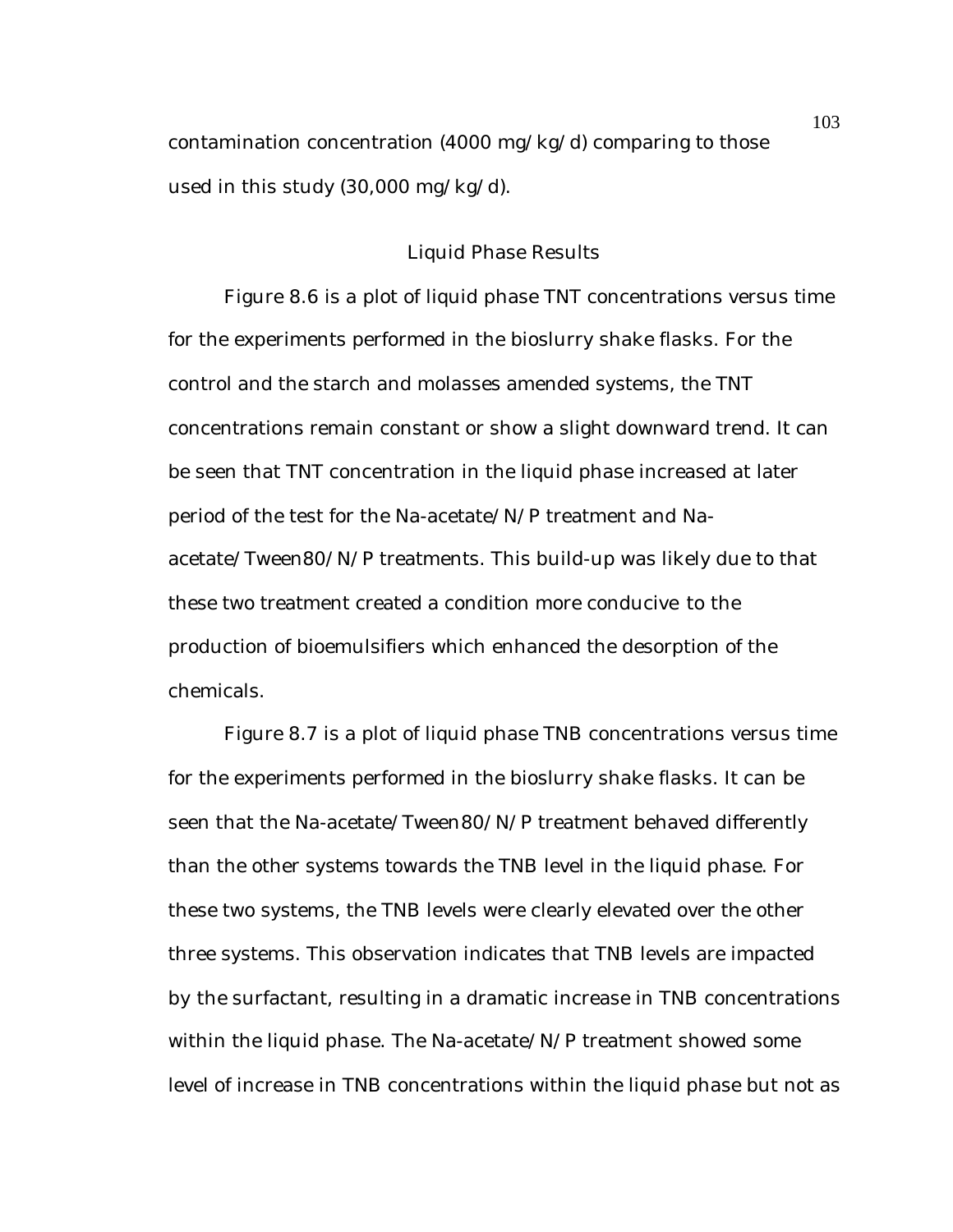dramatic as the treatment with the surfactant amendment. This difference in performance indicates that the surfactant is more effective in solubulize TNB than the bioemulsifier.

Figure 8.8 is a plot of averaged liquid phase Total ADNT concentration versus time for the experiments performed in the bioslurry shake flasks. It can be seen that Total ADNTs concentration in the liquid phase increased for the Na-acetate/N/P treatment and Naacetate/Tween80/N/P treatments. This build-up was again likely due to that these two systems created a condition more conducive to the production of bioemulsifiers which enhanced the desorption of the chemicals into the aqueous phase. The Potato Starch/N/P treatment and Molasses/N/P treatment showed an overall Total ADNTs disappearance trend. The treatment condition with molasses amended performed the best in terms of degrading the Total ADNTs within the liquid phase.

### Summary

From the soil phase results, it can be concluded that all treatment conditions showed effectiveness towards biodegrading TNT and Total ADNTs. None of these testing conditions clearly stand out. They all behaved similarly. Reactions were not carried longer due to the fact that there were only limited amount of soils present in the shake flask initially and after removing a number of samples from the flask, not enough soil was left for further treatment. It is speculated that with longer treatment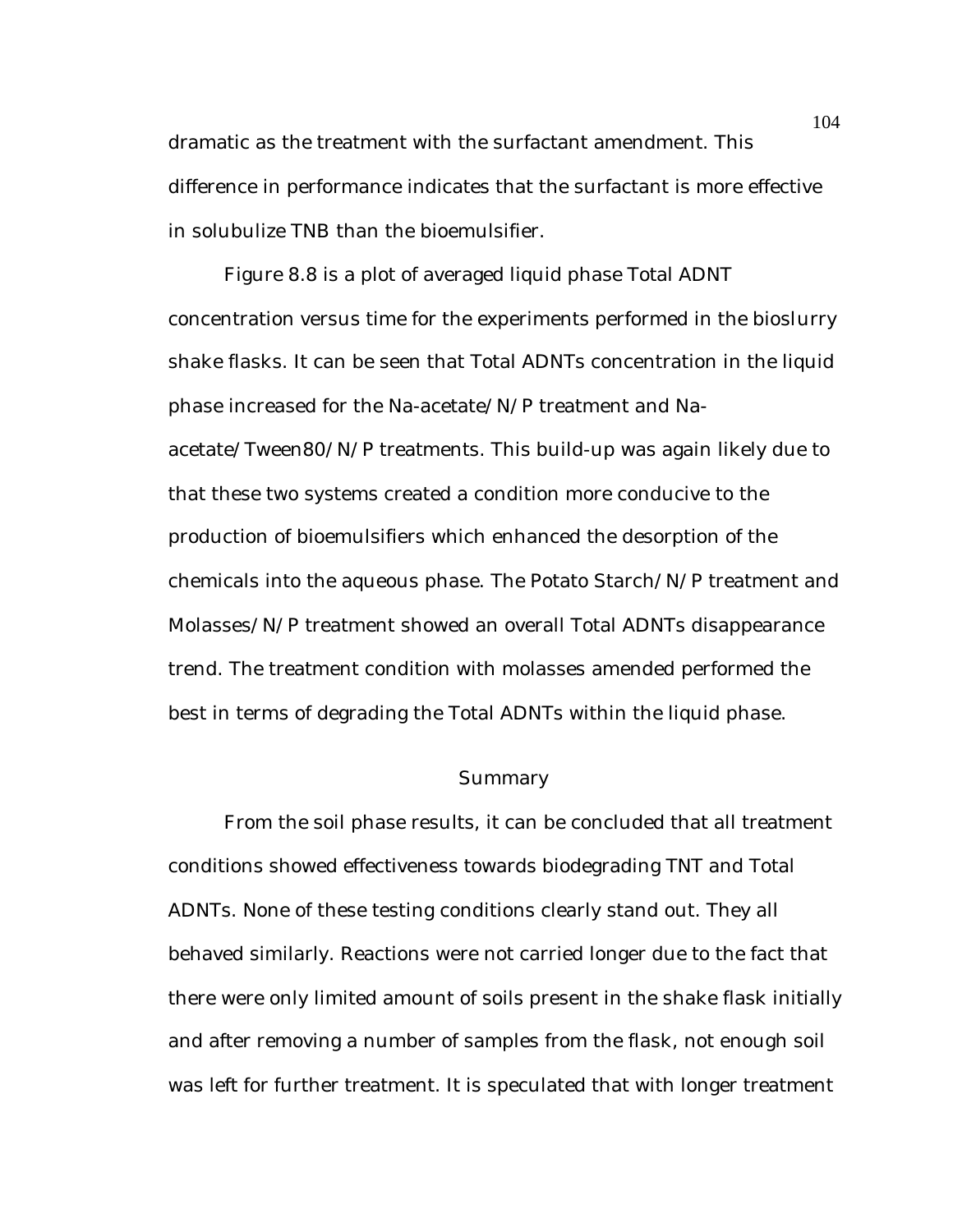times, complete removal of TNT would likely have been achieved; however, this testing was performed to evaluate the performance of various candidate co-metabolites with regard to TNT/ADNT removal. When comparing the biodegradation rate for TNT versus ADNT, clearly biological treatment does a better job with converting TNT to ADNT, and then degrading the ADNT, once it is formed.

From the liquid phase results, it can be seen that the treatment conditions with Na-acetate amending showed enhancement in the desorption of chemicals likely due to the production of bioemulsifiers. Tween80 showed a much greater enhancement in the desorption of TNB, which was attributed to its surfactant characteristic.

## Comparisons with Biocell Treatments

TNT biodegradation rates under both the bioslurry condition and biocell condition are listed in Table 8.1. Two different soils were used for the bioslurry treatment and biocell treatment. Given its operation simplicity, biocells appear to be a much better option for the biotreatment step than bioslurry systems.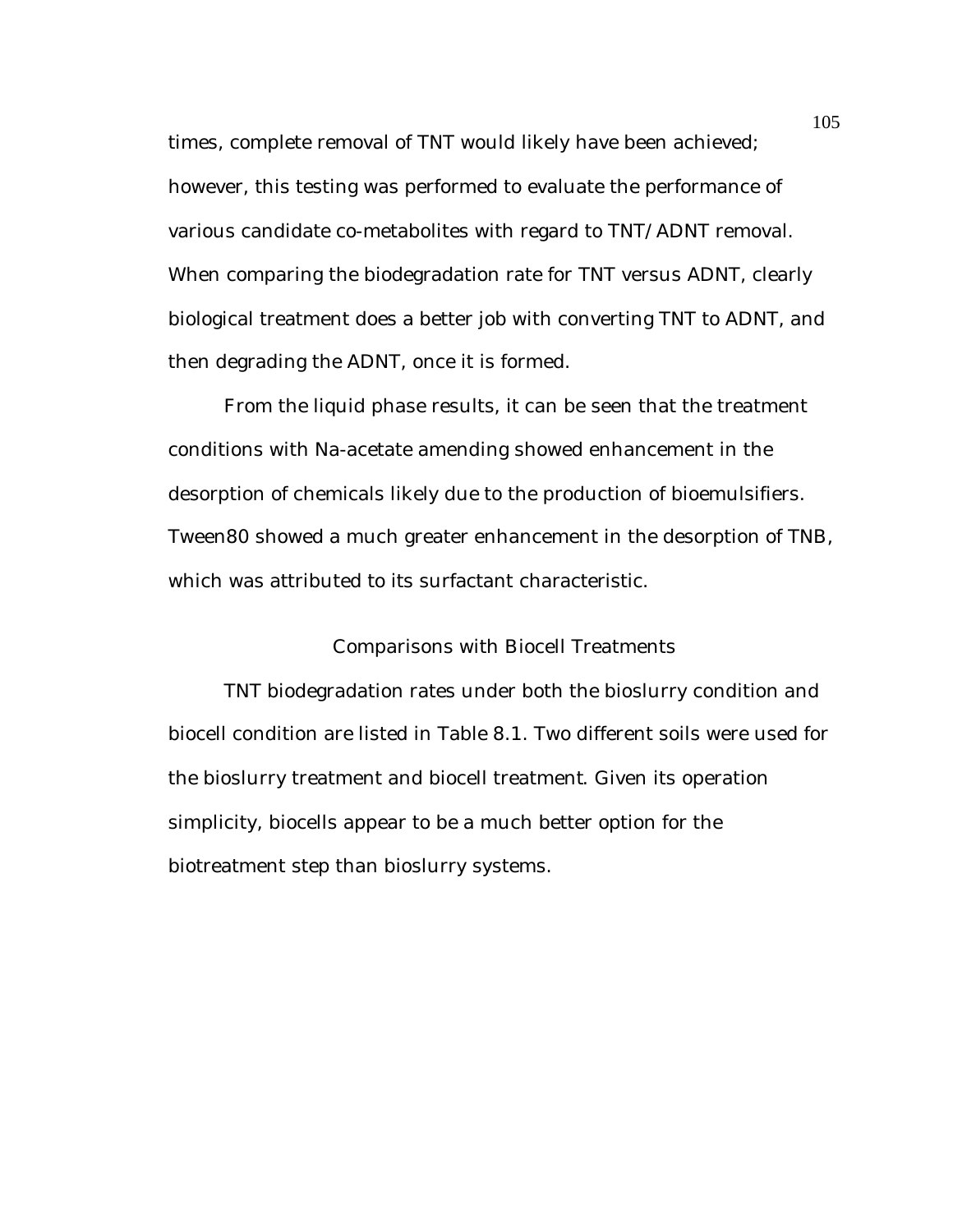| <b>Test Conditions</b> | <b>TNT</b><br>Biodegradation<br>Rates<br>(mg/kg/d) | <b>ADNT</b><br>Biodegradation<br>Rates<br>(mg/kg/d) |  |
|------------------------|----------------------------------------------------|-----------------------------------------------------|--|
| $Na$ -acetate/ $N/P$   | 1176                                               | 44                                                  |  |
| Na-acetate/Tween80/N/P | 666                                                | 47                                                  |  |
| Potato/N/P             | 904                                                | 22                                                  |  |
| Molasses/ $N/P$        | 350                                                | 25                                                  |  |

# Table 8.1. Rates Comparision between TNT and ADNT (During the first 21 days of Bioslurry Test)

# Table 8.2. TNT Biodegradation Rates Comparision

|                  | <b>Test Conditions</b>      | <b>Biodegradation Rates</b><br>(mg/kg/d) |
|------------------|-----------------------------|------------------------------------------|
| <b>Bioslurry</b> | $Na$ -acetate/ $N/P$        | 305                                      |
|                  | Na-acetate/Tween80/N/P      | 253                                      |
|                  | Potato/N/P                  | 254                                      |
|                  | Molasses/N/P                | 161                                      |
| <b>Biocell</b>   | 50 ml sludge/Double Mol/N/P | 539                                      |
|                  | 100 ml sludge/Mol/N/P       | 331                                      |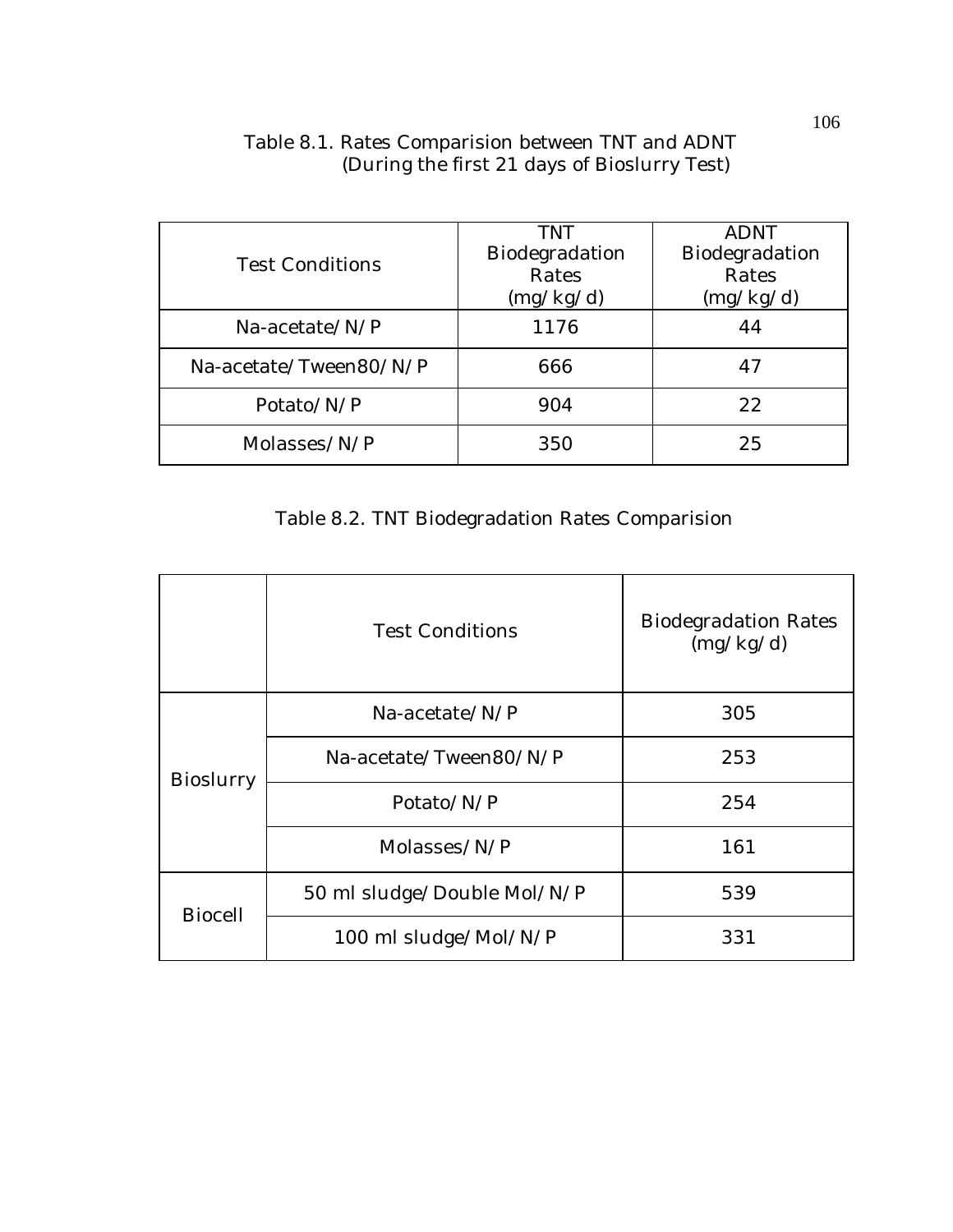

Figure 8.1. pH Values from the Bioslurry Experiments

- $\checkmark$  Control: Soil/Distilled Water
- $\checkmark$  Na-acetate/N/P: Na-acetate (2%)/N (50 ppm)/P (20 ppm); amended on a weekly base
- $\checkmark$  Na-acetate/Tween80/N/P: Na-acetate (2%)/Tween80 (1%)/N (50 ppm)/P(20 ppm); amended on a weekly base
- $\checkmark$  Potato Starch/N/P: Patato starch (2%)/N (50 ppm)/P (20 ppm); amended on a weekly base
- $\checkmark$  Molasses/N/P: Molasses (2%)/N (50 ppm)/P (20 ppm); amended on a weekly base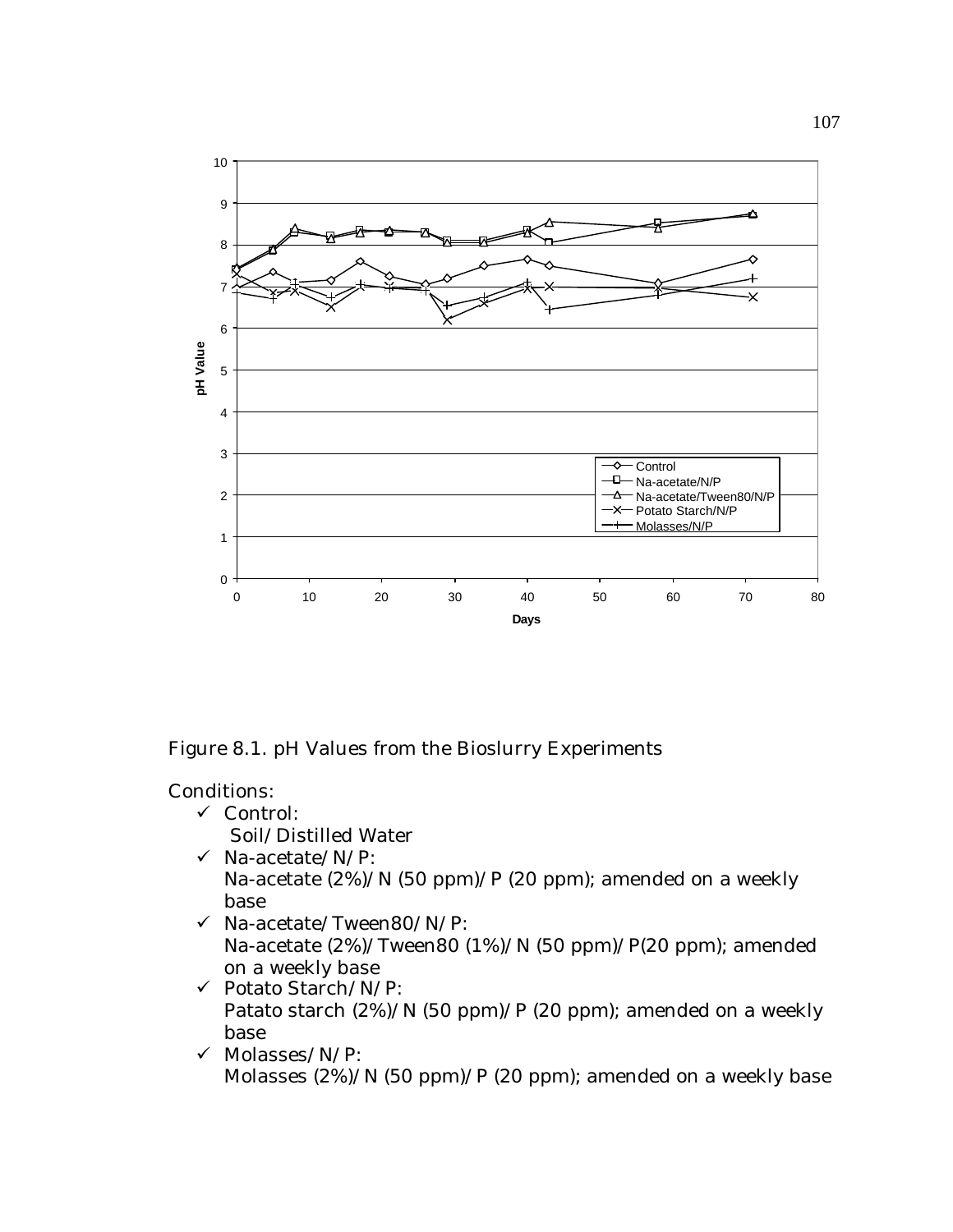

Figure 8.2. Eh Values from the Bioslurry Experiments

Conditions:

 $\checkmark$  Control:

Soil/Distilled Water

- $\checkmark$  Na-acetate/N/P: Na-acetate (2%)/N (50 ppm)/P (20 ppm); amended on a weekly base
- $\checkmark$  Na-acetate/Tween80/N/P: Na-acetate (2%)/Tween80 (1%)/N (50 ppm)/P(20 ppm); amended on a weekly base
- ¸ Potato Starch/N/P: Patato starch (2%)/N (50 ppm)/P (20 ppm); amended on a weekly base
- $\checkmark$  Molasses/N/P: Molasses (2%)/N (50 ppm)/P (20 ppm); amended on a weekly base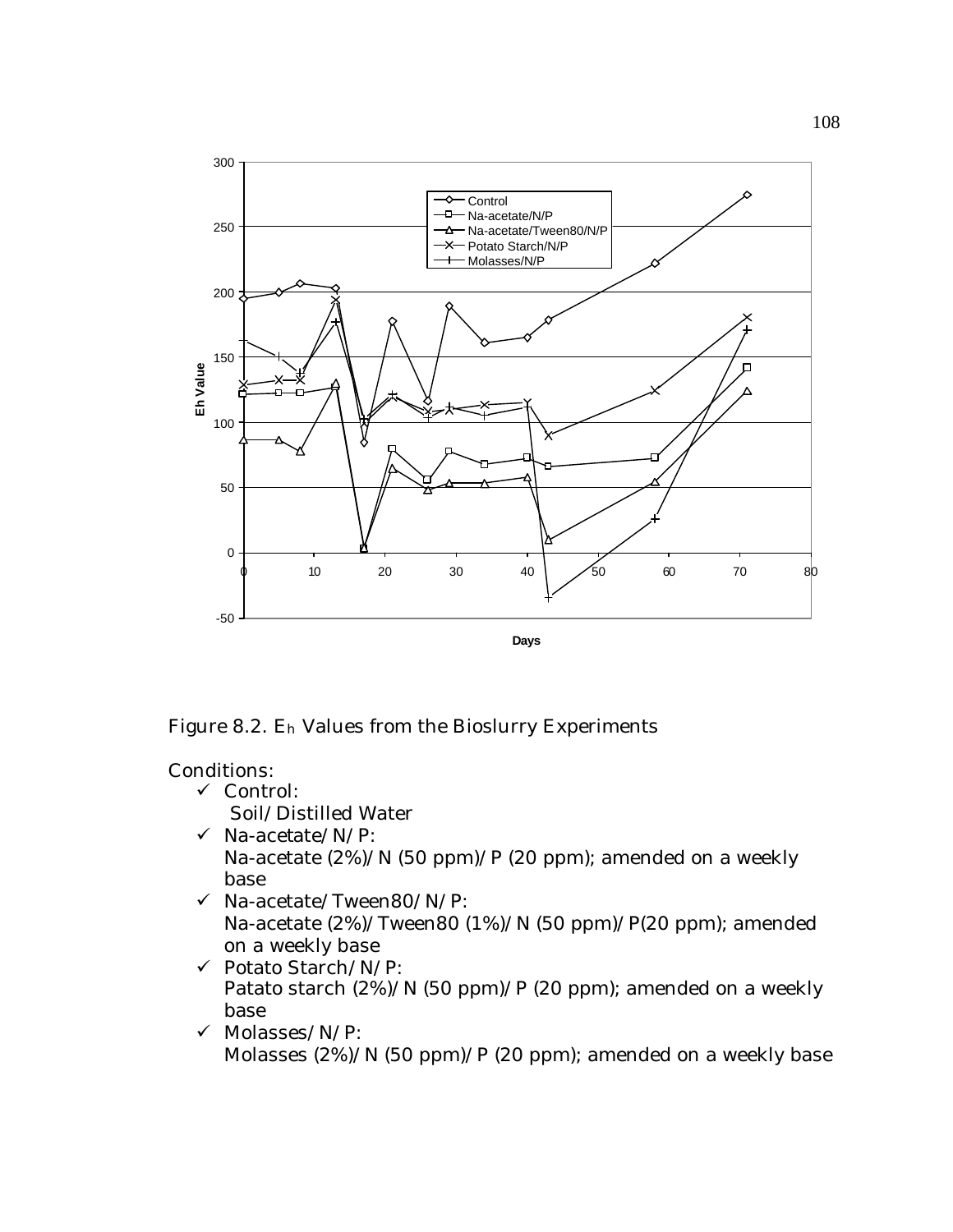

Figure 8.3. Soil Phase TNT Concentrations from the Bioslurry Experiments

- $\checkmark$  Control: Soil/Distilled Water; [TNT0]= 29173 ppm  $\checkmark$  Na-acetate/N/P: Na-acetate (2%)/N (50 ppm)/P (20 ppm); amended on a weekly base;  $[TNT<sub>0</sub>] = 41777$  ppm
- $\checkmark$  Na-acetate/Tween80/N/P: Na-acetate (2%)/Tween80 (1%)/N (50 ppm)/P(20 ppm); amended on a weekly base;  $[TNT<sub>0</sub>] = 35545$  ppm
- ¸ Potato Starch/N/P: Potato starch (2%)/N (50 ppm)/P (20 ppm); amended on a weekly base;  $[TNT<sub>0</sub>] = 37007$  ppm
- $\checkmark$  Molasses/N/P: Molasses (2%)/N (50 ppm)/P (20 ppm); amended on a weekly base;  $[TNT<sub>0</sub>] = 28761$  ppm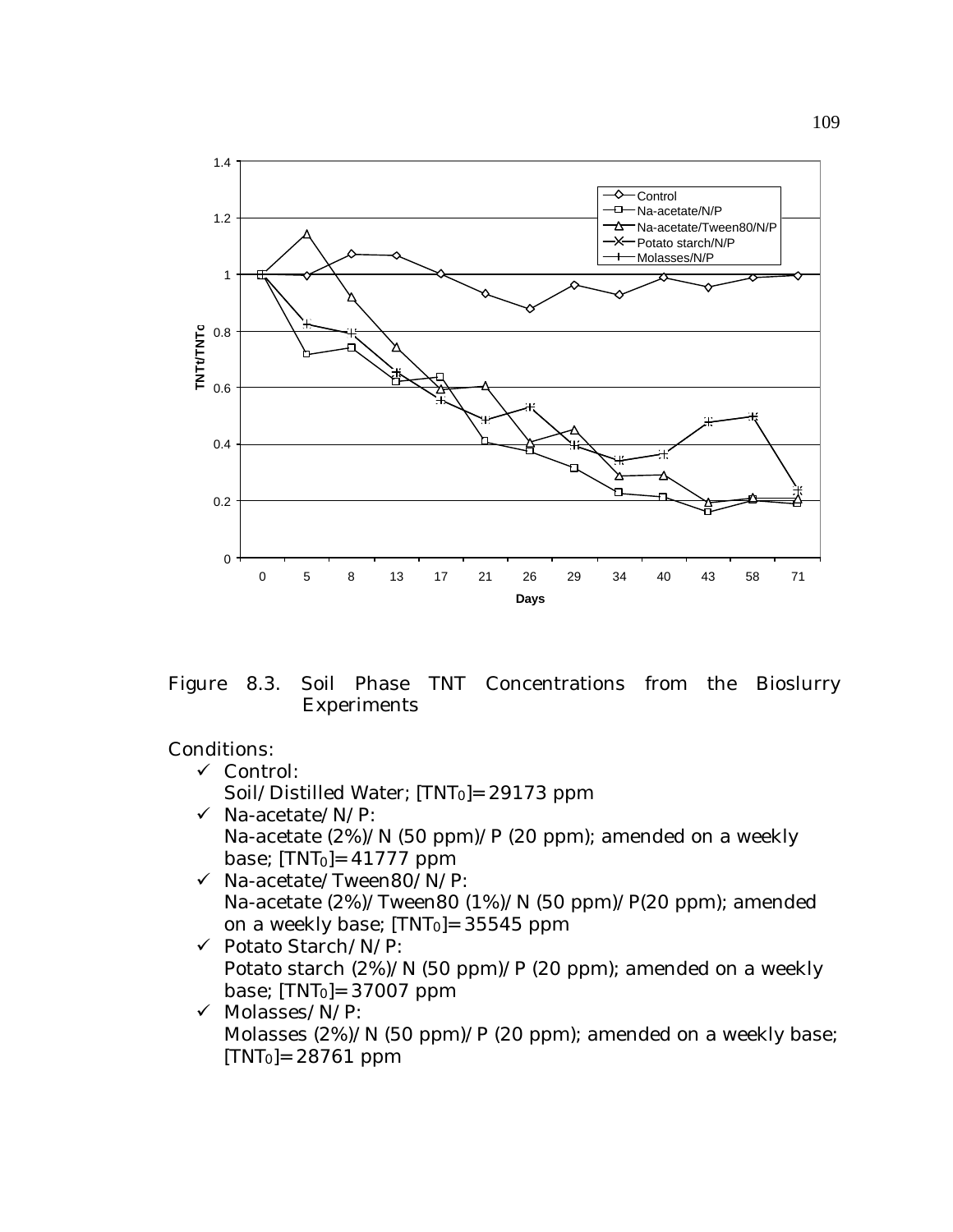

Figure 8.4. Soil Phase TNB Concentrations from the Bioslurry Experiments

- $\checkmark$  Control: Soil/Distilled Water; [TNB<sub>0</sub>]= 34 ppm  $\checkmark$  Na-acetate/N/P: Na-acetate (2%)/N (50 ppm)/P (20 ppm); amended on a weekly base;  $[TNB<sub>0</sub>]=129$  ppm
- $\checkmark$  Na-acetate/Tween80/N/P: Na-acetate (2%)/Tween80 (1%)/N (50 ppm)/P(20 ppm); amended on a weekly base; [TNB0]= 125 ppm
- ¸ Potato Starch/N/P: Potato starch (2%)/N (50 ppm)/P (20 ppm); amended on a weekly base;  $[TNB<sub>0</sub>]=43$  ppm
- $\checkmark$  Molasses/N/P: Molasses (2%)/N (50 ppm)/P (20 ppm); amended on a weekly base;  $[TNB<sub>0</sub>] = 35 ppm$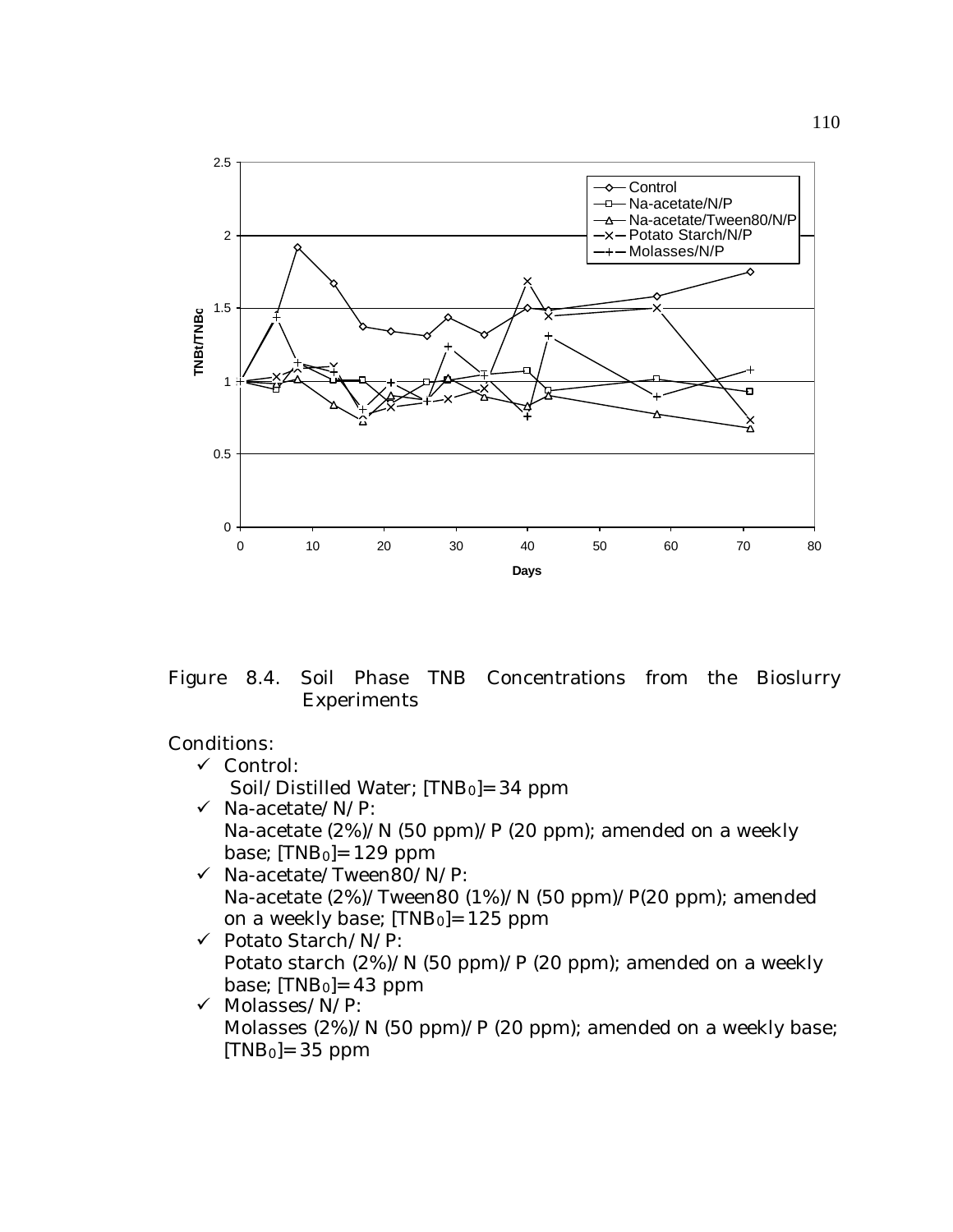

Figure 8.5. Soil Phase ADNT Concentrations from the Bioslurry Experiments

- $\checkmark$  Control: Soil/Distilled Water; [ADNT0]= 619 ppm  $\checkmark$  Na-acetate/N/P:
	- Na-acetate (2%)/N (50 ppm)/P (20 ppm); amended on a weekly base;  $[ADNT<sub>0</sub>] = 1225$  ppm
- $\checkmark$  Na-acetate/Tween80/N/P: Na-acetate (2%)/Tween80 (1%)/N (50 ppm)/P(20 ppm); amended on a weekly base; [ADNT0]= 1384 ppm
- ¸ Potato Starch/N/P: Potato starch (2%)/N (50 ppm)/P (20 ppm); amended on a weekly base;  $[ADNT<sub>0</sub>] = 667$  ppm
- $\checkmark$  Molasses/N/P: Molasses (2%)/N (50 ppm)/P (20 ppm); amended on a weekly base;  $[ADNT<sub>0</sub>] = 823 ppm$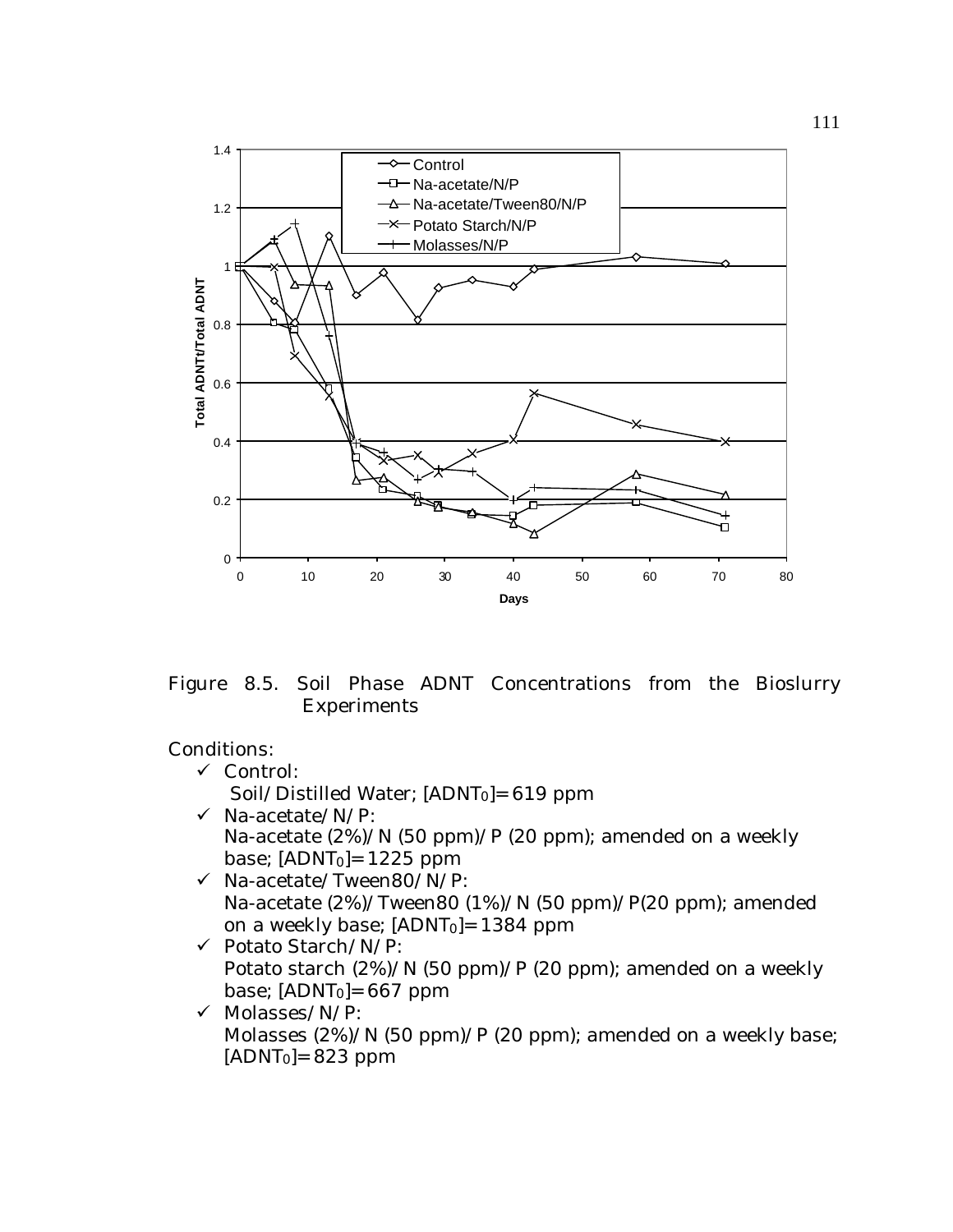

Figure 8.6. Liquid Phase TNT Concentrations from the Bioslurry Experiments

- ¸ Control: Soil/Distilled Water; [TNT0]= 118 ppm
- $\checkmark$  Na-acetate/N/P: Na-acetate (2%)/N (50 ppm)/P (20 ppm); amended on a weekly base;  $[TNT<sub>0</sub>] = 46$  ppm
- $\checkmark$  Na-acetate/Tween80/N/P: Na-acetate (2%)/Tween80 (1%)/N (50 ppm)/P(20 ppm); amended on a weekly base;  $[TNT<sub>0</sub>] = 58$  ppm
- ¸ Potato Starch/N/P: Potato starch (2%)/N (50 ppm)/P (20 ppm); amended on a weekly base;  $[TNT<sub>0</sub>] = 99$  ppm
- $\checkmark$  Molasses/N/P: Molasses (2%)/N (50 ppm)/P (20 ppm); amended on a weekly base;  $[TNT<sub>0</sub>] = 51 ppm$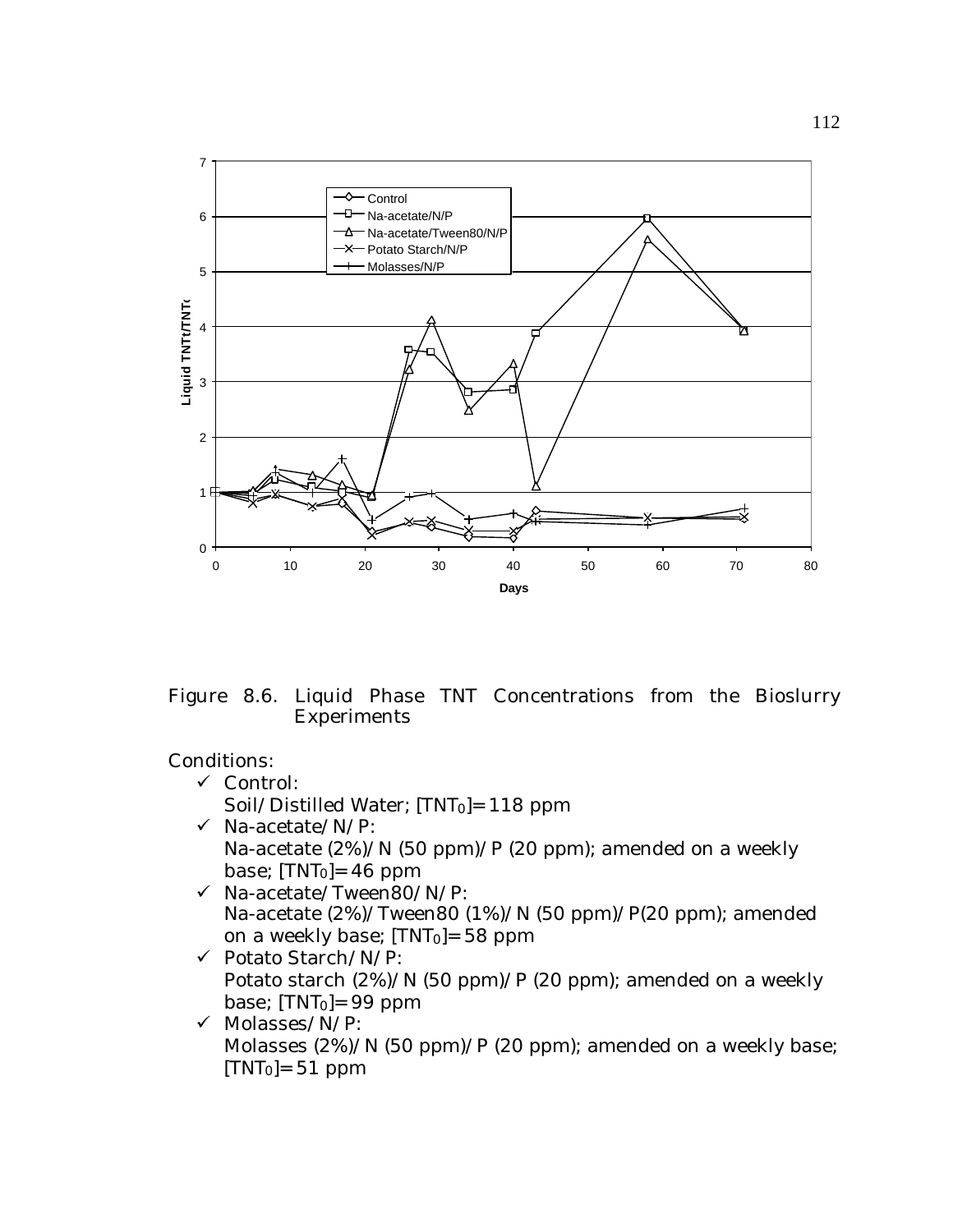

Figure 8.7. Liquid Phase TNB Concentrations from the Bioslurry Experiments

- ¸ Control: Soil/Distilled Water;  $[TNB<sub>0</sub>]= 2.65$  ppm
- $\checkmark$  Na-acetate/N/P: Na-acetate (2%)/N (50 ppm)/P (20 ppm); amended on a weekly base;  $[TNB<sub>0</sub>]=3.8$  ppm
- $\checkmark$  Na-acetate/Tween80/N/P: Na-acetate (2%)/Tween80 (1%)/N (50 ppm)/P(20 ppm); amended on a weekly base; [TNB0]= 2.63 ppm
- $\checkmark$  Potato Starch/N/P: Potato starch (2%)/N (50 ppm)/P (20 ppm); amended on a weekly base;  $[TNB<sub>0</sub>]=1.92$  ppm
- $\checkmark$  Molasses/N/P: Molasses (2%)/N (50 ppm)/P (20 ppm); amended on a weekly base;  $[TNB<sub>0</sub>]= 0.70$  ppm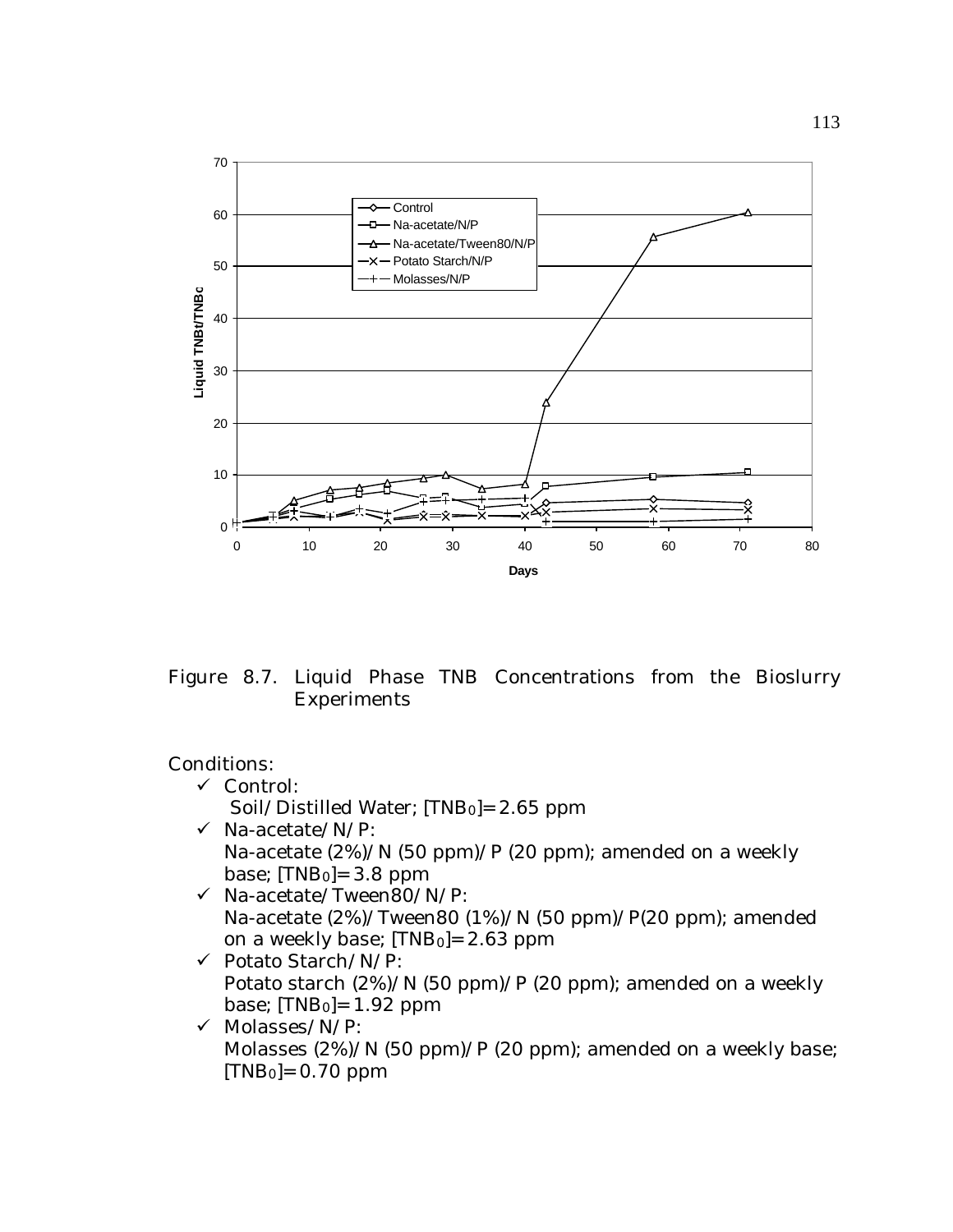

Figure 8.8. Liquid Phase ADNT Concentrations from the Bioslurry Experiments

- ¸ Control: Soil/Distilled Water; [ADNT0]= 3.43 ppm
- $\checkmark$  Na-acetate/N/P: Na-acetate (2%)/N (50 ppm)/P (20 ppm); amended on a weekly base;  $[ADNT<sub>0</sub>] = 17.46$  ppm
- $\checkmark$  Na-acetate/Tween80/N/P: Na-acetate (2%)/Tween80 (1%)/N (50 ppm)/P(20 ppm); amended on a weekly base; [ADNT0]= 33.26 ppm
- ¸ Potato Starch/N/P: Potato starch (2%)/N (50 ppm)/P (20 ppm); amended on a weekly base;  $[ADNT<sub>0</sub>] = 3.16$  ppm
- $\checkmark$  Molasses/N/P: Molasses (2%)/N (50 ppm)/P (20 ppm); amended on a weekly base;  $[ADNT<sub>0</sub>] = 8.98$  ppm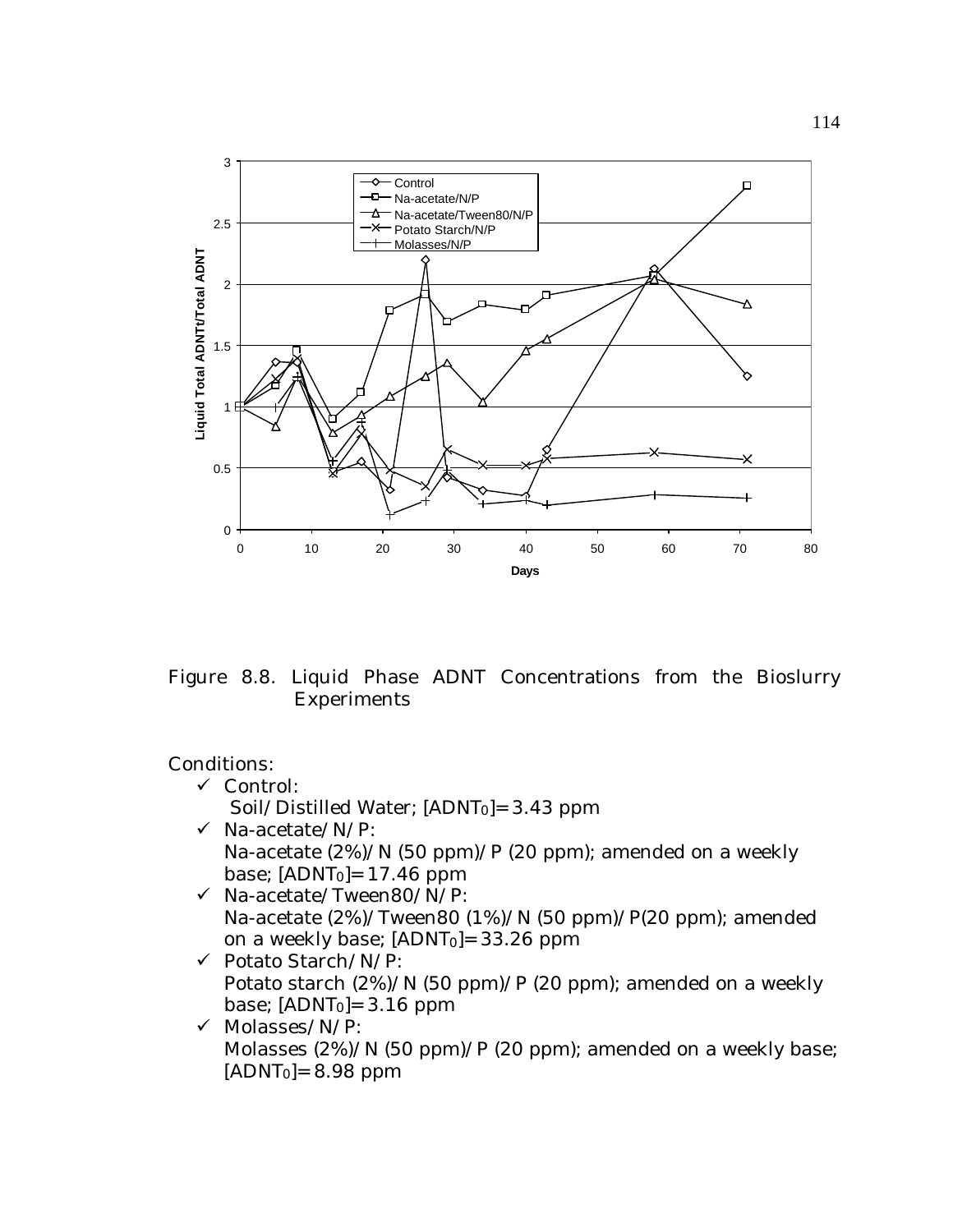## CHAPTER IX

## CONCLUSIONS AND ENGINEERING SIGNIFICANCE

The results of this study provide sufficient evidence for the feasibility of Advanced Oxidation Process (AOP) enhanced bioremediation of TNT contaminated soil. Several conclusions can be made as an outcome of this investigation.

### Soil Hydraulic Conductivity Experiments

Applying Fenton's Reagent to soil loaded in the permeameter decreased soil hydraulic conductivity due to the formation of Fe 3+. With higher concentrations of ferrous iron while remaining the same level of hydrogen peroxide, the hydraulic conductivity decreased incrementally. The implication of this finding is that when applying Fenton's Reagent for the *in-situ* or surface added oxidation treatment of explosives contaminated soil, the soil hydraulic conductivity may likely decrease over the course of the application. This proposes a potential loss in process effectiveness during oxidation treatment because the reduced K hinders the further delivery of additional oxidants into the soil matrix.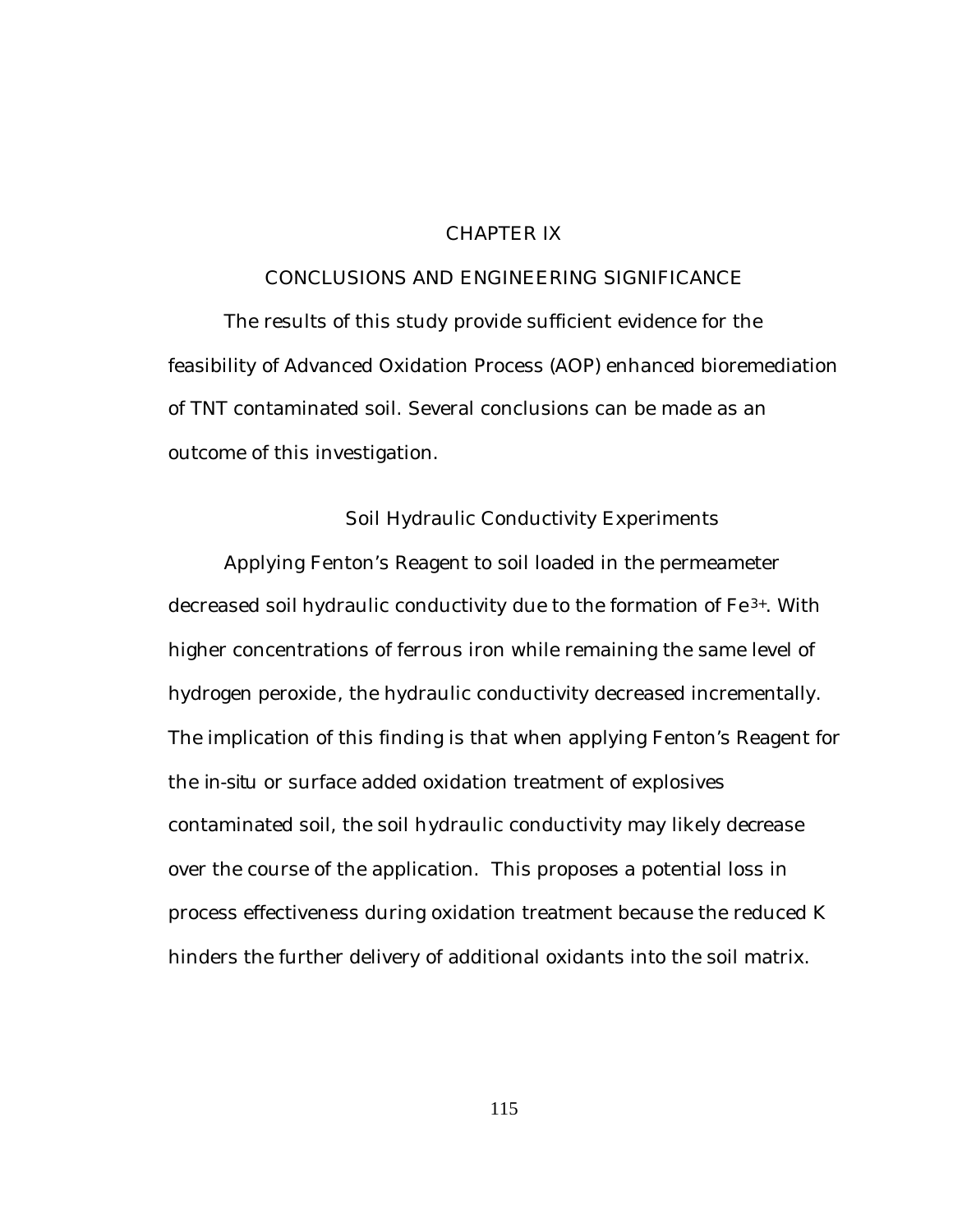This limitation could become a critical limiting factor for the multiple application of Fenton's Reagent into unmixed soil systems.

### Oxidation Evaluation Experiments

The evaluation experiments conducted in both the liquid phase and the soil phase show that ADNTs are much more reactive than TNT. Under the same condition (initial pollutant concentration, Fenton's Reagent dosing concentration and pH), 100% of the ADNTs were successfully removed while only 30% TNT removal was achieved. The optimal  $H_2O_2/Fe^{2+}$  ratio appears to be less than 10:1. The liquid phase experiments clearly show the appearance of TNB as a by-product of incomplete TNT oxidation. The soil phase experiments verified the results observed in the liquid phase experiments. The data strongly suggest that the removal of both TNT and ADNTs is mass transfer limited (hypothesized as adsorption limited) and not kinetically limited. This implies that either very high concentrations of Fenton's Reagent must be applied to overcome adsorption hindrances by oxidizing the adsorptive bonds or lesser doses applied as the pollutants enter the liquid phase.

### Integration Experiments

These integration experiments show that Fenton's Reagent was capable of degrading TNT, though not as fast as the Total ADNTs. The TNT biodegradation rate was higher than the TNT oxidation rate.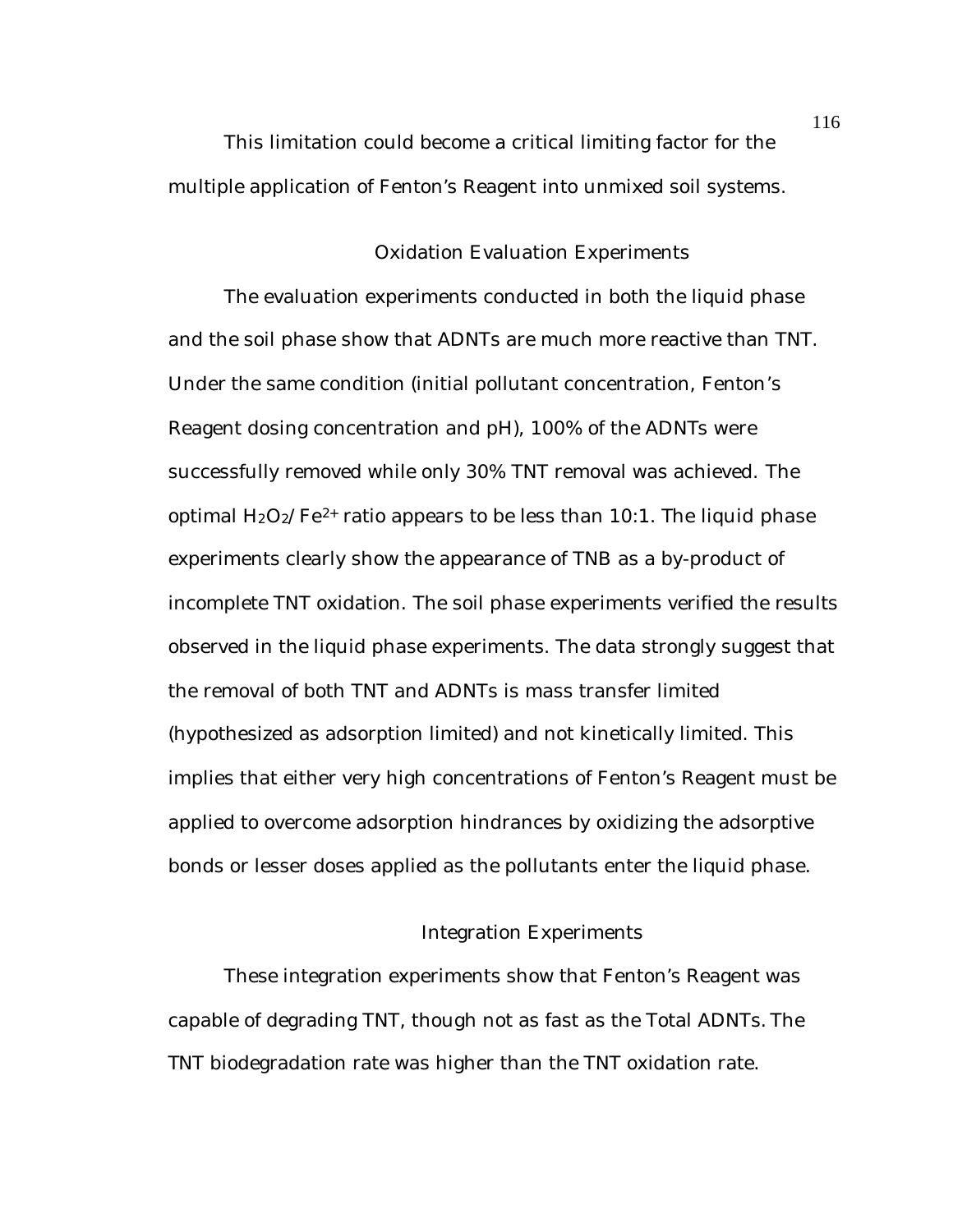Conversely, Total ADNTs were much more reactive with the oxidizing species than TNT. These observations proves the proposed research concept of first treating the contaminated soil using biotreatment condition to convert TNT to more oxidizable chemicals; then, treat these more oxidizable by-products using the Fenton's Reagent Process.

Foaming problems occurred during the application of Fenton's Reagent. This foaming problem associated with applying Fenton's Reagent to the soil system could cause future problems especially in a closed bio-slurry treatment systems.

# Bioslurry Experiments

All tested treatment conditions performed similarly in biodegrading TNT. Under the same testing condition, TNT was biodegraded at a much faster rate as compared to Total ADNTs.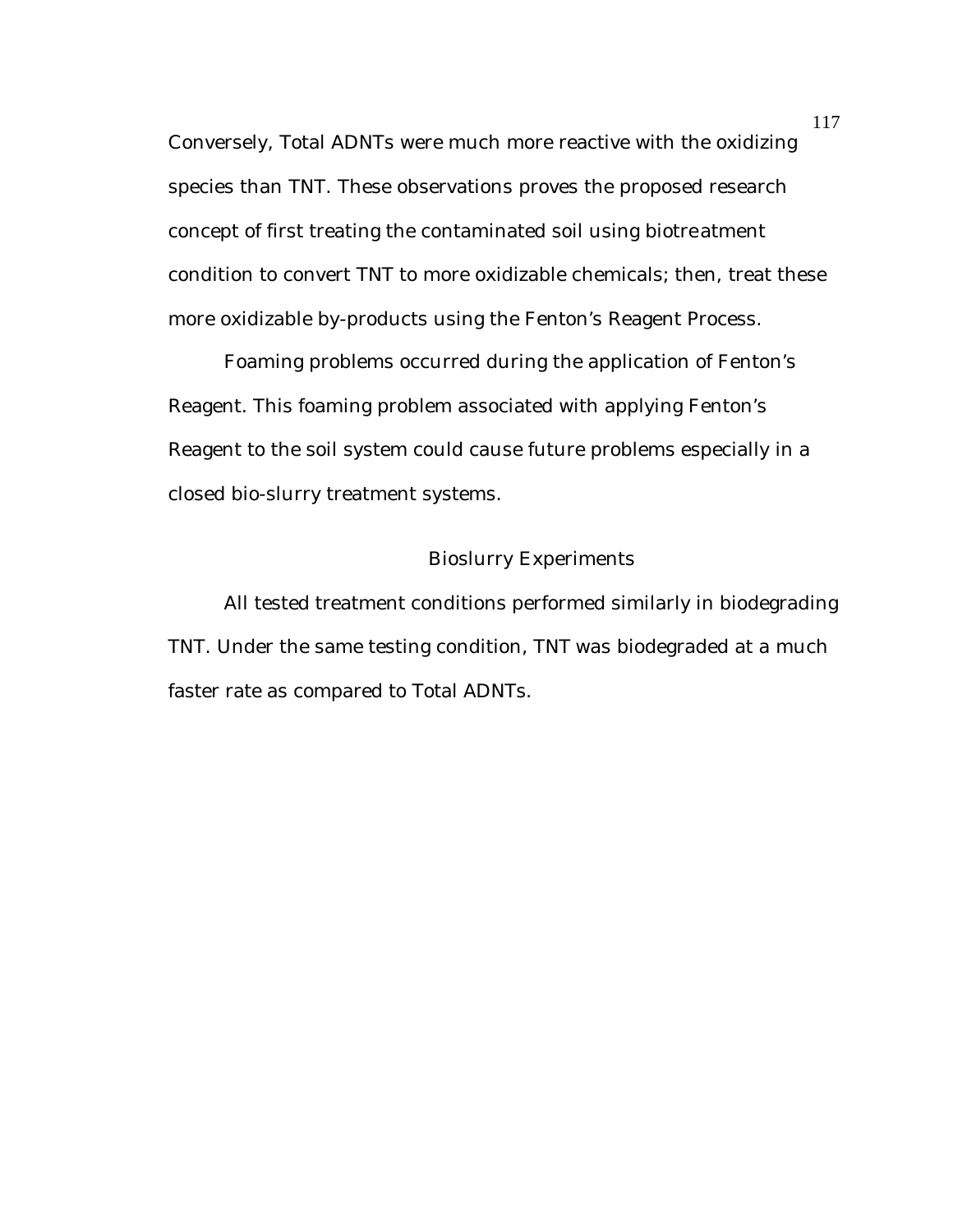### REFERENCES

- Aieta, E.M., Reagan, K.M., Lang, J.S., McReynolds, L., Kang, J.W., and Glaze, W.H., 1988, "Advanced Oxidation Processes for Treating Groundwater Contaminated with TCE and PCE: Pilot-Scale Evaluations", *Journal of American Water Works Association*, V80, N5
- Army Environmental Center, 1995, *Evaluation of UV-Oxidation Methods for the Remediation of Explosives Contaminated Groundwater*, AEC Report No. 02281-012-006, AEC, Aberdeen Proving Ground, MD.

Army Research Office, 1995, Environmental Research, USARO, RTP, NC

- Army. 1986. Demilitarization of conventional ordnance: Priorities for data-base assessments of environmental contaminants. Frederick, MD: U.S. Army Medical Research and Development Command, Fort Detrick. Document No. AD-A182 922.
- Bae, B., Autenrieth, R.L., and Bonner, J.S., 1995, "Aerobic Biotransformation and Mineralization of 2,4,6-Trinitrotoluene" as published in Bioremediation of Recalcitrant Organics, Hinchee R.E., Anderson D.B., and Hoeppel, R.E., Editors; Battelle Press, Columbus, OH
- Best, e., Zappi, M., Fredrickson, H., Sprecher, S., Larson, S., and Miller, J., 1997, Screening of Aquatic and Wetland Plant Species for Phytoremediation of Explosives Contaminated Groundwater from Iowa Army Ammunition Plant, Report No. TR-EL-97-2, WES
- Bigda, R.J., 1995, "Consider Fenton's Chemistry for Wastewater Treatment", *Chemical Engineering Progress*, 12: 62-66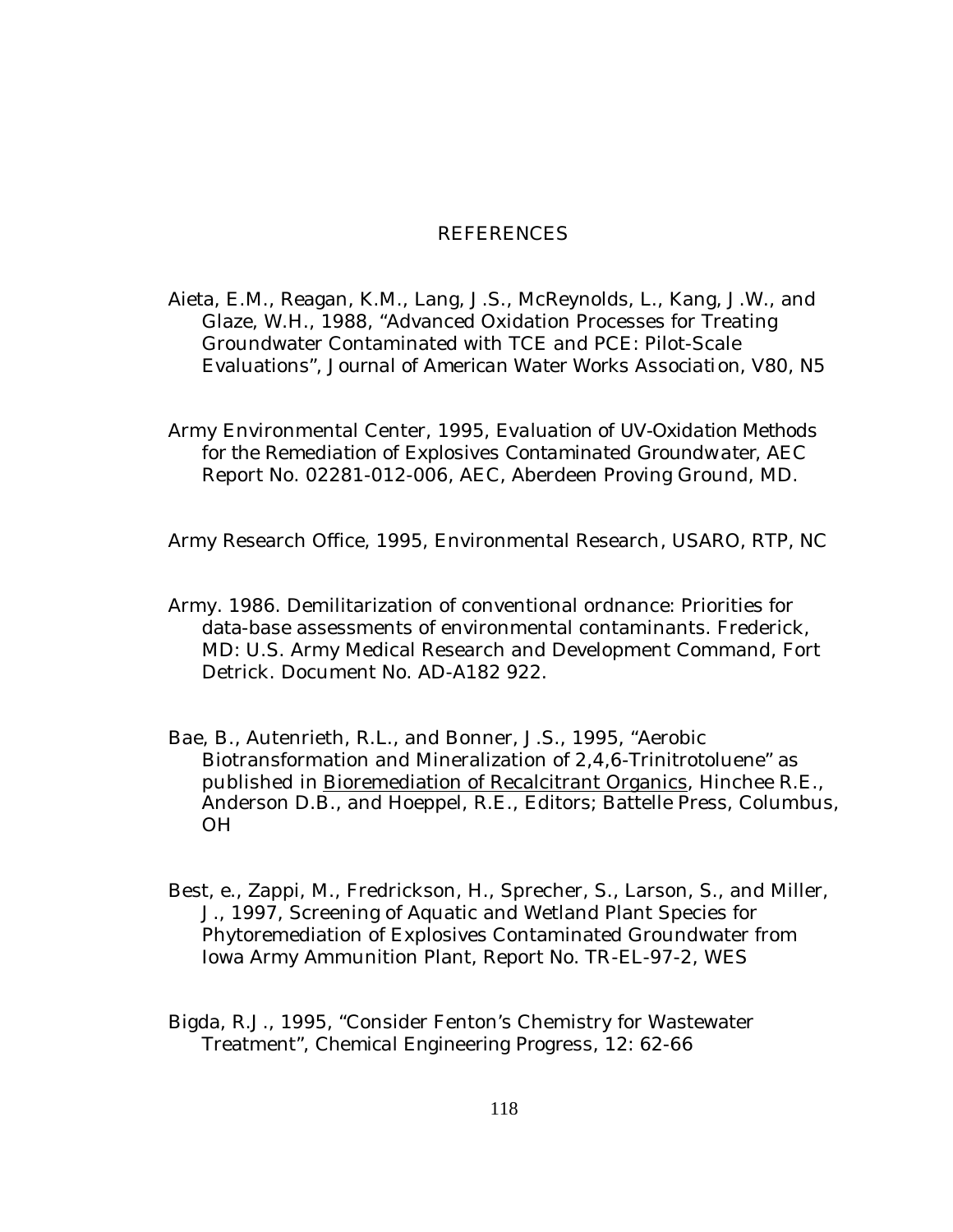- Block, R., Stroo, H., and Swett, G.H., 1993, "Bioremediation why Doesn't It Work Sometimes?", *Chemical Engineering Progress*, August 1993, 44-50
- Boopathy, R., Wilson, M., Montemagno, C.D., Manning, J.F., and Kulpa, C.F., 1994a, "Biological Transformation of 2,4,6-Trinitrotoluene (TNT) by Soil Bacteria Isolated from TNT-Contaminated Soil", *Bioresource Technology*, 47:19-24
- Boopathy, R., Manning, J.F., Montemagno, C., and Kulpa, C., 1994b, "Metabolism of 2,4,6-Trinitrotoluene by a *Pseudomonas* Consortium Under Aerobic Conditions", *Curr. Microbiol*., 28:131-137
- Boopathy, R., Kulpa, C.F., Manning, J.F, and Montemagno, D.D., 1994c, "Biotransformation of 2,4,6-Trinitrotoluene by Cometabolism with Various Co-Substrates: A Laboratory-Scale Study", *Bioresource Technology*, 47:205-208
- Boopathy, R., Manning. J., Kulpa, C.F., 1998, "A laboratory study of the bioremediation of  $2,4,6$ -trinitrotoluene-contaminated soil using aerobic/anoxic soil slurry reactor ", Water Environment Research, 70:1, 80-86
- Boopathy, R, 2002, "Effect of food-grade surfactant on bioremediation of explosives-contaminated soil", *Journal of Hazardous Materials* 103- 114
- Bradley, P.M., Chapelle, F.H., Landmeyer, J.E., and Schumacher, J.F., 1994, "Microbial Transformation of Nitroaromatics in Surface Soils and Aquifer Materials", *Applied and Environmental Microbiology*, 60:2170-2175
- Bradley, P.M. and Chapelle, F.H., 1995, "Factors Affecting Microbial 2,4,6-Trinitrotoluene Mineralization in Contaminated Soil", *Environmental Science and Technology*, 79:802-806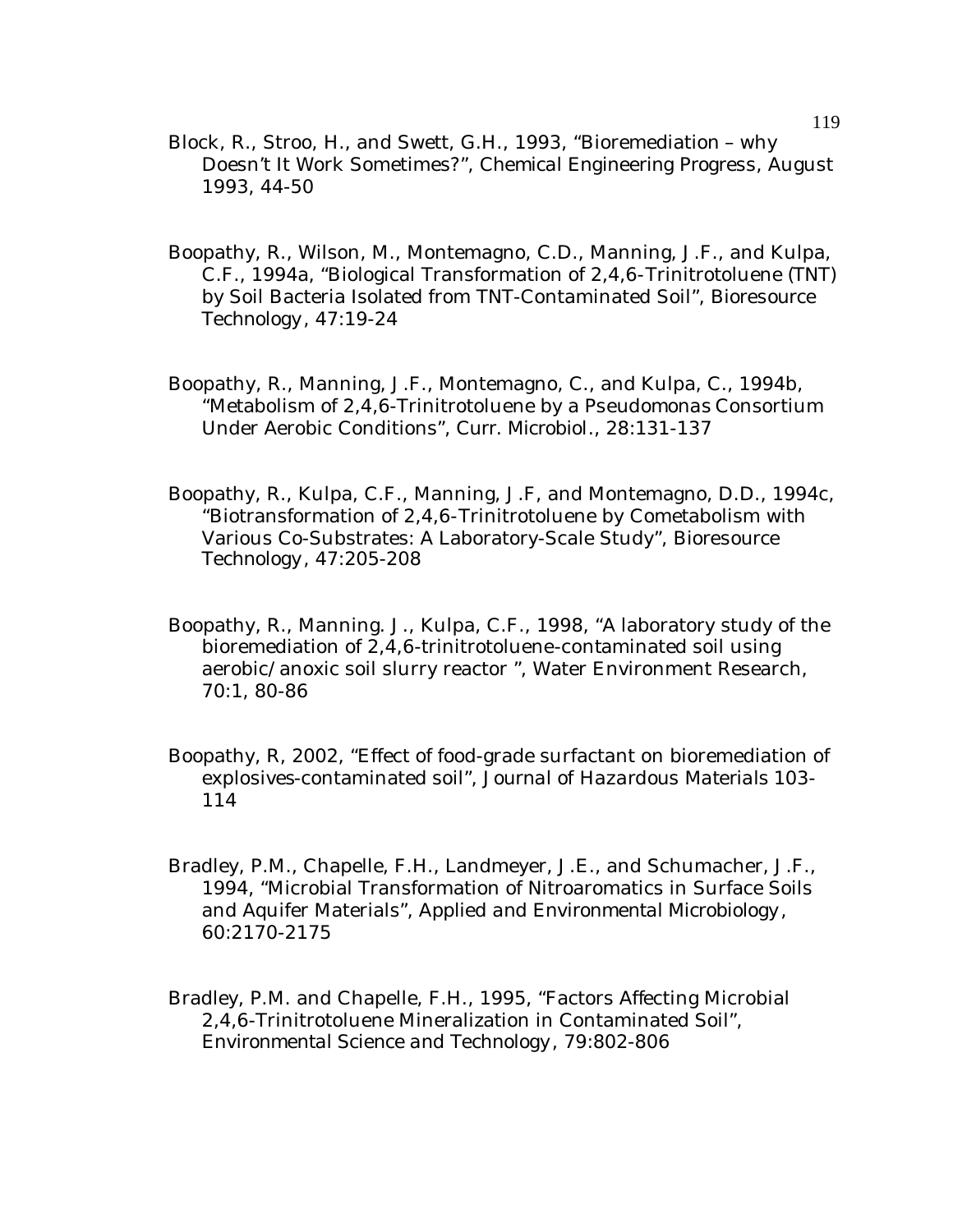- Brian, M.S., Allen, H.E., and Huang. C.P.. 1998. "Catalyzed Hydrogen Peroxide Treatment of 2,4,6-Trinitrotoluene in Soils", *Proceedings of the 13th Mid-Atlantic Industrial and Hazardous Waste Conference*,
- Budavari S, O'Neil MJ, Smith A, et al. 1989. The Merck Index: An encyclopedia of chemicals, drugs, and biologicals. Eleventh edition. Rahway, NJ: Merck and Co., Inc., 1530-1531
- Burrow, D., 1983, *Tertiary Treatment of Effluent from Holston AAP Industrial Liquid Waste Treatment Facility III: Ultraviolet Radiation and ozone Studies: TNT, RDX, HMX, TAX, and SEX,* Report No. 8306, US Army Armament Research and Dev. Center, Dover, NJ.
- Bury, S.J. and Miller, C.A., 1993, "Effect of Micellar Solubilization on Biodegradation Rates of Hydrocarbons", *Environ. Sci. Tech.,* 27:104- 110
- Carpenter, D.F., McCormick, N.G., Cornell, J.H., and Kaplan, A.M., 1978, "Microbial Transformation of <sup>14</sup>C-labeled 2,4,6-Trinitrololuene in an Activated Sludge System", *Applied Environmental Microbiology*, 35:949-954
- Chaudhry, G. R. 1994. Biological Degradation and Bioremediation of Toxic Chemicals. Dioscorides Press, Portland, Oregon
- Collie, S.L, Donnelly, K.C., Bae, B.H., Autenrieth, R.L., and Bonner, J.S., 1995, "Degradation of 2,4,6-Trinitrotoluene (TNT) in an Aerobic Reactor", *Chemosphere*, 31:3025-3032
- Craig, H.D., Sisk, W.E., Nelson, M.D., and Dana, W.H., 1996, "Bioremediation of Explosives-Contaminated Soils: A Status Review", Proceedings of the 10th Annual Conference on Hazardous Waste Research.
- Crawford, R.L. 1995, "Biodegradation of Nitrated Munition Compounds and Herbicides by Obligately Anaerobic Bacteria", as published in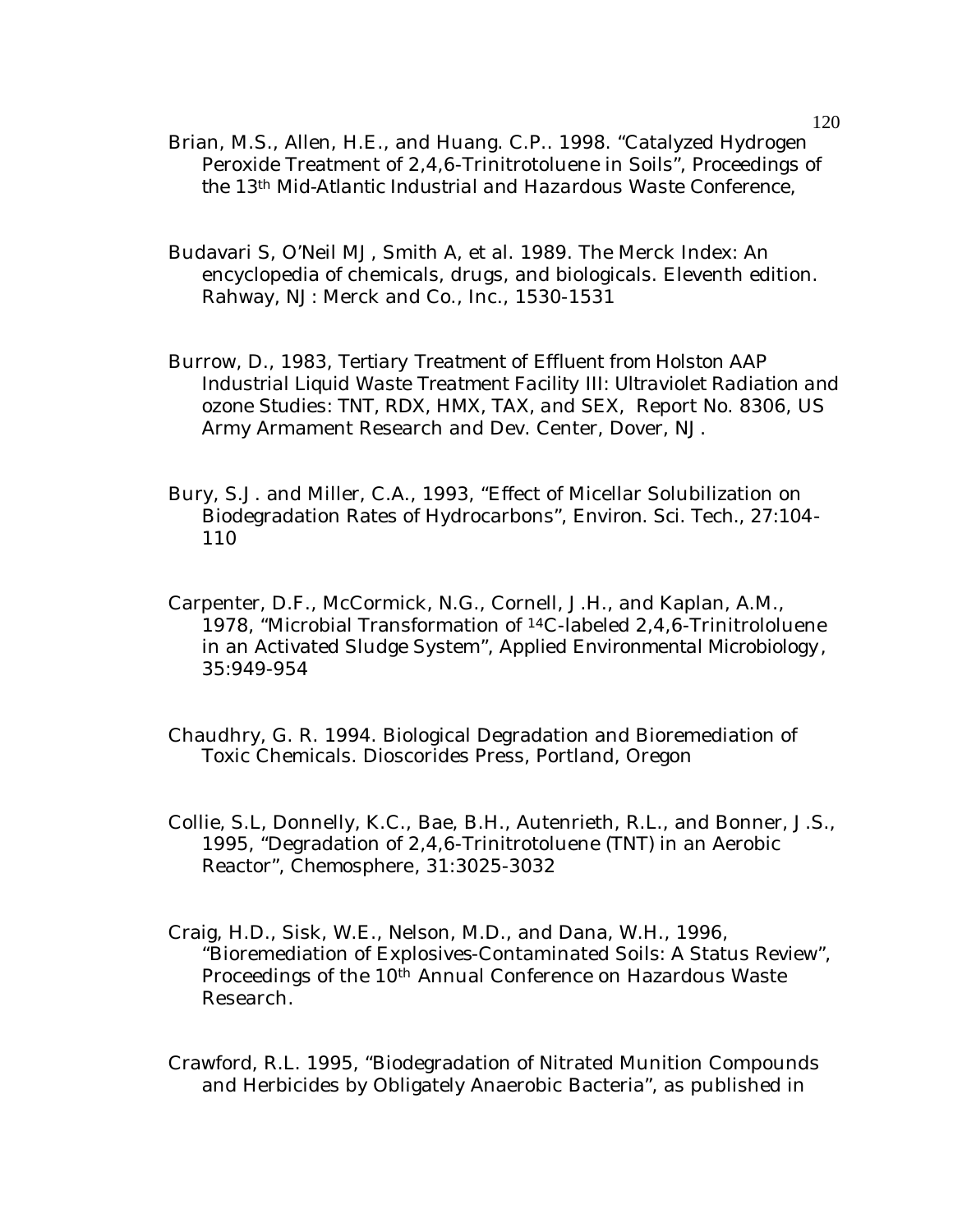Biodegradation of Nitroaromatic Compounds, Spain, J.C., Editor, Plenum Press, New York

- DoD, 1994, TriServices Environmental Quality R&D Strategic Plan, DoD, Washington DC.
- Edwards, D.A., Luthy, R.G. and Liu, Z., 1991, "Solubilization of Polycyclic Aromatic Hydrocarbons in Micellar Nonionic Surfactant Solutions", *Environmental Science and Technology,* 25:127-133
- Edwards, D.A., Adeel, Z. and Luthy, r.F., 1994, "Distribution of Nonionic Surfactant and Phenanthrene in a Sediment?Aqueous System", *Environmental Science and Technology*, 28:1550-1560
- Enzinger, R.M., 1971, "Special Study of the Effect of Alpha TNT on Microbiological Systems and the Determination of the Biodegradability of Alpha TNT", US Army Project No. 24-017-70/71, DTIC AD78497
- Eveleth WT, Kollonitsch V. eds. 1990. Kline guide to U.S. chemical industry. Fairfield, NJ: Kline and Company, Inc., 106-109
- Fernando, T., Bumpus, J.A., and Aust, S.D., 1990, "Biodegradation of TNT by *Phanaerochaete chrysosporium*" *Applied and Environmental Microbiology*, 56:1666-1671
- Fisher RH, Taylor JM. 1983. Munitions and explosives wastes. In: Parr JF, Marsh PB, Kla JM, eds. Land treatment of hazardous wastes. Park Ridge, NJ: Noyes Data Corporation, 297-303
- Fleming E.C., 2000. "Advanced Oxidation Processes for Remediation of Explosives-Contaminated Soils", Dissertation submitted to the Department of Civil and Environmental Engineering, Louisiana State University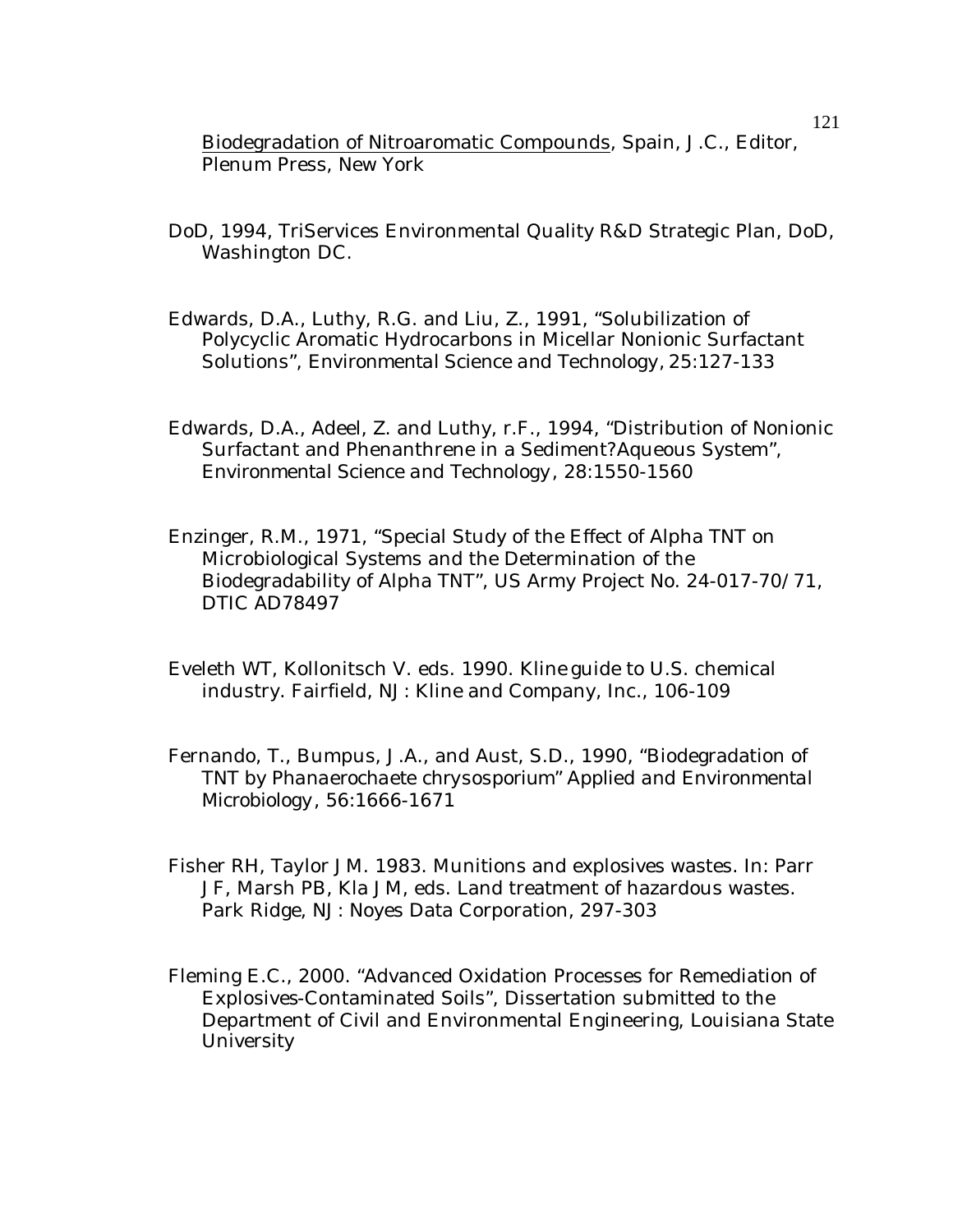- Funk, S.B., Crawford, D.L., Roberts, D.J., and Crawford, R.L., 1993a, "Two-stage Bioremediation of TNT Contaminated Soils", Bioremediation of Pollutants in Soil and Water, ASTM STP 1235, Brian S. Schepart, Editor, American Society for Testing and Materials, Philadelphia, PA
- Funk, S.B., Roberts, D.J., Crawford, D.L., and Crawford, R.L., 1993b, "Initial-Phase Optimization for Bioremediation of Munition Compound-Contaminated Soils", *Applied and Environmental Microbiology*, 59:2171-2177
- Funk, S.B., Pasti-Grigsby, M.B., Felicione, E.C., and Crawford, D.L., 1995 "Biotransformation of Trinitrotoluene by *Streptomyces* Species" as published Bioremediation of Recalcitrant Organics, Hinchee R.E., Anderson D.B., and Hoeppel, R.E., Editors; Battelle Press, Columbus, OH
- Funk, S.B., Crawford, D.L., and Crawford, R.L. 1996. Bioremediation of Nitroaromatic compounds. *Bioremediation Principles and Applications.*  Cambridge University Press, Cambridge, 1996, p. 195-205.
- Georgia Institute of Technology, "Framework for Action", Outcome of the Bioremediation of Explosives-Contaminated Sites Working Meeting, 29-30 March 1995
- Gibbs TR, Popolato A, ede. 1980. LASL explosive property data. Berkley, CA: University of California Press, 163-171.
- Gilcrease, P.C. and Murphy, V.G., 1995, "Bioconversion of 2,4,-Diamino-6-Nitrotoluene to a Novel Metabolite under Anoxic and Aerobic Conditions", *Applied and Environmental Microbiology*, 61:4209-4214
- Glaze, W.H., 1987, "Drinking Water Treatment with Ozone", *Environmental Sciene and Technology*, Vol. 21, 224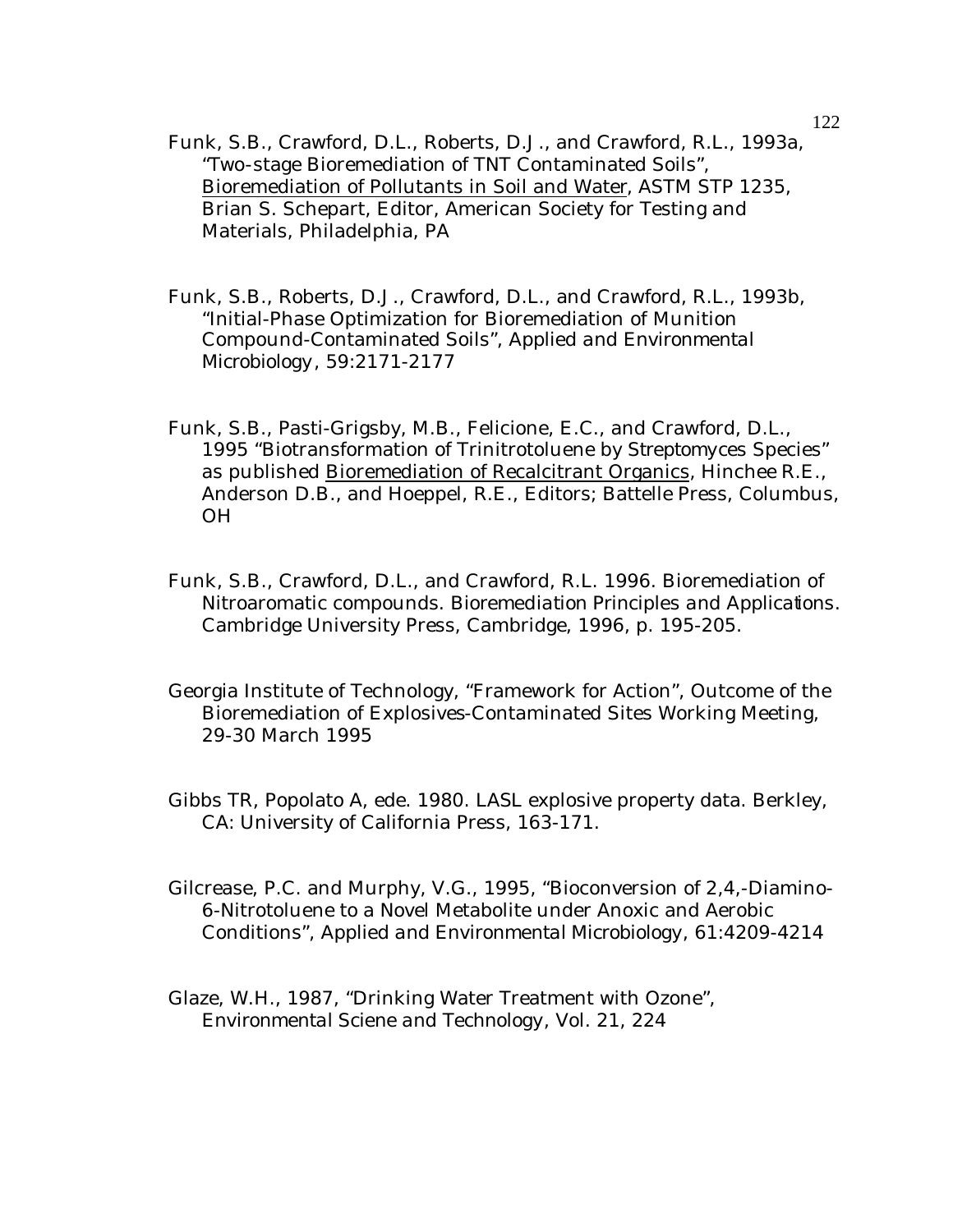- Greene, B., Kaplan, D.L., and Kaplan A.M., 1985, "Degradation of Pink Water Compounds in Soil-TNT, RDX, HMX", NATICK/TR-85/0446, AD-A157954, U.S. Army Natick Research and Development Center, Natick, MA
- Hamilton A, Hardy HL. 1974. Industrial toxicology. Third edition. Acton, MA: Publishing Sciences Group, Inc., 308, 319
- Harvey S.D. 1997. "An Evaluation of Biological Treatment for Explosives-Contaminated Soils", Dissertation submitted to the Department of Chemical Engineering, Mississippi State University, Mississippi State, Mississippi
- Harvey, S., Fredrickson, H., Zappi, M., and Hill, D., 1997, "Treating Explosive Contaminated Soils Using Aerobic and Anaerobic Bioslurry Techniques", Proceedings of the 1997 Battelle Insitu and Onsite Bioremediation
- Higson, F.K., 1992, "Microbial Degradation of Nitroaromatic Compounds", *Advances in Applied Microbiology*, 37:1-19
- Himebaugh, W., 1994, "Advanced Oxidation of Munitions in Water", Federal Env. Restoration III Conference.
- Hinchee R.E., Anderson D.B., and Hoeppel, R.E., Editors; Battelle Press, Columbus, OH
- Hong, A., Zappi, M., and Kuo, C., 1994, "A Laboratory Study on the Treatment of Explosives Contaminated Groundwater by Advanced Oxidation Processes", Published Abstract-1994 ASCE Nat. Conf. On Env. Engineering
- HSDB. 1994. TNT. Hazardous Substances Data Bank. National Library of Medicine, National Toxicology Information Program, Bethesda, MD. May 1994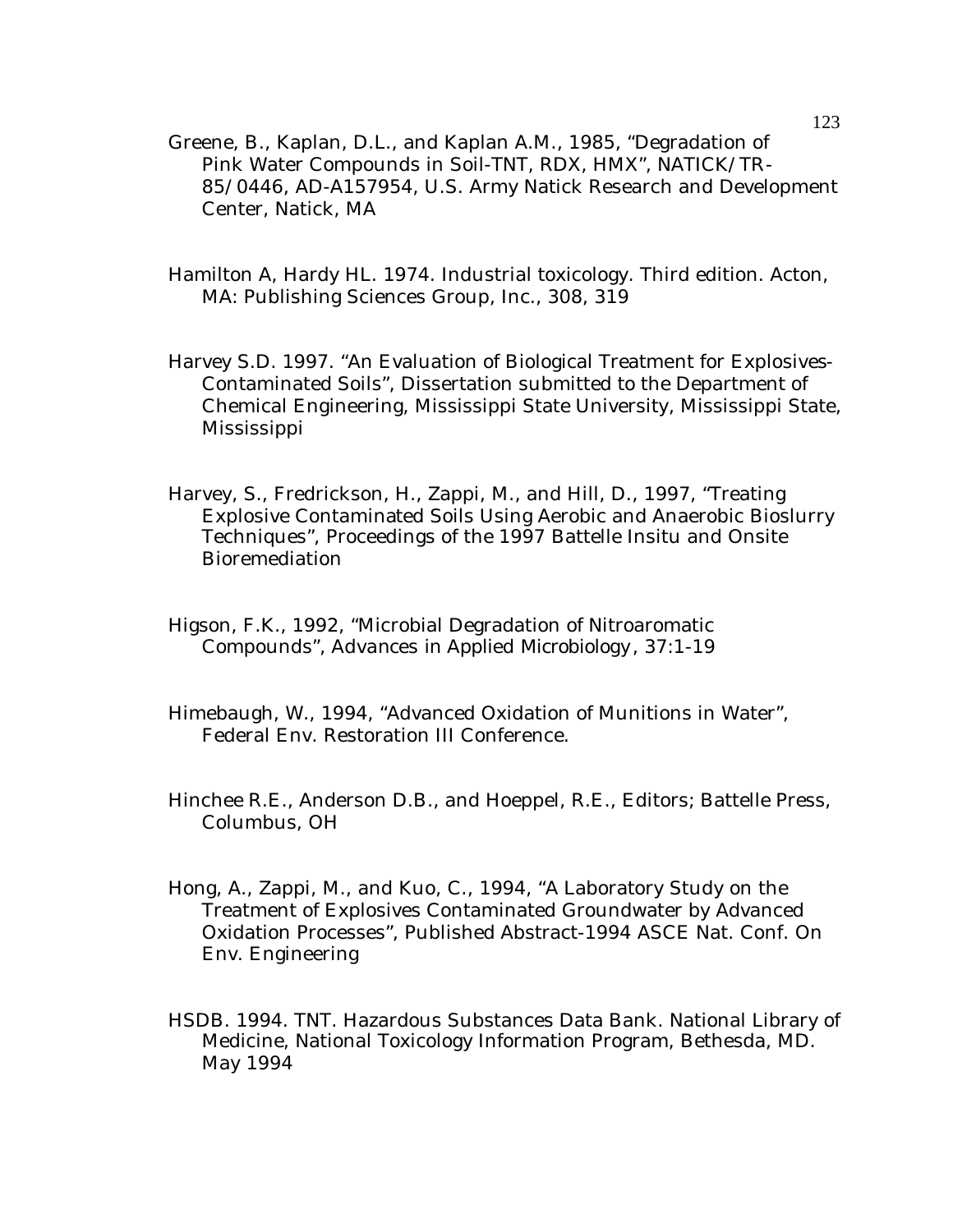- Huang, C.P., Dong C.D., and Tang Z.H., 1993. Advanced Chemical Oxidation: Its Present Role and Potential Future in Hazardous Waste Treatment. *Waste Management* Vol. 13, 361-377
- Kaplan, D.L., and Kaplan, A.M., 1982a, "Thermophilic Biotransformations of 2,4,6-Trhinitrotoluene Under Simulated Composting Conditions", *Applied Environmental Microbiology*, 44:757- 760
- Kaplan, D.L., and Kaplan, A.M., 1982b, "2,4,6-Trinitrotoluene-Surfactant Complexes: Decomposition, Mutagenicity, and Soil Leaching Studies", *Environmental Science and Technology*, 16:566-571
- Kaplan, D.L. and Kaplan, A.M., 1982c, "Composting Industrial Wastes-Biochemical Considerations", *Biocycle*, May-June, 42-44
- Kaplan, D.L., 1992, "Biological Degradation of Explosives and Chemical Agents", *Current Opinion in biotechnology,* 3:253-260
- Kelly, R.L., Gauger, W.K., and Srivastava, V.J., 1991, "Application of Fenton's Reagent as a Pretreatment Step in Biological Degradation of Polyaromatic Hydrocarbons", *Gas, Oil, and Environmental Biotechnology III*, Vol3: 105-120
- Kemenade, I.V., Anderson, W.A., Scharer, J.M., and Yong, M.M, 1996, "Chemical Pre-oxidation for Enhancing Bioremediation of Contaminated Soils", *Process Safety and Environmental Protection: Transactions of the Institute of Chemical engineers, Part B*., Vol. 74, No. 2, 125-130.
- Kirk, R.E. and P.F. Othmer. 1951. Encyclopedia of Chemical Technology. Interscience Encyclopedia, Incorporated, New York. 6: 43-48.
- Kirk, R.E. and P.F. Othmer. 1993. Encyclopedia of Chemical Technology, Fourth Edition. John Wiley & Sons, New York. 10: 34-39.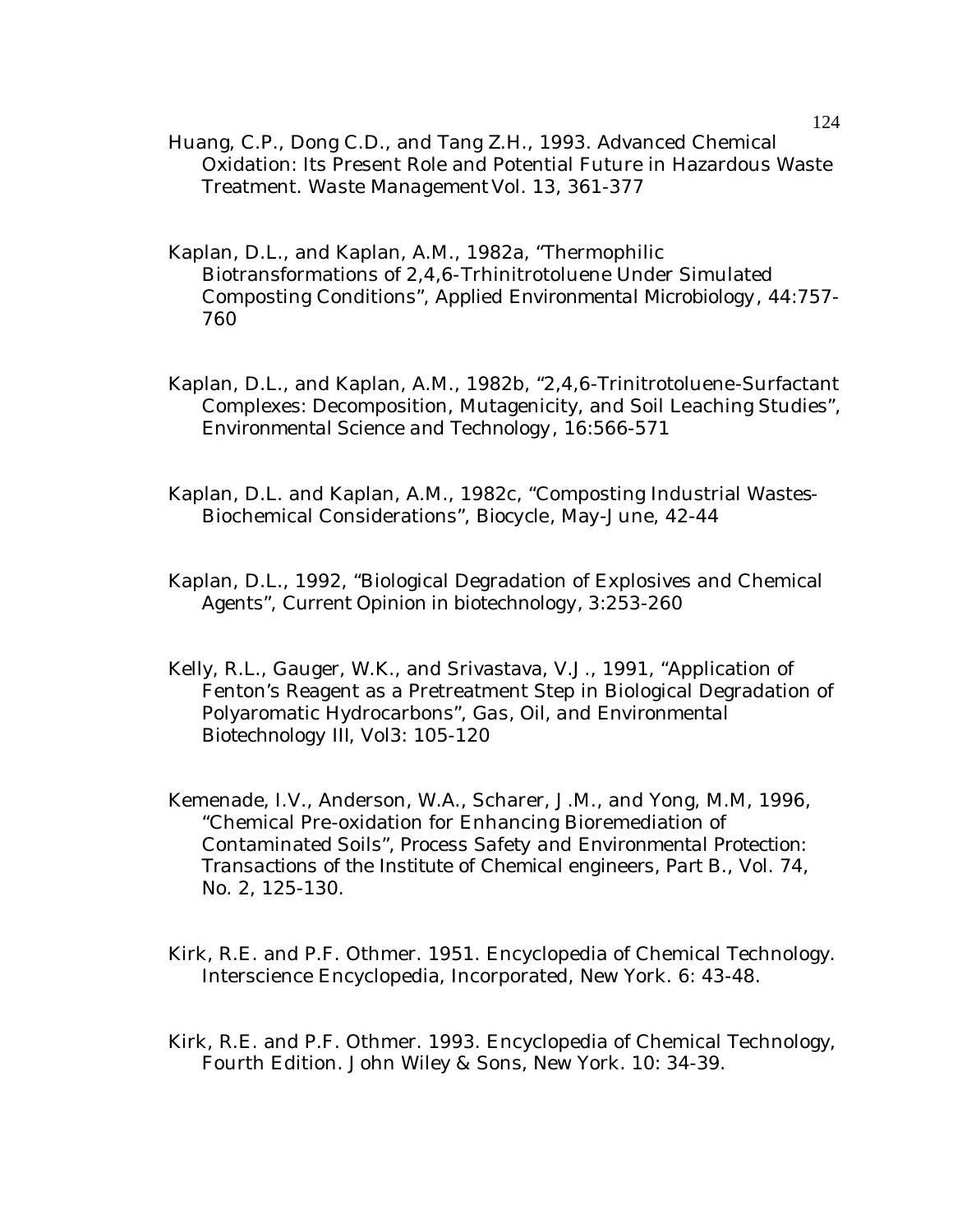- Kraus, D.L., Henchy, C.D., Kerin. M.A., et al., 1985. US Department of Defense Superfund implementation at a former TNT manufacturing facility. 6th National Conference on Management of Uncontrolled Hazardous Waste Sites, Nov. 4-6. Washington DC, Silver Spring, MD: Hazardous Materials Control Research Institue
- Labat-Anderson, Inc., 1993, "An Approach to Estimation of Volumes of Contaminated Soil and Groundwater for Selected Arm Installations" Report Prepared for the Executive Director, Strategic Environmental Research and Development Program (SERDP)
- LaGrega, M.D., Buckingham P.L., Evans J.C., 1994, Hazardous Waste Management, McGraw-Hill, Inc. 555-556
- Langlais, B., Reckhow, D.A., and Brink, D.R., 1991, Ozone Water Treatment, Lewis Publishers, Chelsea, MI.
- Lee, S.H. and Carberry, J.B., 1992, "Biodegradation of PCP Enhanced by chemical Oxidation Pretreatment", *Water Environment Research*, Vol64: 682-690
- Lenke, H., Achtnich, C., Daun, G., Knackmuss, H.J., 2000, "Bioremediation of TNT-contaminated Soil", Environmental Science and Pollution Control Series, 22:561-578
- Li, Z.M. and Shea, P.J., 1997, "Destruction of 2,4,6-Trinitrotoluene by Fenton Oxidatio" *J. Environ. Qual.* 26:480-487
- Major, M.A. and Amos, J.C., 1993, "Incineration of Explosive-Contaminated Soil" *Hazardous Materials Control*, March/April 1993, 26-27
- Maloney S.W., Adrian N.R., Hickey R.F., Heine R.L., 2002, "Anaerobic treatment of pinkwater in a fluidized bed reactor containing GAC", Journal of Hazardous Materials, v 92, n 1, May 3, 2002, p 77-88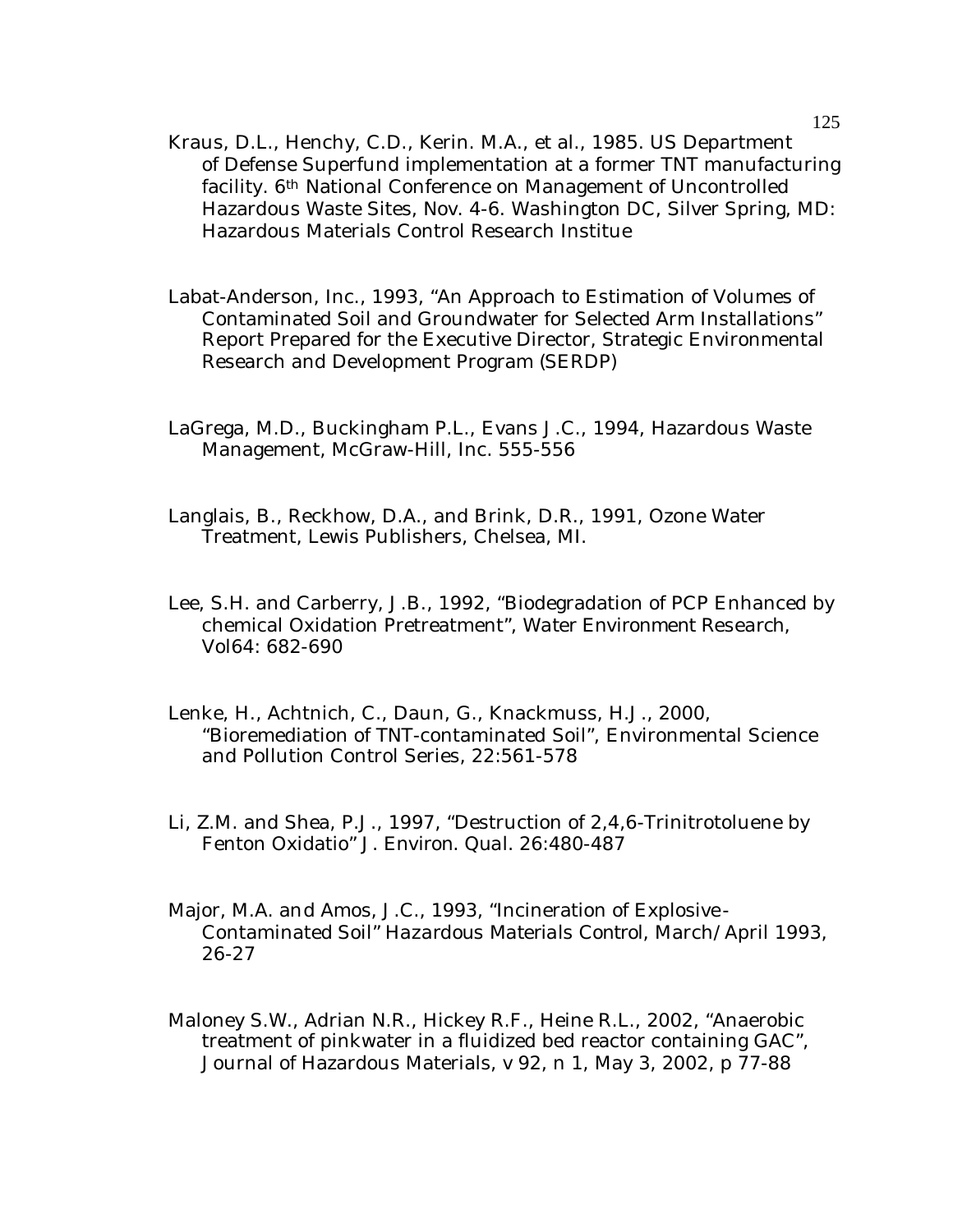- Manning, J.F., Boopathy, R. and Kulpa, C.F., 1995, "A Laboratory Study in Support of the Pilot Demonstration of a Biological Soil Slurry Reactor" Argonne National Laboratory Argonne, IL
- Mark HF, Othmer DF, Overberger CF, et al. 1980. Encyclopedia of chemical technology. 3rd edition, volume 9. New York, NY: John Wiley and Sons, 587-598
- Marvin B., Harry C., 2000, "Thermal Stability Tests on Explosives Contaminated Granular Activated Carbon", 5th proceedings of International Symposium & Exhibition on Environmental Contamination in Central & Eastern Europe.
- McCormick, N.G., Feeherry, F.E., and Levinson, H.S., 1976, "Microbial Transformation of 2,4,6-Trinitrotoluene and other Nitroaromatic Compounds", *Applied Environmental Microbiology*, 31:949-958
- Metcalf & Eddy, 1991, Wastewater Engineering Treatment, Disposal, and Reuse, 3rd edition. McGraw-Hill, Inc.
- Mueller W.F., Bedell G.W., Jackson P.J., 1993, "Biodegradation of Explosives", Technical Completion Report, Project Number: WERC-89-059, New Mexico Waste-Management Education and Research Consortium in cooperation with U.S. Department of Energy
- Osmon, J.L. and Klausmeier, R.E., 1974, "the Microbial Degradation of Explosives", *Dev. Ind. Microbiol*., 14:247-252
- Pennell, K.D., Abriola, L.M., and Weber, W.J. 1993, "Surfactant Enhanced Solubilization of Residual Dodecane in Soil Columns: 1. Experimental Investigation," *Environmental Science & Technology*, 27:2332-2340
- Pennington, J.C., Hayes, K. Myers, M. Ochman, D. Gunnison, D. Felt, & E. McCormick, 1995, "Fate of 2,4,6-Trinitrotoluene in a Simulated Compost System", *Chemosphere*, 30:429-438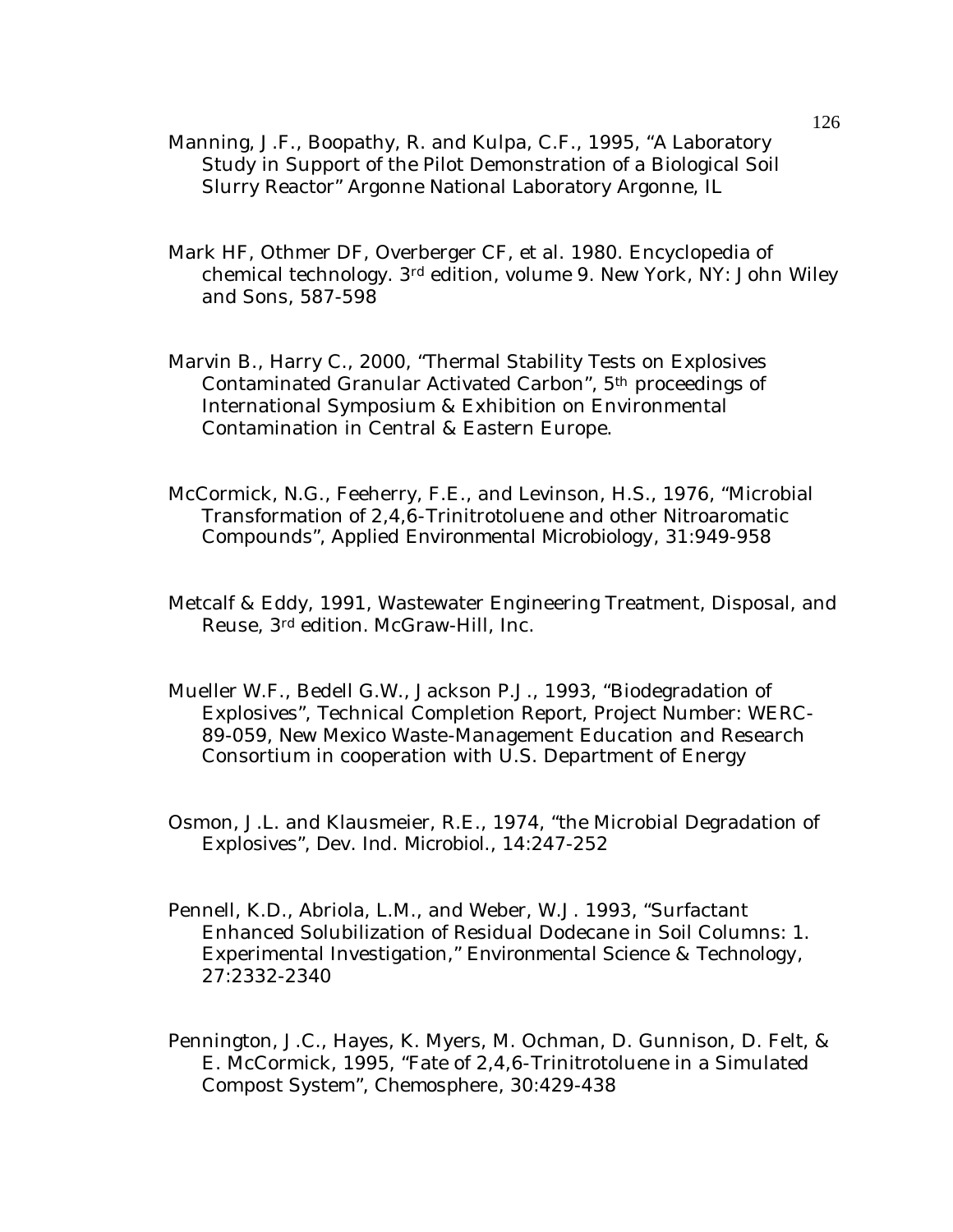- Peyton, F., LeFaivre, M., Bell, O., and Smith, O., 1994, "Batch Testing Report: Advanced Oxidation Treatability Study for Low-Level Ordnance Compound in Ground Water", Illinois Water State Survey, Report to the US Naval civil Engineering Laboratory (Code L71)
- Preuss, A., Fimpel, J., and Diekert, F., 1993, "Anaerobic Transformation of 2,4,6-Trinitrotoluene (TNT)", *Arch. Microbio.,* 159:345-353
- Rittmann, B.E. 1994. In Situ Bioremediation, second edition. Noyes Publications, Park Ridge, New Jersey. pp. 61-63, 205, 219-220
- Roberts, W.C., and Hartley, W.R., 1992. *Drinking Water Health Advisory: Munitions,* Lewis Publishers
- Sedlak, D.L. and Andre, A.W. "Oxidation of Chlorobenzene with Fenton's Reagent", *Environ. Sci. & Technol.* 25: 777 (2, 1991)
- Selby, E., 1996, "Photocatalytic Oxidation of Explosives Contaminated Waters", Thesis Submitted to the Civil and Environmental Engineering Departments, Howard University.
- Sherman, B.M., Allen, H. E. and Huang, C.P., "Catalyzed hydrogen peroxide treatment of 2,4,6-trinitrotoluene in soils", *Hazardous and Industrial Wastes*, 1998, 30th 765-774
- Singleton, Paul, and Diana Sainsbury: *Dictionary of Microbiology*, John Wiley & Sons, New York, New York, 1978
- Sittig. M., 1985. "Handbook of Toxic and Hazardous Chemicals and Carcinogens" 2nd edition. Noyes Pulication, N.J.
- Spanggord, R.J., Yao, D. and Mill T., 1997, "Investigation of the Kinetics and Products Resulting from the Reaction of Peroxone with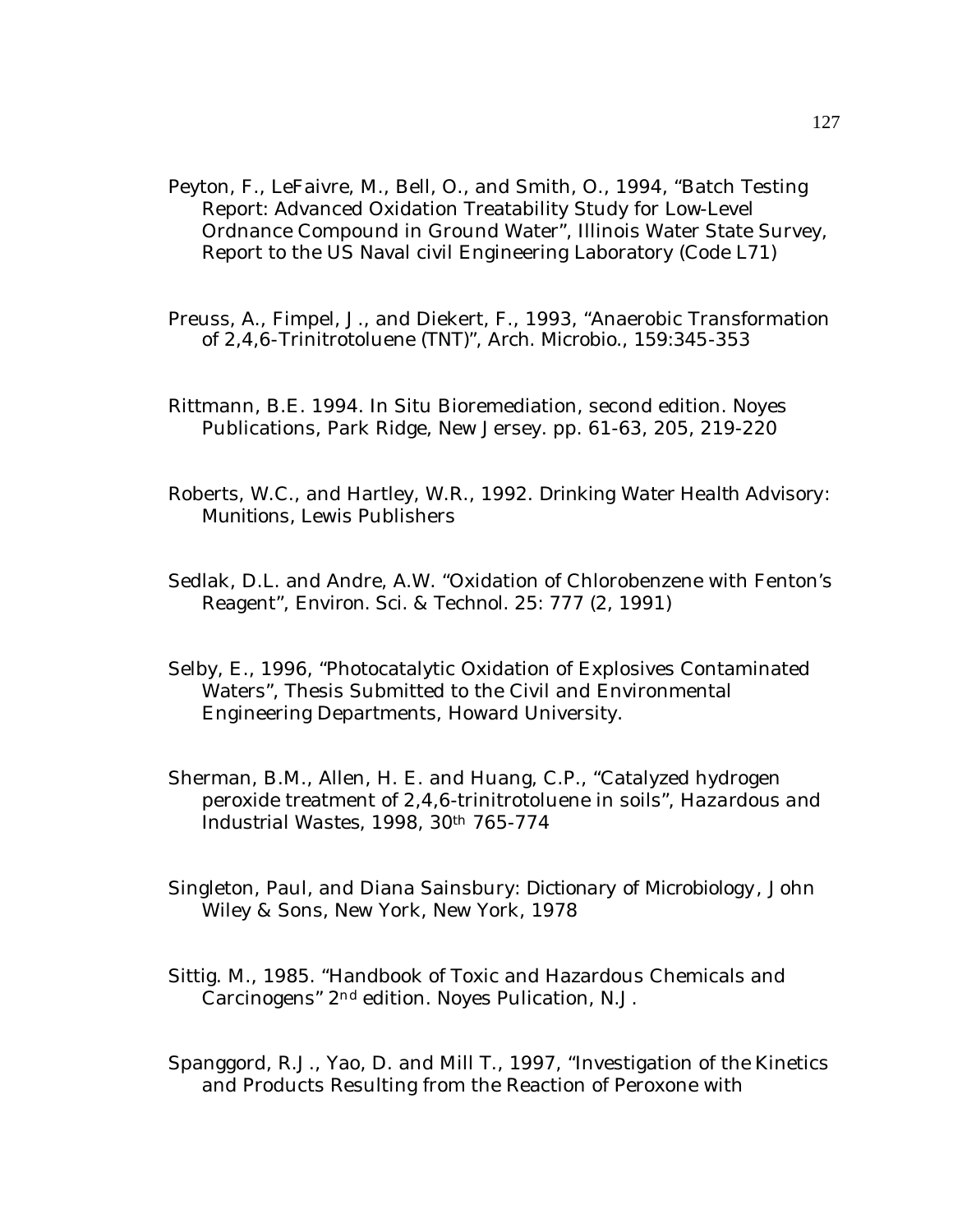Aminodinitrotoluenes", Special Report 97-5, CRREL, US Army Corps of Engineers

- Spiker, J.K., Crawford, D.L., and Crawford, R.L., 1992, "Influence of 2,4,6-Trinitrotoluene Concentration on the Degradation of TNT in Explosives-Contaminated Soils by the White Rot Fungus *Phanerochaete chrysosporium*", *Applied and Environmental Microbiology*, 58:3199-3202
- Spain, J.C., 1995, Biodegradtion of Nitroaromatic Compounds. Plenum Press, New York
- Sundstrom, D.W., Klei, H.E., Nalette, T.A., Reidy, D.J., and Weir, B.A.. "Destruction of halogenated aliphatics by ultraviolet catalyzed oxidation with hydrogen peroxide", *Hazardous Waste Hazard. Mat.*  3:101, 1986
- Traxler, R.W., Wood, E., and Delaney, J.M., 1974, "Bacterial Degradation of alpha-TNT", *Dev. Indust. Microbiology*, 16:71-76
- Tsai, T.S., Turner, R.J., and Sanville, C.J., 1991, "Biotreatment of Red Water – A Hazardous Waste Stream from Explosive Manufacture – with Fungal Systems", *Hazardous Waste and Hazardous Materials*, 8:231-244
- US-DoD U.S. Department of Defense Environmental Technology Transfer Committee 1994. *Remediation Technologies Screening Matrix and Reference Guide,* EPA/542/B-94/013

### US CPEO, 2002

http://www.cpeo.org/techtree/ttdescript/incinr.htm

### US DOE, 2002

http://www.em.doe.gov/define/techs/exsitu2.html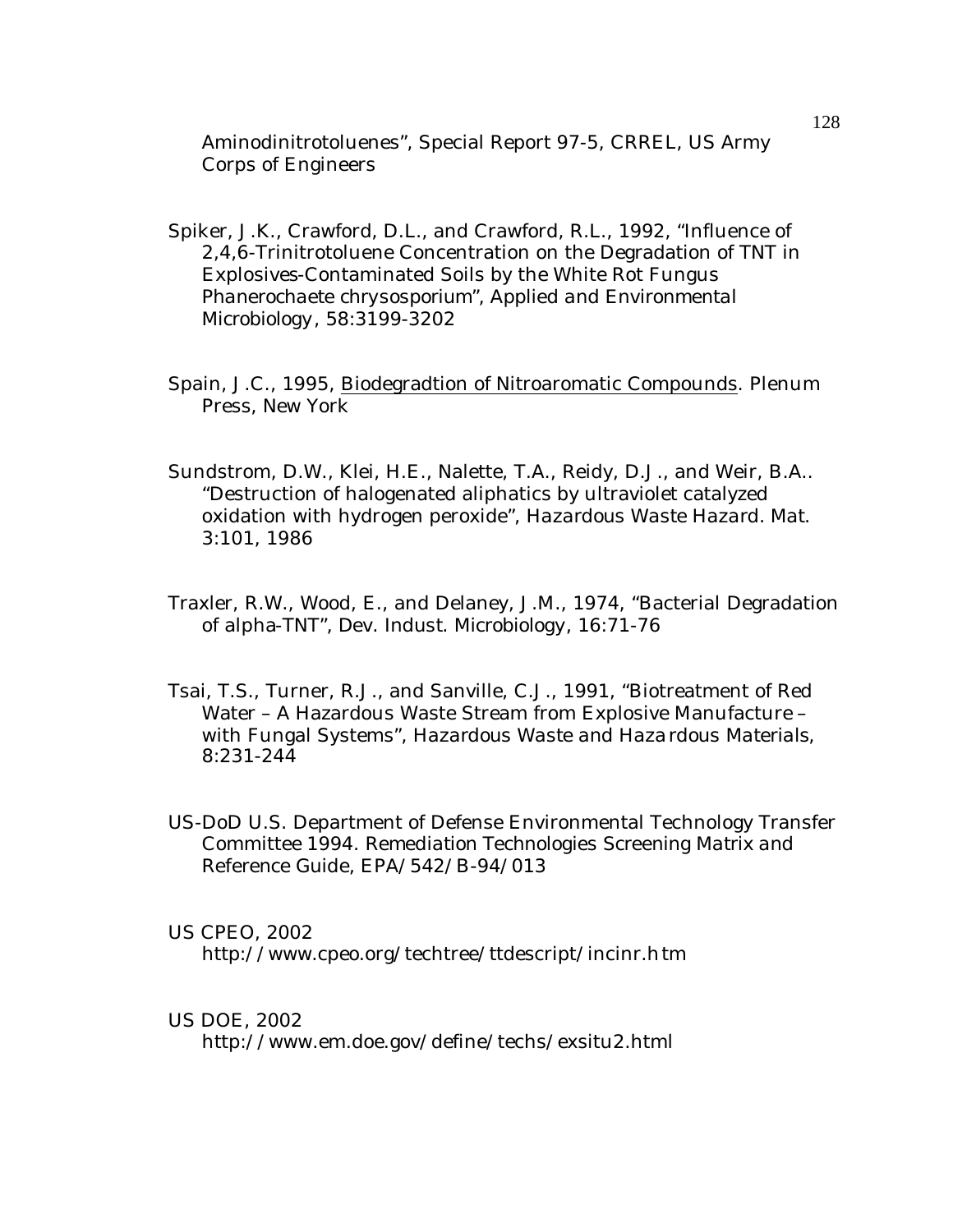USEPA, 2002

http://www.epa.gov/ttn/chief/ap42/ch06/final/c06s03.pdf.

US NAVY, 2002

http://enviro.nfesc.navy.mil/erb/restoration/technologies/remed/ph ys\_chem/phc-17.asp

### US UMN, 2002

http://www.hort.agri.umn.edu/h5015/99papers/haselhorst.htm

- Venkatadri R., Peters R.W., 1993. "Chemical Oxidation Technologies: Ultraviolet Light/Hydrogen Peroxide, Fenton's Reagent, and Titanium Dioxide-Assisted Photocatalysis" *Hazardous Waste & Hazardous Meterials*, Volume 10:107-149
- Verschueren, K., and Visschers, M.J., 1988, "The Bioavailability of Chemicals in Waste Products and in Polluted Soils", *Toxicological and Environmental Chemistry*, Vol. 16-245-258
- Volkering, F., Bruere, A.M., van Andel, J.F. and Rulkens, W.H., 1995, "Influence of Nonionic Surfactants on Bioavailability and Biodegradation of Polycyclic Aromatic Hydrocarbons" *Applied Environmental Microbiology,* 61:1699-1705
- Walling. C, 1975, "Fenton's Reagent Revisited", *Accounts of Chemical Research,* Vol 8: 125-131
- Wang, Y. 1999. "Chemical Oxidation Enhanced Bioremediation of Petroleum Hydrocarbon Contaminted Soils", Theis submitted to the Department of Chemical Engineering, Mississippi State University, Mississippi State, Mississippi
- Weston R.F., Inc., Task Order 8 Field Demonstration-Composting of Explosives-Contaminated Sediments at the Louisiana Army Ammunition Plant (LAAP), prepared for the U.S. Army Toxic and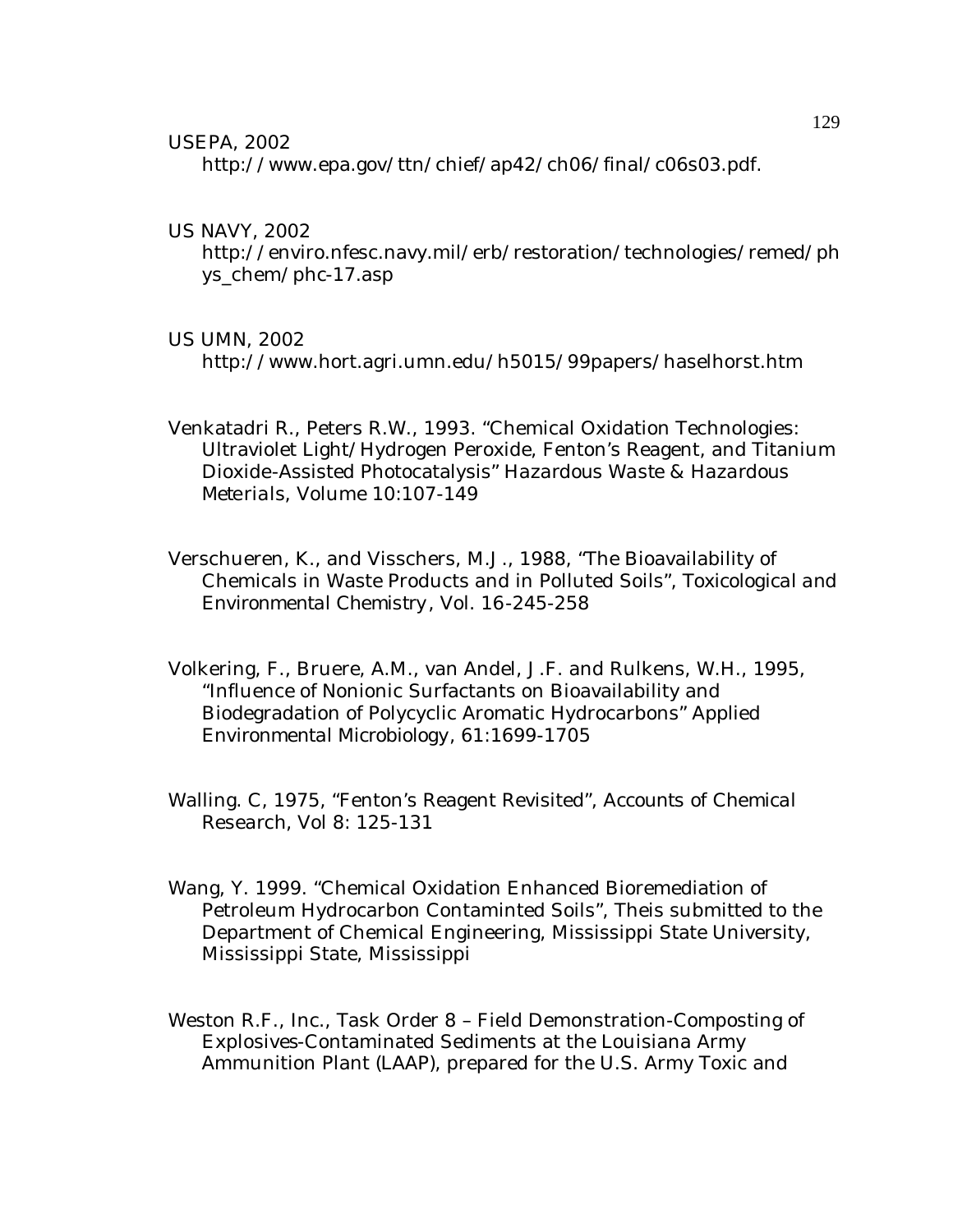Hazardous Materials Agency (USATHAMA), Aberdeen Proving Ground, MD, Contract No. DAAK-11- 85-D-007, September 1988.

- Won, W.D., Heckly, R.J., Glover, D.J., and Hoffsomer, J.C., 1974, "Metabolic Disposition of 2,4,6-Trinitrotoluene" *Applied Environmental Microbiology*, 27:513-516
- Won, W.D., DiSalvo, L.H., and NG, J., 1976, "Toxicity and Mutagenicity of 2,4,6-Trinitrotoluene and Its Microbial Metabolites" *Applied Environmental Microbiology*, 31:576-580
- Yinon, J., 1990, Toxicity and Metabolism of Explosives, CRC Press, Boca Raton, FL.
- Zappi, M., Hong, a., and Cerar, R., 1993, "Treatment of Groundwater Contaminated With High Levels of Explosives Using Traditional and Non-Traditional Advanced Oxidation Processes", 1993 Superfund Conference.
- Zappi, M., Hong, A., Toro, E., Ragan, F., and Cullinane, M., 1994, "Slurry Phase Oxidation of Explosives Contaminated Soils as a Primary and Secondary Treatment Option", 18<sup>th</sup> Annual Army env. R&D Symposium.
- Zappi, M.E., 1995, Peroxone Oxidation Treatment of 2,4,6- Trinitrotoluene Contaminated Waters with and without sonolytic catalyzation, Dissertation submitted to the Department of Chemical Engineering, Mississippi State University, Mississippi State, Mississippi
- Zappi, M.E., Gunnison, D. and Fredrickson, H.L., 1995a, "Aerobic Treatment of Explosives-Contaminated Soils Using Two Engineering Approaches" as published in Bioremediation of Recalcitrant Organics, Eds. Hinchee, R., Hoeppel, R., and Anderson, D., Battelle Press Inc., Columbus-Richland, OH.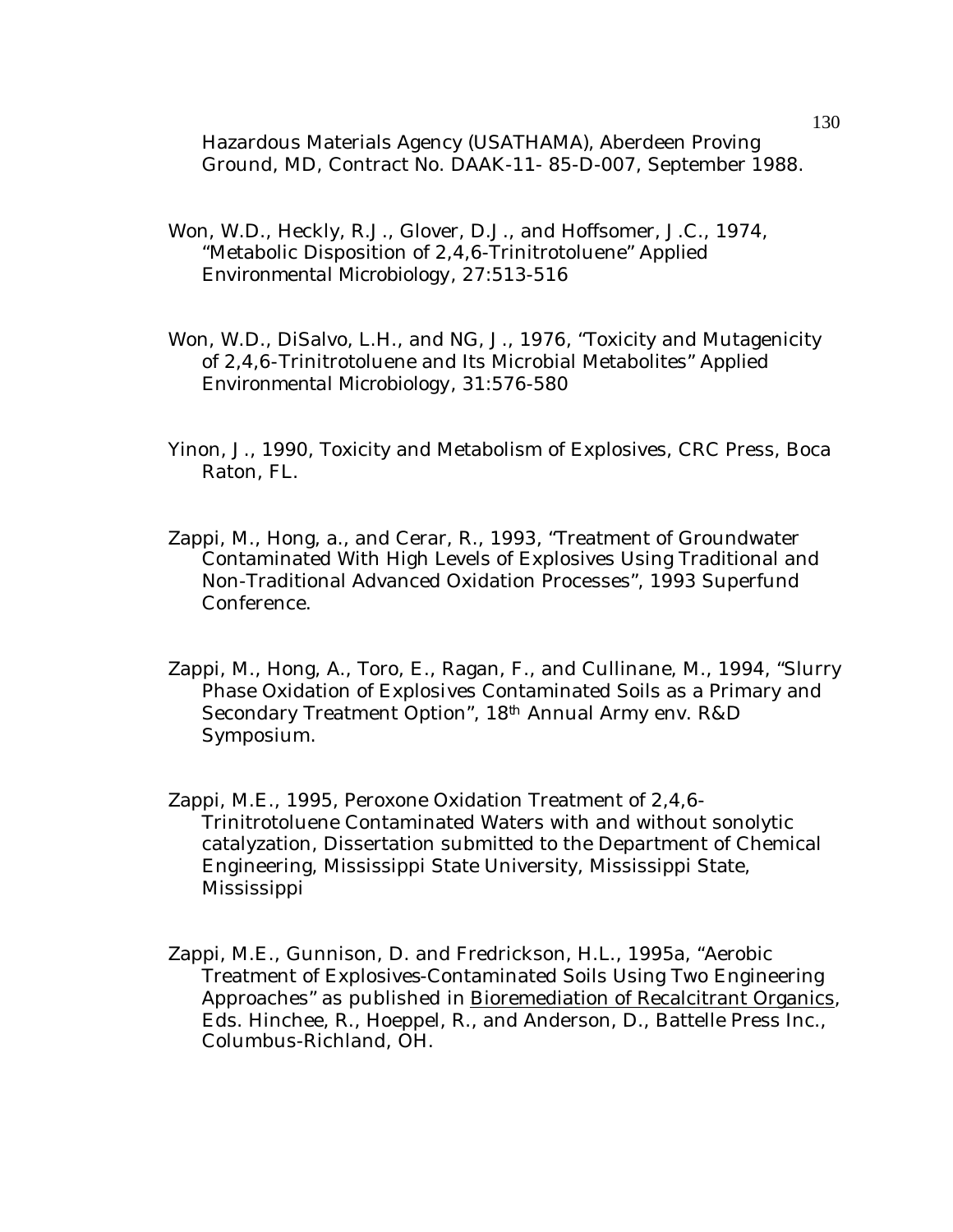Zappi, M., Ragan, f., Guimbellot, D., Francingues, N., Harvey, S., Smith, J., Strang, D., Kaastrop, e., and Burrow, D., 1995b, *A Laboratory Evaluation of the Feasibility of Chemical Oxidation Processes for Treatment of Contaminated Groundwaters*, Report No. MP-IRRP-95-1, WES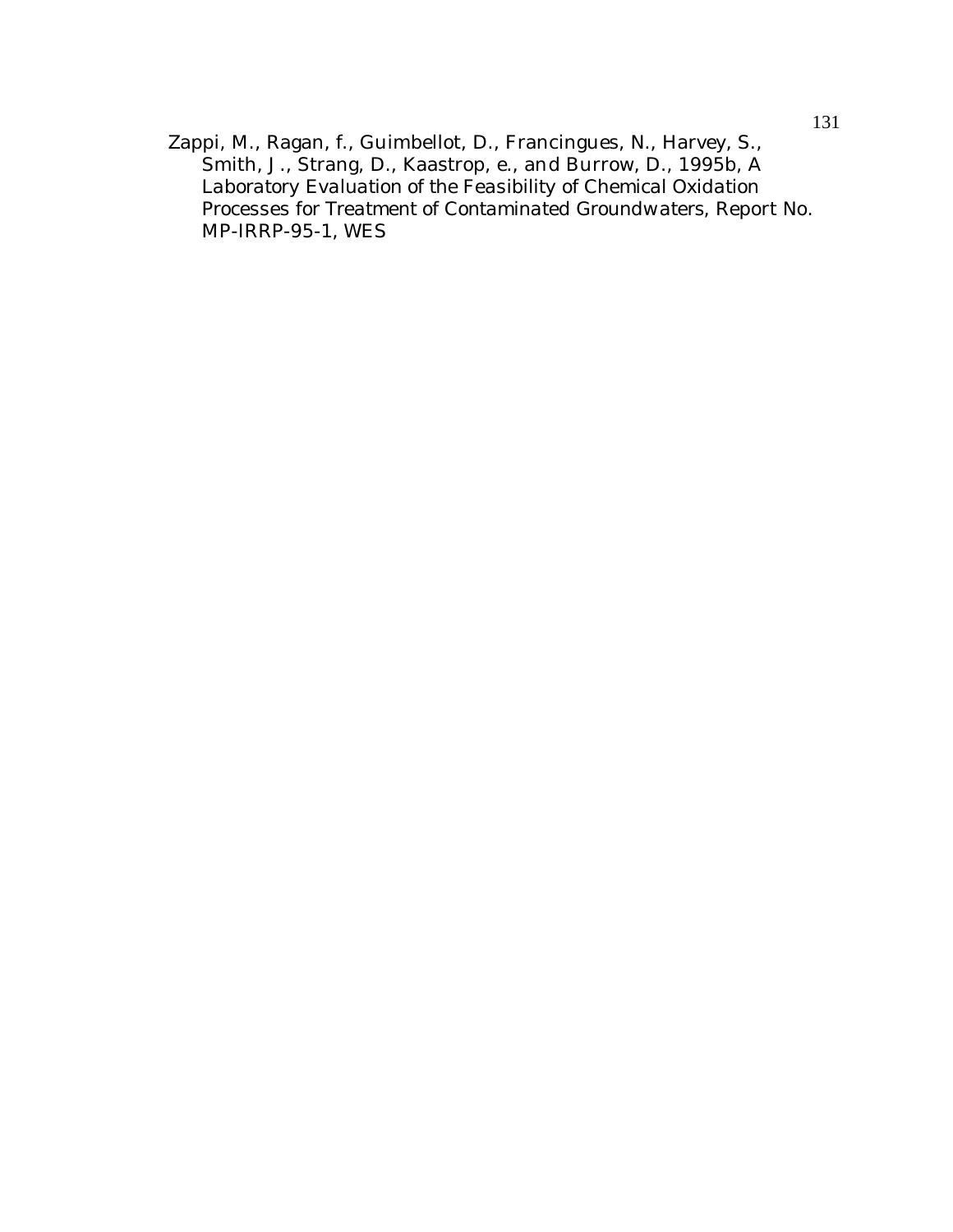# APPENDIX

# SUMMARY OF EXPERIMENTAL DATA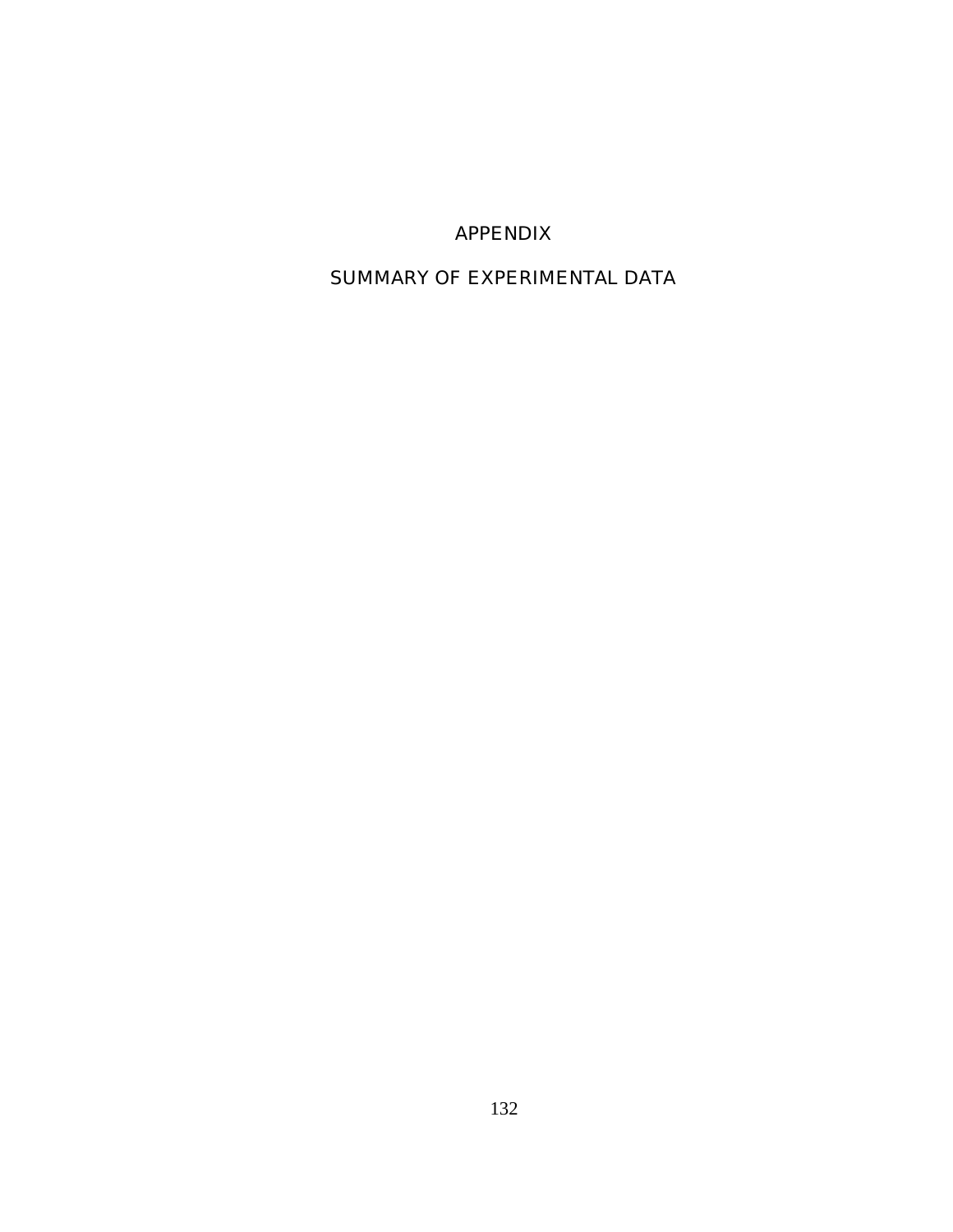|                                    |                                                        | Hydraulic Conductivity (K), sec-1    |                        |                                                        |                          |                        |                        |                       |  |  |  |  |  |  |
|------------------------------------|--------------------------------------------------------|--------------------------------------|------------------------|--------------------------------------------------------|--------------------------|------------------------|------------------------|-----------------------|--|--|--|--|--|--|
| FeSO <sub>4</sub><br>Concentration |                                                        | Duplicate Experiment 1               |                        |                                                        | Duplicate Experiment 2   |                        | Average                |                       |  |  |  |  |  |  |
|                                    | $\mathrm{K}\mathrm{o}$ , sec <sup>-1</sup><br>(Before) | $K_1$ , sec <sup>-1</sup><br>(After) | Percent of<br>Decrease | $\mathrm{K}\mathrm{o}$ , sec <sup>-1</sup><br>(Before) | $K_1$ , sec-1<br>(After) | Percent of<br>Decrease | Percent of<br>Decrease | Standard<br>Deviation |  |  |  |  |  |  |
| $1000$ ppm                         | 0.0268                                                 | 0.0248                               | 7.246                  | 0.0152                                                 | 0.0145                   | 4.237                  | 5.742                  | 2.13                  |  |  |  |  |  |  |
| $2000$ ppm                         | 0.0225                                                 | 0.0193                               | 14.607                 | 0.0286                                                 | 0.0248                   | 13.043                 | 13.825                 | 1.10                  |  |  |  |  |  |  |
| 3000 ppm                           | 0.0144                                                 | 0.0081                               | 43.333                 | 0.0286                                                 | 0.0173                   | 39.394                 | 41.364                 | 2.78                  |  |  |  |  |  |  |
| 5000 ppm                           | 0.0252                                                 | 0.0137                               | 45.600                 | 0.0206                                                 | 0.0105                   | 49.080                 | 47.340                 | 2.46                  |  |  |  |  |  |  |

# Table A. 1. Results of Soil Hydraulic Conductivity Tests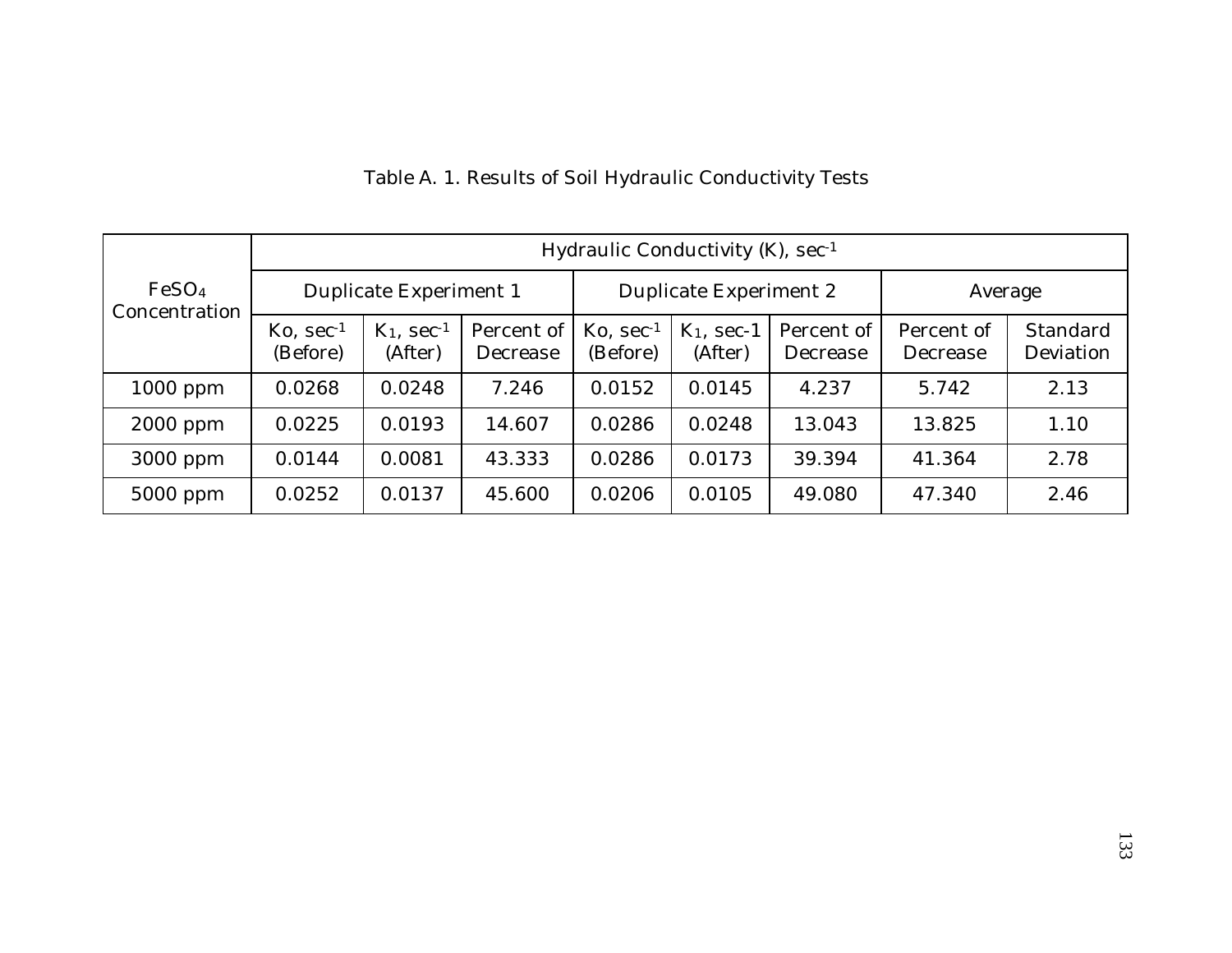|                         |                          | Time, min      |      | $[H2O2]$ , ppm |      | [TNT], ppm |                | [TNB], ppm |     | pH  |
|-------------------------|--------------------------|----------------|------|----------------|------|------------|----------------|------------|-----|-----|
|                         | $\overline{\phantom{0}}$ | $\overline{0}$ |      | 100            |      | 10.1       | $\Omega$       |            |     | 7.0 |
|                         |                          | 5              | 85   |                | 7.26 |            |                | 1.31       |     | 6.9 |
| Duplicate               | 10                       |                |      | 81             |      | 7.71       |                | 1.24       |     | 6.8 |
|                         | 15                       |                | 77   |                |      | 7.87       |                | 1.25       |     | 6.5 |
|                         | Experiment<br>20         |                | 68   |                |      | 7.33       |                | 1.17       | 6.7 |     |
|                         | 25                       |                | 63   |                |      | 7.90       |                | 1.28       |     | 6.8 |
|                         | $\infty$                 | $\overline{0}$ |      | 100            |      | 10.1       |                | $\Omega$   |     | 7.4 |
|                         |                          | 5              |      | 88             |      | 6.74       | 1.13           |            |     | 7.3 |
| Experiment<br>Duplicate |                          | 10             |      | 91             |      | 7.30       |                | 1.50       |     | 6.8 |
|                         |                          | 15             |      | 56             |      | 6.93       |                | 1.41       |     | 6.7 |
|                         |                          | 20             | 68   |                |      | 6.63       |                | 1.38       |     | 7.1 |
|                         |                          | 25             |      | 79             |      | 7.30       |                | 0.90       |     | 6.8 |
|                         |                          | $\mathbf{0}$   | 100  | 0.0            | 10.1 | 0.00       | $\overline{0}$ | 0.00       | 7.2 | 0.3 |
|                         |                          | 5              | 86.5 | 2.1            | 7.00 | 0.37       | 1.22           | 0.13       | 7.1 | 0.3 |
|                         |                          | 10             | 86   | 7.1            | 7.51 | 0.29       | 1.37           | 0.18       | 6.8 | 0.0 |
| Average                 | Deviation)<br>(Standard  | 15             | 66.5 | 14.8           | 7.40 | 0.66       | 1.33           | 0.11       | 6.6 | 0.1 |
|                         |                          | 20             | 68   | 0.0            | 6.98 | 0.49       | 1.27           | 0.15       | 6.9 | 0.3 |
|                         |                          | 25             | 71   | 11.3           | 7.60 | 0.42       | 1.09           | 0.27       | 6.8 | 0.0 |

### Table A.2. Liquid Phase Oxidation of TNT Using a  $H_2O_2$ : Fe<sup>2+</sup> Ratio of 100 ppm: 30 ppm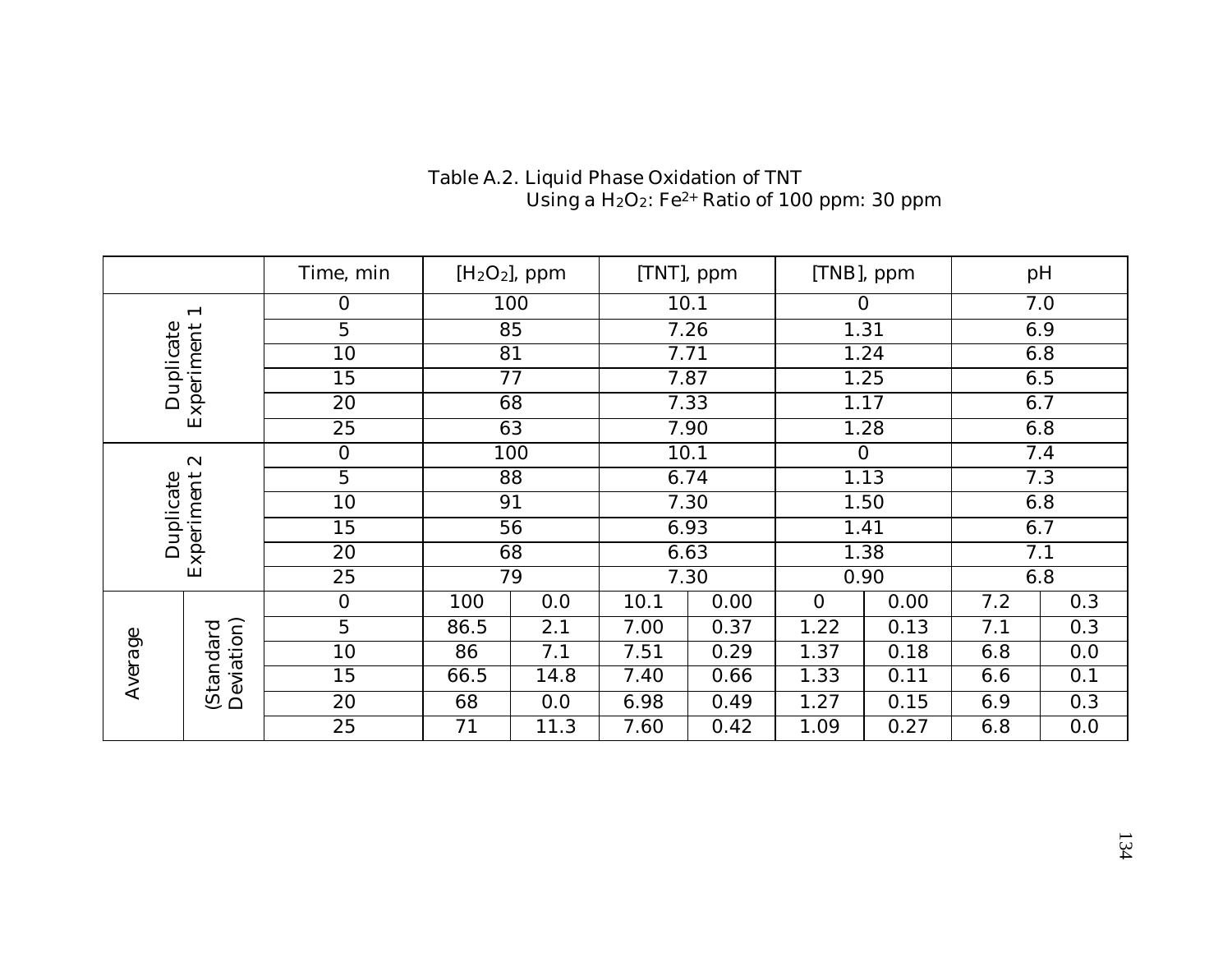|                          | Time, min      | [H <sub>2</sub> O <sub>2</sub> ], ppm<br>300 |                 |       | TNT], ppm | TNB], ppm        |                  |      | pH   |
|--------------------------|----------------|----------------------------------------------|-----------------|-------|-----------|------------------|------------------|------|------|
|                          | 0              |                                              |                 | 10.02 |           |                  | $\overline{0}$   |      | 7.4  |
| $\overline{\phantom{0}}$ | 5              |                                              | 276             |       | 6.65      |                  | 0.89             |      | 7.4  |
|                          | 10             |                                              | 262             |       | 6.48      |                  | 0.87             |      | 7.4  |
|                          | 15             |                                              | 240             |       | 6.13      |                  | 1.1              |      | 7.5  |
| Experiment<br>Duplicate  | 20             |                                              | 238             |       | 5.44      |                  | 1.05             |      | 7.3  |
|                          | 25             | 234                                          |                 |       | 6.97      |                  | 1.06             |      | 7.5  |
|                          | 30             | 202<br>300                                   |                 |       | 5.39      |                  | 1.13             |      | 7.4  |
|                          | $\overline{0}$ |                                              |                 |       | 10.03     |                  | $\overline{0}$ . |      | 7.3  |
| $\mathbf{\alpha}$        | 5              | 284                                          |                 |       | 6.54      |                  | 0.94             |      | 7.5  |
|                          | 10             |                                              | 228             |       | 6.52      |                  | 0.94             |      | 7.3  |
| Experiment<br>Duplicate  | 15             |                                              | 216             |       | 6.96      |                  | 1.01             |      | 7.3  |
|                          | 20             |                                              | 234             |       | 6.82      |                  | 1.01             |      | 7.2  |
|                          | 25             |                                              | 248             | 6.99  |           | 1.05             |                  | 7.3  |      |
|                          | 30             |                                              | 222             |       | 6.78      |                  | 1.12             |      | 7.3  |
|                          | $\mathbf 0$    | 300                                          | $\mathbf{0}$    | 10.02 | 0.01      | $\overline{0}$ . | 0.00             | 7.35 | 0.07 |
|                          | 5              | 280                                          | $6\phantom{1}6$ | 6.60  | 0.08      | 0.91             | 0.04             | 7.45 | 0.07 |
|                          | 10             | 245                                          | 24              | 6.50  | 0.03      | 0.90             | 0.05             | 7.35 | 0.07 |
| Average                  | 15             | 228                                          | 17              | 6.54  | 0.59      | 1.01             | 0.06             | 7.40 | 0.14 |
| Deviation<br>Standard    | 20             | 236                                          | 3               | 6.13  | 0.98      | 1.03             | 0.03             | 7.25 | 0.07 |
|                          | 25             | 241                                          | 10              | 6.98  | 0.01      | 1.01             | 0.01             | 7.40 | 0.14 |
|                          | 30             | 212                                          | 14              | 6.08  | 0.98      | 1.12             | 0.01             | 7.35 | 0.07 |

#### Table A.3. Liquid Phase Oxidation of TNT Using a  $H_2O_2$ : Fe<sup>2+</sup> Ratio of 300 ppm: 30 ppm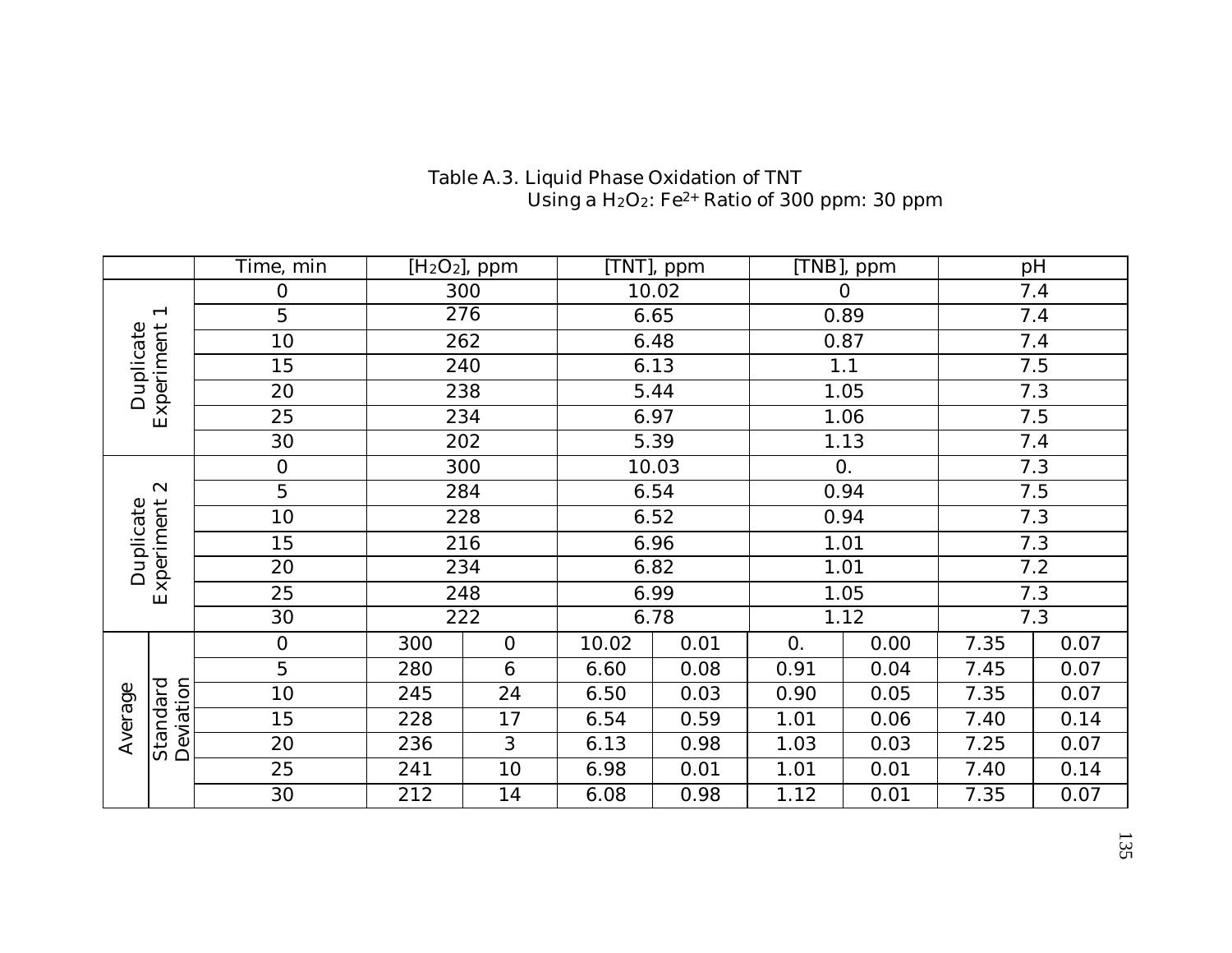|           |                          | $[H2O2]$ , ppm<br>Time, min |     |          | [TNT], ppm |      | [TNB], ppm     |      |      | pH             |
|-----------|--------------------------|-----------------------------|-----|----------|------------|------|----------------|------|------|----------------|
|           | $\overline{\phantom{0}}$ | $\overline{0}$              |     | 900      |            | 10.1 |                | 0    |      | 7.2            |
|           |                          | 5                           | 874 |          | 9.45       |      |                | 0.79 |      | $\overline{7}$ |
|           |                          | 10                          | 836 |          | 9.53       |      | 0.81           |      |      | 6.8            |
| Duplicate | Experiment               | 15                          | 892 |          | 9.14       |      | 0.76           |      | 6.7  |                |
|           |                          | 20                          | 860 |          |            | 9.62 |                | 0.79 |      | 6.5            |
|           | 25                       |                             | 860 |          |            | 9.16 |                | 0.73 |      | 6.5            |
|           | $\infty$                 | $\mathbf{0}$                | 900 |          | 10.1       |      | $\Omega$       |      |      | 7.2            |
|           |                          | $\overline{5}$              | 896 |          | 9.12       |      | 0.94           |      |      | 7.4            |
|           |                          | 10                          | 900 |          |            | 9.16 |                | 0.94 | 6.9  |                |
| Duplicate |                          | 15                          | 884 |          |            | 9.28 |                | 0.97 | 6.7  |                |
|           | Experiment               | 20                          |     | 776      | 9.17       |      |                | 0.94 |      | 6.4            |
|           |                          | 25                          |     | 732      |            | 9.34 |                | 0.93 |      | 6.4            |
|           |                          | $\mathbf{0}$                | 900 | $\Omega$ | 10.1       | 0.00 | $\overline{0}$ | 0.00 | 7.2  | 0.00           |
|           |                          | $\overline{5}$              | 886 | 16       | 9.29       | 0.23 | 0.86           | 0.11 | 7.2  | 0.28           |
| Average   | Deviation<br>Standard    | 10                          | 868 | 45       | 9.34       | 0.26 | 0.87           | 0.09 | 6.85 | 0.07           |
|           |                          | 15                          | 898 | 6        | 9.21       | 0.10 | 0.86           | 0.15 | 6.7  | 0.00           |
|           |                          | 20                          | 818 | 59       | 9.39       | 0.32 | 0.86           | 0.11 | 6.45 | 0.07           |
|           |                          | 25                          | 796 | 91       | 9.25       | 0.13 | 0.83           | 0.14 | 6.45 | 0.07           |

### Table A.4. Liquid Phase Oxidation of TNT Using a  $H_2O_2$ : Fe<sup>2+</sup> Ratio of 900 ppm: 30 ppm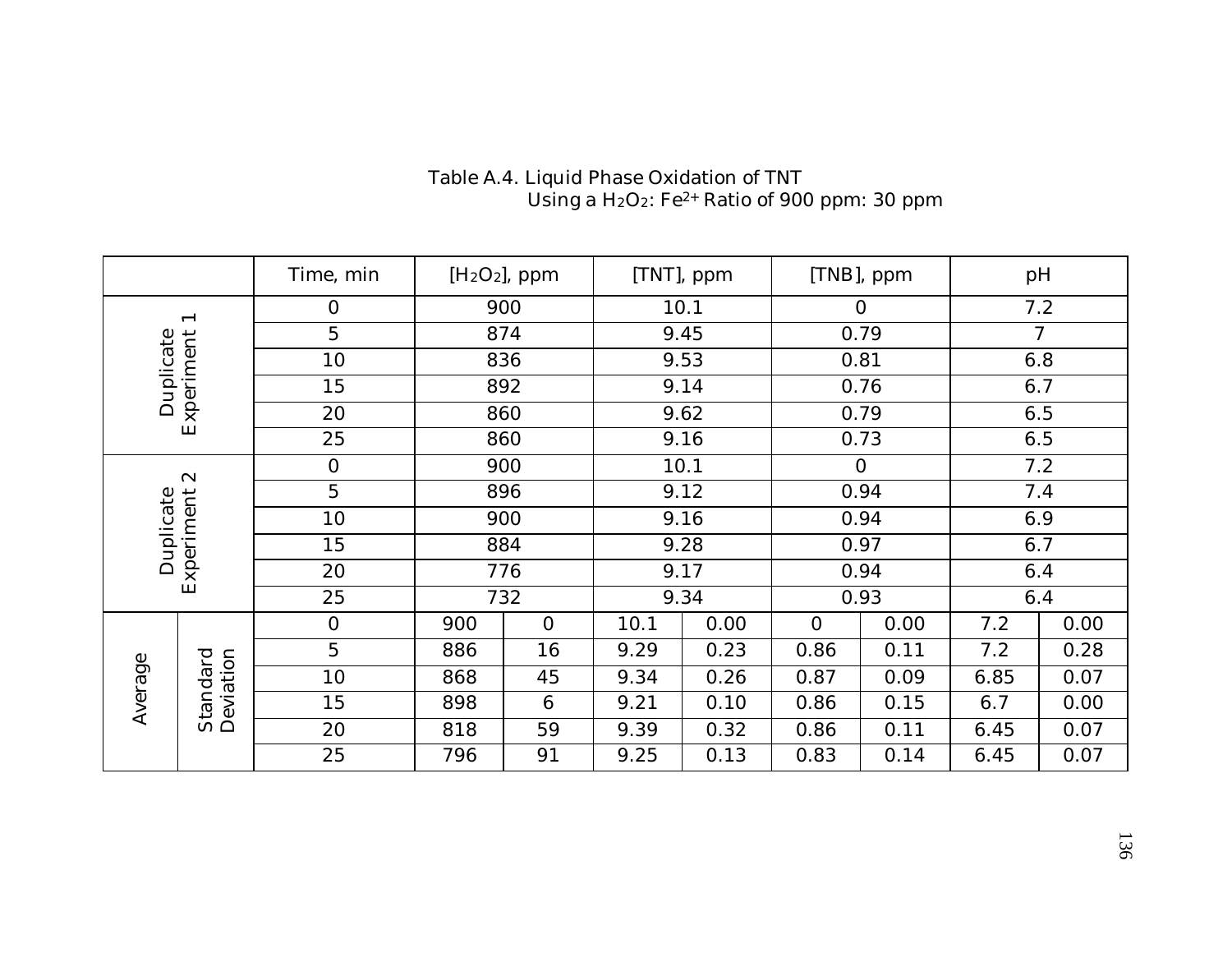|                                  |                          | Time, min      | [H <sub>2</sub> O <sub>2</sub> ], ppm |                | [TNT], ppm |      | [TNB], ppm     |      |     | pH   |
|----------------------------------|--------------------------|----------------|---------------------------------------|----------------|------------|------|----------------|------|-----|------|
|                                  | $\overline{\phantom{0}}$ | $\overline{0}$ |                                       | 900            |            | 10.1 |                | 0    |     | 7.1  |
|                                  |                          | $\overline{5}$ |                                       | 886            |            | 7.26 |                | 1.39 |     | 6.9  |
|                                  | Duplicate<br>10          |                | 808                                   |                |            | 7.3  |                | 1.4  |     | 6.9  |
|                                  | 15                       |                | 795                                   |                | 6.9        |      | 1.42           |      |     | 6.7  |
|                                  | Experiment<br>20         |                |                                       | 725            |            | 6.9  |                | 1.59 |     | 6.8  |
|                                  | 25                       |                | 708                                   |                |            | 6.8  |                | 1.6  | 6.7 |      |
|                                  | $\boldsymbol{\alpha}$    | $\overline{0}$ | 900                                   |                |            | 10.1 | $\overline{O}$ |      | 6.7 |      |
|                                  |                          | $\overline{5}$ | 786                                   |                | 6.48       |      | 1.59           |      | 6.7 |      |
| Experiment<br>Duplicate          |                          | 10             | 768                                   |                |            | 6.9  |                | 1.5  |     | 6.5  |
|                                  |                          | 15             | 733                                   |                |            | 6.7  |                | 1.46 |     | 6.9  |
|                                  |                          | 20             | 579                                   |                |            | 6.8  |                | 1.45 |     | 6.6  |
|                                  |                          | 25             |                                       | 508            |            | 6.94 |                | 1.6  | 6.5 |      |
|                                  |                          | $\overline{0}$ | 900                                   | $\overline{0}$ | 10.1       | 0.00 | $\overline{0}$ | 0.00 | 6.9 | 0.28 |
|                                  |                          | $\overline{5}$ | 836                                   | 71             | 6.87       | 0.55 | 1.49           | 0.14 | 6.8 | 0.14 |
|                                  |                          | 10             | 788                                   | 28             | 7.1        | 0.28 | 1.45           | 0.07 | 6.7 | 0.28 |
| Deviation<br>Standard<br>Average |                          | 15             | 764                                   | 44             | 6.8        | 0.14 | 1.44           | 0.03 | 6.8 | 0.14 |
|                                  |                          | 20             | 652                                   | 103            | 6.85       | 0.07 | 1.52           | 0.10 | 6.7 | 0.14 |
|                                  |                          | 25             | 608                                   | 141            | 6.87       | 0.10 | 1.60           | 0.00 | 6.6 | 0.14 |

### Table A.5. Liquid Phase Oxidation of TNT Using a  $H_2O_2$ : Fe<sup>2+</sup> Ratio of 900 ppm: 10 ppm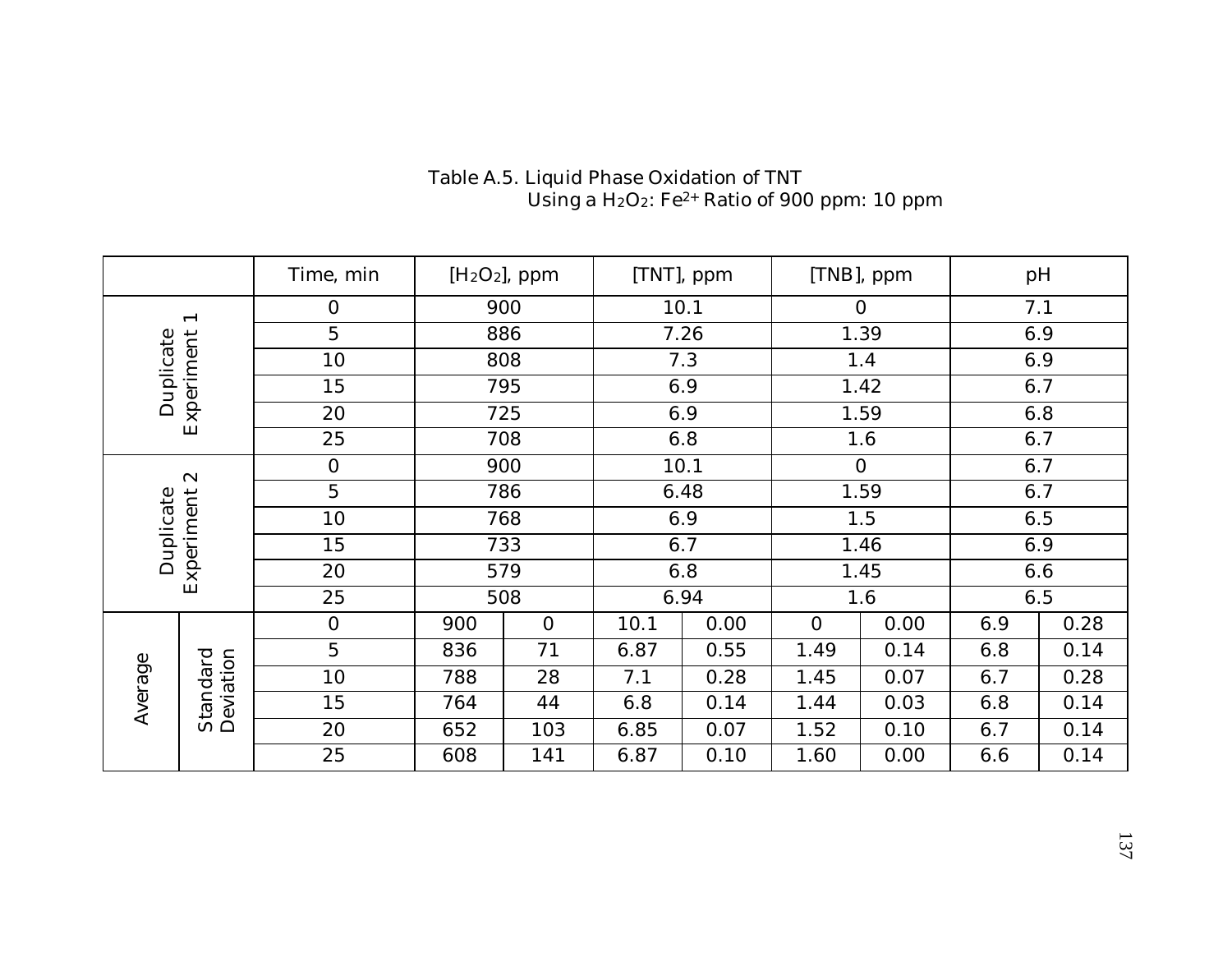|           |                               | Time, min        |     | $\overline{[H_2O_2]}$ , ppm |                  | [ADNT], ppm      |      | pH   |  |
|-----------|-------------------------------|------------------|-----|-----------------------------|------------------|------------------|------|------|--|
|           |                               | $\boldsymbol{0}$ |     | 300                         |                  | 10               |      | 6.9  |  |
|           | $\overline{\phantom{0}}$      |                  |     | 288                         | $\boldsymbol{0}$ |                  |      | 3.94 |  |
|           |                               | $\overline{5}$   |     | 290                         | $\boldsymbol{0}$ |                  |      | 4.06 |  |
|           |                               | 10               |     | 294                         | $\boldsymbol{0}$ |                  | 3.79 |      |  |
| Duplicate |                               | 15               |     | 266                         | $\boldsymbol{0}$ |                  | 3.75 |      |  |
|           | Experiment                    | 20               |     | 280                         | $\boldsymbol{0}$ |                  | 3.82 |      |  |
|           |                               | 30               |     | 270                         | $\boldsymbol{0}$ |                  |      | 3.85 |  |
|           |                               | $\mathbf 0$      |     | 300                         |                  | 10               | 6.9  |      |  |
|           | $\infty$                      | $\mathbf{1}$     |     | 282                         | $\boldsymbol{0}$ |                  |      | 4.01 |  |
|           | $\mathbf 5$                   |                  |     | 278                         | $\boldsymbol{0}$ |                  | 3.95 |      |  |
|           | Experiment<br>Duplicate<br>10 |                  |     | 256                         | $\boldsymbol{0}$ |                  |      | 3.78 |  |
|           |                               | 15               |     | 272                         | $\boldsymbol{0}$ |                  |      | 3.67 |  |
|           |                               | 20               |     | 266                         | $\boldsymbol{0}$ |                  |      | 3.65 |  |
|           |                               | 30               |     | 268                         |                  | $\overline{0}$   |      | 3.87 |  |
|           |                               | $\boldsymbol{0}$ | 300 | $\mathbf{O}$                | 10               | $\boldsymbol{0}$ | 6.9  | 0.00 |  |
|           |                               |                  | 285 | $\overline{4}$              | $\boldsymbol{0}$ | $\mathbf{0}$     | 3.97 | 0.05 |  |
|           |                               | $\mathbf 5$      | 284 | $8\,$                       | $\boldsymbol{0}$ | $\boldsymbol{0}$ | 4.00 | 0.08 |  |
| Average   |                               | 10               | 275 | $27\,$                      | $\boldsymbol{0}$ | $\boldsymbol{0}$ | 3.78 | 0.01 |  |
|           | Deviation<br>Standard         | 15               | 269 | $\overline{4}$              | $\boldsymbol{0}$ | $\boldsymbol{0}$ | 3.71 | 0.06 |  |
|           |                               | 20               | 273 | $10\,$                      | $\boldsymbol{0}$ | $\boldsymbol{0}$ | 3.73 | 0.12 |  |
|           |                               | 30               | 269 |                             | $\boldsymbol{0}$ | $\mathbf{0}$     | 3.86 | 0.01 |  |

### Table A.6. Liquid Phase Oxidation of ADNT without pH Adjustment Using a  $H_2O_2$ : Fe<sup>2+</sup> Ratio of 300 ppm: 30 ppm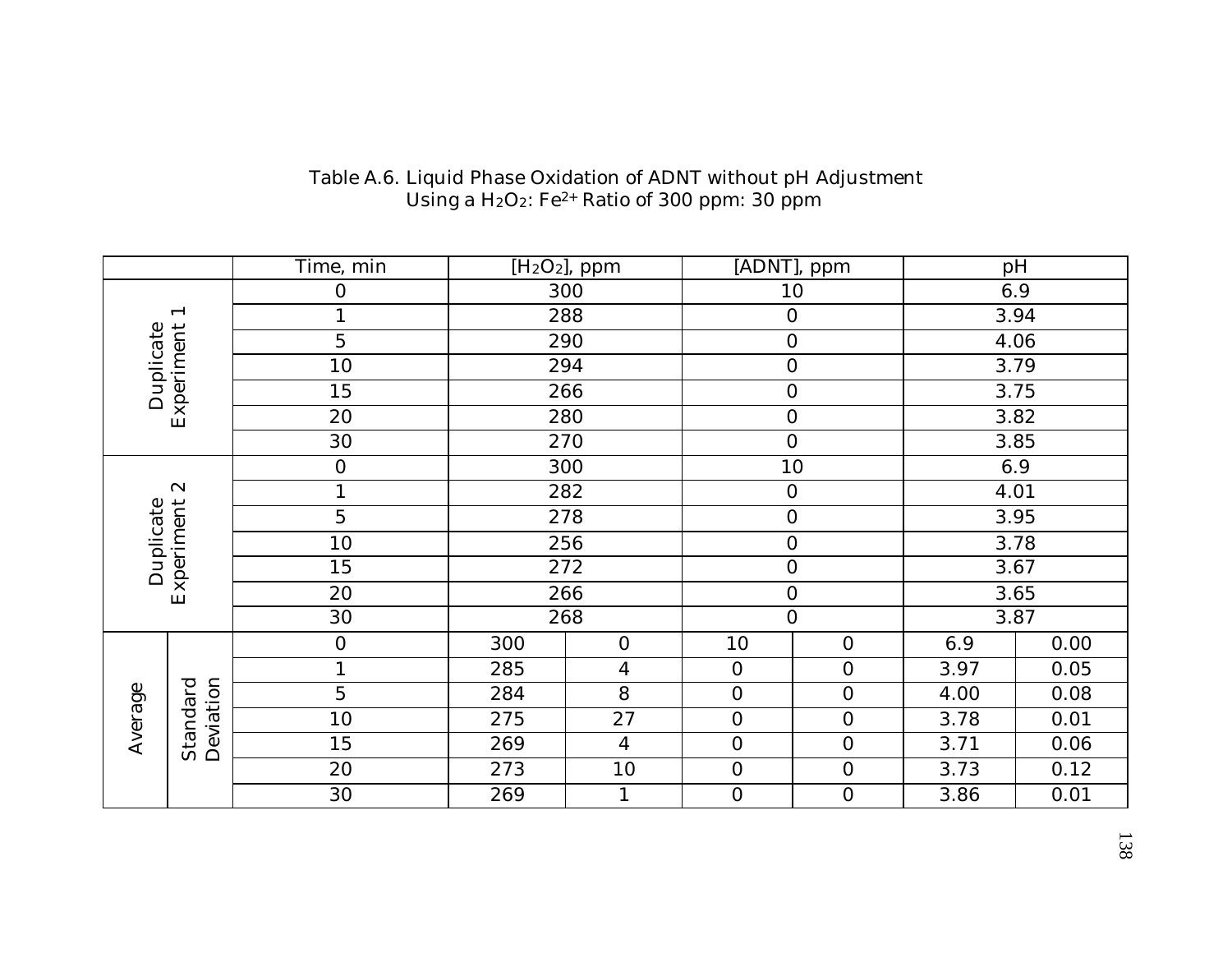|                          |                       | Time, min        |     | $[H2O2]$ , ppm |                  | [TNT], ppm       |                  | pH               |  |
|--------------------------|-----------------------|------------------|-----|----------------|------------------|------------------|------------------|------------------|--|
|                          |                       | $\boldsymbol{0}$ |     | 300            |                  | 10               |                  | 7.3              |  |
| $\overline{\phantom{0}}$ |                       | $\mathbf{1}$     |     | 298            |                  | $\boldsymbol{0}$ |                  | 7.4              |  |
|                          |                       | $\overline{5}$   |     | 292            |                  | $\overline{0}$   |                  | 7.5              |  |
|                          |                       | 10               |     | 298            |                  | $\overline{0}$   | 7.8              |                  |  |
| Duplicate                |                       | $\overline{15}$  | 292 |                |                  | $\overline{0}$   | 7.9              |                  |  |
| Experiment               |                       | 20               |     | 240            |                  | $\overline{0}$   | $8\,$            |                  |  |
|                          |                       | 30               |     | 242            |                  | $\boldsymbol{0}$ | $\overline{8}$   |                  |  |
|                          |                       | $\boldsymbol{0}$ |     | 300            |                  | 10               |                  | 7.4              |  |
| $\infty$                 |                       | $\mathbf{1}$     |     | 282            |                  | $\boldsymbol{0}$ |                  | 7.4              |  |
| Experiment<br>Duplicate  |                       | $\overline{5}$   |     | 187            |                  | $\overline{0}$   |                  | 7.6              |  |
|                          |                       | 10               |     | 195            |                  | $\overline{0}$   |                  | 7.7              |  |
|                          |                       | 15               |     | 160            |                  | $\overline{0}$   |                  | 7.9              |  |
|                          |                       | 20               |     | 180            |                  | $\overline{0}$   | $\overline{8.0}$ |                  |  |
|                          |                       | 30               |     | 177            |                  | $\overline{0}$   |                  | $\overline{8.0}$ |  |
|                          |                       | $\mathbf{0}$     | 300 | $\overline{0}$ | 10               | $\mathbf 0$      | 7.35             | 0.07             |  |
|                          |                       | 1                | 290 | $11$           | $\boldsymbol{0}$ | $\overline{0}$   | 7.40             | 0.00             |  |
|                          |                       | $\overline{5}$   | 278 | 74             | $\overline{0}$   | $\overline{0}$   | 7.40             | 0.07             |  |
| Average                  |                       | 10               | 240 | 73             | $\overline{0}$   | $\overline{0}$   | 7.55             | 0.07             |  |
|                          | Deviation<br>Standard | 15               | 246 | 93             | $\overline{0}$   | $\overline{0}$   | 7.75             | 0.00             |  |
|                          |                       | 20               | 226 | 42             | $\overline{0}$   | $\overline{0}$   | 7.90             | 0.00             |  |
|                          |                       | 30               | 210 | 46             | $\overline{0}$   | $\overline{0}$   | 8.0              | 0.00             |  |

### Table A.7. Liquid Phase Oxidation of ADNT with pH Adjustment Using a  $H_2O_2$ : Fe<sup>2+</sup> Ratio of 300 ppm: 30 ppm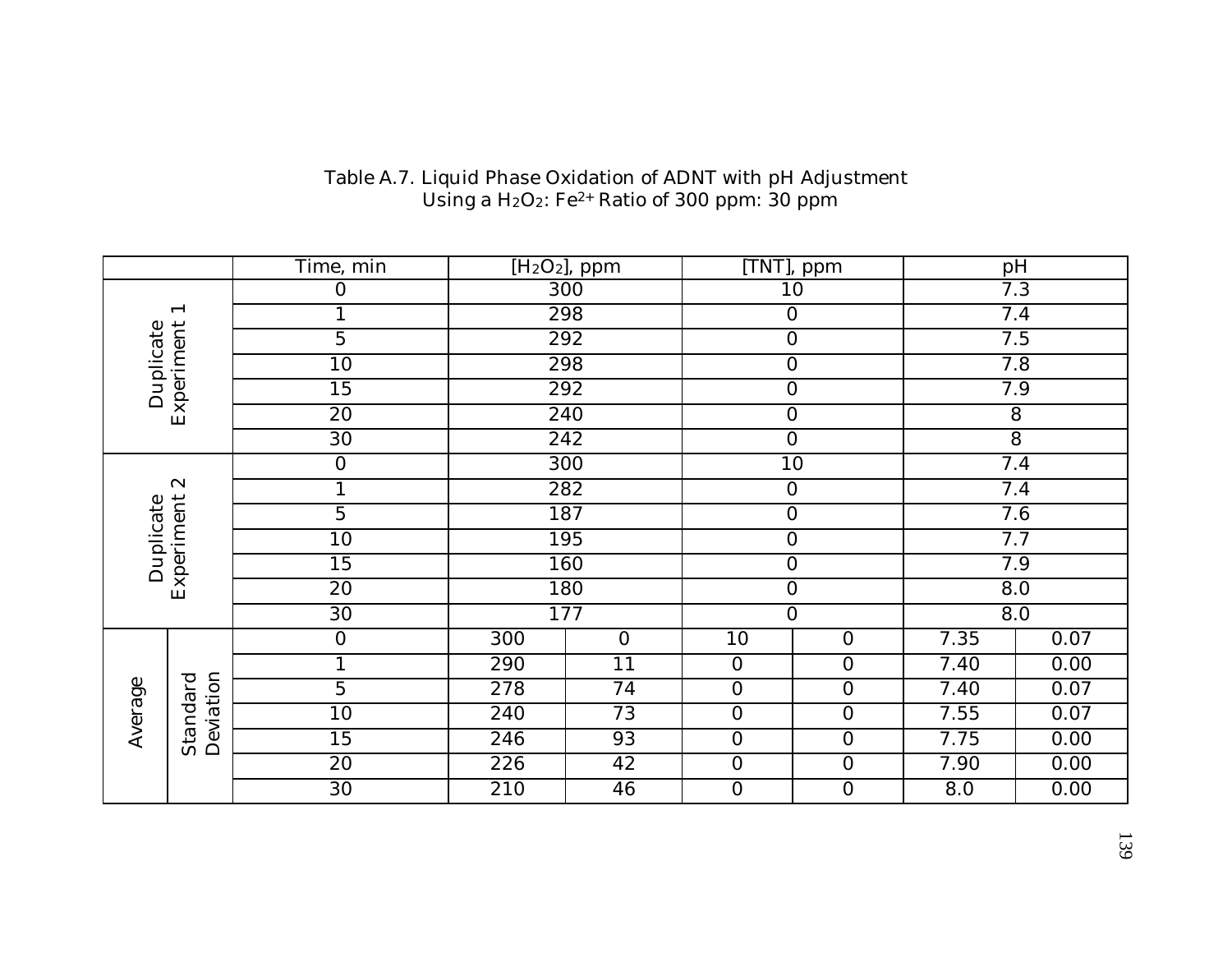| <b>Step</b>    |            | Duplicate Experiment I |            | Duplicate Experiment II |         | [TNT], ppm |                | [Total ADNT], ppm |
|----------------|------------|------------------------|------------|-------------------------|---------|------------|----------------|-------------------|
| <b>Numbers</b> | [TNT], ppm | [Total<br>ADNT, ppm    | [TNT], ppm | Total<br>ADNT, ppm      | Average | <b>STD</b> | Average        | <b>STD</b>        |
| $\Omega$       | 15950      | 6699                   | 5549       | 7228                    | 15749   | 284        | 6963           | 374               |
|                | 14909      | 7888                   | 14719      | 6770                    | 14815   | 134        | 7329           | 791               |
| $\overline{2}$ | 14959      | 5497                   | 4041       | 4866                    | 14500   | 649        | 5181           | 446               |
| 3              | 14121      | 6508                   | 14250      | 4011                    | 14185   | 91         | 5259           | 1766              |
| 4              | 14185      | 5988                   | 14013      | 5298                    | 14099   | 122        | 5643           | 488               |
| 5              | 14134      | 5888                   | 3485       | 5331                    | 13809   | 459        | 5609           | 394               |
| 6              | 13614      | 4783                   | 12157      | 3858                    | 12886   | 1030       | 4320           | 654               |
| $\mathcal{L}$  | 12968      | 4497                   | 11670      | 4166                    | 12319   | 918        | 4332           | 234               |
| 8              | 11737      | 5137                   | 10978      | 3088                    | 11357   | 537        | 4112           | 1449              |
| 9              | 10519      | 3465                   | 11467      | 3247                    | 10993   | 670        | 3356           | 154               |
| 10             | 10119      | 3285                   | 1268       | 2932                    | 10693   | 812        | 3109           | 250               |
| 11             | 12583      | 2640                   | 10610      | 2012                    | 11596   | 1395       | 2326           | 444               |
| 12             | 12593      | 1852                   | 8434       | 1699                    | 10514   | 2941       | 1775           | 108               |
| 13             | 10547      | 1587                   | 6276       | 1517                    | 8411    | 3020       | 1551           | 49                |
| 14             | 7624       | 1384                   | 7708       | 1186                    | 7666    | 59         | 1285           | 140               |
| 15             | 6615       | 1176                   | 6435       | 1000                    | 6525    | 127        | 1088           | 124               |
| 16             | 6757       | 358                    | 6242       | 228                     | 6500    | 364        | 293            | 92                |
| 17             | 6932       | 196                    | 5138       | 54                      | 6035    | 1269       | 125            | 100               |
| 18             | 5968       | 0                      | 5473       | $\overline{0}$          | 5720    | 350        | $\overline{0}$ | 0                 |

# Table A.8. Soil Phase Oxidation Evaluation Results

Conditions:

1st through 4<sup>th</sup> application: 100 ppm  $Fe^{2+/5}$ ,000 ppm  $H_2O_2$ 

 $5<sup>th</sup>$  through 10<sup>th</sup> application: 100 ppm Fe<sup>2+</sup>/20,000 ppm H<sub>2</sub>O<sub>2</sub>

1<sup>th</sup> through 16<sup>th</sup> application: 2500 ppm Fe<sup>2+</sup>/50,000 ppm H<sub>2</sub>O<sub>2</sub>

17<sup>th</sup> through 18<sup>th</sup> application: 10,000 ppm Fe<sup>2+</sup>/100,000 ppm H<sub>2</sub>O<sub>2</sub>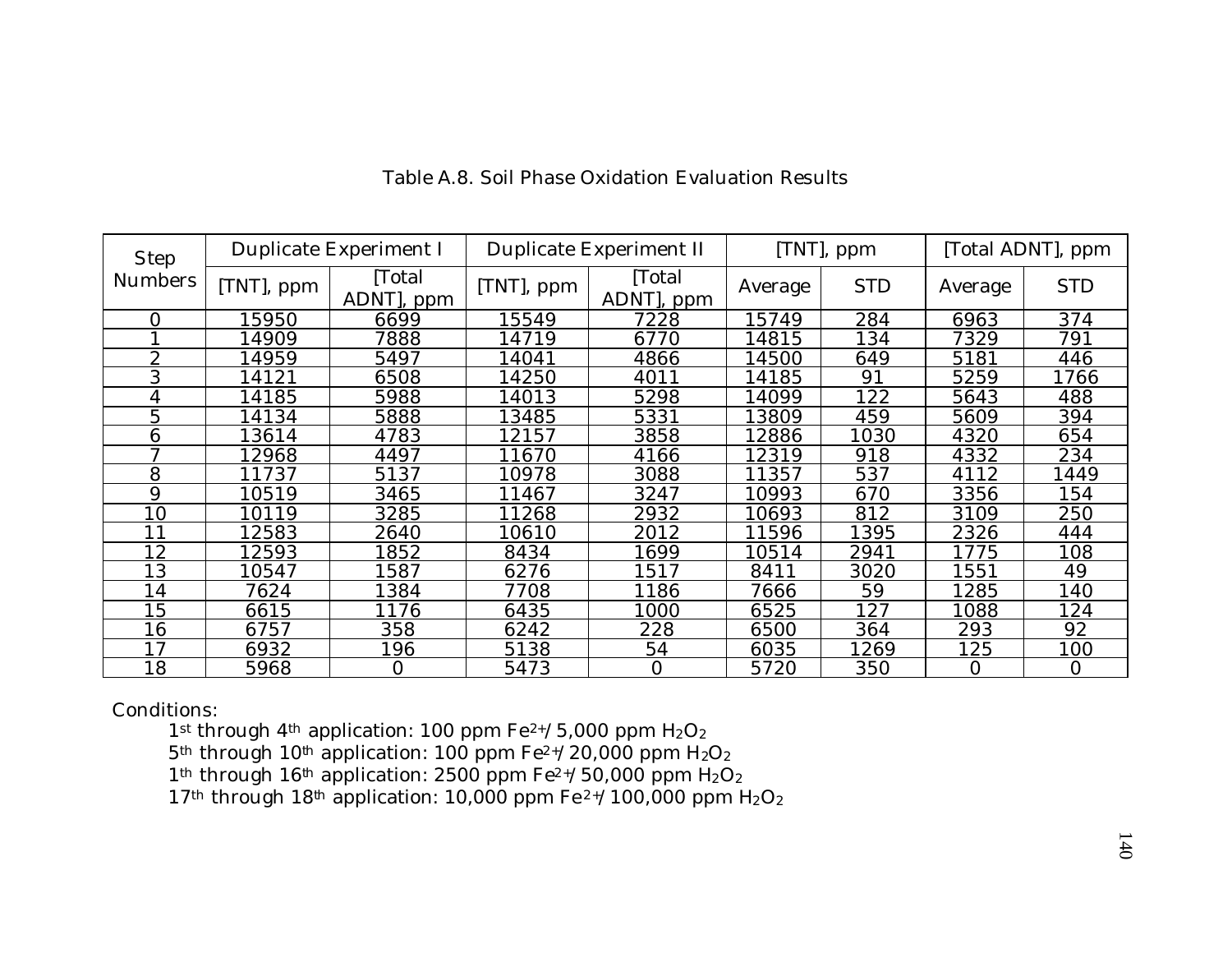|          |                |     | Duplicate Experiment I |                       |                |     | Duplicate Experiment II |                       | Average        |      |               |      |                       |                |
|----------|----------------|-----|------------------------|-----------------------|----------------|-----|-------------------------|-----------------------|----------------|------|---------------|------|-----------------------|----------------|
| Days     | E <sub>h</sub> | pH  | $[TNT]$ ,<br>ppm       | Total<br>ADNT,<br>ppm | E <sub>h</sub> | pH  | [TNT],<br>ppm           | Total<br>ADNT,<br>ppm | E <sub>h</sub> | pH   | [TNT],<br>ppm | Std  | Total<br>ADNT,<br>ppm | Std            |
| $\Omega$ | 5              | 7.1 | 36690                  | $\Omega$              | 20             | 7.1 | 37182                   | $\overline{0}$        | 12             | 7.1  | 36936         | 348  | $\Omega$              | $\overline{0}$ |
| 3        | $-8$           | 6.2 | 33320                  | 627                   | $-21$          | 6.3 | 31286                   | 614                   | $-14$          | 6.25 | 32303         | 1438 | 621                   | 9              |
| 7        |                | 6   | 32273                  | 830                   | $-5$           | 6   | 34886                   | 1082                  | $-2$           | 6    | 33579         | 1848 | 956                   | 178            |
| 11       | $-12$          | 6.1 | 30081                  | 1879                  | $-22$          | 5.7 | 32620                   | 1455                  | $-17$          | 5.9  | 31350         | 1795 | 1667                  | 300            |
| 14       | $-15$          | 5.9 | 33247                  | 2080                  | $-37$          | 6.2 | 33341                   | 1963                  | $-26$          | 6.05 | 33294         | 66   | 2021                  | 83             |
| 21       | $-26$          | 6.6 | 33536                  | 2765                  | $-40$          | 6.7 | 31310                   | 2591                  | $-33$          | 6.65 | 32423         | 1574 | 2678                  | 123            |
| 28       | $-35$          |     | 32548                  | 3598                  | $-45$          | 6.8 | 29960                   | 3314                  | -40            | 6.9  | 31254         | 1830 | 3456                  | 201            |
| 35       | $-37$          | 7.3 | 32387                  | 4235                  | $-51$          | 6.7 | 28125                   | 4003                  | $-44$          | 7    | 30256         | 3014 | 4119                  | 164            |
| 41       | $-60$          | 6.9 | 27526                  | 4897                  | $-55$          | 6.6 | 27390                   | 5404                  | $-57$          | 6.75 | 27457         | 96   | 5150                  | 359            |
| 47       | $-58$          | 5.3 | 21898                  | 11420                 | $-42$          | 5.6 | 25916                   | 13975                 | $-50$          | 5.45 | 23907         | 2841 | 12697                 | 1807           |
| 55       | $-40$          | 5.1 | 12761                  | 21194                 | $-35$          | 5.1 | 9141                    | 21657                 | $-37$          | 5.1  | 10952         | 2560 | 21425                 | 327            |
| 64       | $-45$          | 4.4 | 2651                   | 29747                 | $-48$          | 4.4 | 2141                    | 26366                 | $-46$          | 4.4  | 2396          | 361  | 28056                 | 2391           |

# Table A.9. Biological Step Results from Integration Experiment I

Condition:

Seeded with 50 ml digester sludge Day 0-Day 41 Molasses (2%)/N (50 ppm)/P (20 ppm) Day 0-Day 41 Molasses (4%)/N (50 ppm)/P (20 ppm) Amended on a weekly base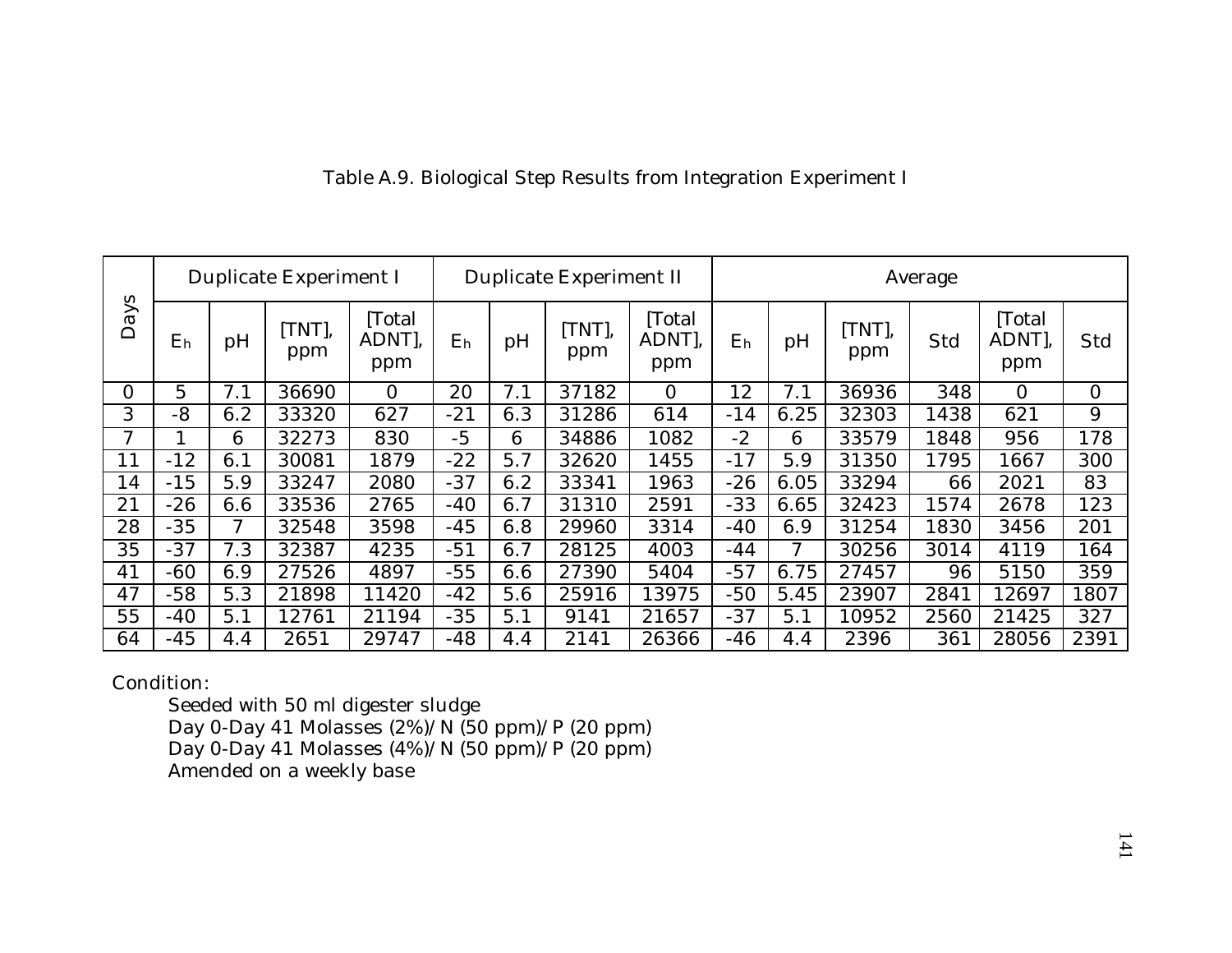|                               |                |     | Duplicate Experiment I |                       |                | Duplicate Experiment II |              |                         |                |      |               | Average    |                       |                |
|-------------------------------|----------------|-----|------------------------|-----------------------|----------------|-------------------------|--------------|-------------------------|----------------|------|---------------|------------|-----------------------|----------------|
| N<br>$\overline{a}$<br>$\Box$ | E <sub>h</sub> | pH  | [TNT],<br>ppm          | Total<br>ADNT,<br>ppm | E <sub>h</sub> | pH                      | TNT),<br>ppm | [Total<br>ADNT],<br>ppm | E <sub>h</sub> | pH   | [TNT],<br>ppm | <b>STD</b> | Total<br>ADNT,<br>ppm | <b>STD</b>     |
| $\Omega$                      | 72             | 7.8 | 33787                  | 0                     | 96             | 7.5                     | 39052        | 0                       | 84             | 7.65 | 36419         | 3723       | 0                     | $\overline{0}$ |
| 3                             | -60            | 5.9 | 27873                  | 0                     | $-45$          | 6.4                     | 42680        | $\overline{0}$          | $-52$          | 6.15 | 35277         | 10470      | $\overline{0}$        | $\overline{0}$ |
| 7                             | $-1$           | 6.6 | 29108                  | 0                     | $-25$          | 6.5                     | 29963        | 552                     | $-13$          | 6.55 | 39536         | 605        | 276                   | 390            |
| 11                            | $-21$          | 5.9 | 32221                  | 537                   | $-55$          | 6.7                     | 30189        | 1056                    | $-38$          | 6.3  | 31205         | 1437       | 796                   | 367            |
| 14                            | $\mathbf{2}$   | 6.7 | 25925                  | 1447                  | $-1$           | 5.9                     | 27381        | 1223                    | 0.5            | 6.3  | 26653         | 1030       | 1335                  | 158            |
| 21                            | 0              | 6.6 | 24366                  | 1956                  | $-10$          | 6.4                     | 25902        | 1702                    | $-5$           | 6.5  | 25134         | 1086       | 1829                  | 180            |
| 28                            | 2              | 6.8 | 22657                  | 2459                  | $-2$           | 6.6                     | 25034        | 2277                    | $\overline{0}$ | 6.7  | 23846         | 1681       | 2368                  | 129            |
| 35                            | $-4$           | 7   | 24600                  | 2588                  | $-19$          | 7.1                     | 21331        | 3182                    | $-11$          | 7.05 | 22965         | 2312       | 2885                  | 420            |
| 41                            | $-18$          | 6.5 | 25972                  | 3286                  | $-23$          | 6.7                     | 23893        | 5104                    | $-20$          | 6.6  | 24932         | 1470       | 4195                  | 1286           |
| 47                            | $-21$          | 4.2 | 22396                  | 6525                  | $-34$          | 4.6                     | 23000        | 5972                    | $-27$          | 4.4  | 22698         | 427        | 6248                  | 391            |
| 55                            | $-17$          | 4   | 20293                  | 7929                  | $-24$          | 4.1                     | 18518        | 9298                    | $-20$          | 4.05 | 19405         | 1255       | 8613                  | 968            |
| 64                            | $-15$          | 4.1 | 14671                  | 1838                  | $-17$          | 4.1                     | 13487        | 14673                   | $-16$          | 4.1  | 14079         | 837        | 13255                 | 2005           |
| 75                            | $-21$          | 4.1 | 7234                   | 17040                 | $-28$          | 4.1                     | 5798         | 20616                   | $-24$          | 4.1  | 6516          | 1015       | 18828                 | 2529           |
| 97                            | -36            | 4.1 | 4642                   | .9906                 | $-55$          | 4                       | 3870         | 19778                   | $-45$          | 4.05 | 4256          | 546        | 19842                 | 91             |

# Table A.10. Biological Step Results from Integration Experiment II

Condition:

Seeded with 100 ml digester sludge Molasses (2%)/N (50 ppm)/P (20 ppm) Amended on a weekly base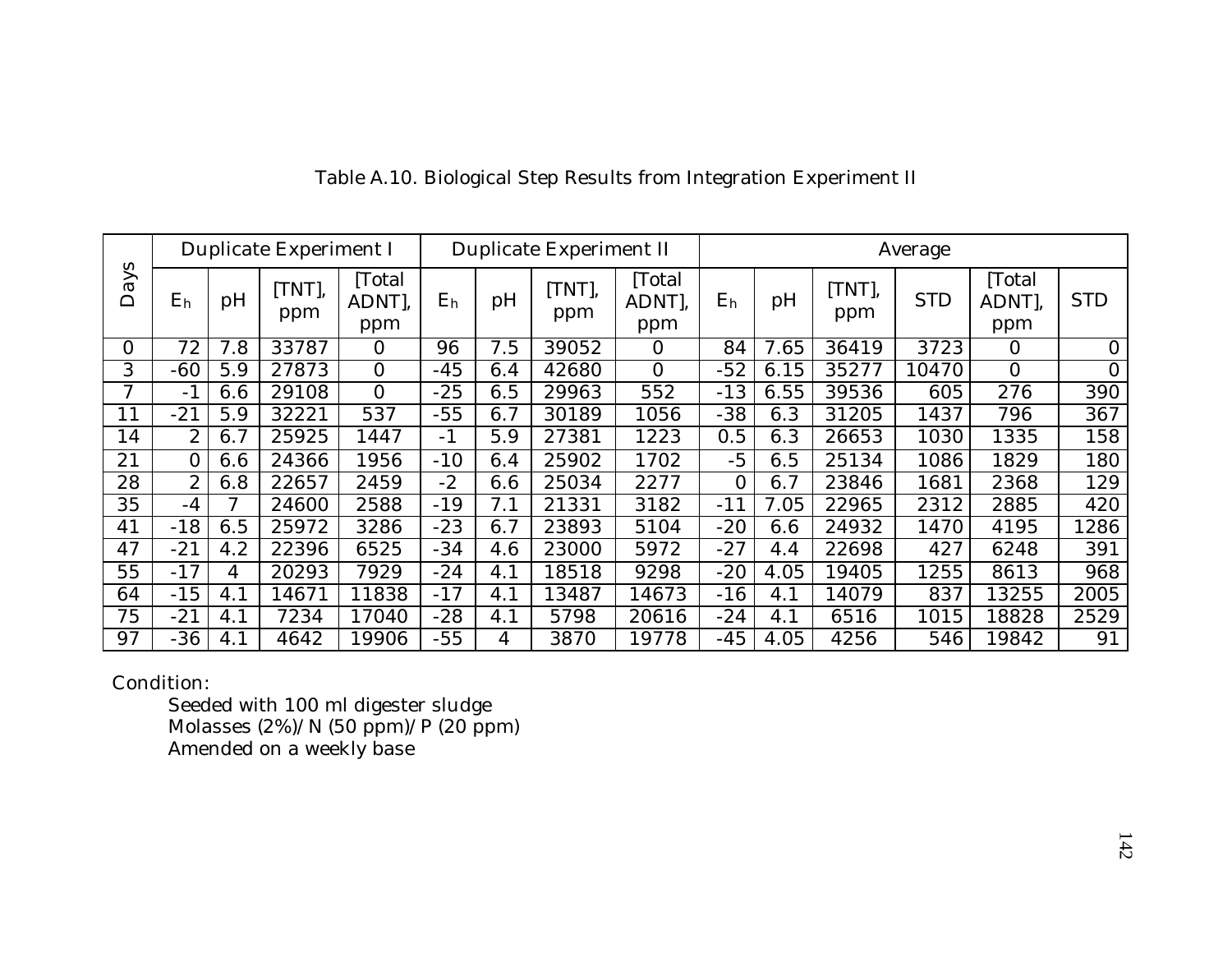| Step           |        | Duplicate Experiment I |       | Duplicate Experiment II |         | [TNT], ppm |         | [Total ADNT], ppm |
|----------------|--------|------------------------|-------|-------------------------|---------|------------|---------|-------------------|
| <b>Numbers</b> | [TNT], | [Total ADNT],          | TNT], | [Total ADNT],           | Average | <b>STD</b> | Average | <b>STD</b>        |
|                | ppm    | ppm                    | ppm   | ppm                     |         |            |         |                   |
|                | 2651   | 29747                  | 2141  | 26366                   | 2396    | 361        | 28056   | 2391              |
|                | 1084   | 21776                  | 1201  | 20767                   | 1143    | 83         | 21271   | 713               |
| $\mathbf{2}$   | 2179   | 21503                  | 1543  | 16289                   | 1861    | 450        | 18896   | 3687              |
| 3              | 1460   | 17513                  | 1710  | 16827                   | 1585    | 177        | 17170   | 485               |
| 4              | 1393   | 14418                  | 1492  | 13396                   | 1443    | 70         | 13907   | 723               |
| 5              | 1742   | 14540                  | 1630  | 12022                   | 1686    | 79         | 13281   | 1780              |
| 6              | 714    | 8912                   | 1367  | 9915                    | 1040    | 462        | 9414    | 709               |
| Η              | 1369   | 11322                  | 1224  | 8070                    | 1297    | 103        | 9696    | 2300              |
| 8              | 783    | 5484                   | 831   | 4863                    | 807     | 34         | 5173    | 439               |

Table A. 11. Oxidation Step Results from Integration Experiment I

Conditions:

 $1$ <sup>st</sup> ~ 4<sup>th</sup> application: 2500 ppm Fe<sup>2+</sup>/50,000 ppm H<sub>2</sub>O<sub>2</sub>

 $5<sup>th</sup>$  ~ 8<sup>th</sup> application: 10,000 ppm Fe<sup>2+</sup>/100,000 ppm H<sub>2</sub>O<sub>2</sub>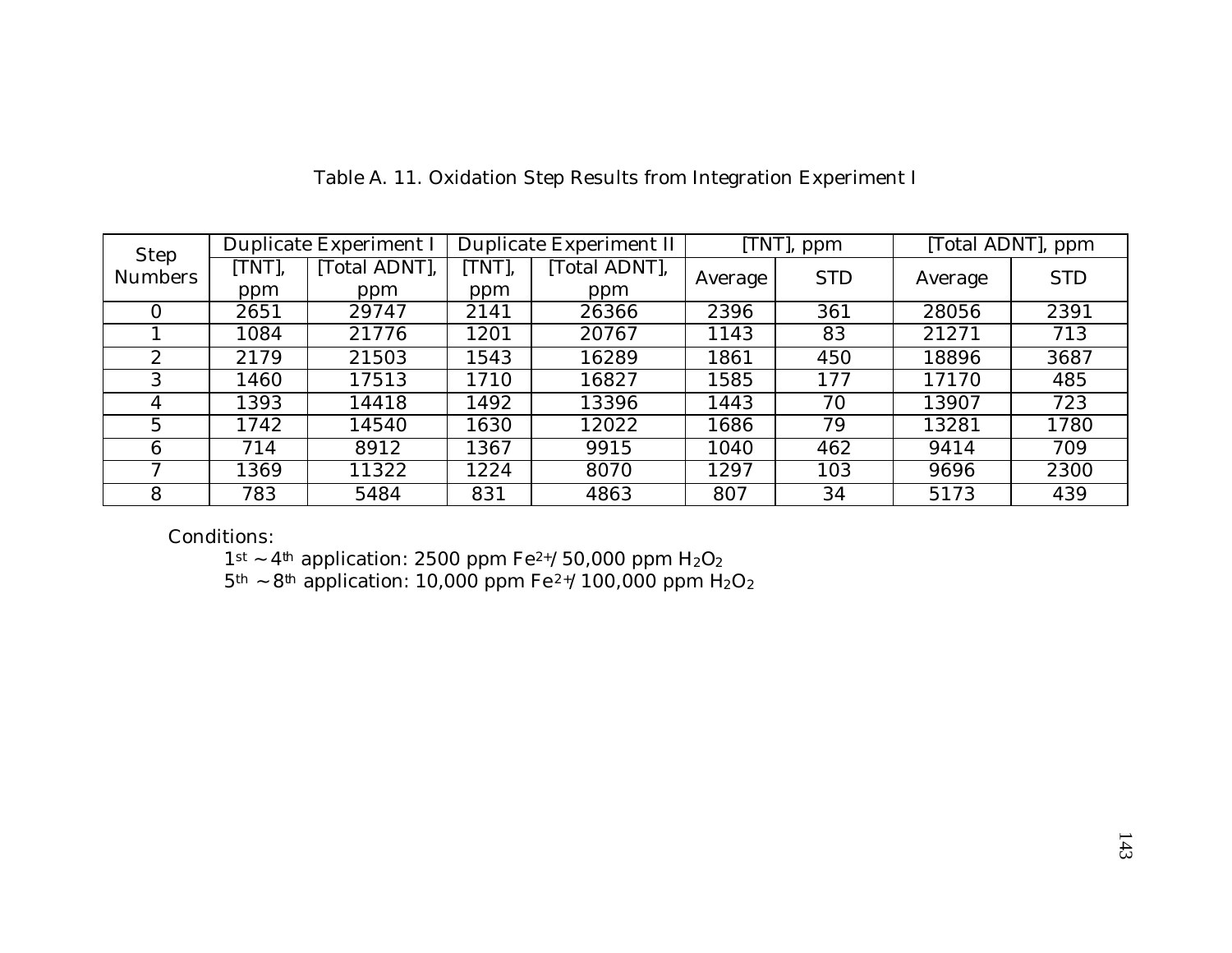| Step           |        | Duplicate Experiment I |        | Duplicate Experiment II |         | [TNT], ppm | [Total ADNT], ppm |            |
|----------------|--------|------------------------|--------|-------------------------|---------|------------|-------------------|------------|
| <b>Numbers</b> | [TNT], | Total                  | [TNT], | [Total ADNT],           |         | <b>STD</b> | Average           | <b>STD</b> |
|                | ppm    | ADNT, ppm              | ppm    | ppm                     | Average |            |                   |            |
|                | 4642   | 19906                  | 3870   | 19777                   | 4256    | 546        | 19842             | 91         |
|                | 4502   | 18273                  | 3658   | 17040                   | 4080    | 597        | 17652             | 872        |
|                | 3481   | 17890                  | 3486   | 17517                   | 3484    |            | 17704             | 264        |
|                | 2084   | 13013                  | 3553   | 10053                   | 2818    | 1039       | 11533             | 2093       |
|                | 1745   | 6009                   | 2407   | 5276                    | 2076    | 468        | 5642              | 518        |
| G              | 2413   | 3623                   | 2382   | 2446                    | 2398    | 22         | 3035              | 832        |

Table A. 12. Oxidation Step Results from Integration Experiment II

Conditions:

 $1^{st} \sim 2^{th}$  application: 1,000 ppm Fe<sup>2+</sup>/100,000 ppm H<sub>2</sub>O<sub>2</sub>

 $3<sup>th</sup>$  ~5<sup>th</sup> application: 10,000 ppm Fe<sup>2+</sup>/100,000 ppm H<sub>2</sub>O<sub>2</sub>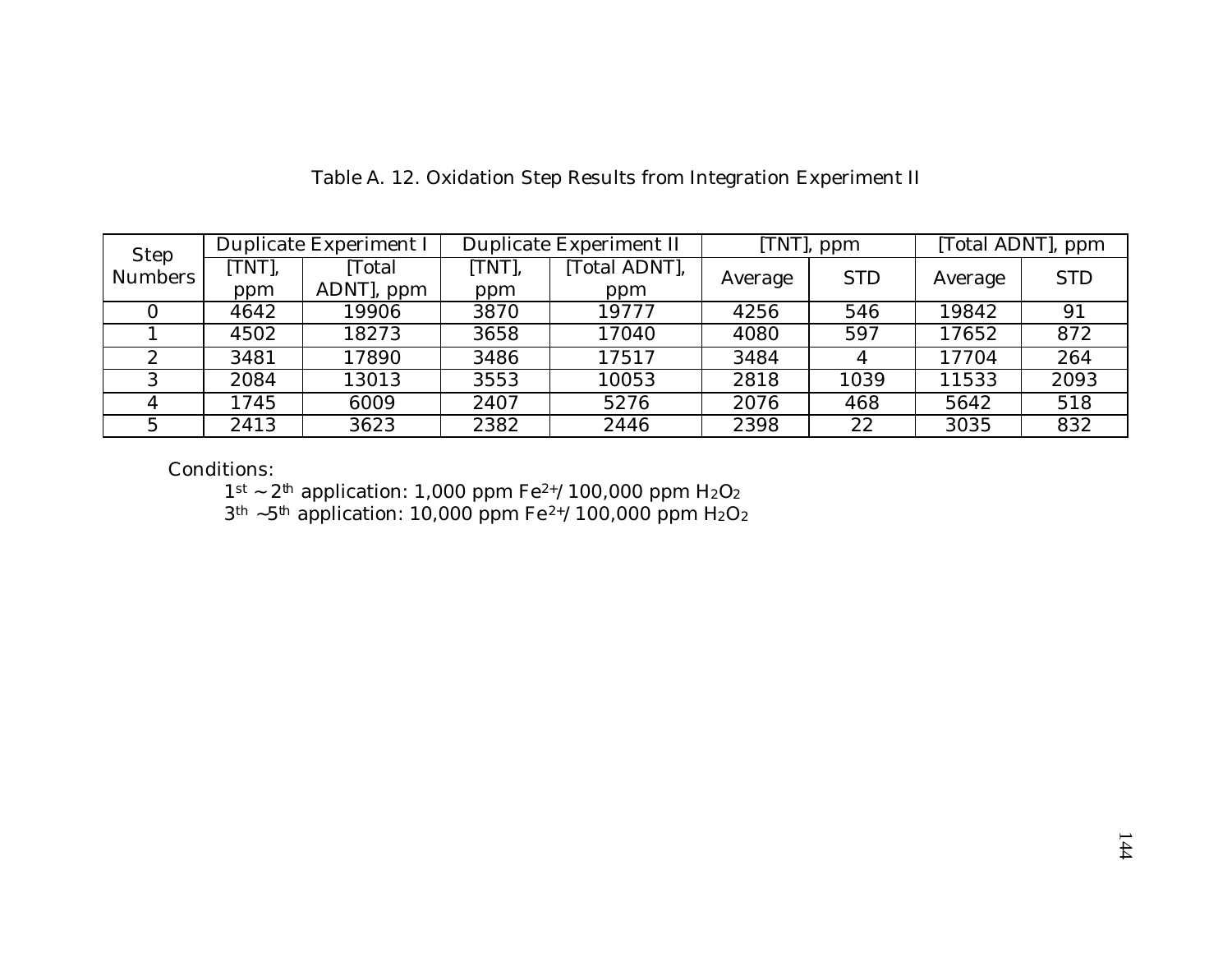| Biological  |           | Duplicate    |             |                        | Duplicate     |             |            |  | $E_h$      |                |            | pH             |            |            |
|-------------|-----------|--------------|-------------|------------------------|---------------|-------------|------------|--|------------|----------------|------------|----------------|------------|------------|
| <b>Step</b> |           | Experiment I |             |                        | Experiment II |             |            |  |            |                |            |                | [TNT], ppm |            |
| Days        | $\rm E_h$ | pH           | TNT,<br>ppm | E <sub>h</sub>         | pH            | TNT,<br>ppm |            |  | <b>AVG</b> | <b>STD</b>     | <b>AVG</b> | <b>STD</b>     | <b>AVG</b> | <b>STD</b> |
| $\Omega$    | 235       | 7.3          | 319         | 199                    | 7.2           | 455         |            |  | 217        | 25             | 7.25       | 0.1            | 387        | 96         |
|             | 138       | 7.2          | 172         | 96                     | 7.1           | 194         |            |  | 117        | 30             | 7.17       | 0.1            | 183        | 16         |
| 3           | $-486$    | 6.5          | 38          | $-461$                 | 6.9           | 48          |            |  | $-473.5$   | 18             | 6.7        | 0.3            | 43         | 7          |
| 7           | $-536$    | 7.5          | 31          | $-518$                 | 6.6           | 45          |            |  | $-527$     | 13             | 7.05       | 0.6            | 38         | 10         |
| 10          | $-549$    | 7.3          | 53          | $-521$                 | 6.8           | 42          |            |  | $-535$     | 20             | 7.05       | 0.4            | 47         | 8          |
|             |           |              |             | Formula 1              |               |             |            |  |            |                |            | Formula 2      |            |            |
| Oxidation   |           | Duplicate    |             | Duplicate              |               |             |            |  |            | Duplicate      |            | Duplicate      |            |            |
| <b>Step</b> |           | Experiment I |             | Experiment II          | <b>AVG</b>    |             | <b>STD</b> |  |            | Experiment I   |            | Experiment II  | <b>AVG</b> | <b>STD</b> |
|             |           | [TNT], ppm   |             | $\overline{T}NT$ , ppm |               |             |            |  |            | [TNT], ppm     |            | [TNT], ppm     |            |            |
| Initial     |           | 49           |             | 45                     | 2.8<br>47     |             |            |  | 48         |                | 47         | 47.5           | 0.7        |            |
| Final       |           | 8.6          |             | 10.8                   | 9.7           |             | 1.6        |  |            | $\overline{0}$ |            | $\overline{0}$ | $\Omega$   | 0.0        |

Table A. 13. Biological Step plus Oxidation Step Results

Condition: ↓<br>↓ Biological Step: Seeded with 10 ml digester sludge Molasses (2%)/N (50 ppm)/P (20 ppm) Amended on a weekly base  $\checkmark$  Oxidation Step: Formula 1: 100 ppm  $Fe^{2+}/5000$  ppm  $H_2O_2$ Formula 2: 500 ppm  $Fe^{2+}/25000$  ppm  $H_2O_2$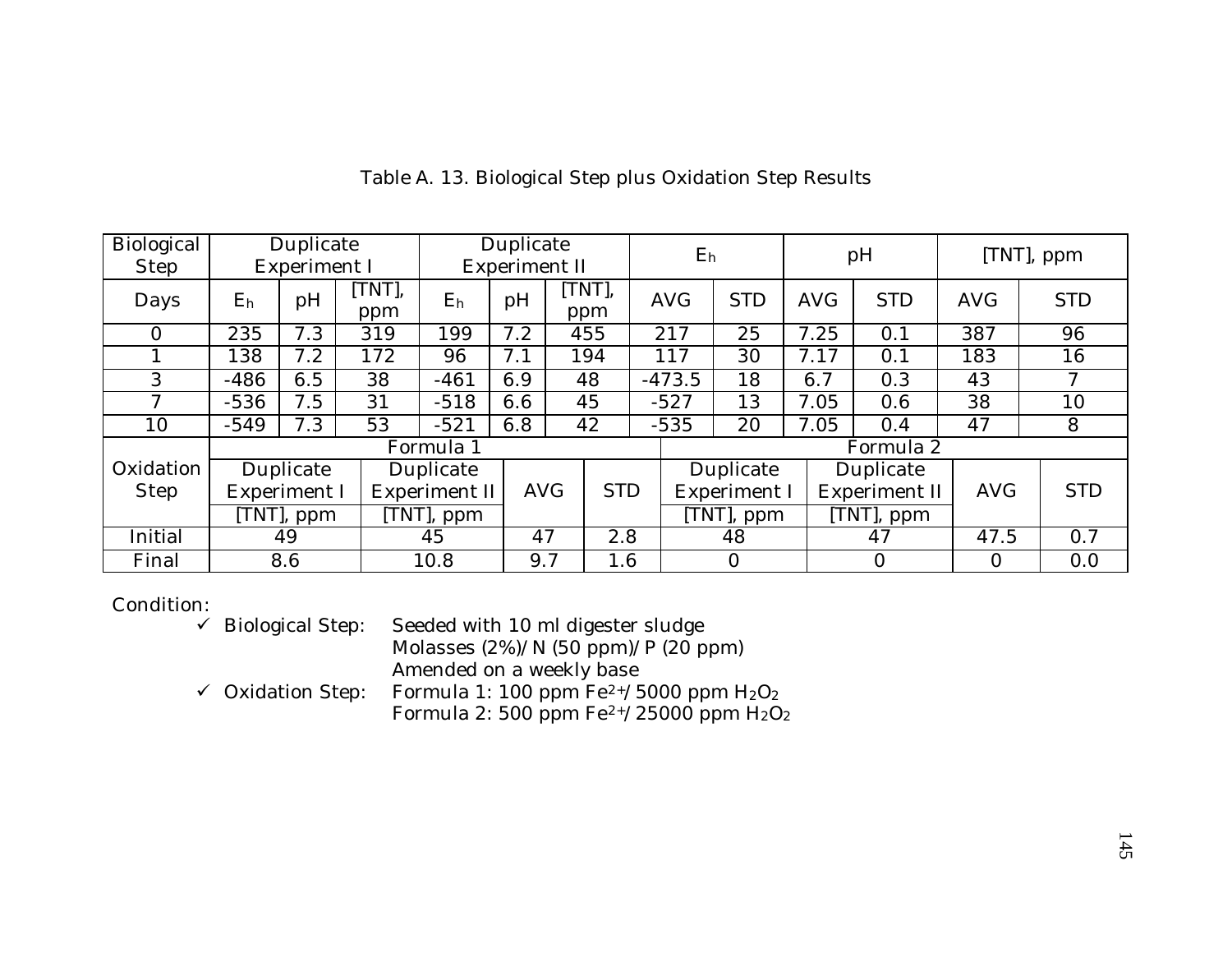|  |  | Table A. 14. Integration Experiments Initial Soil Characterization |
|--|--|--------------------------------------------------------------------|
|  |  |                                                                    |

|                          |               |                            | [TNT], ppm |  |  |
|--------------------------|---------------|----------------------------|------------|--|--|
|                          | 50 ml Sludge  | Duplicate Reactor I        | 36690      |  |  |
|                          |               | Duplicate Reactor II       | 37182      |  |  |
| High Level Contamination | 100 ml Sludge | Duplicate Reactor I        | 33787      |  |  |
|                          |               | Duplicate Reactor II       | 39052      |  |  |
|                          | <b>AVG</b>    | 36677                      |            |  |  |
|                          | <b>STD</b>    | 2179                       |            |  |  |
|                          |               | Duplicate Reactor I<br>319 |            |  |  |
| Low Level Contamination  |               | Duplicate Reactor II       |            |  |  |
|                          | <b>AVG</b>    | 387                        |            |  |  |
|                          | <b>STD</b>    | 96                         |            |  |  |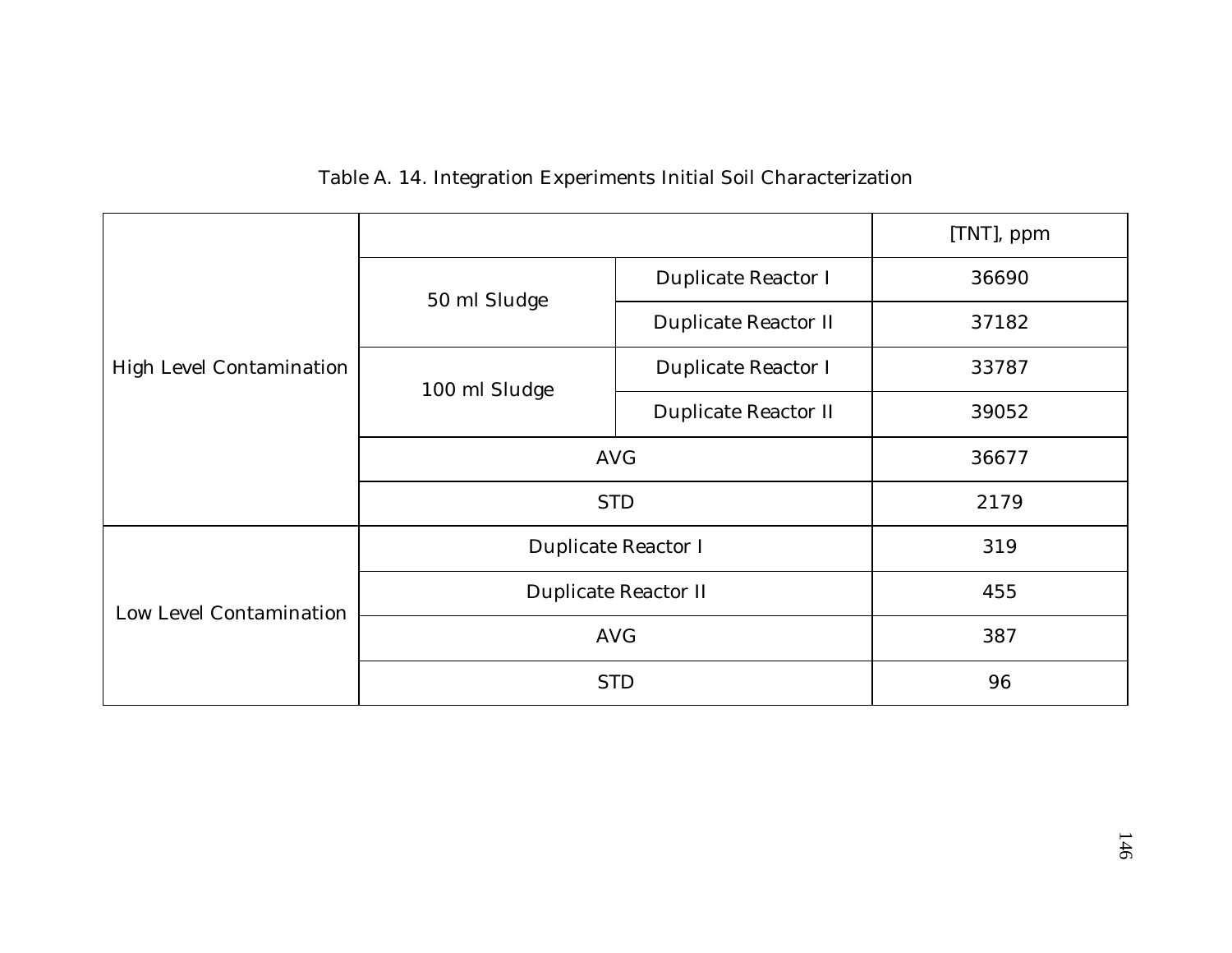|                         | Days     | [TNT],<br>ppm | [TNB],<br>ppm | [ADNT],<br>ppm | Liquid<br>[TNT],<br>ppm | Liquid<br>$[TNB]$ ,<br>ppm | Liquid<br>[ADNT],<br>ppm | pH             | E <sub>h</sub> |
|-------------------------|----------|---------------|---------------|----------------|-------------------------|----------------------------|--------------------------|----------------|----------------|
|                         | $\Omega$ | 26879         | 32.75         | 579.55         | 112.74                  | 2.63                       | 3.42                     | 7.2            | 196            |
|                         | 5        | 24196         | 53.97         | 397.80         | 89.93                   | 4.36                       | 4.25                     | 7.4            | 200            |
|                         | 8        | 27430         | 66.48         | 450.25         | 107.31                  | 5.81                       | 4.44                     | 7.2            | 206            |
|                         | 13       | 26323         | 51.73         | 201.77         | 81.36                   | 4.80                       | 1.47                     | 6.7            | 206            |
| Experiment              | 17       | 28508         | 49.69         | 538.92         | 91.11                   | 7.72                       | 1.83                     | 7.1            | 61             |
|                         | 21       | 26362         | 50.89         | 693.71         | 28.65                   | 4.01                       | 0.85                     | 7.4            | 181            |
| Duplicate               | 26       | 24194         | 41.16         | 508.12         | 45.49                   | 5.64                       | 1.40                     | 7.1            | 114            |
|                         | 29       | 28474         | 50.99         | 584.26         | 47.67                   | 7.30                       | 1.67                     | 7.2            | 195            |
|                         | 34       | 25464         | 37.47         | 567.83         | 25.29                   | 6.64                       | 1.13                     | 7.3            | 165            |
|                         | 40       | 27582         | 44.27         | 478.45         | 17.19                   | 4.70                       | 0.91                     | 7.3            | 170            |
|                         | 43       | 24118         | 11.32         | 288.51         | 87.79                   | 13.77                      | 1.31                     | 7.1            | 180            |
|                         | 58       | 37387         | 118.12        | 229.29         | 66.01                   | 14.24                      | 2.38                     | $\overline{7}$ | 234            |
|                         | 71       | 30315         | 96.65         | 875.84         | 43.13                   | 15.94                      | 3.42                     | 7.6            | 283            |
| $\Box$                  | $\Omega$ | 31467         | 35.84         | 659.04         | 123.51                  | 2.67                       | 3.44                     | 6.7            | 194            |
|                         | 5        | 33953         | 45.84         | 693.18         | 116.32                  | 5.07                       | 5.12                     | 7.3            | 199            |
|                         | 8        | 35142         | 65.09         | 549.21         | 118.46                  | 5.52                       | 4.91                     | $\overline{7}$ | 207            |
| Experiment<br>Duplicate | 13       | 35986         | 62.71         | 1164.88        | 91.98                   | 5.26                       | 1.71                     | 7.6            | 200            |
|                         | 17       | 29996         | 44.80         | 577.60         | 95.27                   | 8.21                       | 1.97                     | 8.1            | 108            |
|                         | 21       | 28060         | 40.89         | 517.95         | 38.12                   | 4.72                       | 1.37                     | 7.1            | 174            |
|                         | 26       | 27084         | 48.43         | 502.46         | 61.53                   | 6.94                       | 13.67                    | $\overline{7}$ | 119            |

Table A. 15. Biological Testing Condition 1 Results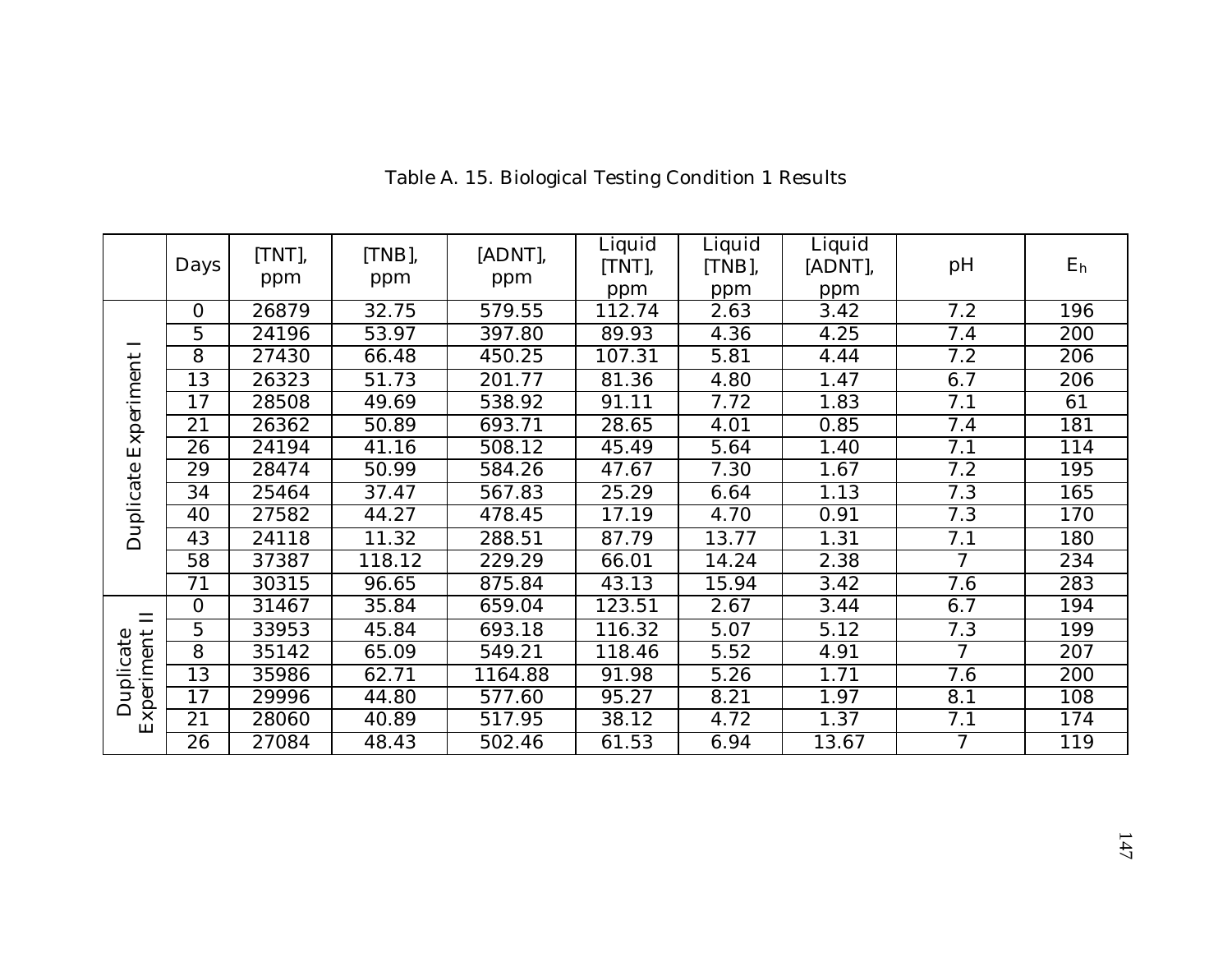|         | Days            | [TNT],<br>ppm | [TNB],<br>ppm | [ADNT],<br>ppm | Liquid<br>[TNT],<br>ppm | Liquid<br>[TNB],<br>ppm | Liquid<br>[ADNT], ppm | pH   | E <sub>h</sub> |
|---------|-----------------|---------------|---------------|----------------|-------------------------|-------------------------|-----------------------|------|----------------|
|         | 29              | 27717         | 47.88         | 563.64         | 37.33                   | 5.29                    | 1.23                  | 7.2  | 183            |
|         | $\overline{34}$ | 28078         | 52.65         | 611.87         | 18.41                   | 5.33                    | 1.06                  | 7.7  | 157            |
|         | 40              | 30217         | 58.75         | 673.75         | 20.77                   | 5.74                    | 0.95                  | 8    | 160            |
|         | 43              | 31596         | 90.67         | 1515.33        | 68.2                    | 10.95                   | 3.16                  | 7.9  | 177            |
|         | $\overline{58}$ | 20308         | 9.44          | 1049.11        | 60.84                   | 14.09                   | 12.21                 | 7.2  | 210            |
|         | 71              | 27804         | 23.45         | 374.13         | 78.64                   | 9.14                    | 5.16                  | 7.7  | 266            |
|         | Days            |               | [TNT], ppm    | [TNB], ppm     |                         | [ADNT],                 | ppm                   |      | pH             |
|         |                 | Avg           | Std           | Avg            | Std                     | Avg                     | Std                   | Avg  | Std            |
|         | $\overline{0}$  | 29173         | 3244          | 34.29          | 2.18                    | 619.29                  | 56.21                 | 6.95 | 0.4            |
|         | $\overline{5}$  | 29074         | 6899          | 49.90          | 5.75                    | 545.49                  | 208.87                | 7.35 | 0.1            |
|         | 8               | 31286         | 5453          | 65.79          | 0.98                    | 499.73                  | 69.98                 | 7.1  | 0.1            |
|         | 13              | 31154         | 6833          | 57.22          | 7.76                    | 683.32                  | 681.02                | 7.15 | 0.6            |
|         | 17              | 29252         | 1052          | 47.25          | 3.46                    | 558.26                  | 27.35                 | 7.6  | 0.7            |
|         | 21              | 27211         | 1201          | 45.89          | 7.07                    | 605.83                  | 124.28                | 7.25 | 0.2            |
| Average | 26              | 25640         | 2044          | 44.80          | 5.14                    | 505.29                  | 4.00                  | 7.05 | 0.1            |
|         | 29              | 28095         | 535           | 49.43          | 2.20                    | 573.95                  | 14.58                 | 7.2  | 0.0            |
|         | 34              | 27086         | 1848          | 45.06          | 10.73                   | 589.85                  | 31.14                 | 7.5  | 0.3            |
|         | 40              | 28899         | 1863          | 51.51          | 10.24                   | 576.11                  | 138.10                | 7.65 | 0.5            |
|         | 43              | 27857         | 5288          | 50.99          | 56.11                   | 613.41                  | 867.49                | 7.5  | 0.6            |
|         | 58              | 28847         | 12077         | 54.33          | 76.85                   | 639.20                  | 579.70                | 7.08 | 0.1            |
|         | 71              | 29060         | 1776          | 60.05          | 51.76                   | 624.98                  | 354.76                | 7.65 | 0.1            |

Table A. 15. Continue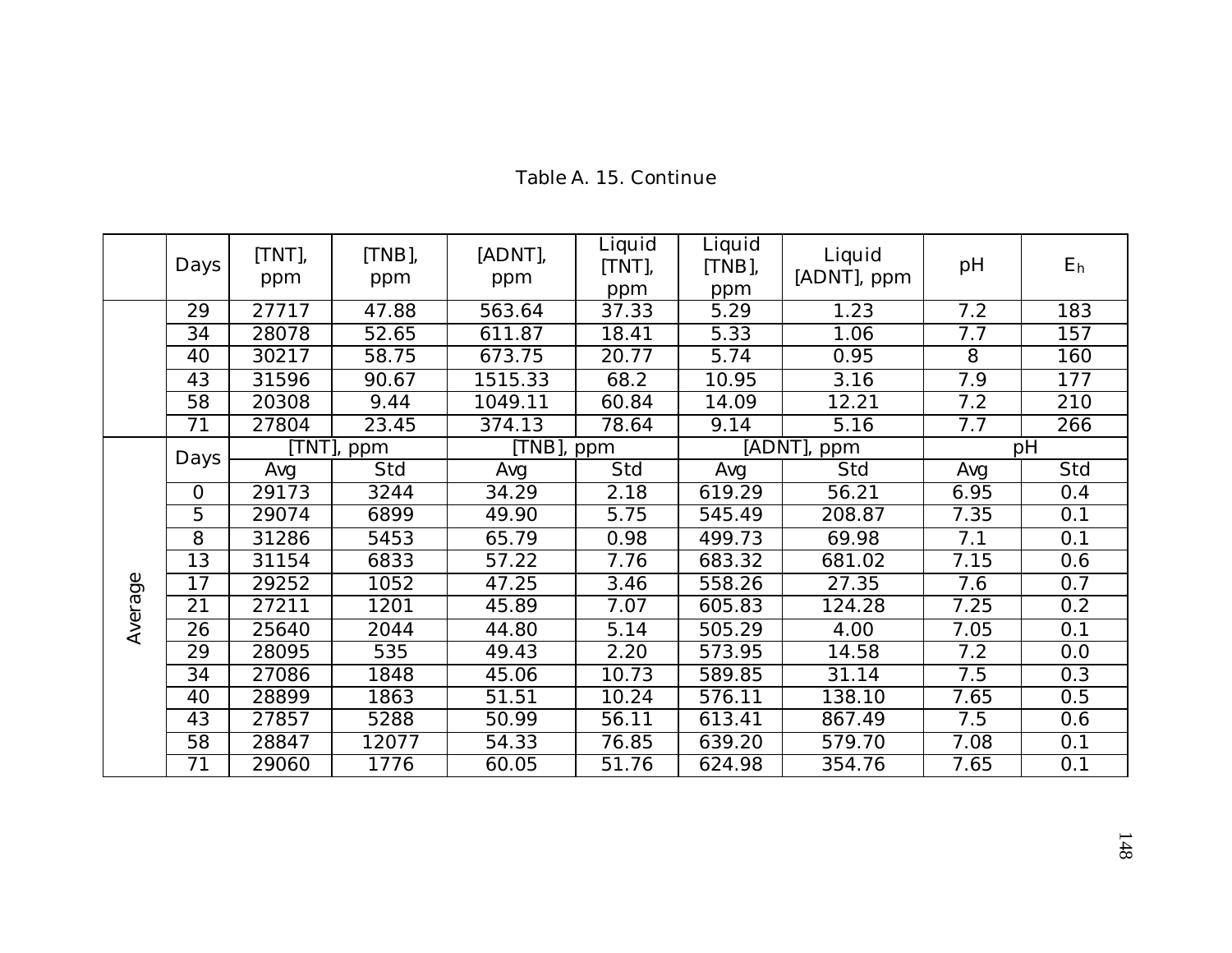|         | Days     |        | Liquid [TNT], ppm | Liquid [TNB], | ppm  |      | Liquid [ADNT], ppm | $E_h$ |              |  |
|---------|----------|--------|-------------------|---------------|------|------|--------------------|-------|--------------|--|
|         |          | Avg    | Std               | Avg           | Std  | Avg  | Std                | Avg   | Std          |  |
|         | $\Omega$ | 118.12 | 7.62              | 2.65          | 0.03 | 3.43 | 0.01               | 195   |              |  |
|         | 5        | 103.12 | 18.66             | 4.71          | 0.50 | 4.68 | 0.62               | 199   |              |  |
| Average | 8        | 112.88 | 7.88              | 5.66          | 0.21 | 4.67 | 0.33               | 206   |              |  |
|         | 13       | 86.67  | 7.51              | 5.03          | 0.33 | 1.59 | 0.17               | 203   | 4            |  |
|         | 17       | 93.19  | 2.94              | 7.96          | 0.35 | 1.90 | 0.10               | 84.5  | 33           |  |
|         | 21       | 33.38  | 6.70              | 4.36          | 0.50 | 1.11 | 0.37               | 177   | 5            |  |
|         | 26       | 53.51  | 11.34             | 6.29          | 0.92 | 7.53 | 8.68               | 116   | 4            |  |
|         | 29       | 42.50  | 7.31              | 6.30          | 1.42 | 1.5  | 0.31               | 189   | 8            |  |
|         | 34       | 21.85  | 4.86              | 5.99          | 0.93 | 1.1  | 0.05               | 161   | 6            |  |
|         | 40       | 18.98  | 2.53              | 5.22          | 0.74 | 0.93 | 0.03               | 165   | 7            |  |
|         | 43       | 77.99  | 13.85             | 12.36         | 1.99 | 2.23 | 1.31               | 178   | $\mathbf{2}$ |  |
|         | 58       | 63.42  | 3.66              | 14.16         | 0.11 | 7.30 | 6.95               | 222   | 17           |  |
|         | 71       | 60.88  | 25.11             | 12.54         | 4.81 | 4.29 | 1.23               | 274   | 12           |  |

# Table A. 15. Continue

Condition:

Soil/Distilled Water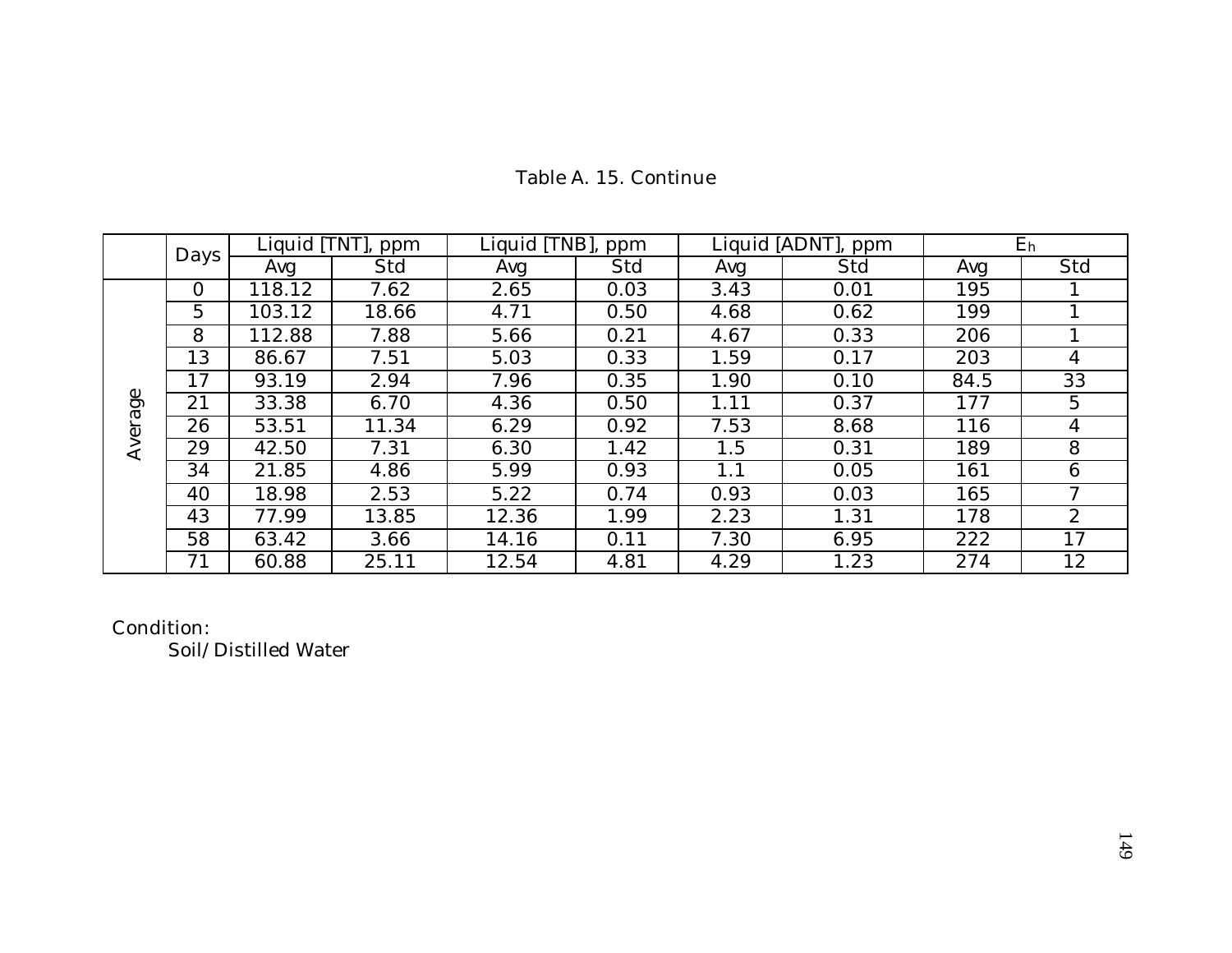|                         | Days           | [TNT],<br>ppm | [TNB],<br>ppm | [ADNT],<br>ppm | Liquid<br>[TNT],<br>ppm | Liquid<br>$[TNB]$ ,<br>ppm | Liquid<br>[ADNT],<br>ppm | pH  | E <sub>h</sub> |
|-------------------------|----------------|---------------|---------------|----------------|-------------------------|----------------------------|--------------------------|-----|----------------|
|                         | $\overline{0}$ | 36228         | 119.54        | 1057.66        | 41.07                   | 2.61                       | 14.99                    | 7.3 | 137            |
|                         | $\overline{5}$ | 27664         | 122.17        | 953.08         | 37.43                   | 5.46                       | 16.49                    | 7.7 | 135            |
|                         | 8              | 33023         | 145.90        | 951.68         | 48.81                   | 11.27                      | 23.72                    | 8.3 | 130            |
|                         | 13             | 28028         | 137.98        | 778.42         | 45.28                   | 18.09                      | 14.8                     | 8.2 | 124            |
| Experiment              | 17             | 16612         | 94.63         | 284.95         | 43.68                   | 24.53                      | 20.23                    | 8.3 | $-14$          |
|                         | 21             | 17157         | 111.67        | 272.99         | 33.91                   | 27.21                      | 32.16                    | 8.2 | 86             |
|                         | 26             | 14100         | 122.11        | 254.65         | 148.47                  | 16.61                      | 32.77                    | 8.3 | 57             |
|                         | 29             | 11578         | 121.08        | 198.07         | 188                     | 20.53                      | 35.14                    | 8.1 | 81             |
|                         | 34             | 11242         | 124.19        | 195.37         | 156.27                  | 18.56                      | 34.88                    | 8.1 | 74             |
|                         | 40             | 9014          | 124.58        | 249.98         | 115.86                  | 20.56                      | 34.23                    | 8.3 | 76             |
| Duplicate               | 43             | 6504          | 102.82        | 187.90         | 81.73                   | 26.06                      | 35.16                    | 8   | 71             |
|                         | 58             | 7902          | 133.63        | 303.28         | 394.05                  | 18.02                      | 29.62                    | 8.5 | 79             |
|                         | 71             | 7083          | 78.41         | 157.48         | 198.2                   | 15.51                      | 51.26                    | 8.7 | 144            |
| $\Box$                  | $\Omega$       | 47327         | 140.07        | 1393.30        | 51.33                   | 4.99                       | 19.94                    | 7.5 | 106            |
|                         | 5              | 32275         | 121.98        | 1018.83        | 51.85                   | 12.3                       | 24.36                    | 8   | 110            |
|                         | 8              | 28774         | 146.91        | 960.31         | 63.59                   | 16.7                       | 27.23                    | 8.3 | 115            |
| Experiment<br>Duplicate | 13             | 23834         | 123.12        | 639.37         | 55.17                   | 22.95                      | 16.6                     | 8.2 | 130            |
|                         | 17             | 36652         | 165.71        | 551.40         | 49.344                  | 22.63                      | 18.79                    | 8.4 | 20             |
|                         | 21             | 16986         | 108.41        | 294.82         | 49.08                   | 25.21                      | 30.14                    | 8.4 | 73             |
|                         | 26             | 17266         | 134.86        | 260.94         | 182.21                  | 26.5                       | 34.17                    | 8.3 | 54             |

Table A. 16. Biological Testing Condition 2 Results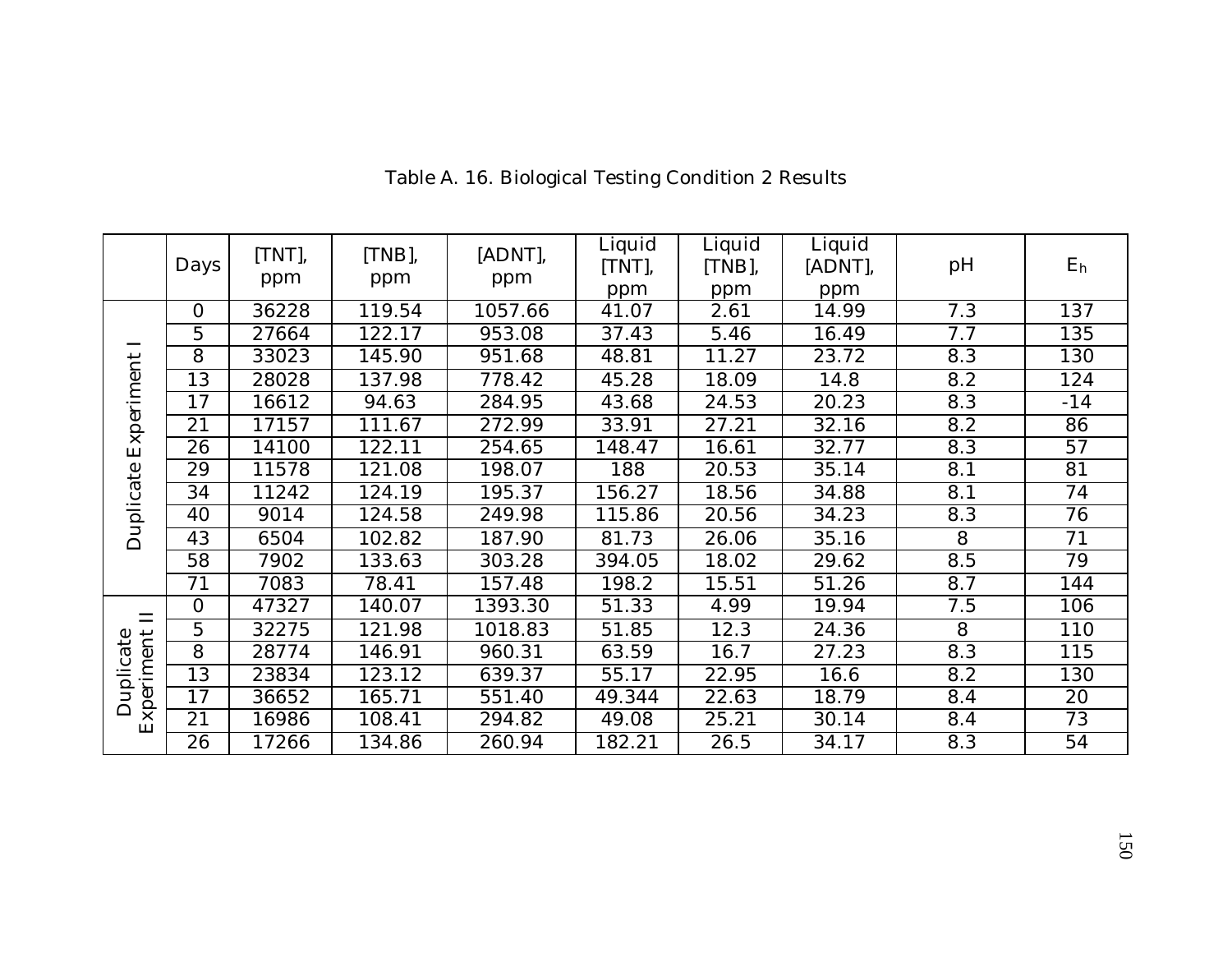|         | Days           | [TNT],<br>ppm | [TNB],<br>ppm | [ADNT],<br>ppm | Liquid<br>[TNT],<br>ppm | Liquid<br>[TNB],<br>ppm | Liquid<br>[ADNT],<br>ppm | pH   | E <sub>h</sub> |
|---------|----------------|---------------|---------------|----------------|-------------------------|-------------------------|--------------------------|------|----------------|
|         | 29             | 14794         | 140.04        | 237.46         | 138.94                  | 23.07                   | 23.98                    | 8.1  | 74             |
|         | 34             | 7742          | 146.48        | 164.55         | 103.32                  | 10.42                   | 29.16                    | 8.1  | 61             |
|         | 40             | 8778          | 154           | 99.35          | 147.9                   | 13.08                   | 28.27                    | 8.4  | 69             |
|         | 43             | 6927          | 139.35        | 248.51         | 276.36                  | 33.18                   | 31.52                    | 8.1  | 61             |
|         | 58             | 9069          | 130.32        | 156.16         | 157.3                   | 54.59                   | 42.59                    | 8.6  | 66             |
|         | 71             | 8724          | 161.84        | 93.91          | 165.51                  | 64.56                   | 46.48                    | 8.7  | 139            |
|         | Days           |               | TNT], ppm     | [TNB], ppm     |                         |                         | [ADNT], ppm              | pH   |                |
|         |                | Avg           | Std           | Avg            | Std                     | Avg                     | Std                      | Avg  | Std            |
|         | $\overline{O}$ | 41777         | 7848          | 129.80         | 14.52                   | 1225.48                 | 237.33                   | 7.4  | 0.1            |
|         | $\overline{5}$ | 29969         | 3260          | 122.35         | 0.13                    | 985.96                  | 46.49                    | 7.85 | 0.2            |
|         | $\overline{8}$ | 30898         | 3004          | 146.41         | 0.71                    | 955.99                  | 6.10                     | 8.3  | 0.0            |
|         | 13             | 25930         | 2966          | 130.55         | 10.51                   | 708.89                  | 98.32                    | 8.2  | 0.0            |
|         | 17             | 26632         | 14170         | 130.17         | 50.26                   | 418.17                  | 188.41                   | 8.35 | 0.1            |
| Average | 21             | 17072         | 121           | 110.04         | 2.31                    | 283.90                  | 15.44                    | 8.3  | 0.1            |
|         | 26             | 15683         | 2239          | 128.49         | 9.02                    | 257.80                  | 4.45                     | 8.3  | 0.0            |
|         | 29             | 13186         | 2274          | 130.56         | 13.41                   | 217.77                  | 27.85                    | 8.1  | 0.0            |
|         | 34             | 9492          | 2475          | 135.39         | 15.76                   | 179.96                  | 21.79                    | 8.1  | 0.0            |
|         | 40             | 8896          | 167           | 139.29         | 20.80                   | 174.67                  | 106.51                   | 8.35 | 0.1            |
|         | 43             | 6715          | 299           | 121.08         | 25.83                   | 218.21                  | 42.86                    | 8.05 | 0.1            |
|         | 58             | 8485          | 825           | 131.97         | 2.34                    | 229.72                  | 104.03                   | 8.53 | 0.1            |
|         | 71             | 7904          | 1160          | 120.12         | 58.99                   | 125.70                  | 44.95                    | 8.7  | 0.0            |

# Table A. 16. Continue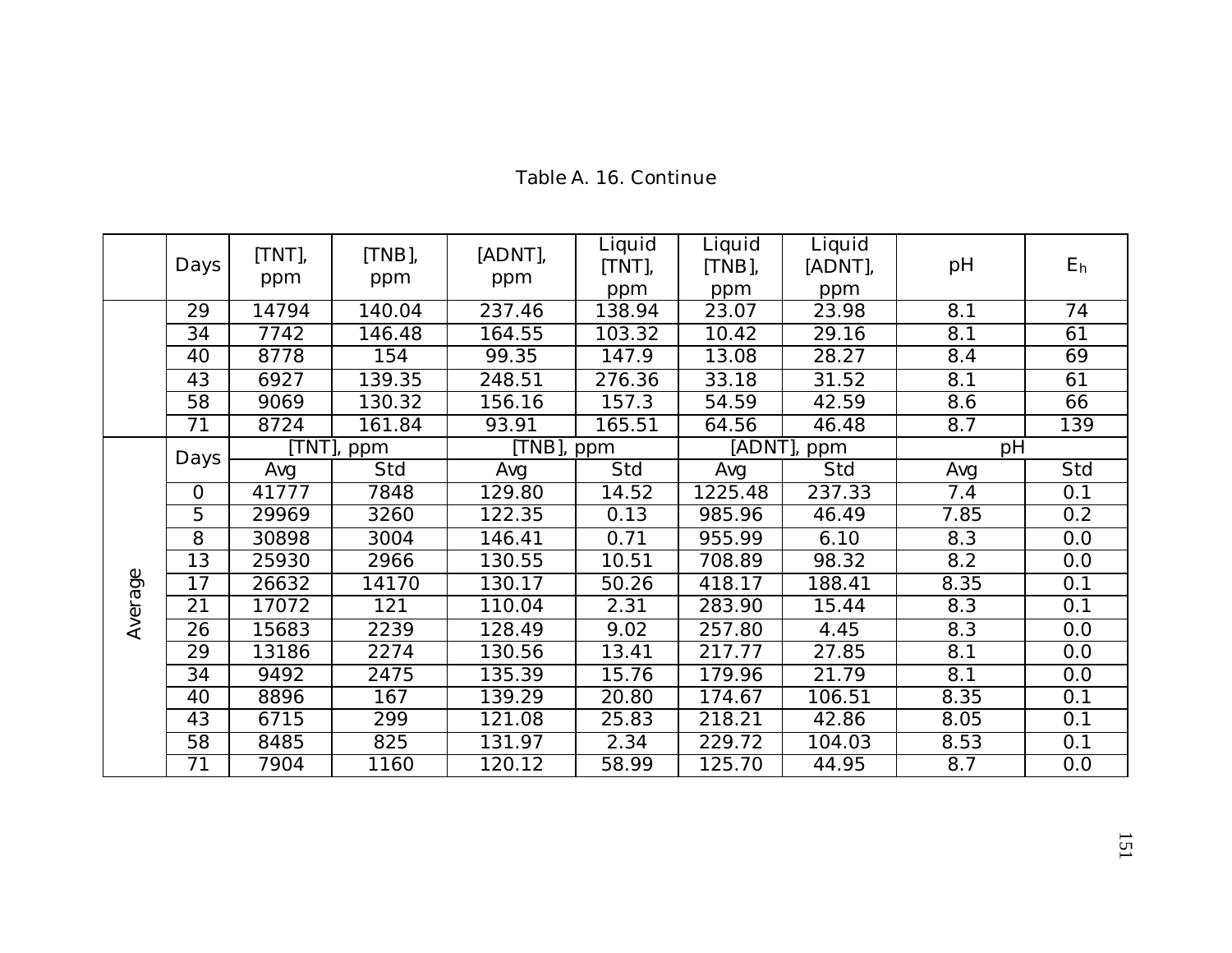|         |          | Liquid [TNT], | ppm    | Liquid [TNB], | ppm   |       | Liquid [ADNT], ppm | E <sub>h</sub> |                |
|---------|----------|---------------|--------|---------------|-------|-------|--------------------|----------------|----------------|
|         | Days     | Avg           | Std    | Avg           | Std   | Avg   | Std                | Avg            | Std            |
|         | $\Omega$ | 46.20         | 7.25   | 3.8           | 1.68  | 17.46 | 3.50               | 121            | 22             |
|         | 5        | 44.64         | 10.20  | 8.88          | 4.84  | 20.42 | 5.56               | 122            | 18             |
|         | 8        | 56.20         | 10.45  | 13.98         | 3.84  | 25.47 | 2.48               | 122            | 11             |
|         | 13       | 50.22         | 6.99   | 20.52         | 3.44  | 15.7  | 1.27               | 127            | 4              |
| Average | 17       | 46.51         | 4.01   | 23.58         | 1.34  | 19.51 | 1.02               | 3              | 24             |
|         | 21       | 41.49         | 10.73  | 26.21         | 1.41  | 31.15 | 1.43               | 80             | 9              |
|         | 26       | 165.34        | 23.86  | 21.55         | 6.99  | 33.47 | 0.99               | 56             | $\overline{2}$ |
|         | 29       | 163.47        | 34.69  | 21.8          | 1.80  | 29.59 | 7.89               | 77             | 5              |
|         | 34       | 129.79        | 37.44  | 14.49         | 5.76  | 32.02 | 4.04               | 67             | 9              |
|         | 40       | 131.88        | 22.66  | 16.82         | 5.29  | 31.25 | 4.21               | 72             | 5              |
|         | 43       | 179.04        | 137.62 | 29.62         | 5.03  | 33.34 | 2.57               | 66             | 7              |
|         | 58       | 275.67        | 167.41 | 36.30         | 25.86 | 36.10 | 9.17               | 72             | 9              |
|         | 71       | 181.85        | 23.12  | 40.03         | 34.68 | 48.87 | 3.38               | 141            | 4              |

# Table A. 16. Continue

Condition:

Na-acetate (2%)/N (50 ppm)/P (20 ppm); amended on a weekly base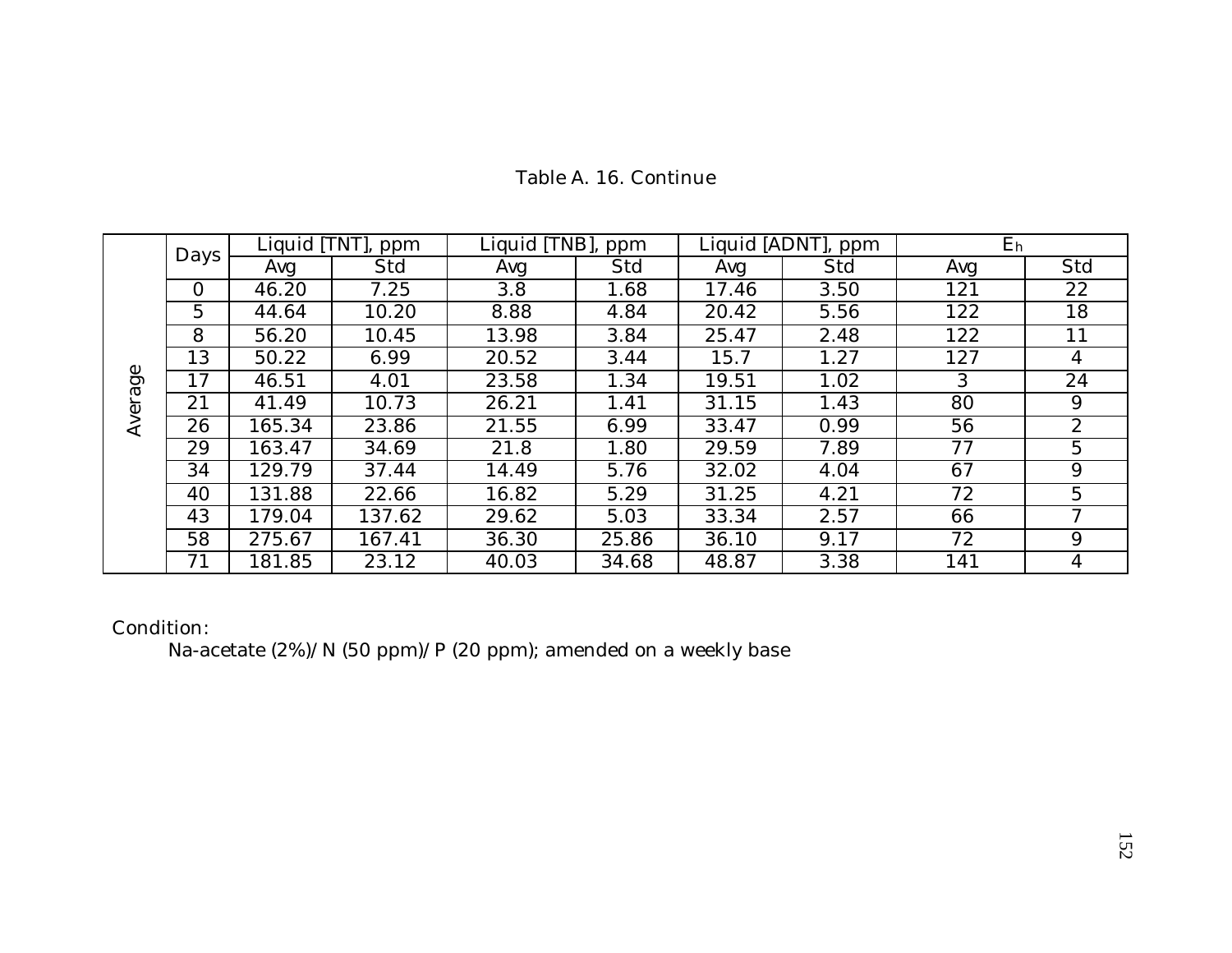|            | Days     | [TNT],<br>ppm | [TNB],<br>ppm | [ADNT],<br>ppm | Liquid<br>[TNT],<br>ppm | Liquid<br>$[TNB]$ ,<br>ppm | Liquid<br>[ADNT],<br>ppm | pH   | E <sub>h</sub> |
|------------|----------|---------------|---------------|----------------|-------------------------|----------------------------|--------------------------|------|----------------|
|            | $\Omega$ | 43737         | 112.55        | 1531.45        | 64.03                   | 2.97                       | 36.75                    | 7.6  | 88             |
|            | 5        | 42739         | 111.68        | 1502.07        | 64.43                   | 5.91                       | 31.7                     | 7.9  | 87             |
|            | 8        | 35089         | 109.97        | 1293.29        | 88.11                   | 11.85                      | 44.13                    | 8.3  | 86             |
|            | 13       | 27030         | 87.36         | 1306.45        | 79.17                   | 20.11                      | 26.78                    | 8.1  | 133            |
| Experiment | 17       | 23993         | 102.68        | 420.30         | 60.56                   | 21.25                      | 30.53                    | 8.3  | $-9$           |
|            | 21       | 24657         | 118.52        | 397.94         | 46.88                   | 22.12                      | 36.75                    | 8.4  | 66             |
|            | 26       | 15674         | 99.54         | 277.57         | 171.38                  | 24.64                      | 39.74                    | 8.3  | 45             |
| Duplicate  | 29       | 15962         | 137.43        | 239.84         | 261.28                  | 30.14                      | 47.02                    | 8.1  | 67             |
|            | 34       | 12250         | 158.33        | 172            | 149.31                  | 13.52                      | 35.83                    | 8.1  | 54             |
|            | 40       | 10868         | 85.26         | 97.46          | 211.12                  | 26.44                      | 56.33                    | 8.3  | 61             |
|            | 43       | 6885          | 109.21        | 93.67          | 51.66                   | 67.15                      | 54.12                    | 8.5  | 32             |
|            | 58       | 9417          | 31.86         | 291.86         | 423.66                  | 136.74                     | 71.15                    | 8.55 | 53             |
|            | 71       | 6772          | 167.86        | 347.08         | 253.45                  | 150.18                     | 62.45                    | 8.7  | 129            |
| $\Box$     | $\Omega$ | 27353         | 137.57        | 1237.13        | 52.27                   | 2.29                       | 29.78                    | 7.3  | 85             |
|            | 5        | 38629         | 134.37        | 1513.06        | 54.4                    | 4.85                       | 24.35                    | 7.9  | 86             |
|            | 8        | 30352         | 142.88        | 1301.56        | 76.3                    | 15.07                      | 39.26                    | 8.5  | 70             |
|            | 13       | 25751         | 121.56        | 1279.72        | 72.33                   | 17.86                      | 25.65                    | 8.2  | 127            |
| Duplicate  | 17       | 18282         | 79.55         | 315.30         | 70.46                   | 18.43                      | 31.57                    | 8.3  | 17             |
| Experiment | 21       | 18459         | 106.55        | 364.39         | 63.59                   | 22.46                      | 35.58                    | 8.3  | 64             |
|            | 26       | 13255         | 119.21        | 257.34         | 204.43                  | 24.97                      | 43.51                    | 8.3  | 51             |

Table A. 17. Biological Testing Condition 3 Results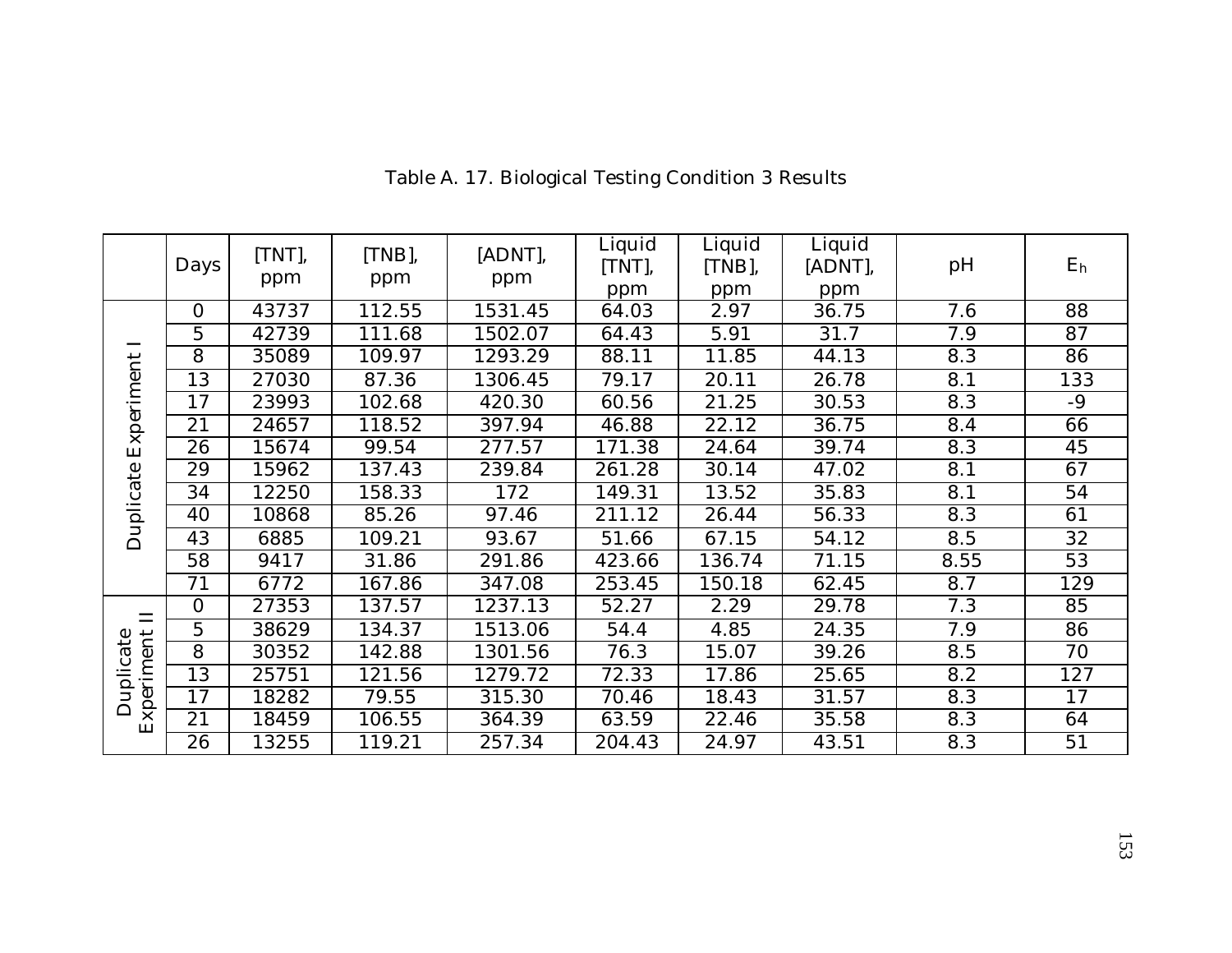|         | Days           | [TNT],<br>ppm | [TNB],<br>ppm | [ADNT],<br>ppm | Liquid<br>[TNT],<br>ppm | Liquid<br>[TNB],<br>ppm | Liquid<br>[ADNT],<br>ppm | pH             | E <sub>h</sub> |
|---------|----------------|---------------|---------------|----------------|-------------------------|-------------------------|--------------------------|----------------|----------------|
|         | 29             | 16192         | 117.48        | 240.67         | 218.59                  | 23.2                    | 43.44                    | $\overline{8}$ | 40             |
|         | 34             | 8260          | 66.26         | 261.41         | 139.15                  | 25.26                   | 33.55                    | $\overline{8}$ | 52             |
|         | 40             | 9851          | 122.85        | 228.81         | 176.86                  | 17.55                   | 40.89                    | 8.3            | 55             |
|         | 43             | 6921          | 115.62        | 135.76         | 77.3                    | 58.18                   | 49.51                    | 8.6            | $-12$          |
|         | 58             | 5599          | 162.50        | 501.20         | 225.97                  | 155.68                  | 64.59                    | 8.27           | 56             |
|         | 71             | 8062          | 2.65          | 246.43         | 204.15                  | 167.51                  | 59.81                    | 8.8            | 119            |
|         | Days           |               | TNT], ppm     | [TNB], ppm     |                         |                         | [ADNT], ppm              | pH             |                |
|         |                | Avg           | Std           | Avg            | Std                     | Avg                     | Std                      | Avg            | Std            |
|         | $\overline{O}$ | 35545         | 11585         | 125.06         | 17.69                   | 1384.29                 | 208.12                   | 7.45           | 0.2            |
|         | 5              | 40684         | 2906          | 123.03         | 16.04                   | 1507.56                 | 7.77                     | 7.9            | 0.0            |
|         | 8              | 32720         | 3350          | 126.42         | 23.27                   | 1297.42                 | 5.85                     | 8.4            | 0.1            |
|         | 13             | 26391         | 904           | 104.46         | 24.18                   | 1293.08                 | 18.90                    | 8.15           | 0.1            |
| Average | 17             | 21137         | 4038          | 91.12          | 16.36                   | 367.80                  | 74.25                    | 8.3            | 0.0            |
|         | 21             | 21558         | 4383          | 112.53         | 8.46                    | 381.16                  | 23.72                    | 8.35           | 0.1            |
|         | 26             | 14465         | 1710          | 109.37         | 13.91                   | 267.45                  | 14.30                    | 8.3            | 0.0            |
|         | 29             | 16077         | 163           | 127.45         | 14.11                   | 240.26                  | 0.59                     | 8.05           | 0.1            |
|         | 34             | 10255         | 2821          | 112.29         | 65.10                   | 216.70                  | 63.22                    | 8.05           | 0.1            |
|         | 40             | 10360         | 719           | 104.06         | 26.58                   | 163.14                  | 92.88                    | 8.3            | 0.0            |
|         | 43             | 6903          | 25            | 112.42         | 4.53                    | 114.71                  | 29.76                    | 8.55           | 0.1            |
|         | 58             | 7508          | 2700          | 97.18          | 92.38                   | 396.53                  | 148.03                   | 8.41           | 0.2            |
|         | 71             | 7417          | 912           | 85.26          | 116.82                  | 296.75                  | 71.17                    | 8.75           | 0.1            |

# Table A. 17. Continue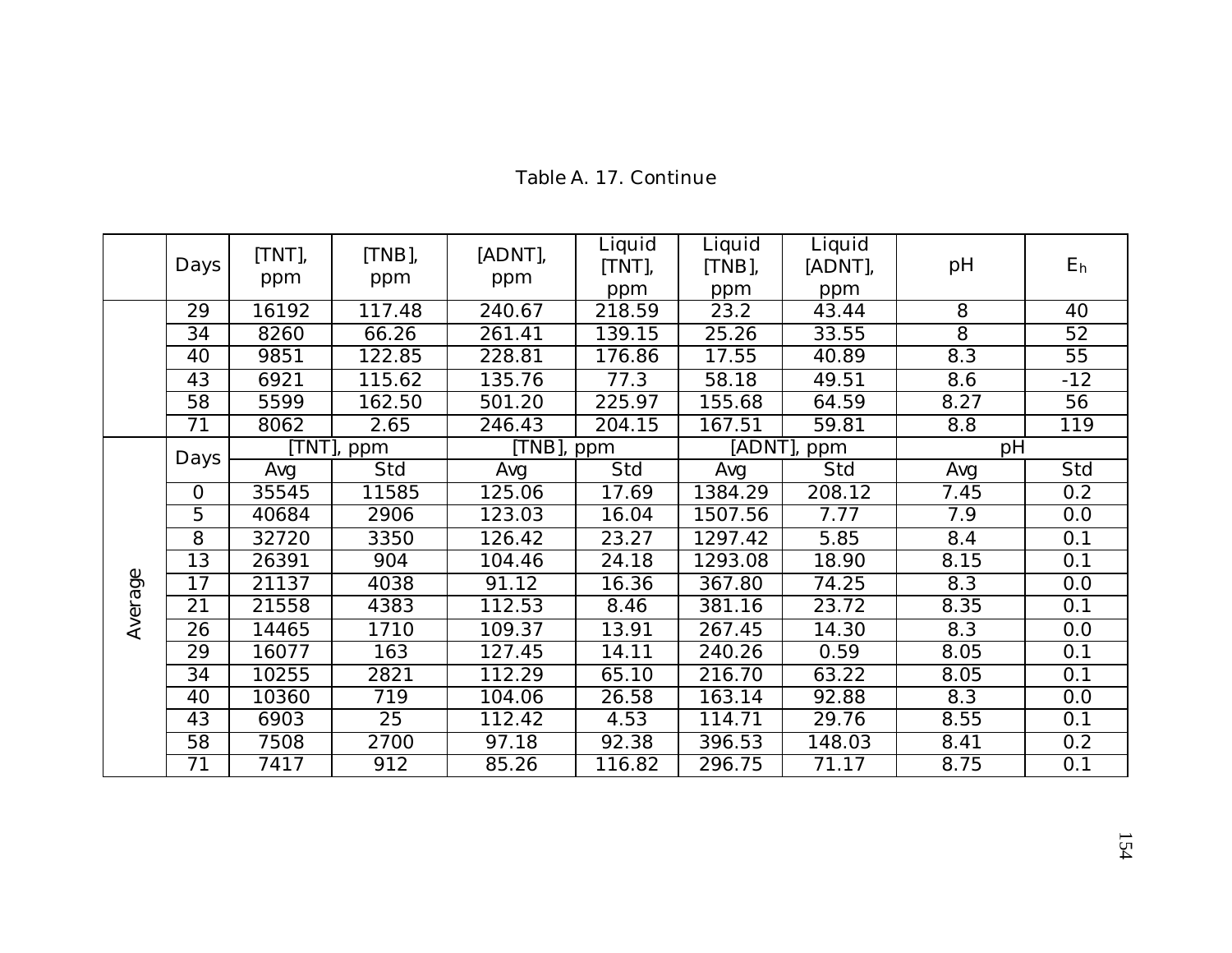|         |      |        | Liquid [TNT], ppm | Liquid [TNB], | ppm   |       | Liquid [ADNT], ppm | E <sub>h</sub> |              |
|---------|------|--------|-------------------|---------------|-------|-------|--------------------|----------------|--------------|
|         | Days | Avg    | Std               | Avg           | Std   | Avg   | Std                | Avg            | Std          |
|         | 0    | 58.15  | 8.32              | 2.63          | 0.48  | 33.26 | 4.93               | 86.5           | $\mathbf{2}$ |
|         | 5    | 59.41  | 7.09              | 5.38          | 0.75  | 28.02 | 5.20               | 86.5           |              |
|         | 8    | 82.20  | 8.35              | 13.45         | 2.28  | 41.69 | 3.44               | 78             | 11           |
|         | 13   | 75.75  | 4.84              | 18.98         | 1.59  | 26.21 | 0.80               | 130            | 4            |
| Average | 17   | 65.51  | 7.00              | 19.84         | 1.99  | 31.05 | 0.74               | 4              | 18           |
|         | 21   | 55.23  | 11.82             | 22.29         | 0.24  | 36.16 | 0.83               | 65             |              |
|         | 26   | 187.89 | 23.37             | 24.80         | 0.23  | 41.62 | 2.67               | 48             | 4            |
|         | 29   | 239.93 | 30.19             | 26.67         | 4.91  | 45.23 | 2.53               | 53.5           | 19           |
|         | 34   | 144.23 | 7.18              | 19.39         | 8.30  | 34.69 | 1.61               | 53             |              |
|         | 40   | 193.99 | 24.23             | 21.99         | 6.29  | 48.61 | 10.92              | 58             | 4            |
|         | 43   | 64.48  | 18.13             | 62.66         | 6.34  | 51.81 | 3.26               | 10             | 31           |
|         | 58   | 324.81 | 139.79            | 146.21        | 13.39 | 67.87 | 4.64               | 54.5           | $\mathbf{2}$ |
|         | 71   | 228.8  | 34.86             | 158.84        | 12.25 | 61.13 | 1.87               | 124            | 7            |

# Table A. 17. Continue

Condition:

Na-acetate (2%)/Tween80 (1%)/N (50 ppm)/P (20 ppm); amended on a weekly base;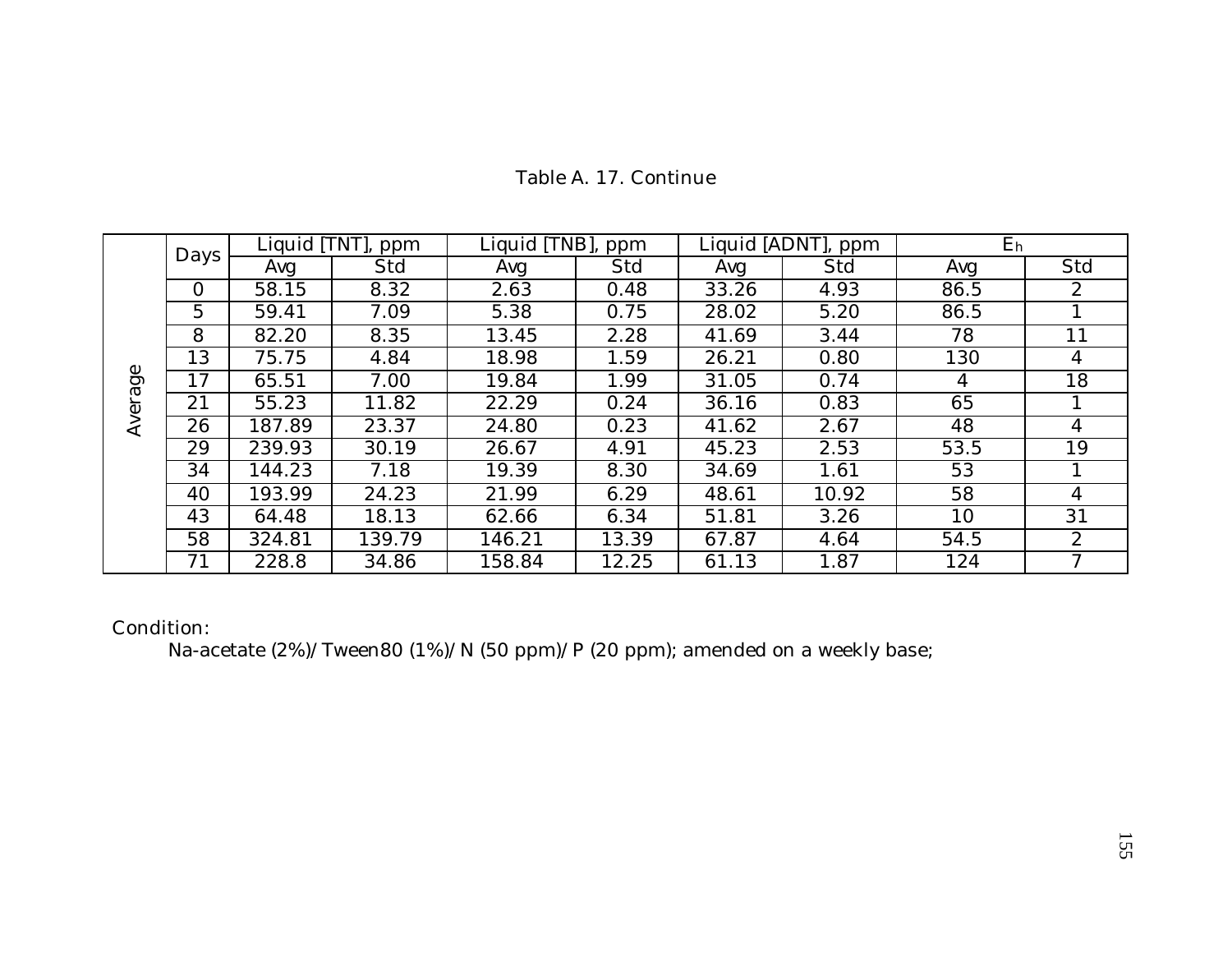|                         | Days           | [TNT],<br>ppm | [TNB],<br>ppm | [ADNT],<br>ppm | Liquid<br>[TNT],<br>ppm | Liquid<br>$[TNB]$ ,<br>ppm | Liquid<br>[ADNT],<br>ppm | pH             | E <sub>h</sub> |
|-------------------------|----------------|---------------|---------------|----------------|-------------------------|----------------------------|--------------------------|----------------|----------------|
|                         | $\overline{0}$ | 39347         | 45.09         | 826.93         | 105.82                  | 1.91                       | 3.37                     | 7.4            | 123            |
|                         | 5              | 25702         | 43.19         | 565.91         | 75.83                   | 3.11                       | 3.61                     | 6.8            | 135            |
|                         | 8              | 27206         | 45.86         | 439.97         | 94.95                   | 4.1                        | 4.32                     | 6.9            | 140            |
|                         | 13             | 24010         | 36.81         | 345.03         | 77.48                   | 3.4                        | 0.93                     | 6.5            | 190            |
| Experiment              | 17             | 21996         | 38.56         | 280.53         | 87.62                   | 5.9                        | 2.97                     | 7              | 92             |
|                         | 21             | 19601         | 41.81         | 239.88         | 24.23                   | 3.45                       | 1.62                     | $\overline{7}$ | 120            |
|                         | 26             | 19862         | 38.84         | 245.38         | 40.02                   | 4.07                       | 0.95                     | $\tau$         | 104            |
|                         | 29             | 15572         | 42.50         | 182.70         | 44.12                   | 3.92                       | 1.75                     | 6.3            | 104            |
| Duplicate               | 34             | 13591         | 32.41         | 214.16         | 27.62                   | 4.27                       | 1.58                     | 6.7            | 110            |
|                         | 40             | 15622         | 75.54         | 277.25         | 31.74                   | 4.31                       | 1.71                     | 7              | 111            |
|                         | 43             | 18804         | 82.88         | 394.38         | 54.99                   | 5.04                       | 2.02                     | 7              | 80             |
|                         | 58             | 12550         | 46.54         | 304.83         | 50.63                   | 4.40                       | 1.97                     | 6.98           | 118            |
|                         | 71             | 8123          | 34.76         | 401.23         | 64.15                   | 5.51                       | 0.98                     | 6.9            | 181            |
| $\Box$                  | $\Omega$       | 34667         | 42.72         | 507.65         | 93.82                   | 1.93                       | 2.96                     | 7.2            | 135            |
|                         | 5              | 35427         | 47.50         | 765.71         | 83.9                    | 3                          | 4.18                     | 6.9            | 130            |
|                         | 8              | 31455         | 49.18         | 484.82         | 97.34                   | 4.02                       | 4.53                     | 6.9            | 125            |
| Experiment<br>Duplicate | 13             | 24406         | 60.18         | 396.59         | 70.82                   | 5.1                        | 1.97                     | 6.5            | 198            |
|                         | 17             | 19199         | 29.08         | 246.03         | 87.92                   | 5.6                        | 1.99                     | $\tau$         | 106            |
|                         | 21             | 16408         | 30.25         | 205.19         | 19.81                   | 1.81                       | 1.44                     | 7              | 119            |
|                         | 26             | 19502         | 36.12         | 223.56         | 53.33                   | 3.83                       | 1.29                     | 6.9            | 113            |

Table A. 18. Biological Testing Condition 4 Results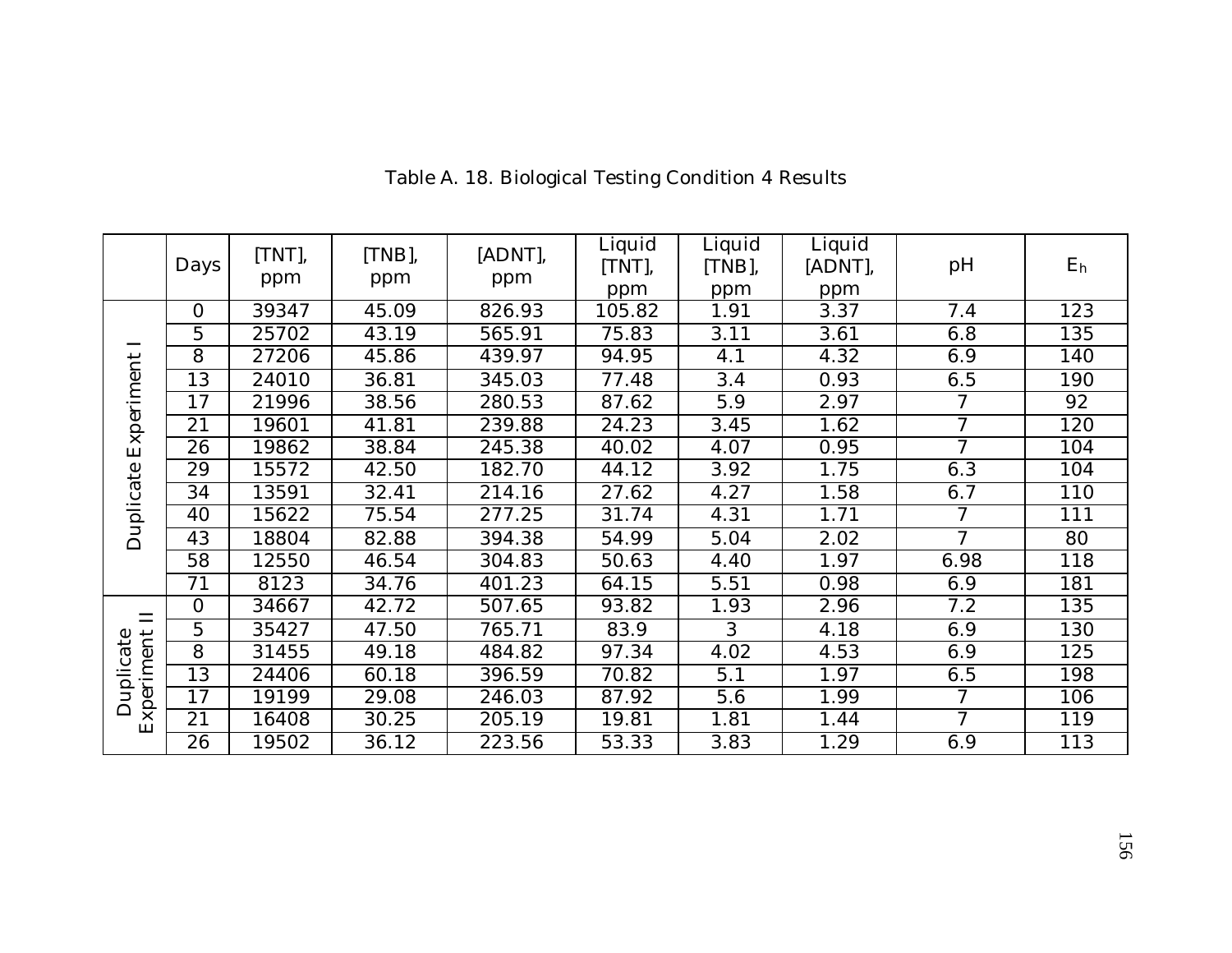|         | Days           | [TNT],<br>ppm | [TNB],<br>ppm | [ADNT],<br>ppm | Liquid<br>[TNT],<br>ppm | Liquid<br>[TNB],<br>ppm | Liquid<br>[ADNT],<br>ppm | pH             | E <sub>h</sub> |
|---------|----------------|---------------|---------------|----------------|-------------------------|-------------------------|--------------------------|----------------|----------------|
|         | 29             | 13830         | 34.91         | 205.49         | 51.26                   | 3.99                    | 2.39                     | 6.1            | 115            |
|         | 34             | 11776         | 51.23         | 262.96         | 32.85                   | 3.64                    | 1.74                     | 6.5            | 117            |
|         | 40             | 11400         | 72.10         | 264.87         | 27.93                   | 3.61                    | 1.59                     | 6.9            | 119            |
|         | 43             | 16710         | 43.80         | 358.84         | 44.58                   | 2.86                    | 1.64                     | 7              | 100            |
|         | 58             | 24405         | 84.99         | 306.62         | 56.55                   | 3.51                    | 2.02                     | 6.9            | 131            |
|         | 71             | 9491          | 29.52         | 128.66         | 45.56                   | 6.95                    | 2.64                     | 6.6            | 180            |
|         |                |               | TNT], ppm     | [TNB], ppm     |                         |                         | [ADNT], ppm              | pH             |                |
|         | Days           | Avg           | Std           | Avg            | Std                     | Avg                     | Std                      | Avg            | Std            |
|         | $\overline{O}$ | 37007         | 3309          | 43.91          | 1.68                    | 667.30                  | 225.77                   | 7.3            | 0.1            |
|         | 5              | 30564         | 6877          | 45.35          | 3.05                    | 665.82                  | 141.28                   | 6.85           | 0.1            |
|         | 8              | 29331         | 3004          | 47.52          | 2.35                    | 462.40                  | 31.71                    | 6.9            | 0.0            |
|         | 13             | 24208         | 280           | 48.50          | 16.53                   | 370.81                  | 36.46                    | 6.5            | 0.0            |
|         | 17             | 20598         | 1978          | 33.83          | 6.70                    | 263.29                  | 24.40                    | $\overline{7}$ | 0.0            |
| Average | 21             | 18004         | 2258          | 36.03          | 8.17                    | 222.54                  | 24.53                    | $\overline{7}$ | 0.0            |
|         | 26             | 19682         | 255           | 37.48          | 1.92                    | 234.48                  | 15.43                    | 6.95           | 0.1            |
|         | 29             | 14701         | 1232          | 38.71          | 5.37                    | 194.10                  | 16.11                    | 6.2            | 0.1            |
|         | 34             | 12684         | 1283          | 41.82          | 13.31                   | 238.56                  | 34.51                    | 6.6            | 0.1            |
|         | 40             | 13511         | 2985          | 73.83          | 2.43                    | 271.06                  | 8.75                     | 6.95           | 0.1            |
|         | 43             | 17757         | 1481          | 63.35          | 27.63                   | 376.61                  | 25.13                    | $\mathcal I$   | 0.0            |
|         | 58             | 18478         | 8383          | 65.77          | 27.19                   | 305.73                  | 1.27                     | 6.97           | 0.1            |
|         | 71             | 8807          | 967           | 32.14          | 3.71                    | 264.95                  | 192.74                   | 6.75           | 0.2            |

# Table A. 18. Continue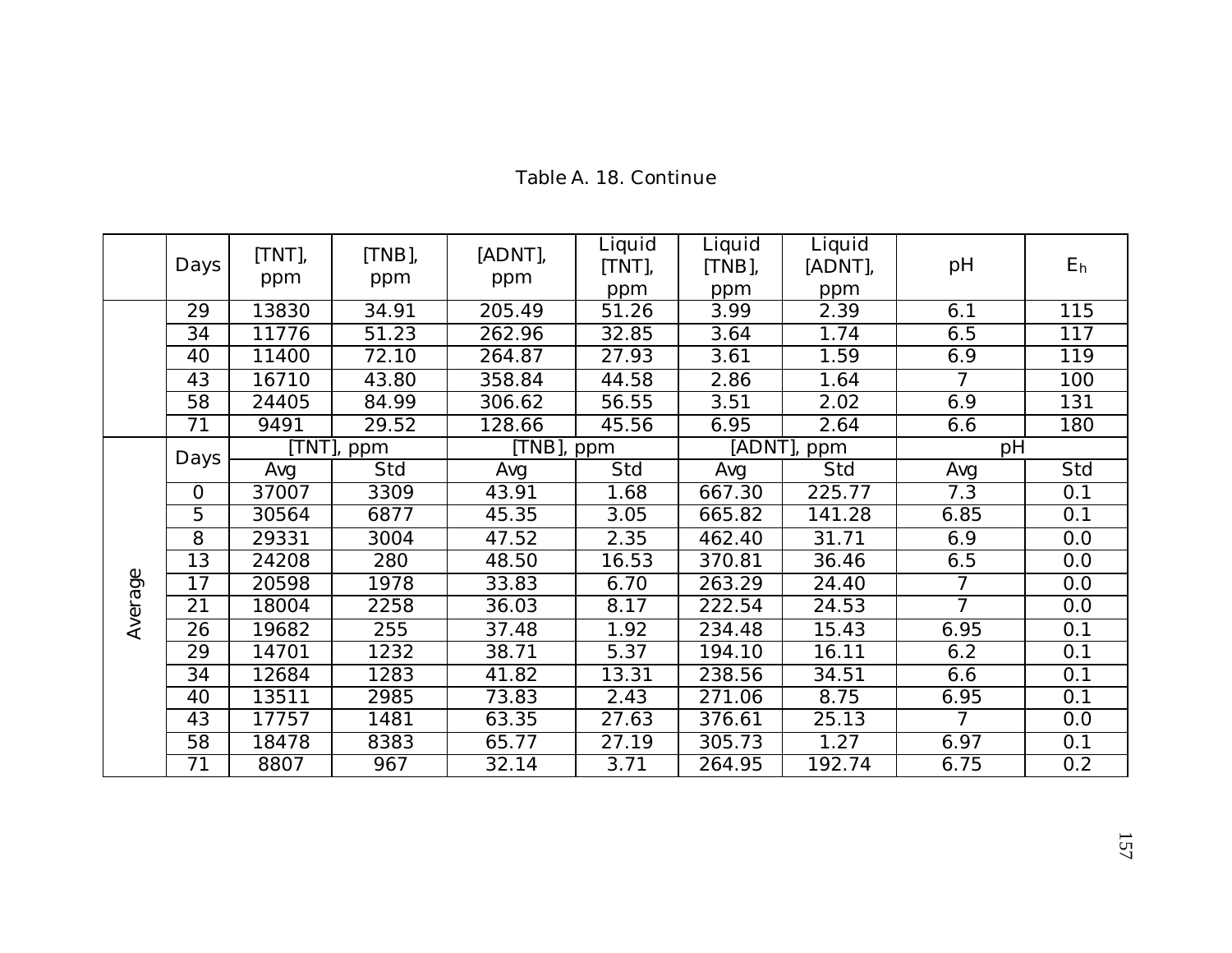|       | Days     | Liquid [TNT], ppm |       | Liquid [TNB], ppm |      | Liquid [ADNT], ppm |      | E <sub>h</sub> |     |
|-------|----------|-------------------|-------|-------------------|------|--------------------|------|----------------|-----|
|       |          | Avg               | Std   | Avg               | Std  | Avg                | Std  | Avg            | Std |
|       | $\Omega$ | 99.82             | 8.49  | 1.92              | 0.01 | 3.16               | 0.29 | 129            | 8   |
|       | 5        | 79.86             | 5.71  | 3.05              | 0.08 | 3.89               | 0.40 | 132            | 4   |
|       | 8        | 96.14             | 1.69  | 4.06              | 0.06 | 4.42               | 0.15 | 132            | 11  |
|       | 13       | 74.15             | 4.71  | 4.25              | 1.20 | 1.45               | 0.74 | 194            | 6   |
| age   | 17       | 87.77             | 0.21  | 5.75              | 0.21 | 2.48               | 0.69 | 99             | 10  |
|       | 21       | 22.02             | 3.13  | 2.63              | 1.16 | 1.53               | 0.13 | 119            |     |
| Avera | 26       | 46.67             | 9.41  | 3.95              | 0.17 | 1.12               | 0.24 | 108            | 6   |
|       | 29       | 47.69             | 5.05  | 3.95              | 0.05 | 2.07               | 0.45 | 109            | 8   |
|       | 34       | 30.23             | 3.70  | 3.95              | 0.45 | 1.66               | 0.11 | 113            | 5   |
|       | 40       | 29.84             | 2.69  | 3.96              | 0.49 | 1.65               | 0.08 | 115            | 6   |
|       | 43       | 49.78             | 7.36  | 3.95              | 1.54 | 1.83               | 0.27 | 90             | 14  |
|       | 58       | 53.59             | 4.19  | 3.95              | 0.63 | 1.99               | 0.04 | 124            | 9   |
|       | 71       | 54.85             | 13.15 | 6.23              | 1.02 | 1.81               | 1.17 | 180            |     |

# Table A. 18. Continue

Condition:

Potato starch (2%)/N (50 ppm)/P (20 ppm); amended on a weekly base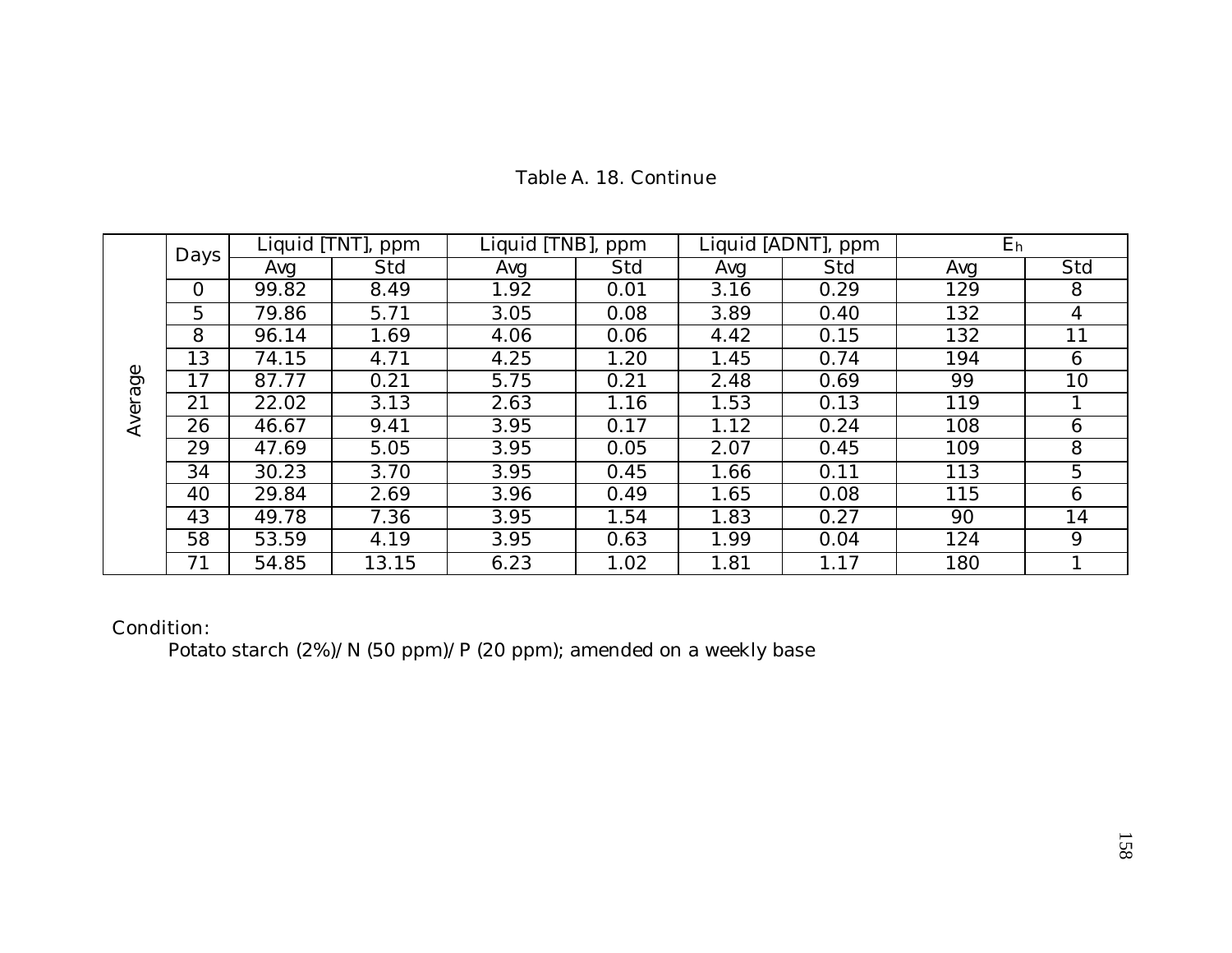|            | Days     | [TNT],<br>ppm | $[TNB]$ ,<br>ppm | [ADNT],<br>ppm | Liquid<br>[TNT],<br>ppm | Liquid<br>[TNB],<br>ppm | Liquid<br>[ADNT],<br>ppm | pH             | E <sub>h</sub> |
|------------|----------|---------------|------------------|----------------|-------------------------|-------------------------|--------------------------|----------------|----------------|
|            | $\Omega$ | 24673         | 34.28            | 606            | 54.96                   | 0.8                     | 9.36                     | 6.7            | 161            |
|            | 5        | 29347         | 51.58            | 719            | 47.44                   | 0.41                    | 10.89                    | 6.6            | 152            |
|            | 8        | 36234         | 34.63            | 785            | 62.92                   | 1.68                    | 11.48                    | 7              | 140            |
|            | 13       | 24475         | 37.58            | 642            | 46.13                   | 1.13                    | 5.27                     | 6.7            | 179            |
| Experiment | 17       | 18513         | 26.29            | 339            | 80.66                   | 1.52                    | 8.17                     | $\overline{7}$ | 98             |
|            | 21       | 20894         | 30.35            | 289            | 30.20                   | 1.6                     | 0.95                     | 6.9            | 123            |
|            | 26       | 14919         | 26.44            | 207            | 45.06                   | 3.19                    | 2.47                     | 6.8            | 103            |
|            | 29       | 15329         | 39.98            | 271            | 52.53                   | 3.42                    | 4.85                     | 6.2            | 112            |
|            | 34       | 11621         | 26.82            | 206            | 26.81                   | 3.59                    | 1.97                     | 6.8            | 105            |
|            | 40       | 12881         | 10.33            | 83             | 40.41                   | 4.31                    | 2.58                     | 7.1            | 111            |
| Duplicate  | 43       | 21838         | 33.98            | 207            | 26.14                   | 0.77                    | 2.08                     | 6.5            | 25             |
|            | 58       | 5933          | 19.43            | 159            | 25.26                   | 0.81                    | 3.80                     | 6.7            | 28             |
|            | 71       | 11520         | 29.39            | 172            | 37.56                   | 1.05                    | 3.34                     | 7.2            | 176            |
| $\Box$     | $\Omega$ | 32849         | 36.08            | 1040           | 47.82                   | 0.59                    | 8.61                     | 7              | 164            |
|            | 5        | 35764         | 49.40            | 1079           | 47.75                   | 2.31                    | 6.97                     | 6.8            | 149            |
|            | 8        | 41188         | 44.51            | 1102           | 76.80                   | 2.52                    | 10.83                    | 7.1            | 136            |
|            | 13       | 28362         | 37.13            | 613            | 55.53                   | 1.78                    | 4.77                     | 6.8            | 175            |
| Duplicate  | 17       | 20870         | 30.41            | 304            | 84.12                   | 3.43                    | 7.45                     | 7.1            | 107            |
| Experiment | 21       | 21893         | 39.56            | 307            | 20.56                   | 2.02                    | 1.24                     | $\overline{7}$ | 119            |
|            | 26       | 17069         | 34.53            | 235            | 48.62                   | 3.69                    | 1.76                     | $\overline{7}$ | 104            |

Table A. 19. Biological Testing Condition 5 Results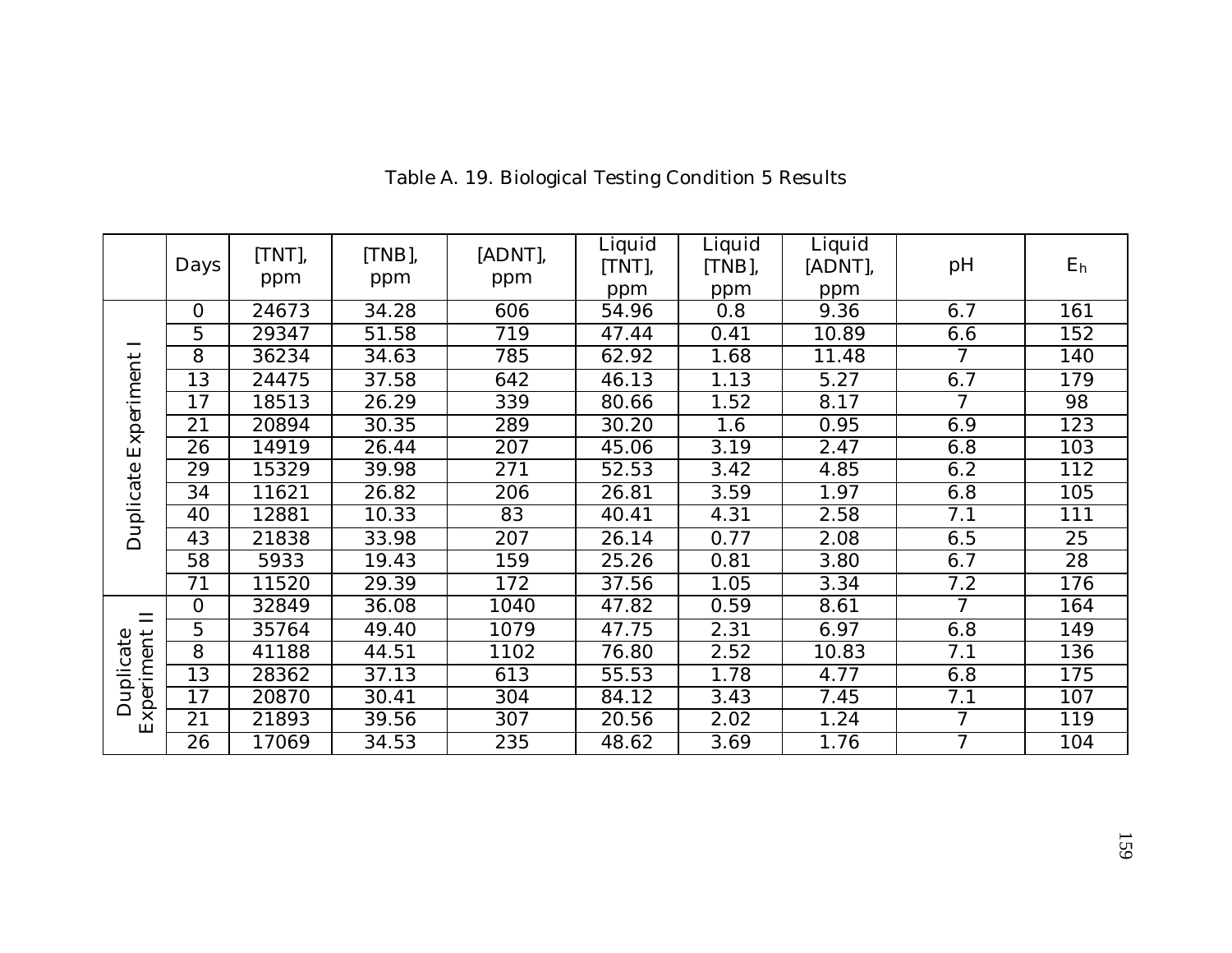|         | Days           | [TNT],<br>ppm | $[TNB]$ ,<br>ppm | [ADNT],<br>ppm | Liquid<br>[TNT], | Liquid<br>[TNB], | Liquid<br>[ADNT], | pH   | E <sub>h</sub> |
|---------|----------------|---------------|------------------|----------------|------------------|------------------|-------------------|------|----------------|
|         | 29             | 13790         | 46.96            | 227            | ppm<br>47.84     | ppm<br>3.82      | ppm<br>3.93       | 6.9  | 112            |
|         | 34             | 11939         | 46.45            | 279            | 24.69            | 3.86             | 1.81              | 6.7  | 105            |
|         | 40             | 12829         | 43.32            | 241            | 22.23            | 3.58             | 1.77              | 7.1  | 113            |
|         | 43             | 10017         | 58.22            | 188            | 21.97            | 0.83             | 1.57              | 6.4  | 44             |
|         |                |               |                  |                |                  |                  |                   |      |                |
|         | 58             | 11661         | 43.63            | 223            | 15.85            | 0.83             | 1.26              | 6.89 | 80             |
|         | 71             | 10079         | 46.58            | 67             | 35.34            | 0.99             | 1.34              | 7.2  | 166            |
|         | Days           |               | [TNT], ppm       | [TNB], ppm     |                  |                  | [ADNT], ppm       | pH   |                |
|         |                | Avg           | Std              | Avg            | Std              | Avg              | Std               | Avg  | Std            |
|         | $\overline{0}$ | 28761         | 5781             | 35.18          | 1.27             | 823              | 306.88            | 6.85 | 0.2            |
|         | 5              | 32556         | 4538             | 50.49          | 1.54             | 899              | 254.56            | 6.7  | 0.1            |
|         | 8              | 38711         | 3503             | 39.57          | 6.99             | 943              | 224.15            | 7.05 | 0.1            |
|         | 13             | 26418         | 2749             | 37.35          | 0.32             | 627              | 20.51             | 6.75 | 0.1            |
|         | 17             | 19692         | 1667             | 28.35          | 2.91             | 322              | 24.75             | 7.05 | 0.1            |
| Average | 21             | 21393         | 706              | 34.95          | 6.51             | 298              | 12.73             | 6.95 | 0.1            |
|         | 26             | 15994         | 1520             | 30.49          | 5.72             | 221              | 19.80             | 6.9  | 0.1            |
|         | 29             | 14559         | 1088             | 43.47          | 4.94             | 249              | 31.11             | 6.55 | 0.5            |
|         | 34             | 11780         | 225              | 36.63          | 13.88            | 243              | 51.62             | 6.75 | 0.1            |
|         | 40             | 12855         | 37               | 26.82          | 23.33            | 162              | 111.72            | 7.1  | 0.0            |
|         | 43             | 15927         | 8359             | 46.10          | 17.14            | 197              | 13.44             | 6.45 | 0.1            |
|         | 58             | 8797          | 4050             | 31.53          | 17.11            | 191              | 45.25             | 6.81 | 0.1            |
|         | 71             | 10800         | 1019             | 37.98          | 12.16            | 120              | 74.25             | 7.2  | 0.0            |

# Table A. 19. Continue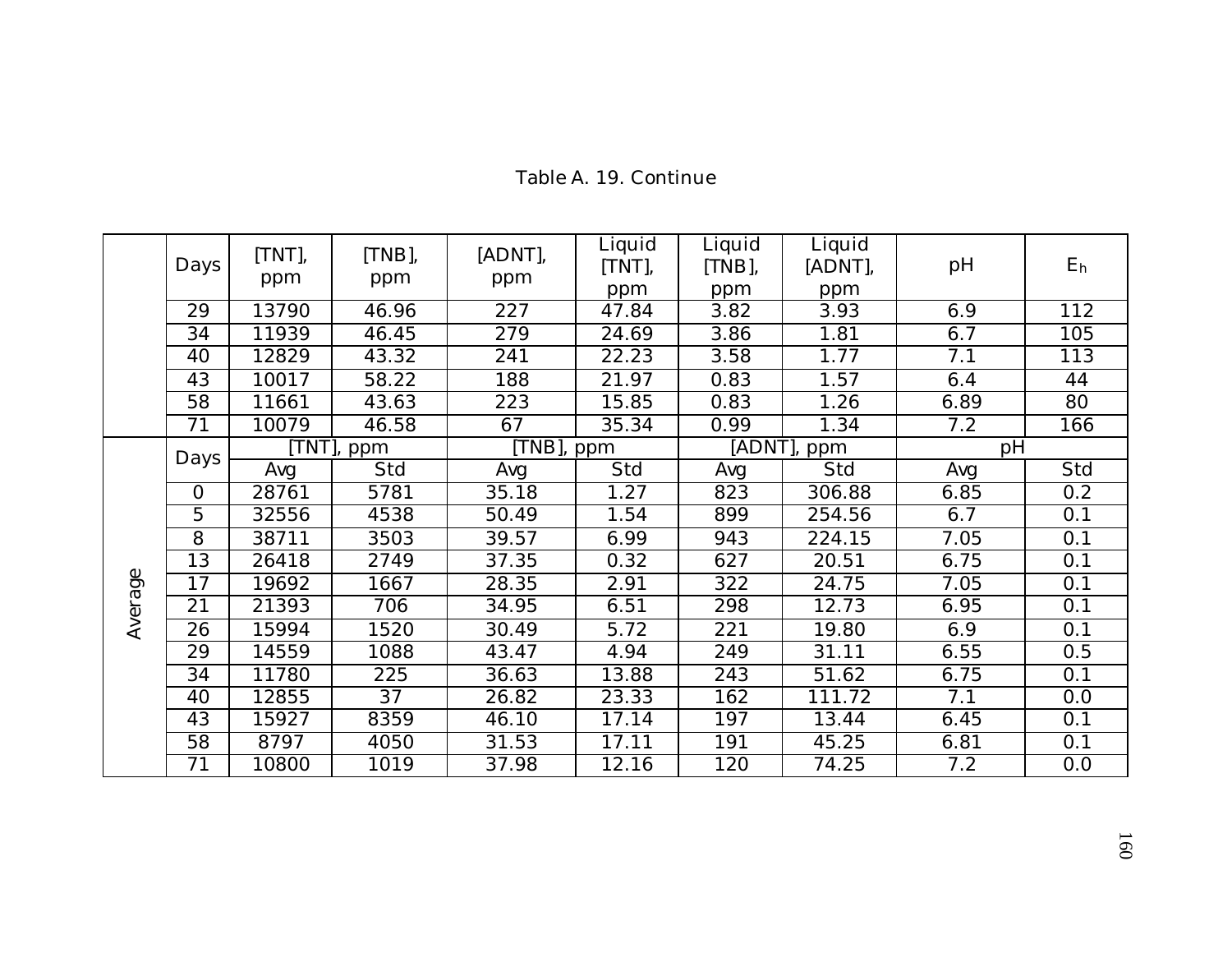|         | Days           | Liquid [TNT],<br>ppm |       | Liquid [TNB],<br>ppm |      | Liquid [ADNT], ppm |      | E <sub>h</sub> |                |
|---------|----------------|----------------------|-------|----------------------|------|--------------------|------|----------------|----------------|
|         |                | Avg                  | Std   | Avg                  | Std  | Avg                | Std  | Avg            | Std            |
|         | $\overline{0}$ | 51.39                | 5.05  | 070                  | 0.15 | 8.98               | 0.53 | 162            | $\mathbf{2}$   |
|         | 5              | 47.60                | 0.22  | 1.36                 | 1.34 | 8.93               | 2.77 | 150            | 2              |
|         | 8              | 69.86                | 9.81  | 2.1                  | 0.59 | 11.15              | 0.46 | 138            | 3              |
|         | 13             | 50.83                | 6.65  | 1.45                 | 0.46 | 5.02               | 0.35 | 177            | 3              |
|         | 17             | 82.39                | 2.45  | 2.475                | 1.35 | 7.81               | 0.51 | 102            | 6              |
| Average | 21             | 25.38                | 6.82  | 1.81                 | 0.30 | 10.9               | 0.21 | 121            | 3              |
|         | 26             | 46.84                | 2.52  | 3.44                 | 0.35 | 2.11               | 0.50 | 103            |                |
|         | 29             | 50.18                | 3.32  | 3.62                 | 0.28 | 4.39               | 0.65 | 112            | $\overline{0}$ |
|         | 34             | 25.75                | 1.50  | 3.72                 | 0.19 | 1.89               | 0.11 | 105            | $\Omega$       |
|         | 40             | 31.32                | 12.86 | 3.94                 | 0.52 | 2.17               | 0.57 | 112            |                |
|         | 43             | 24.05                | 2.95  | 0.80                 | 0.04 | 1.82               | 0.36 | 34.5           | 13             |
|         | 58             | 20.55                | 6.65  | 0.81                 | 0.01 | 2.53               | 1.80 | 26             | 37             |
|         | 71             | 36.45                | 1.57  | 1.02                 | 0.04 | 2.34               | 1.41 | 171            | 7              |

# Table A. 19. Continue

Condition:

Molasses (2%)/N (50 ppm)/P (20 ppm); amended on a weekly base;